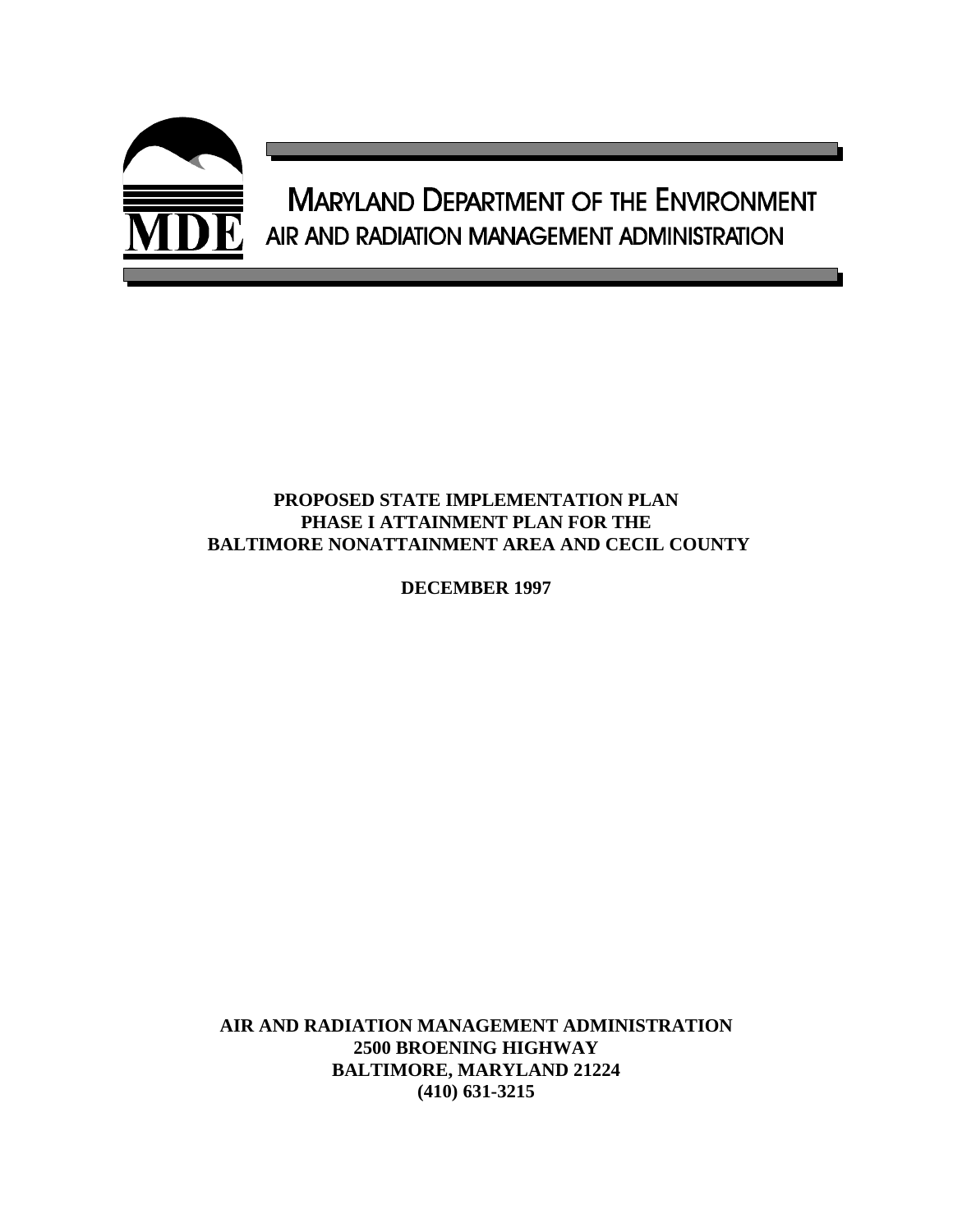# **PROPOSED STATE IMPLEMENTATION PLAN PHASE I ATTAINMENT PLAN FOR THE BALTIMORE NONATTAINMENT AREA AND CECIL COUNTY**

## **TABLE OF CONTENTS**

| 2.1 |                                                                                                              |
|-----|--------------------------------------------------------------------------------------------------------------|
| 2.2 |                                                                                                              |
| 2.3 | Sources of Ozone Pollution in the Baltimore Nonattainment Area 2-5                                           |
| 2.4 |                                                                                                              |
|     | Frequency of Violations of the Federal Health Standard for Ozone  2-8                                        |
| 2.6 |                                                                                                              |
| 2.7 | The 15% Rate of Progress Plan SIP Revision $\ldots \ldots \ldots \ldots \ldots \ldots$ 2-10                  |
| 2.8 | The Phase I Ozone Attainment Demonstration Plan 2-13                                                         |
|     |                                                                                                              |
| 3.1 |                                                                                                              |
| 3.2 | Source Types $\dots \dots \dots \dots \dots \dots \dots \dots \dots \dots \dots \dots \dots \dots \dots$ 3-1 |
|     | 3.2.1                                                                                                        |
|     | 3.2.2                                                                                                        |
|     | 3.2.3                                                                                                        |
|     | 3.2.4                                                                                                        |
|     | 3.2.5 Biogenic Emissions $\ldots \ldots \ldots \ldots \ldots \ldots \ldots \ldots \ldots \ldots \ldots$ 3-15 |
| 3.3 |                                                                                                              |
|     | THE PROJECTED EMISSIONS INVENTORIES  4-1                                                                     |
| 4.1 | Growth Factor Methodology-BEA Earnings Methodology<br>$4-1$                                                  |
|     | 4.1.1                                                                                                        |
|     | 4.1.2                                                                                                        |
|     | 4.1.3                                                                                                        |
| 4.2 | Growth Factor Methodology-EGAS Growth Factors  4-3                                                           |
|     |                                                                                                              |
|     | 4.2.2                                                                                                        |
| 4.3 | Growth Factor Methodology - Mobile Source Growth  4-8                                                        |
| 4.4 | $4 - 8$                                                                                                      |
|     | Use of BEA Methodology vs. Use of E-GAS Methodology 4-9<br>4.4.1                                             |
|     | Actual vs. Allowable Emissions in the Calculation<br>4.4.2                                                   |
|     |                                                                                                              |
|     | 2.5                                                                                                          |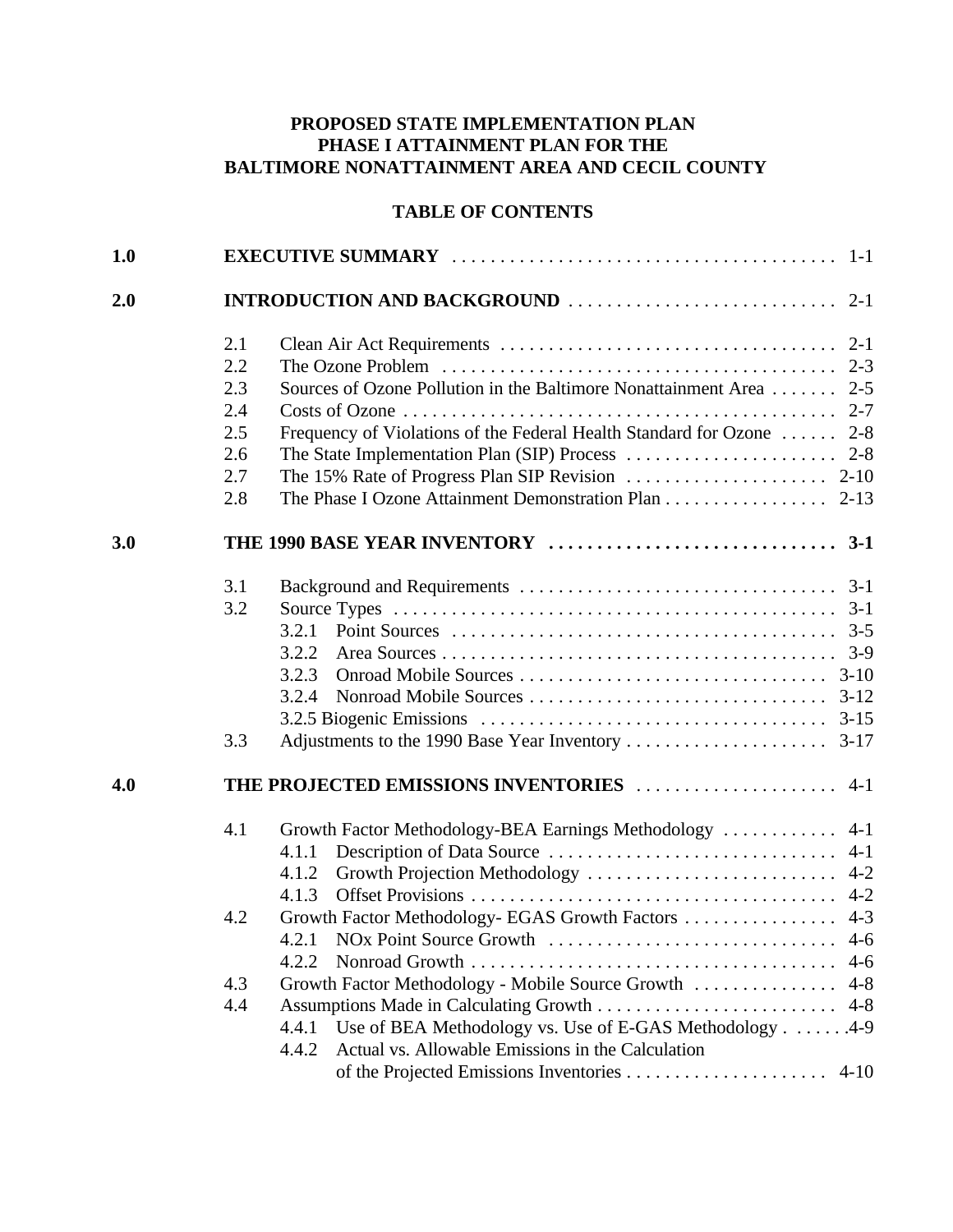|     | 4.5 |       |                     |           |                                                                          |          |
|-----|-----|-------|---------------------|-----------|--------------------------------------------------------------------------|----------|
| 5.0 |     |       |                     |           | <b>CALCULATING THE VOC EMISSION TARGET LEVELS FOR THE POST-</b>          |          |
|     |     |       |                     |           |                                                                          |          |
|     | 5.1 |       |                     |           |                                                                          |          |
|     | 5.2 |       |                     |           | Calculation of the VOC Emission Target Levels for the Post-1996 Emission |          |
|     |     |       |                     |           |                                                                          |          |
|     |     |       |                     |           | 5.2.1 Variables Used to Calculate the Target Levels 5-2                  |          |
|     |     | 5.2.2 |                     |           | Methodology Used to Calculate the Target Levels                          | $5 - 3$  |
|     |     |       | 5.2.2.1             |           | Step 1 - Development of the 1990 Base Year                               |          |
|     |     |       |                     |           |                                                                          |          |
|     |     |       | 5.2.2.2             |           | Step 2 - Development of the 1990 Rate of Progress                        |          |
|     |     |       |                     |           |                                                                          |          |
|     |     |       |                     | 5.2.2.2.1 | Exclusion of Biogenic Emissions                                          | $5 - 3$  |
|     |     |       | 5.2.2.3             |           | Step 3 - Calculate the 1990 Adjusted Base Year                           |          |
|     |     |       |                     |           | Inventory                                                                | $5 - 4$  |
|     |     |       |                     | 5.2.2.3.1 | <b>Exclusion of Emissions Reductions</b>                                 |          |
|     |     |       |                     |           | Attributable to the Federal Tailpipe                                     |          |
|     |     |       |                     |           |                                                                          |          |
|     |     |       |                     | 5.2.2.3.2 | <b>Exclusion of Emission Reductions</b>                                  |          |
|     |     |       |                     |           | Attributable to the Gasoline Volatility                                  |          |
|     |     |       |                     |           |                                                                          |          |
|     |     |       | 5.2.2.4             |           | Step 4 - Calculate 3 Percent Per Year Emission                           |          |
|     |     |       |                     |           |                                                                          |          |
|     |     |       | 5.2.2.5             |           | Step 5 - Calculate the Fleet Turnover Correction Tern5-5                 |          |
|     |     |       | 5.2.2.6             |           | Step 6 - Calculate the Post-1996 Target Level of                         |          |
|     |     |       |                     |           |                                                                          |          |
|     | 5.3 |       |                     |           | Sample calculation - 1999 Milestone Year VOC Emission Target Level 5-6   |          |
| 6.0 |     |       |                     |           | <b>CONTROL MEASURES TO MEET THE POST-1996 RATE OF PROGRESS</b>           |          |
|     |     |       | <b>REOUIREMENTS</b> |           |                                                                          |          |
|     |     |       |                     |           |                                                                          |          |
|     |     | 6.1.1 |                     |           |                                                                          |          |
|     |     | 6.1.2 |                     |           | Tier I New Vehicle Emission Standards and New Federal                    |          |
|     |     |       |                     |           |                                                                          | $6 - 5$  |
|     |     | 6.1.3 |                     |           |                                                                          | $6-6$    |
|     |     | 6.1.4 |                     |           |                                                                          |          |
|     |     | 6.1.5 |                     |           |                                                                          |          |
|     |     | 6.1.6 |                     |           |                                                                          | $6 - 11$ |
|     |     |       |                     |           |                                                                          |          |
|     |     | 6.2.4 |                     |           |                                                                          |          |
|     |     |       |                     |           |                                                                          | $6 - 13$ |
|     |     | 6.3.1 |                     |           |                                                                          | $6 - 13$ |
|     |     |       |                     |           |                                                                          |          |
|     |     |       |                     |           |                                                                          |          |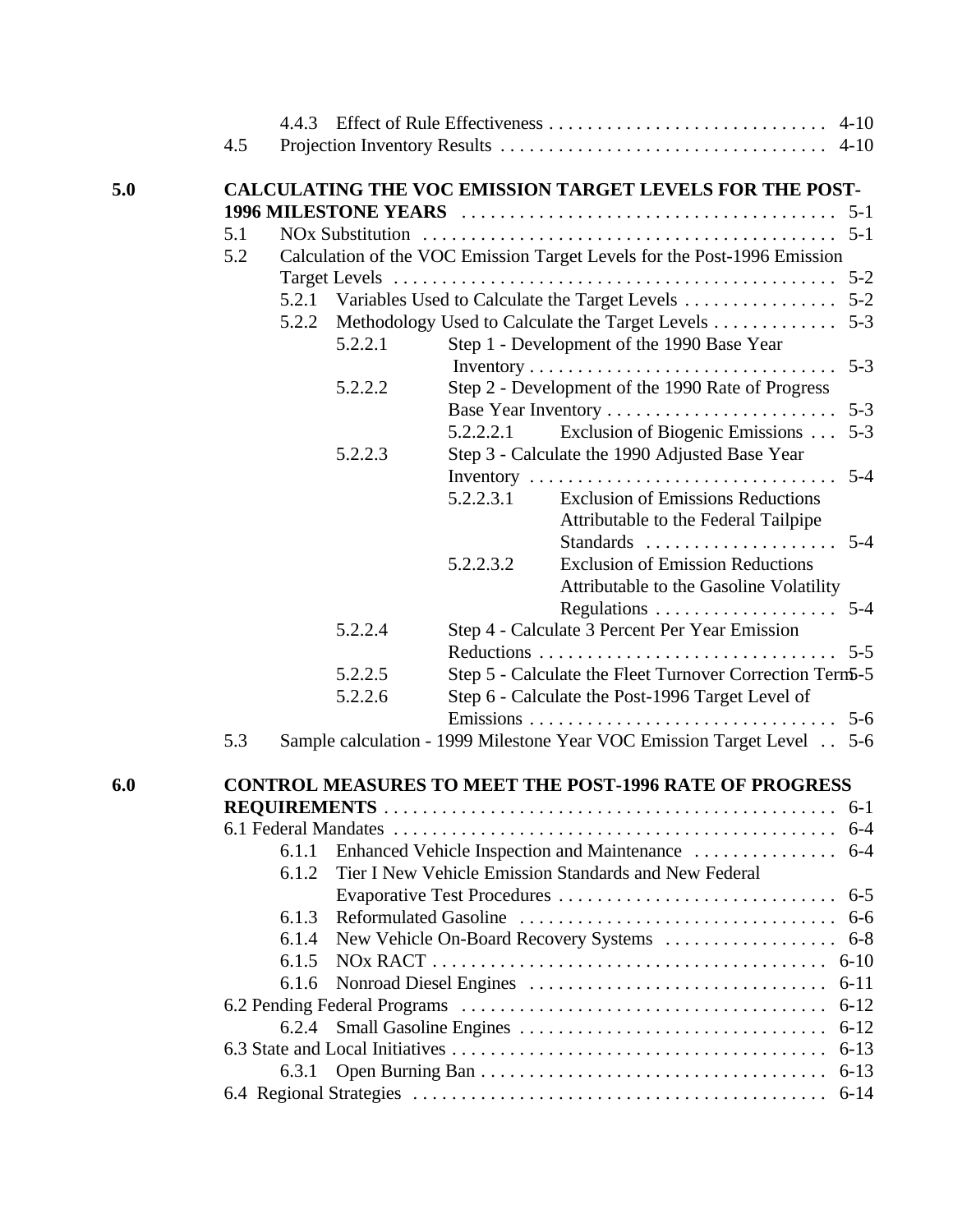|            | 6.4.1                                                                                                                                                                                                                                                                                                                                                     |         |
|------------|-----------------------------------------------------------------------------------------------------------------------------------------------------------------------------------------------------------------------------------------------------------------------------------------------------------------------------------------------------------|---------|
|            |                                                                                                                                                                                                                                                                                                                                                           |         |
| 7.0        |                                                                                                                                                                                                                                                                                                                                                           | $7-1$   |
|            |                                                                                                                                                                                                                                                                                                                                                           | $7-1$   |
|            |                                                                                                                                                                                                                                                                                                                                                           | $7-1$   |
|            |                                                                                                                                                                                                                                                                                                                                                           | $7 - 2$ |
|            | 7.3.1                                                                                                                                                                                                                                                                                                                                                     |         |
|            | 7.3.2                                                                                                                                                                                                                                                                                                                                                     |         |
|            | 7.3.3                                                                                                                                                                                                                                                                                                                                                     |         |
|            |                                                                                                                                                                                                                                                                                                                                                           |         |
|            | Option 1 - The Implicit Mobile Source Emissions Budget  7-3<br>7.4.1                                                                                                                                                                                                                                                                                      |         |
|            | 7.4.2                                                                                                                                                                                                                                                                                                                                                     | $7 - 4$ |
|            | Option 3 - Trading Emissions Reductions Among Source Sectors .<br>7.4.3                                                                                                                                                                                                                                                                                   | $7 - 4$ |
|            | Option 4 - A Special SIP Covering Years Beyond Normal<br>7.4.4                                                                                                                                                                                                                                                                                            |         |
|            |                                                                                                                                                                                                                                                                                                                                                           |         |
|            | Option 5 - Change the Mobile Source Emissions Budget 7-4<br>7.4.5                                                                                                                                                                                                                                                                                         |         |
|            |                                                                                                                                                                                                                                                                                                                                                           |         |
|            | 7.5.1                                                                                                                                                                                                                                                                                                                                                     |         |
|            |                                                                                                                                                                                                                                                                                                                                                           |         |
| 8.0<br>9.0 | 8.2 Commitment to Further Reduce NOx Emissions from Large Point Sources 8-2<br>8.2.1<br>8.3 Commitment to Implement a Low Emission Vehicle Programs  8-2<br>8.4 Commitment to Adopt Additional Controls to Meet<br>8.5 Commitment to Adopt Controls to Address the Transport Issue  8-2<br>8.6 Commitment to Adopt Additional Controls to Attain<br>9.1.1 |         |
|            |                                                                                                                                                                                                                                                                                                                                                           |         |
|            |                                                                                                                                                                                                                                                                                                                                                           |         |
|            | <b>APPENDICES</b>                                                                                                                                                                                                                                                                                                                                         |         |
|            | EPA POLICY MEMORANDUM  A-1<br><b>APPENDIX A.</b>                                                                                                                                                                                                                                                                                                          |         |
|            | MODIFICATIONS AND PROJECTIONS TO THE<br><b>APPENDIX B.</b><br>1990 BASE YEAR INVENTORY  B-1                                                                                                                                                                                                                                                               |         |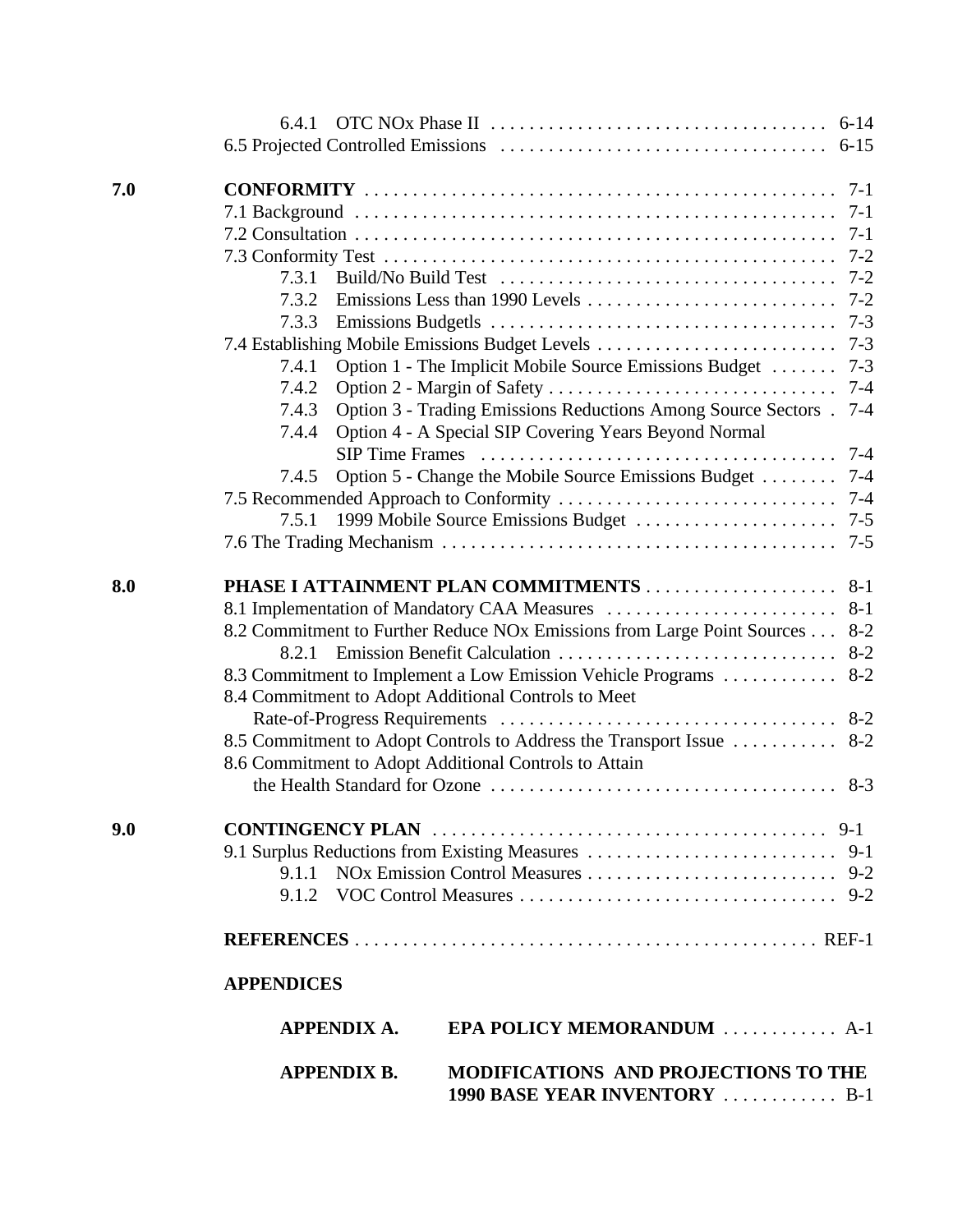| <b>APPENDIX C.</b> | POST-1996 TARGET LEVEL CALCULATION                                  |
|--------------------|---------------------------------------------------------------------|
| <b>APPENDIX D.</b> | <b>NONROAD EMISSION REDUCTIONS</b> D-1                              |
| <b>APPENDIX E.</b> | <b>EMISSION REDUCTIONS FROM CONTROL</b>                             |
|                    | <b>MEASURES INCLUDED IN THE 15% RPP</b> E-1                         |
| <b>APPENDIX F.</b> | THE OTC NOX EMISSION REDUCTION                                      |
|                    | <b>MOU AND CALCULATION OF NOX</b>                                   |
|                    | <b>EMISSION REDUCTIONS FROM</b>                                     |
|                    | <b>STATIONARY SOURCES</b> $\ldots$ $\ldots$ $\ldots$ $\ldots$ . F-1 |
| <b>APPENDIX G.</b> | <b>NITROGEN OXIDES SUBSTITUTION</b> G-1                             |
| <b>APPENDIX H.</b> | <b>REVISIONS TO THE 15% RATE OF</b>                                 |
|                    | PROGRESS PLAN  H-1                                                  |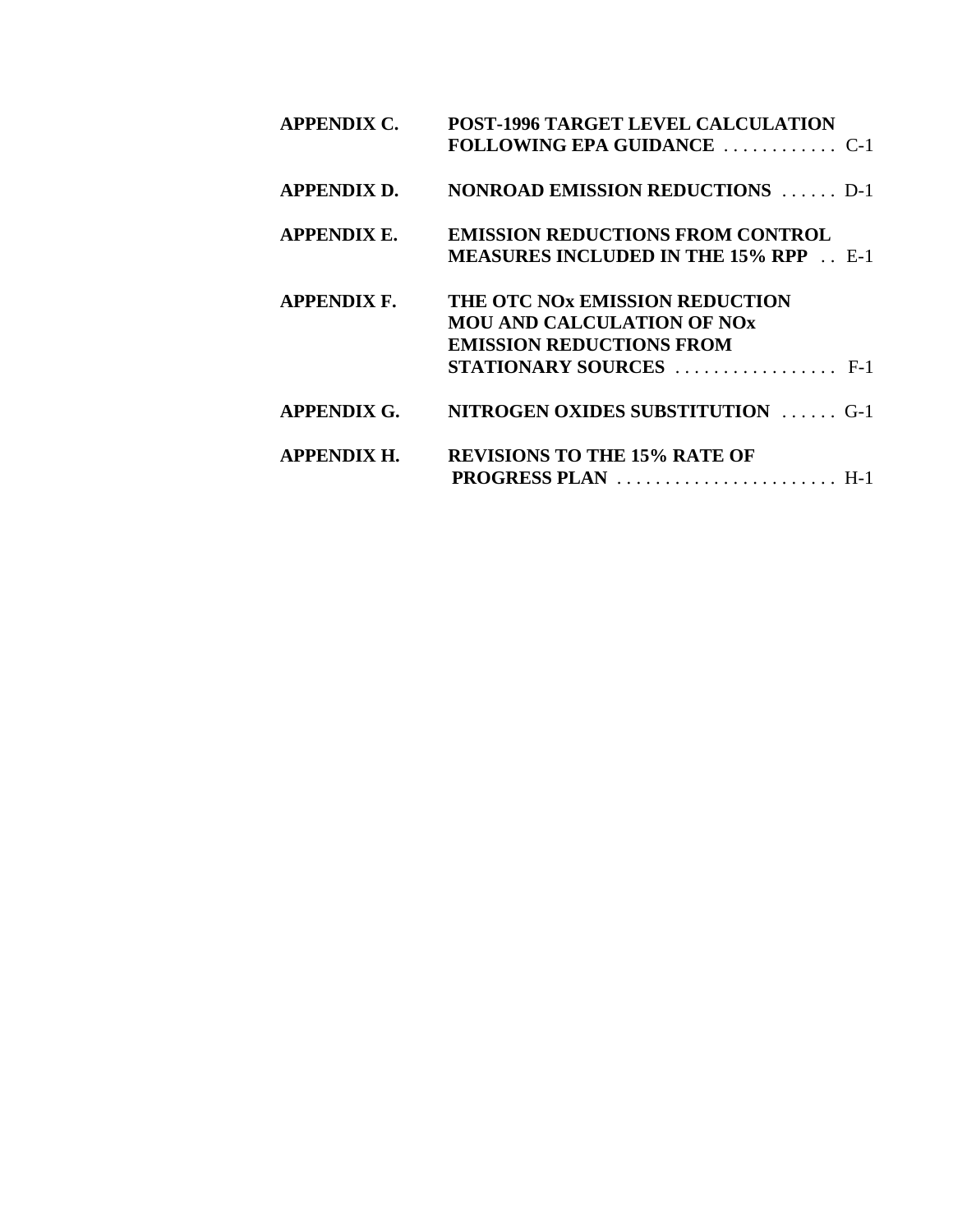#### **EXECUTIVE SUMMARY**

This document contains Maryland's proposed revision to its State Implementation Plan (SIP) to meet the Post-1996 Rate of Progress Plan (RPP), as required under the Clean Air Act as amended in 1990 (the Act) and as a required element of Maryland's first phase of the ozone attainment demonstration SIP submittal (Phase I Plan).

The Act represents an unprecedented commitment to protecting public health and the environment. Title I of the Act classifies areas that exceed national health-based air quality standards based upon the severity of their pollution problem and, accordingly, prescribes increasingly stringent measures that must be implemented and sets new deadlines for achieving the standard. The Act also establishes specific emissions reduction requirements to ensure that continual progress toward attainment is made.

All areas of the country classified as "Serious" or above for ozone nonattainment, must submit to the U.S. Environmental Protection Agency (EPA) a revision to the State Implementation Plan (SIP) demonstrating how emissions which contribute to the formation of ozone, will be reduced by 3% per year, net of growth, until the date the area is required to reach attainment of the ozone standard. The Baltimore Nonattainment Area (Baltimore City, and the counties of Anne Arundel, Baltimore, Carroll, Howard, and Harford) and Cecil County (Maryland's portion of the Philadelphia Area), are classified as "Severe" establishing their attainment date for the year 2005. The first effort to show these "milestone" reductions for these areas is contained in the 15% Rate-of-Progress Plan (15% Plan) submitted to the EPA. On November 1994, these areas were required to submit the Post-1996 Rate-of-Progress Plan which would show how the additional emissions reductions would be obtained. In addition, a demonstration how the areas would attain the standard using computer models was also required on November 1994. A March 2, 1995 Memorandum, entitled "Ozone Attainment Demonstrations" from EPA Administrator Mary D. Nichols to the Regional Administrators sets forth guidance for an alternative approach to submitting these requirements to provide States flexibility in their planning efforts. The memorandum established a two-phased SIP submittal approach. One of the elements of the Phase I Plan must include a set of specific control measures which obtain at least a 9 percent reduction in ozone forming emissions, to satisfy rate-of-progress requirements for the 1997- 99 period. In addition, commitments by the State to implement additional emission control measures as required to attain the ozone standard is required for the Phase I Plan. This document shows how Maryland intends to achieve these requirements for the Baltimore Nonattainment Area and Cecil County. Tables 1.1 and 1.2 demonstrate the emission control measures which would obtain the reductions required. The Baltimore Nonattainment Area expects to obtain a 4.55 percent reduction in volatile organic compound emissions and a 4.45 percent reduction in oxides of nitrogen emissions (total of 9 percent). Cecil County will obtain the 9 percent reductions solely from VOC emissions.

Why is it so important to achieve the standards for ozone? High levels of ozone pose a health problem. When it is breathed into the lungs, ozone reacts with lung tissue. It can harm breathing passages, can decrease the lungs' working ability, and can cause:

- coughing and chest pains;
- eye and throat irritation;
- breathing difficulties, especially for those with respiratory problems; and
- greater susceptibility to respiratory infection.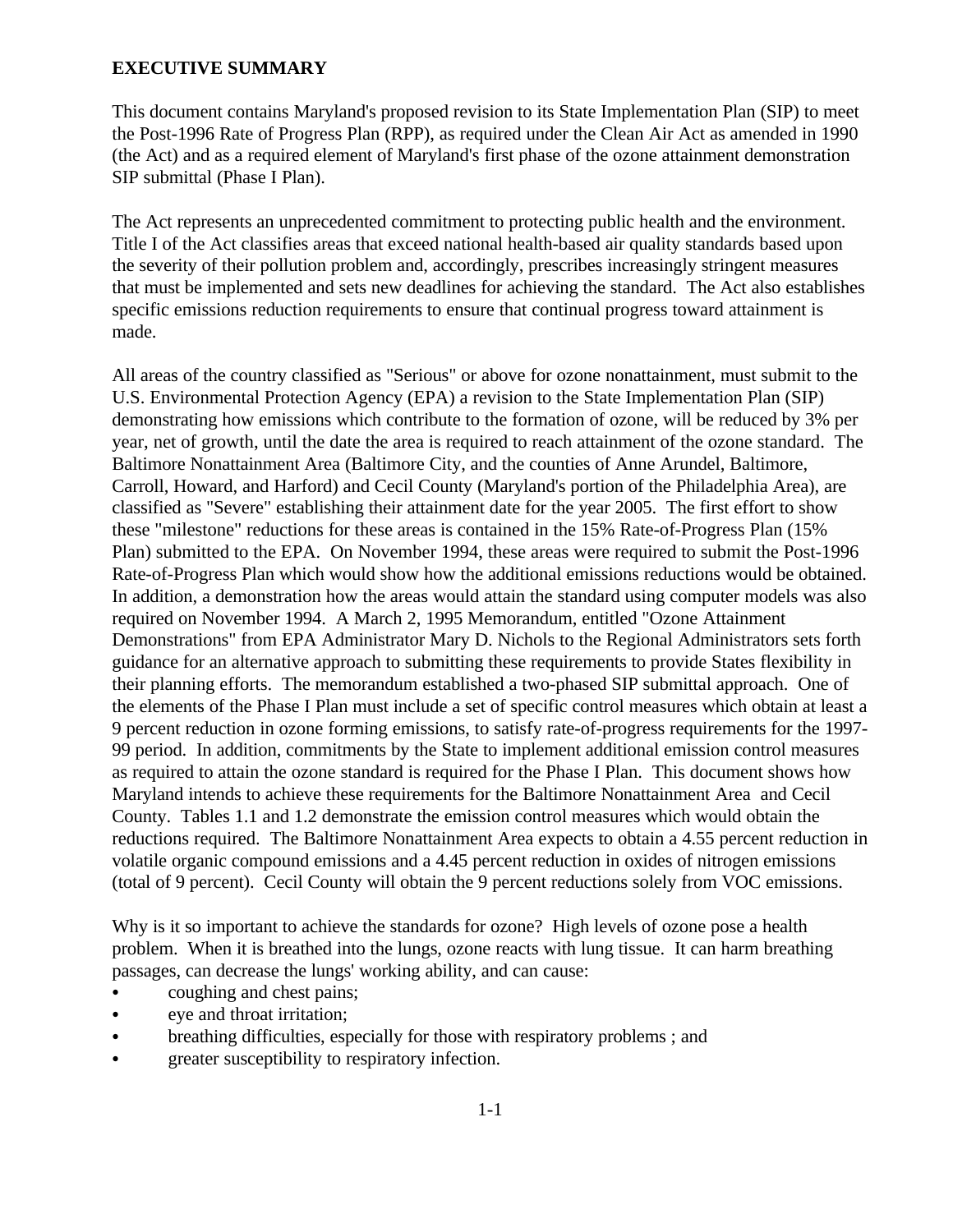Ozone also poses a threat to the health of ecosystems. Scientific evidence suggests that air pollution weakens the immune systems of many types of vegetation and can cause significant crop damage. In addition, precipitation washes air pollution deposited on vegetation and architectural surfaces into the streams and rivers of the region and finally into the Chesapeake Bay.

| Ref.  |                                                           |            |            |  |  |
|-------|-----------------------------------------------------------|------------|------------|--|--|
| No.   | <b>Control Measure</b>                                    | <b>VOC</b> | <b>NOx</b> |  |  |
|       | <b>Federally Mandated Measures</b>                        |            |            |  |  |
| 6.1.1 | <b>Inspection and Maintenance</b>                         | 21.7       | 17.2       |  |  |
| 6.1.2 | Tier I and EVP                                            | 6.9        | 16.7       |  |  |
| 6.1.3 | <b>Reformulated Gasoline</b>                              | 12.5       | $-1.3$     |  |  |
| 6.1.4 | Stage II and OBVR                                         | 8.1        | 0.0        |  |  |
| 6.1.5 | <b>NO<sub>x</sub></b> RACT                                | 0.0        | 4.8        |  |  |
| 6.1.6 | Non-Road Diesel Engines                                   | 0.0        | 4.7        |  |  |
|       | <b>Pending Federal Measures</b>                           |            |            |  |  |
| 6.2.1 | <b>Small Gasoline Engines</b>                             | 6.1        | $-0.3$     |  |  |
|       | <b>State and Local Measures</b>                           |            |            |  |  |
| 6.3.1 | <b>Open Burning</b>                                       | 3.6        | 0.8        |  |  |
|       | <b>Regional Measures</b>                                  |            |            |  |  |
| 6.4.1 | <b>OTC NO<sub>x</sub></b> Phase II                        | 0.0        | 87.2       |  |  |
|       | <b>Previous Measures</b>                                  |            |            |  |  |
|       | <b>FMVCPand RVP</b>                                       | 52.8       | 44.3       |  |  |
|       | 15% RPP Reductions                                        | 30.3       |            |  |  |
|       | <b>Total Reductions in Progress</b>                       | 142.0      | 174.1      |  |  |
|       | <b>FMVCP/RVP and Growth</b>                               |            | 93.7       |  |  |
|       | <b>VOC Equivalent Reductions</b> <sup>1</sup>             | 55.4       |            |  |  |
|       | <b>Total VOC Reductions Obtained</b><br>197.4             |            |            |  |  |
|       | <b>Total VOC Reductions Required<sup>2</sup></b><br>155.3 |            |            |  |  |
|       | Reduction Surplus (+) or Shortfall (-)                    | $+42.1$    |            |  |  |

### **Table 1.1 - Summary of Emission Benefits For The Baltimore Area (Tons per Day) 1990-1999**

 $1NOX$  emission reductions may be substituted for VOC emissions reductions at a rate of 1% of VOC inventory for 1% of NOx inventory. For 1999, this 1% for 1% rate is 1.45 tons of NOx for each ton of VOC ((467.9-35.8) tons of NOx  $/$  (343.0-44.5) tons of VOC). VOC Equivalent reductions is equal to ((174.1-93.7)  $/$  1.45).

 $2$ Total VOC Reductions Required equals the projected (uncontrolled) emissions (Table 4.2) subtracted from the emissions target level (Table 5.1) ((381.7 - 226.4) tons of VOC).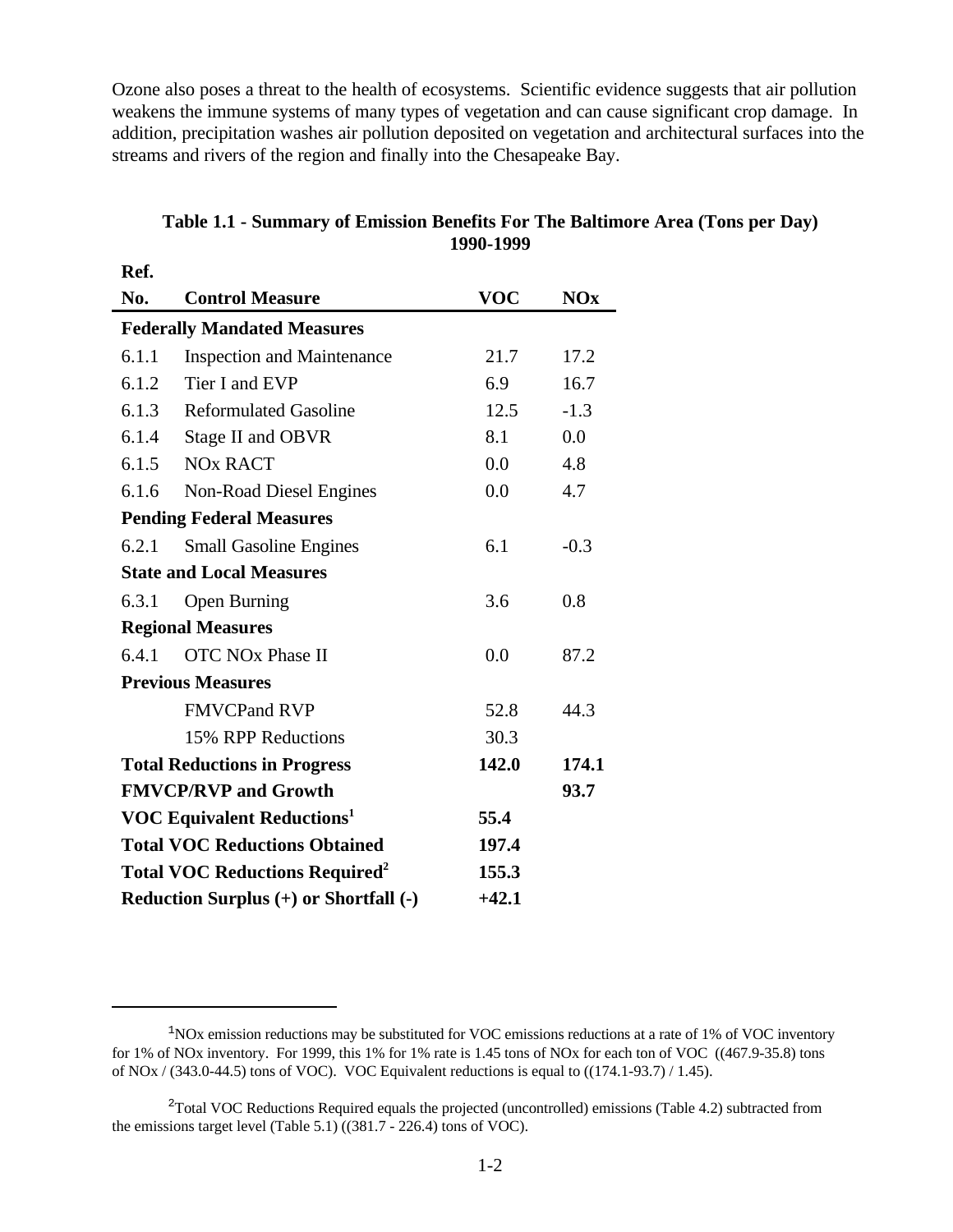| Ref.  |                                                             |            |            |  |
|-------|-------------------------------------------------------------|------------|------------|--|
| No.   | <b>Control Measure</b>                                      | <b>VOC</b> | <b>NOx</b> |  |
|       | <b>Federally Mandated Measures</b>                          |            |            |  |
| 6.1.1 | <b>Inspection and Maintenance</b>                           | 1.3        | 1.2        |  |
| 6.1.2 | Tier I                                                      | 0.2        | 0.7        |  |
| 6.1.3 | <b>Reformulated Gasoline</b>                                | 0.4        | $-0.1$     |  |
| 6.1.4 | Stage II and OBVR                                           | 0.4        | 0.0        |  |
| 6.1.5 | <b>NO<sub>x</sub></b> RACT                                  | 0.0        | 0.0        |  |
| 6.1.6 | Non-road Diesel Engines                                     | 0.0        | 0.2        |  |
|       | <b>Pending Federal Measures</b>                             |            |            |  |
| 6.2.1 | <b>Small Engine Equipment</b>                               | 0.2        | 0.0        |  |
|       | <b>State and Local Measures</b>                             |            |            |  |
| 6.3.1 | <b>Open Burning</b>                                         | 4.4        | 1.0        |  |
|       | <b>Regional Measures</b>                                    |            |            |  |
| 6.4.1 | OTC NO <sub>x</sub> Phase II                                | 0.0        | 0.0        |  |
|       | <b>Previous Measures</b>                                    |            |            |  |
|       | <b>FMVCP</b> and RVP                                        | 2.9        | 2.0        |  |
|       | 15% RPP                                                     | 1.5        |            |  |
|       | 11.3<br>5.0<br><b>Total Reductions in Progress</b>          |            |            |  |
|       | <b>Emission Reduction Target Levels</b> <sup>3</sup><br>7.5 |            |            |  |
|       | Reduction Surplus (+) or Shortfall (-)<br>$+3.8$            |            |            |  |

**Table 1.2 - Summary of Emission Benefits For Cecil County (Tons Per Day) 1990-1999**

<sup>&</sup>lt;sup>3</sup>Total VOC Reductions Required equals the projected (uncontrolled) emissions (Table 4.3) minus the emissions target level (Table 5.1)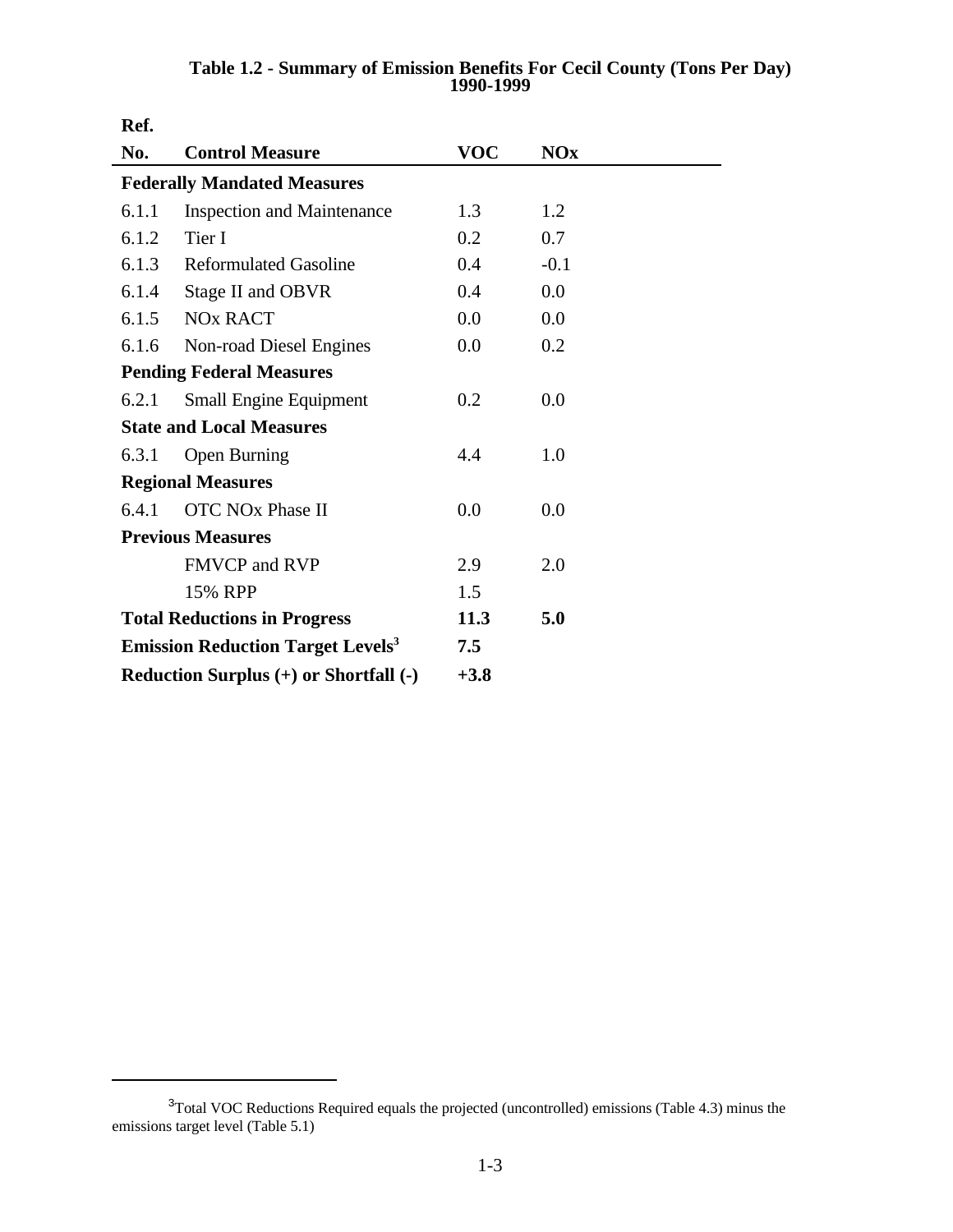### **DOCUMENT SUMMARY**

[Chapter 2](#page-9-0) provides a detailed background information about the Act, the region's air quality planning process, the role of the states, and the proposed plan.

[Chapter 3](#page-22-0) presents the 1990 Base Year Inventory, which serves as the baseline against which emissions reductions are measured.

[Chapter 4](#page-40-0) outlines how, utilizing EPA-approved growth factors, the 1990 base year emissions are projected for 1999, 2002, and 2005; these years are the milestone years for severe nonattainment areas, as defined in the Act. This gives us a picture of how much emissions the area would have if no control measures are adopted.

[Chapter 5](#page-51-0) presents the Department's calculations of how many tons per day of emissions must be reduced in order to meet the 3% per year requirement.

[Chapter 6](#page-58-0) describes the various strategies which will be used to control emissions by 1999. For the reader's convenience, the control strategies are divided into four sections of summary sheets.

[Chapter 7](#page-73-0) describes the conformity process.

[Chapter 8](#page-79-0) specifies' Marylands commitments to additional control measures.

[Chapter 9](#page-82-0) includes the contingency plan. The Act requires states to outline a contingency plan of alternative measures. These measures are automatically implemented if the control measures described in Chapter 6 fail to provide the required emissions reductions.

Appendices which provide documentation supporting the technical analysis for this document and EPA policy documents are included.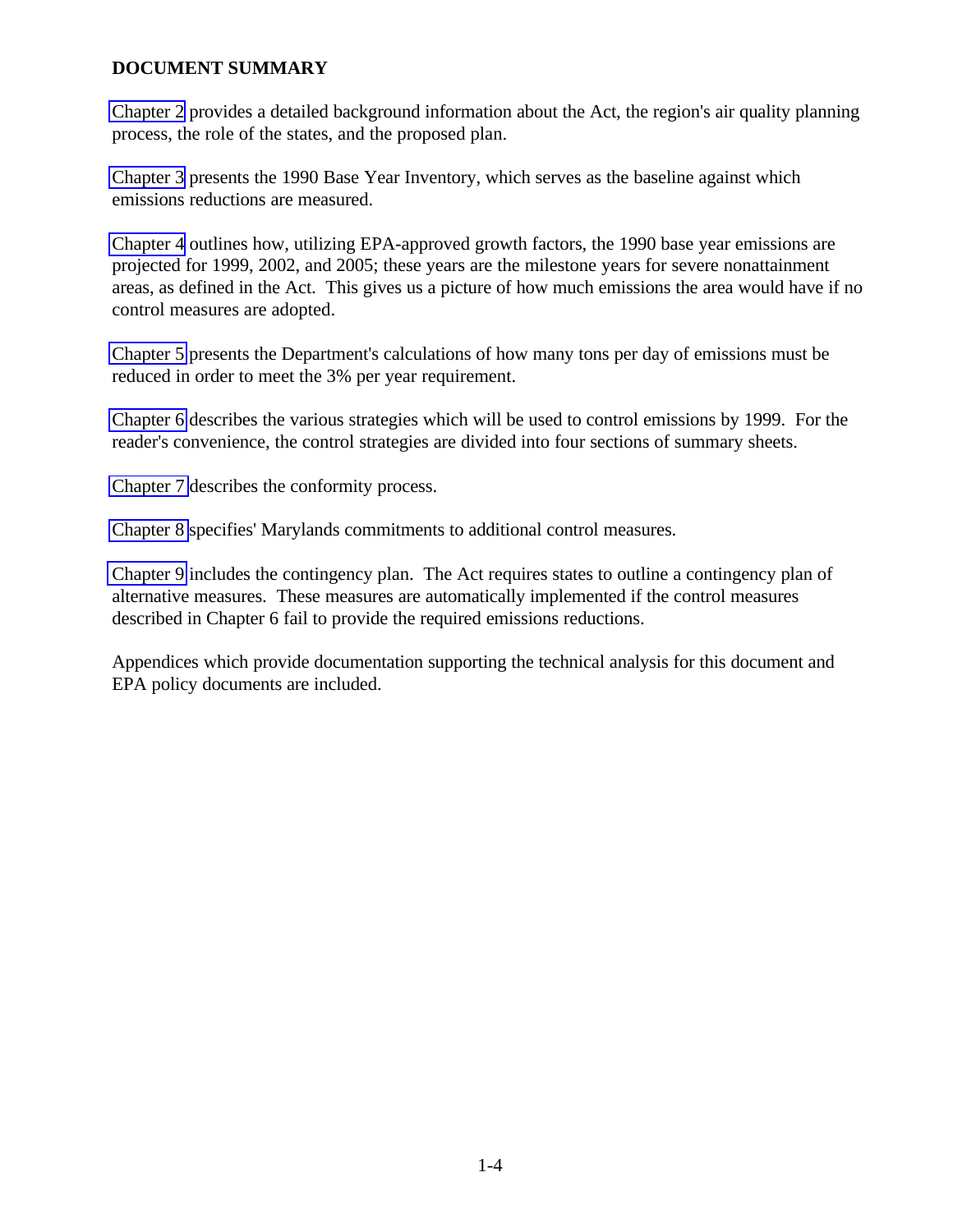## <span id="page-9-0"></span>**2.0 INTRODUCTION AND BACKGROUND**

This document, the *Post-1996 Rate-of-Progress Plan (RPP*) presents the regional air quality plan for the Baltimore nonattainment area and Cecil County for meeting the requirement of the 1990 Clean Air Act Amendments (referred to hereafter as the Act) to reduce emissions of volatile organic compounds (VOCs) and/or nitrogen oxides (NOx) by 3% per year from 1990 levels by 1999. Congress required these annual emissions reductions to ensure that areas not in attainment of the National Air Ambient Quality Standards for ozone would make consistent progress in cleaning up the air. In addition, the target emission levels for 2002 and 2005 are presented in the document. This section of the document presents an overview of the Clean Air Act, the ozone issue, the 1993 State Implementation Plan (SIP) revision (i.e., the *15% Rate-of-Progress Plan)*, and the requirements of this SIP revision.

# **2.1 CLEAN AIR ACT REQUIREMENTS**

The original Air Pollution Control Act was passed in 1955 in response to public concerns raised by several air pollution episodes during which many fatalities occurred. The most famous episode was the four-day "killer fog" in London, England which claimed 4,000 lives. In 1948, a similar incident in Donora, PA, culminated in 20 fatalities and 7,000 illnesses. In response to public concerns, Congress adopted air pollution control laws.

With the passage of the original Air Pollution Control Act of 1955 and the Clean Air Act (the Act) of 1963 (amended in 1967, 1970, 1977, and 1990), Congress responded to the problem of air pollution by offering technical and financial assistance to the states. The Act of 1963 and subsequent amendments are intended to protect public health and the environment from hazards associated with airborne pollutants. The 1970 Amendments to the Act sharply increased federal authority and responsibility for addressing the air pollution problem; however Section 107(a) of the Act still provided that each state "shall have the primary responsibility for assuring air quality within the entire geographic area comprising the state". Despite the state's role in attaining and maintaining air quality standards within its borders, the challenges require an extensively cooperative state/federal partnership.

One of the most important components of the 1970 amendments to the Act was the creation of National Ambient Air Quality Standards (NAAQS) for air pollutants which endanger public health and welfare. A system of primary NAAQS was established for the protection of human health and a set of secondary standards was established for the protection of public welfare, property, crops, animals and natural ecosystems. A geographic area that meets or does better than the primary standard is called an "attainment area;" areas that do not meet the primary standard are called "nonattainment areas." The six criteria pollutants for which NAAQS have been established are: lead (Pb), carbon monoxide (CO), particulate matter (PM), sulfur dioxide  $(SO<sub>2</sub>)$ , nitrogen dioxide (NO<sub>2</sub>), and ozone  $(O_3)$ . The last three pollutants are serious respiratory irritants. They are highly reactive compounds that can oxidize or burn tissues of the mucous membranes and lungs. Prolonged exposure can cause permanent scarring of lung tissue and reduced lung capacity.

Despite the 1970 legislation, air quality in many areas of the country still did not meet the NAAQS. Congress amended the Act again in 1977, partly to address those areas that had not attained the NAAQS. SIP revisions submitted pursuant to the requirements of the 1977 amendments yielded progress in meeting the NAAQS. However, many areas remained in nonattainment of these standards.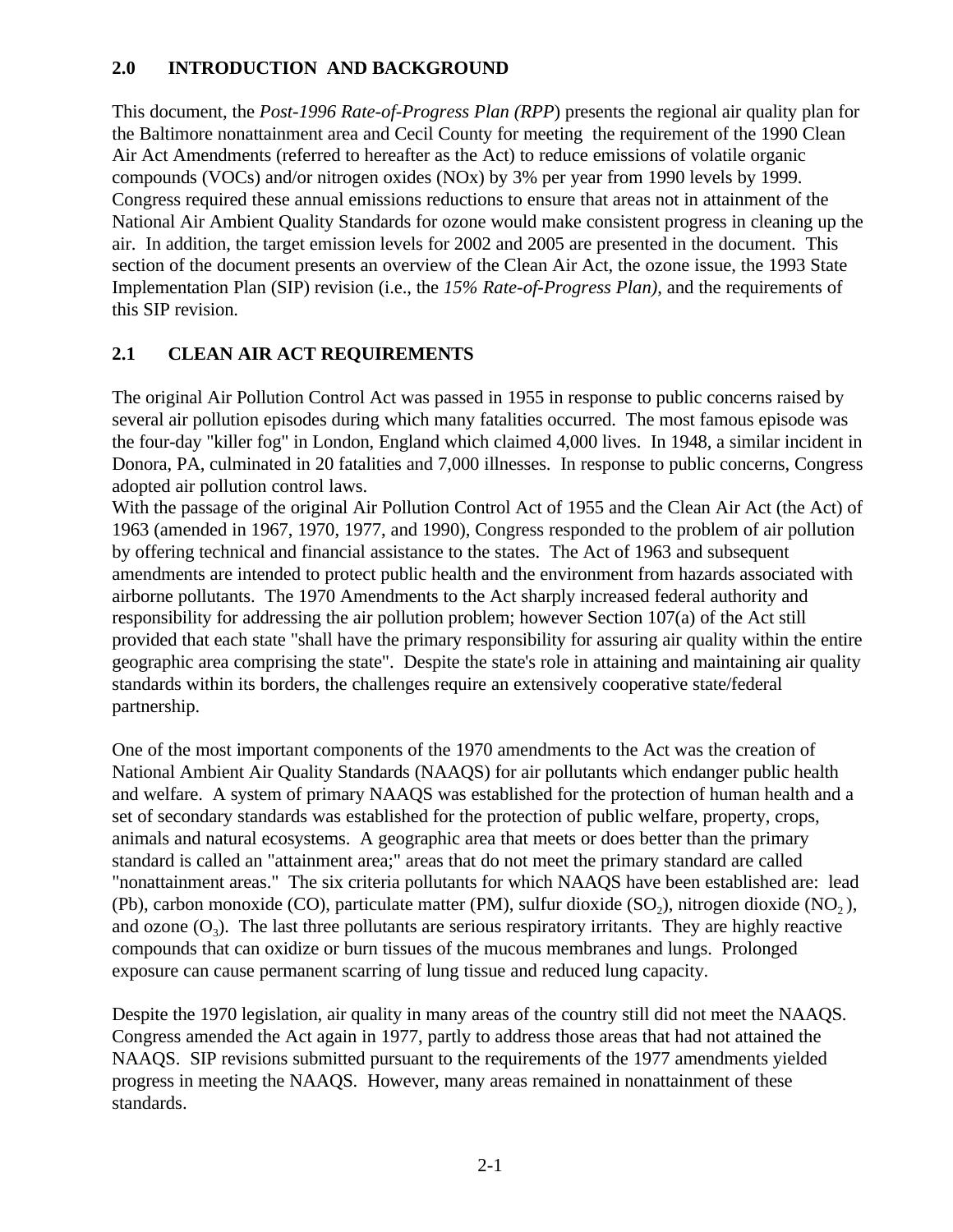In 1990 Congress once again enacted comprehensive amendments to the Act to address SIP requirements for nonattainment areas. The requirements of the 1990 Amendments to the Act represent an unprecedented commitment to protecting public health and the environment. Title I of the Act classified areas that exceed national air quality standards. Based on the severity of their pollution problem, the Act prescribed increasingly stringent, mandatory measures and set new deadlines for achieving the NAAQS.

One major impact the Act had on the state of Maryland was to redefine and enlarge the ozone nonattainment areas. Cecil County was added to the Philadelphia-Wilmington-Trenton nonattainment area in 1990, and so it is referred to as separate from the Baltimore nonattainment area in this document. Also, Calvert, Charles, and Frederick counties were added to the Maryland portion of the Washington, D.C. nonattainment area. Therefore, these counties will be included in a separate document. Table 2.1 show the current designations for the State of Maryland.

| <b>AREA</b>                                                                                                                                       | <b>CLASSIFICATION</b>                                           | <b>ATTAINMENT</b><br><b>DATE</b><br>(NOVEMBER 15) |
|---------------------------------------------------------------------------------------------------------------------------------------------------|-----------------------------------------------------------------|---------------------------------------------------|
| <b>BALTIMORE, MD</b>                                                                                                                              | Severe Nonattainment                                            | 2005                                              |
| Anne Arundel County, Baltimore City, Baltimore<br>County, Carroll County, Harford County, Howard<br>County                                        |                                                                 |                                                   |
| <b>WASHINGTON, D.C.</b><br>Calvert County, Charles County, Frederick County,<br>Montgomery County, Prince George's County                         | Serious<br>Nonattainment                                        | 1999                                              |
| PHILADELPHIA/WILMINGTON/TRENTON<br>Cecil County                                                                                                   | Severe Nonattainment                                            | 2005                                              |
| <b>KENT/QUEEN ANNE'S COUNTY</b><br>Kent County<br>Queen Anne's County                                                                             | Marginal<br>Nonattainment                                       | 1993                                              |
| <b>OTHER MARYLAND COUNTIES</b><br>Allegheny, Caroline, Dorchester, Garrett,<br>Somerset, St. Mary's, Talbot, Washington,<br>Wicomico<br>Worcester | Unclassifiable<br>(Insufficient data to<br>$\text{classify})^4$ | N/A                                               |

**Table 2.1 Maryland Ozone Classifications**

In addition to redefining and enlarging the nonattainment areas, the Act included specific emissions

Areas which are unclassified are *not* nonattainment areas. <sup>4</sup>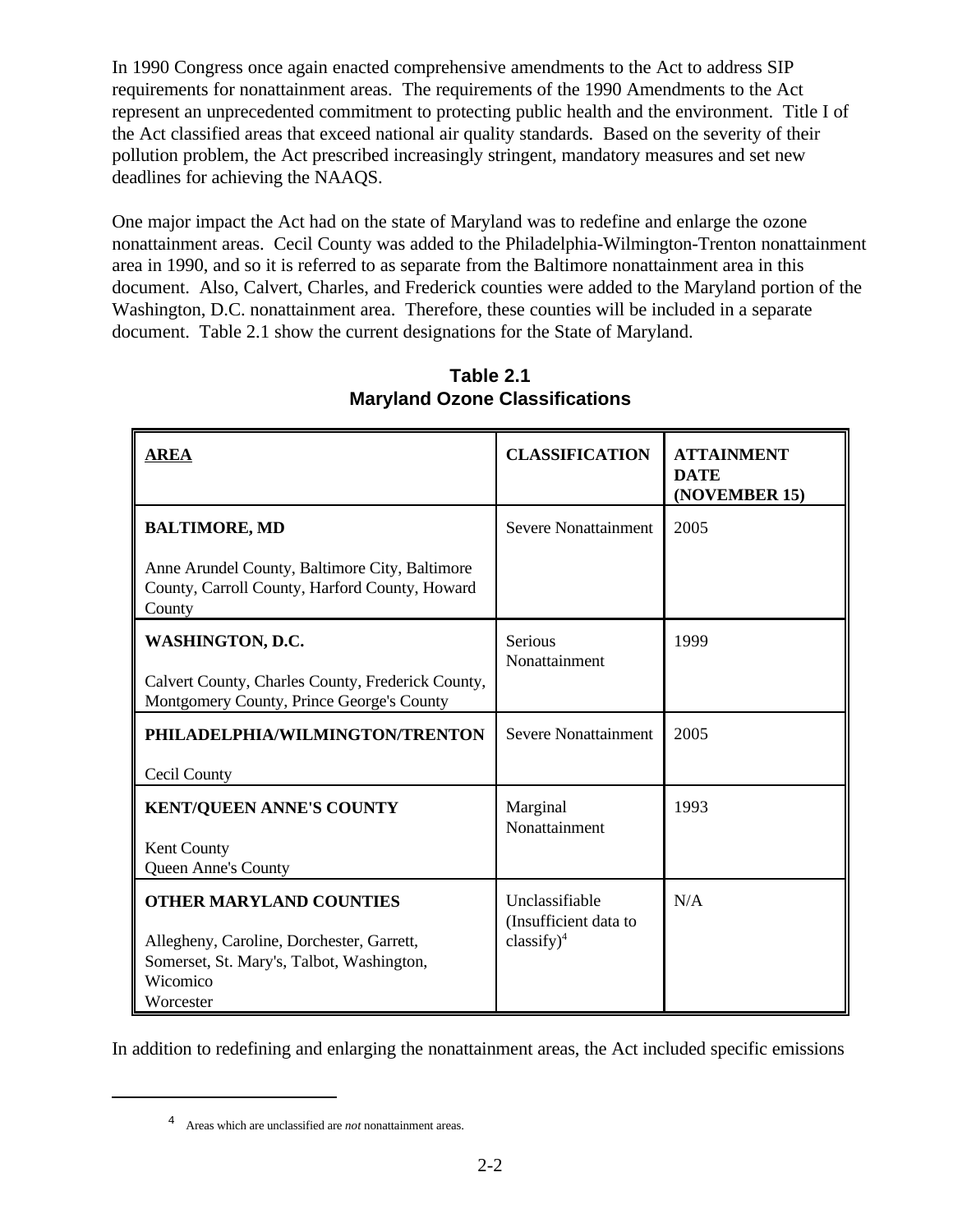reductions requirements depending on the severity of pollution in a nonattainment area. The Act also established specific emission reduction requirements to insure that continuous progress towards attainment of the NAAQS would be made. Mandatory emissions control measures, specific emissions reduction requirements and deadlines for achieving attainment of the NAAQS vary according to the classification of the nonattainment area. Areas in a higher class of nonattainment must meet the mandates of the lower ones plus the more stringent requirements of their class, but are allowed a longer period of time to do so. The attainment date for Cecil County and the Baltimore nonattainment area is the year 2005.

In order to meet this goal, Congress established specific emission reductions requirements: between 1990 and 1996, the areas must reduce emissions of VOCs by 15 percent, and between 1997 and 2005, the areas must reduce emissions of VOCs and/or NOx by 3 percent per year. In addition, state and local air pollution agencies must show through computer modeling that emissions reduction strategies chosen for the area will ultimately result in attainment of ozone NAAQS.

Requirements for Baltimore nonattainment area and Cecil County include placing tighter controls on businesses and industries that discharge VOC and NOx emissions, developing and implementing an improved and enhanced inspection and maintenance program for automobiles, and implementing Stage II Vapor recovery controls, which require gasoline stations to install special hose-and-nozzle controls on gas pumps to capture fuel vapors. For additional information on these new requirements see the Department's *Report to the General Assembly on the Clean Air Act Amendments of 1990* (MDE, 1990).

Additionally, all Maryland counties are part of the Northeast Ozone Transport Region (OTR). The OTR is not a nonattainment classification, but does have certain requirements associated with it. The ozone problem is regional in nature since ozone travels across county and state lines. So the Act created regions such as the OTR to facilitate coordination and consensus-building between states in areas with pollution transport problems. The Northeast OTR comprises Maine, New Hampshire, Vermont, Massachusetts, Connecticut, New York, Rhode Island, New Jersey, Delaware, Maryland, Pennsylvania, Washington, DC, and Virginia. The coordinating body for the Northeast OTR is the Ozone Transport Commission (OTC). The OTC has developed a memorandum of understanding among the participating states to implement point source NOx standards for the region. All but two states have agreed to implement these standards. In addition, the OTC requested the EPA implement standards for low emission vehicles (LEV) for the region. As a result the EPA plans on implementing a 49-state car rule. These two regional control strategies are included in this *Post-1996 RPP*.

### **2.2 THE OZONE PROBLEM**

The Act has been amended repeatedly in part because ozone pollution is a difficult problem to solve. Solving the problem has been challenging for several reasons:

- Ozone is not discharged directly but is the result of complex reactions between a wide range of chemicals;
- $\triangle$  the severity of the problem is highly dependent on weather conditions;
- $\triangleleft$  the problem is regional -- ozone plumes can travel hundreds of miles; and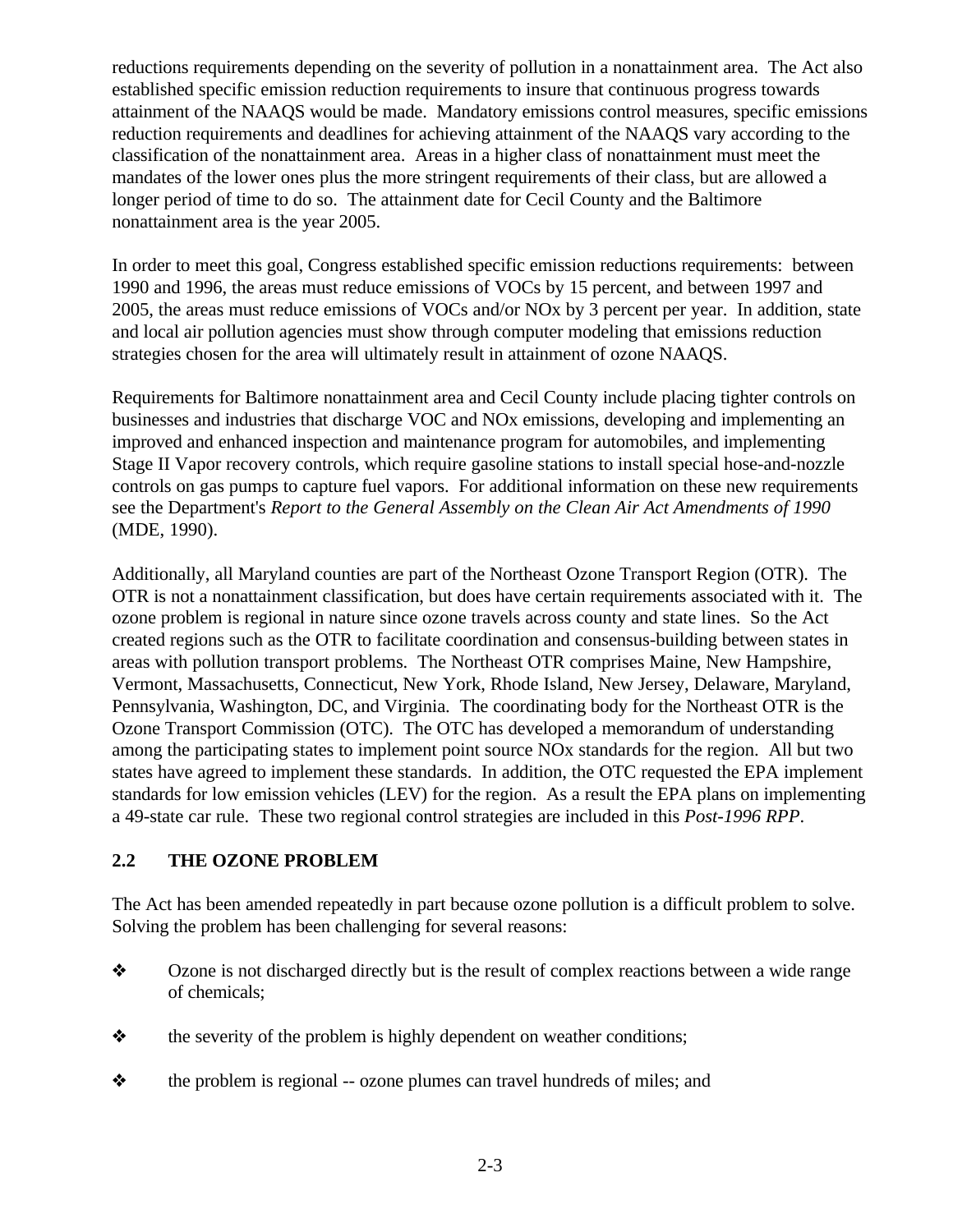$\diamond$  there are many different sources of pollution that contribute to the problem, many of which are difficult and/or costly to control.

The following explains the ozone problem in greater detail.

First, ozone  $(O_3)$  is formed through a complex series of chemical reactions. Oxygen molecules and atoms  $(0, +0)$  combine when sunlight and high temperatures cause complex photochemical reactions to occur between VOC and NOx emissions. Figure 2.1 illustrates the ozone formation process. In Maryland, the problem is seasonal, with the ozone season lasting from May through September. Typically, ozone levels escalate rapidly after noontime, peak in the afternoon and taper off when the sun goes down.



**Figure 2.1**

Second, the ozone problem is complicated by the fact that weather conditions play a major role in the formation of ozone and in the severity of the problem. When warm air becomes trapped near the ground instead of rising and winds are calm, ozone may stay in place for days at a time, causing damage to public health and the economy. It is not always possible to predict conditions that facilitate severe ozone problems.

Third, scientists are only beginning to understand how weather conditions, topography and ozone precursors interact to create ozone. Originally, ozone control measures focused on reducing VOC emissions. However, new evidence shows that control of NOx emissions is also necessary and, in fact, achieving attainment of the ozone NAAQS may be impossible without it. The complexity of the reactions that cause ozone requires reliance upon computer models to guide areas to the correct mix of VOC and NOx emission reductions.

Fourth, given that ozone travels across areas, the ozone problem is regional. Therefore, solving the ozone problem requires considerable coordination and consensus building on the part of local and state governments to develop regional emission control measures. As stated previously, the Act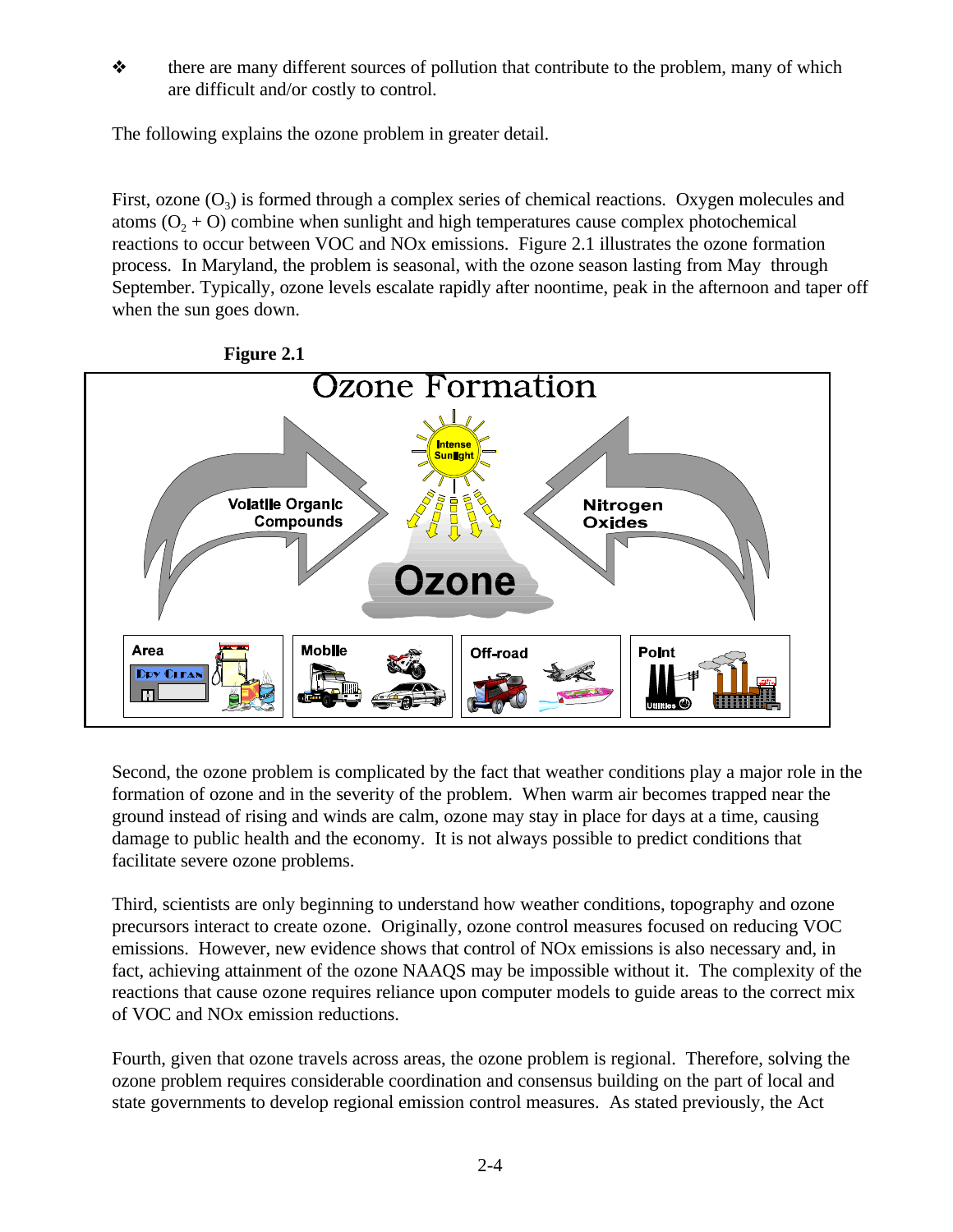created regions such as the Northeast OTR to facilitate coordination and consensus-building between states. As a result of the March 2, 1995 memorandum from Mary D. Nichols, the Ozone Transport Assessment Group was formed to work on quantifying and reducing the amount of ozone and its precursor emissions within the 38 participating states.

# **2.3 SOURCES OF OZONE POLLUTION IN THE BALTIMORE NONATTAINMENT AREA**

A number of diverse sources emit VOC and NOx emissions. Most VOC emissions come from solvent evaporation from facilities or operations such as bakeries, gasoline refueling stations, printing facilities, motor vehicles, and lawnmowers. Principal sources of NOx emissions, which are produced during combustion, include: motor vehicles, fossil fuel fired power plants, and open burning. Tables 2.2 and 2.3 list the top ten sources of VOC and NOx emissions in the Baltimore nonattainment area in 1990.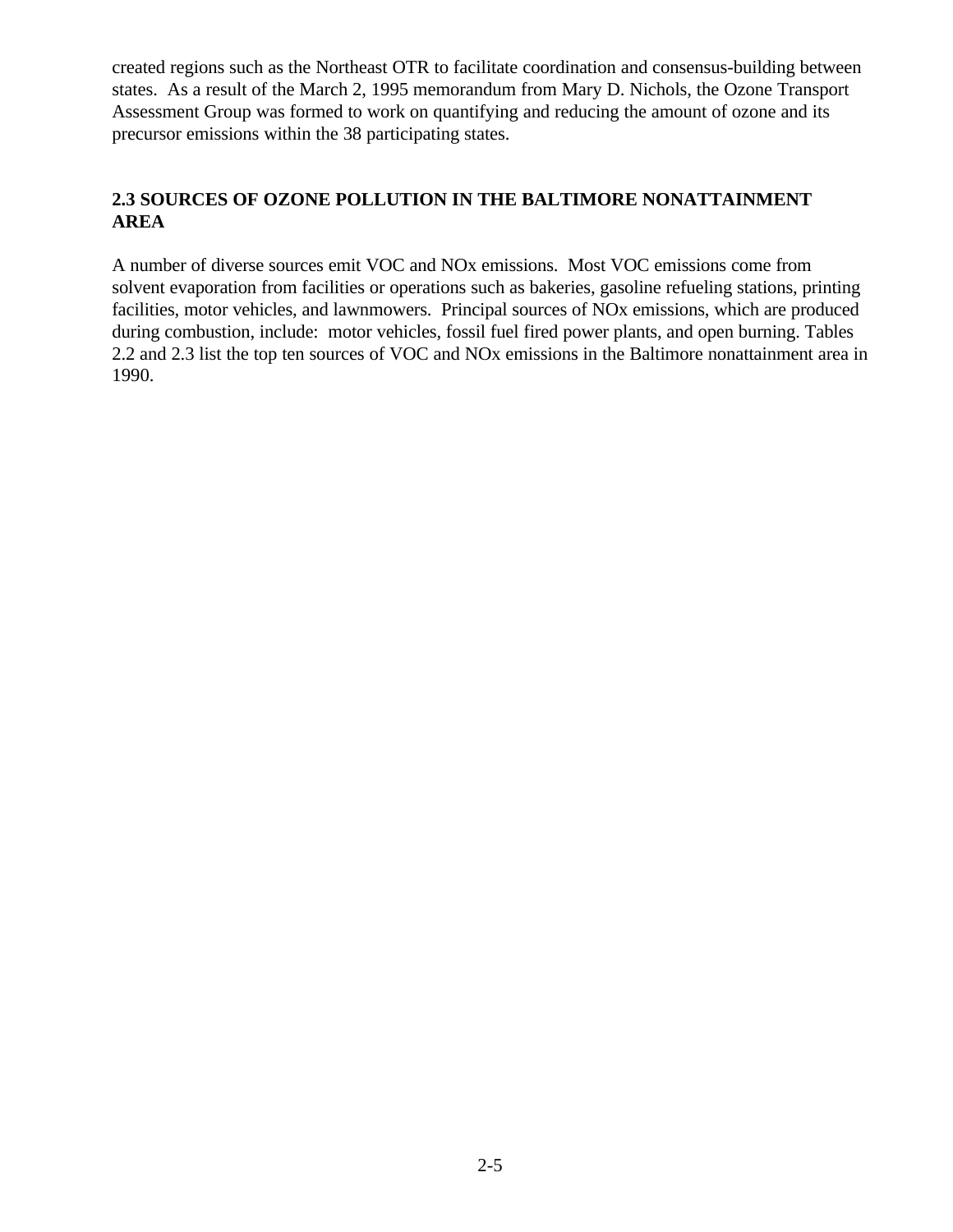# **Table 2.2**

## **Top Ten Sources of Volatile Organic Compounds (VOC) Emissions in the Baltimore Nonattainment Area in 1990**

| #              | <b>SOURCE</b><br><b>CATEGORY</b> | <b>SOURCE</b>                                                                                | <b>VOCs</b><br>tons/day |
|----------------|----------------------------------|----------------------------------------------------------------------------------------------|-------------------------|
| 1.             | On-Road<br>Mobile                | <b>CARS</b>                                                                                  | 84                      |
| 2.             | On-Road<br>Mobile                | <b>LIGHT TRUCKS</b><br>(less than 8500 lbs)                                                  | 32                      |
| 3              | Area                             | PAINTING & COATING<br>(coatings on homes, buildings, roads & industrial equipment)           | 27                      |
| $\overline{4}$ | Area                             | <b>COMMERCIAL &amp; CONSUMER PRODUCTS</b><br>(pesticides, hairsprays)                        | 20                      |
| 5.             | Nonroad<br>Mobile                | LAWN & GARDEN EQUIPMENT                                                                      | 18                      |
| 6.             | Stationary                       | <b>GENERAL MANUFACTURING</b><br>(steel, yeast, paper, asphalt, cement)                       | 18                      |
| 7.             | Area                             | <b>GASOLINE STATION REFUELING</b>                                                            | 13                      |
| 8.             | Stationary                       | <b>COATINGS ON MANUFACTURED PRODUCTS</b><br>(beverage can painting, paper coating)           | 13                      |
| 9.             | Area                             | <b>COLD CLEANING DEGREASING</b><br>(removal of oil from automotive parts, machined products) | 10                      |
| 10.            | Area                             | <b>AUTO REFINISHING</b><br>(primers, surfaces, sealers, topcoats and specialty coatings)     | 10                      |

*The emissions estimates above are rounded to the nearest whole number. The total emissions of VOCs in the Baltimore nonattainment area was 343 tons per day in 1990. These categories account for 245 tons per day or 71% of the total.*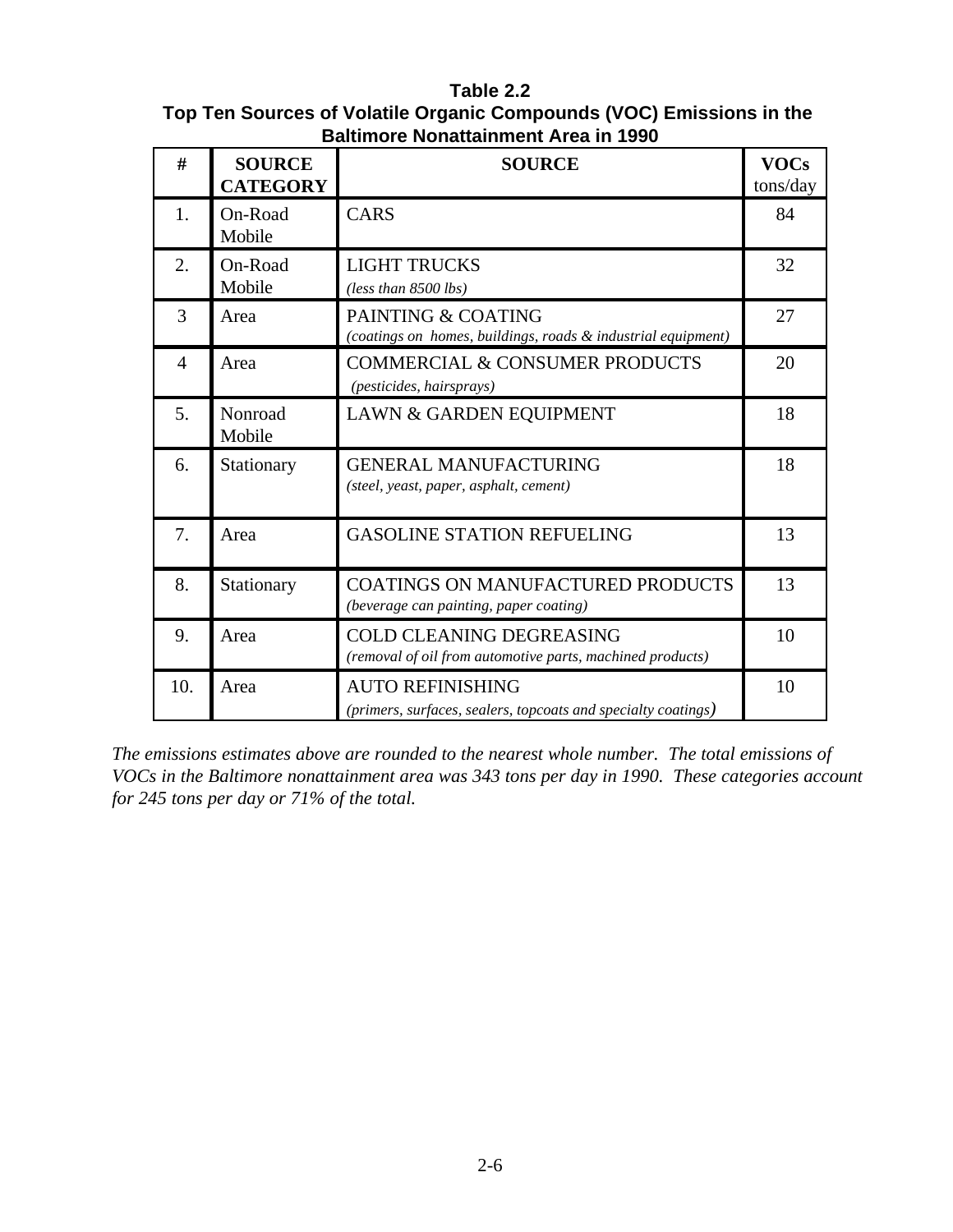**Table 2.3 Top Ten Sources of Nitrogen Oxides (NOx) in the Baltimore Nonattainment Area in 1990**

| #   | <b>SOURCE</b><br><b>CATEGORY</b> | <b>SOURCE</b>                                                          | <b>NOx</b><br>tons/day |
|-----|----------------------------------|------------------------------------------------------------------------|------------------------|
| 1.  | Stationary                       | <b>UTILITIES</b>                                                       | 162                    |
| 2.  | On-Road<br>Mobile                | <b>CARS</b>                                                            | 70                     |
| 3.  | On-Road<br>Mobile                | HEAVY DUTY DIESEL TRUCKS<br>$(over 8500$ lbs)                          | 55                     |
| 4.  | Stationary                       | <b>GENERAL MANUFACTURING</b><br>(steel, yeast, paper, asphalt, cement) | 44                     |
| 5.  | Nonroad<br>Mobile                | <b>CONSTRUCTION EQUIPMENT</b><br>(bulldozers, cranes)                  | 37                     |
| 6.  | On-Road<br>Mobile                | <b>LIGHT TRUCKS</b><br>(less than $8500 lb$ )                          | 24                     |
| 7.  | On-Road<br>Mobile                | <b>HEAVY DUTY GAS TRUCKS</b><br>$(over 8500$ lbs)                      | 11                     |
| 8.  | Nonroad<br>Mobile                | <b>RAILROADS</b><br>(just locomotives)                                 | 11                     |
| 9.  | Nonroad<br>Mobile                | <b>FARM EQUIPMENT</b><br>(tractors, harvesters)                        | 8                      |
| 10. | Nonroad<br>Mobile                | <b>AIRCRAFT SUPPORT</b><br>(luggage carriers, other vehicles)          | 5                      |

*The emissions estimates above are rounded to the nearest whole number. The total emissions of NOx in the Baltimore nonattainment area was 468 tons per day in 1990. These categories account for 427 tons per day or 91% of the total.*

# **2.4 COSTS OF OZONE**

All of the million residents of the Baltimore metropolitan area are likely to feel some of the adverse effects of ozone at one time or another, when working outdoors or exercising on a day when ozone levels are high. However, certain people will feel symptoms at lower levels of exposure (even levels below the NAAQS), or experience more adverse effects at high levels. These people are therefore running greater than normal health risks due to poor air quality. According to the American Lung Association, populations at increased risk in the state of Maryland include:

- $\div$  152,619 adult asthmatics and 75,534 child asthmatics;
- $\approx$  274,896 residents with chronic bronchitis or emphysema.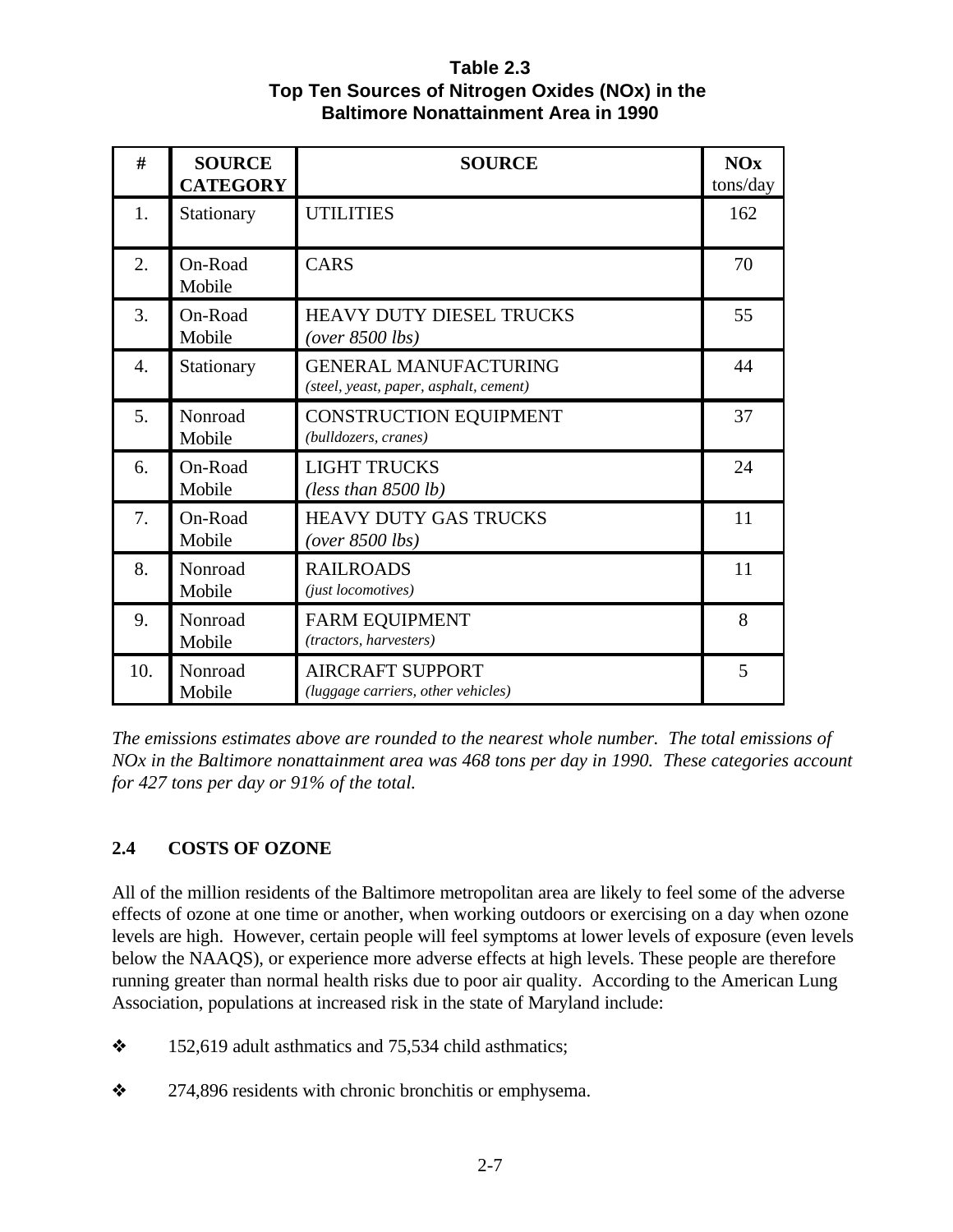Ozone precursors also pose a threat to the health of natural ecosystems. NOx emissions in particular can combine with precipitation to form nitric acid, a major component in acid rain, which has damaged lakes, streams, and vegetation throughout the eastern and Midwestern U.S.<sup>5</sup>

These costs translate into a significant drain on Maryland's economy. For instance, it is estimated that between 1981 and 1991 crop losses from ozone pollution totaled an average of \$40 million annually.<sup>6</sup> Air pollution accounts for \$40-50 billion in health care costs annually.<sup>7</sup>

In addition, rain washes ozone precursors deposited on vegetation and architectural surfaces into the streams and rivers of the state and finally into the Chesapeake Bay. Air pollution decreases our standard of living, threatens our health, and further stresses the natural environment.

# **2.5 FREQUENCY OF VIOLATIONS OF THE FEDERAL HEALTH STANDARD FOR OZONE**

The Baltimore nonattainment area has exceeded the ozone NAAQS every summer for the past 20 years. The number of violations per summer ranged from a low of 4 to a high of 44. Federal law allows only one violation of the NAAQS a year (averaged over 3 years) at any one monitoring stations in the region. The NAAQS for ozone concentration is 120 parts per billion (0.12 parts per million) of ozone averaged over one hour. Figure 2.2 shows the number of days the Baltimore nonattainment area has violated the ozone standard since 1979, and figure 2.3 shows the location of the various air quality monitoring sites in Maryland.

# **2.6 THE STATE IMPLEMENTATION PLAN (SIP) PROCESS**

The Act requires states to develop and implement ozone reduction strategies in the form of a State Implementation Plan (SIP). The SIP is the state's "master plan" for attaining and maintaining the NAAQS. The SIP is basically a "work in progress" in need of periodic revisions. The *Post-1996 RPP* has been written for this purpose according to a timeline and requirements established by the Act.

EPA has identified four fundamental principles that SIP control strategies must adhere to in order to achieve the desired emissions reductions. These four fundamental principles are outlined in the General Preamble to Title I of the Clean Air Act Amendments of 1990 at *Federal Register* 13567 (EPA, 1992). The four fundamental principles are:

 $\diamond$  that emissions reductions ascribed to control measures must be quantifiable and measurable (*quantifiable*);

<sup>&</sup>lt;sup>5</sup>Bill K. Stevens, "Study of Acid Rain Uncovers a Threat to a Far Wider Area", *New York Times*, December 16, 1990.

Mulchi, Charles, *Estimating the Economic Impact of Air Pollution on Maryland* <sup>6</sup>  *Agriculture*, Maryland Institute for Agriculture and Natural Resources, College Park, MD 1993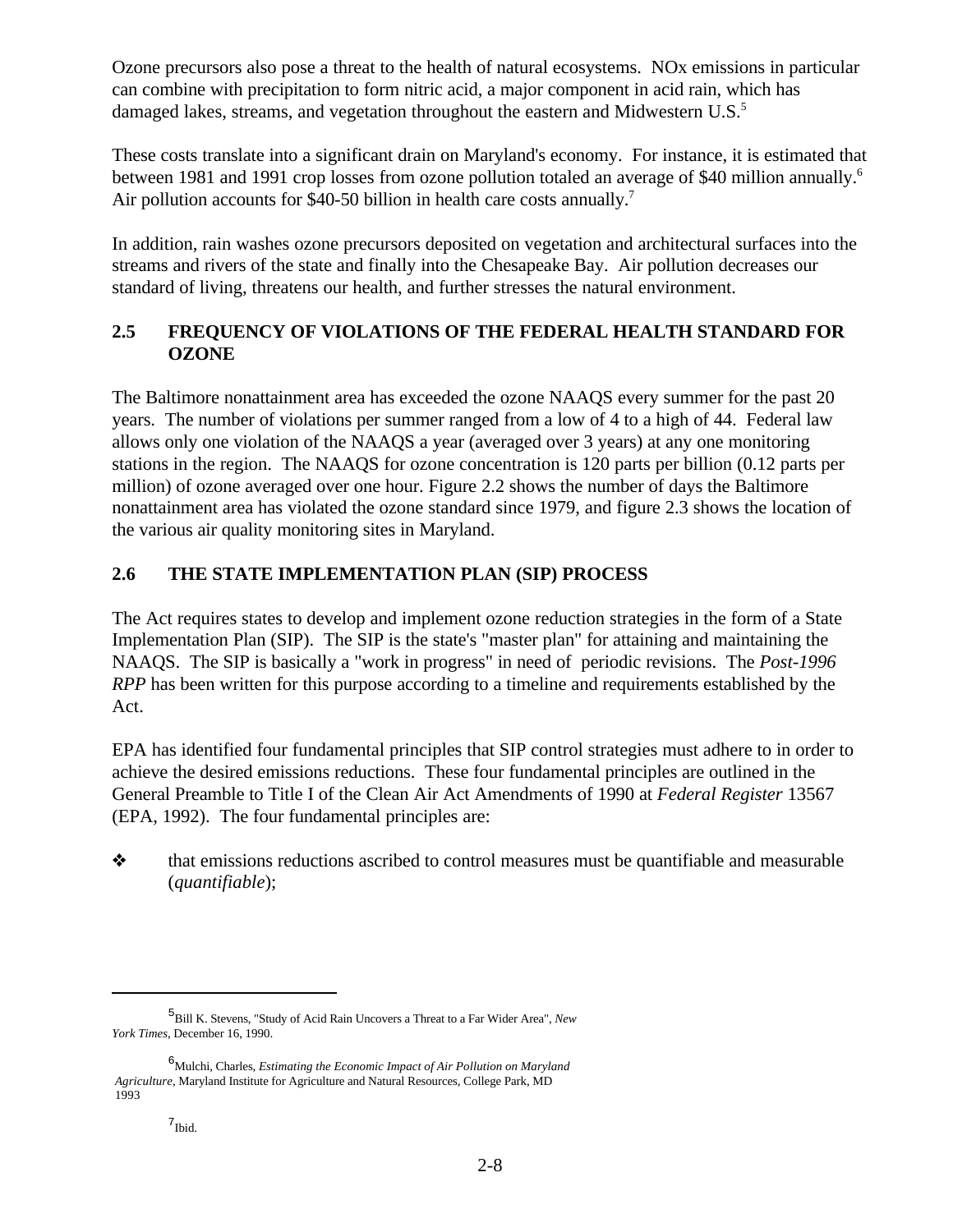- $\triangleleft$  that the control measures must be enforceable, in that the state must show that they have adopted legal means for ensuring that sources are in compliance with the control measure (*enforceable*);
- ò that measures are replicable (*real*); and
- $\triangle$  that the control strategies be accountable in that the SIP must contain provisions to track emissions changes at sources and to provide for corrective actions if the emissions reductions are not achieved according to the Plan (*permanent*).

Once a SIP revision is approved by the Administrator of the EPA, it is enforceable as a state law and as federal law under Section 113 of the Act. If the SIP is found to be inadequate in the EPA's judgement, and if the state fails to make amendments to rectify the problem, under  $\S110(c)(1)$ , the EPA Administrator issues binding amendments to the SIP. These amendments are referred to as the federal implementation plan (FIP).

EPA must impose sanctions if a state:

- $\triangle$  Does not submit a SIP revision; or
- submits a SIP revision that the EPA does not approve; or
- $\diamond$  fails to implement the SIP revision.

Possible sanctions include:

- **\*** Requiring new large industries, or those that want to expand, to offset emissions by 2:1, which could deter economic growth;
- $\triangle$  withholding federal highway funds;
- $\diamond$  withholding air quality planning grants;
- $\diamond$  imposing a FIP.

The Act allows the EPA to exercise discretion in imposing sanctions for 18 months after a deadline which states are actively trying to comply. The EPA promulgated a rule so that after 18 months mandatory sanctions would be imposed with 2:1 offsets (See above) for the first six months before transportation funds are affected. Failure to submit or implement a SIP will have significant consequences for compliance with transportation conformity requirements<sup>8</sup>.

<sup>&</sup>lt;sup>8</sup> The transportation conformity rule (40 CFR Part 51) establishes criteria used to ensure that state transportation plans and programs conform to the purposes of the SIP.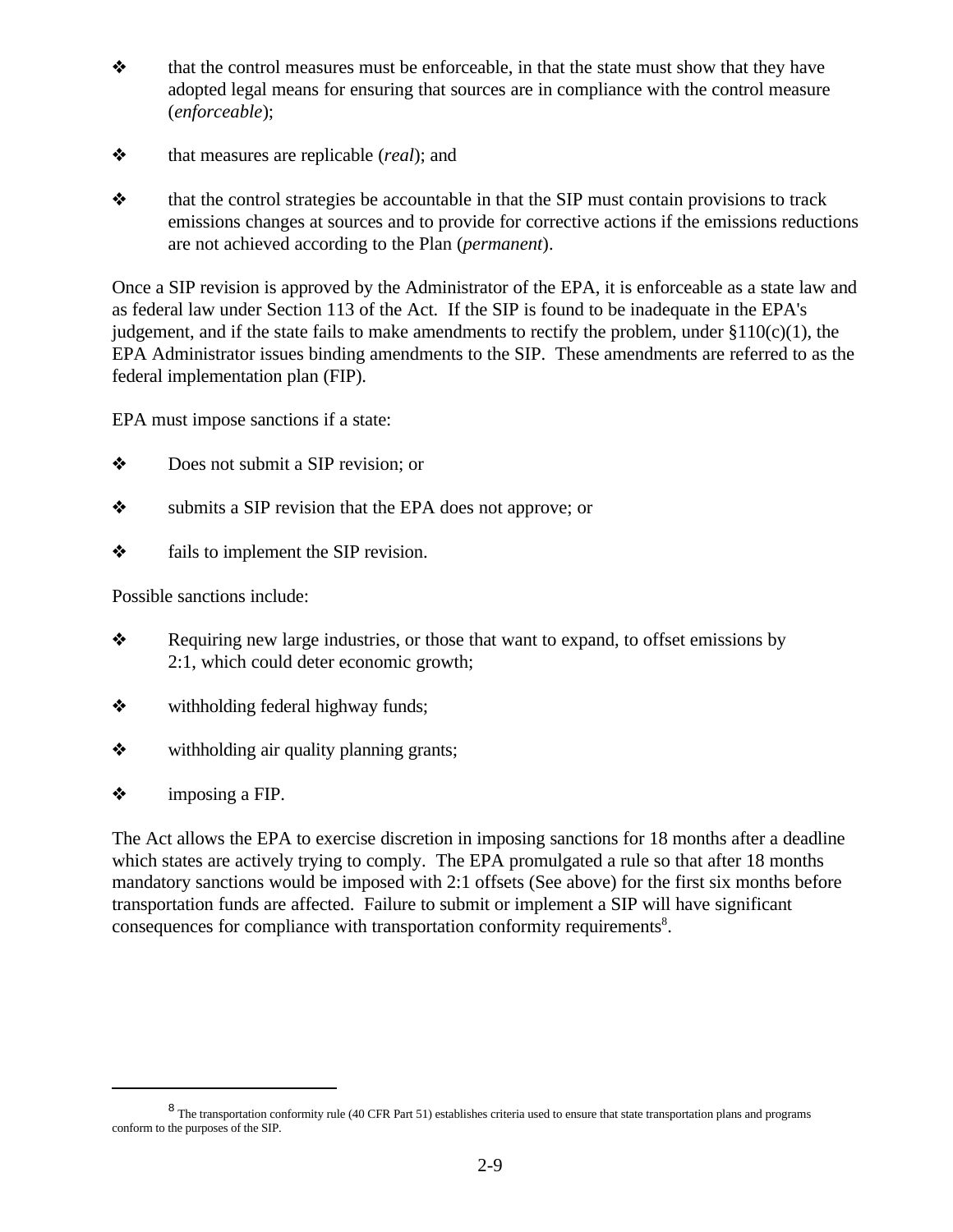# **2.7 THE 15% RATE-OF-PROGRESS PLAN SIP REVISION**

The 15% RPP estimates have been updated in this Phase I Attainment Plan. The revisions reflect more recent and accurate growth estimates and changes in EPA guidance since the plan was submitted. Tables 2.4 and 2.5 contain these revisions.

Emission reduction credits for the various control measures have been revised to reflect more accurate growth estimates as well as changes in EPA guidance on calculating emission reductions. EPA revised guidance on emission reduction credits for the following control measures:

- Emissions reduced by the architectural/industrial mainteance coating regulations have been revised to reflect a 20% overall reduction.
- Reformulated consumer products reflect a 20% emission reduction from a regulated subset of consumer products.

Addtional documentation on revisions to the 15% RPP are included in Appendix H.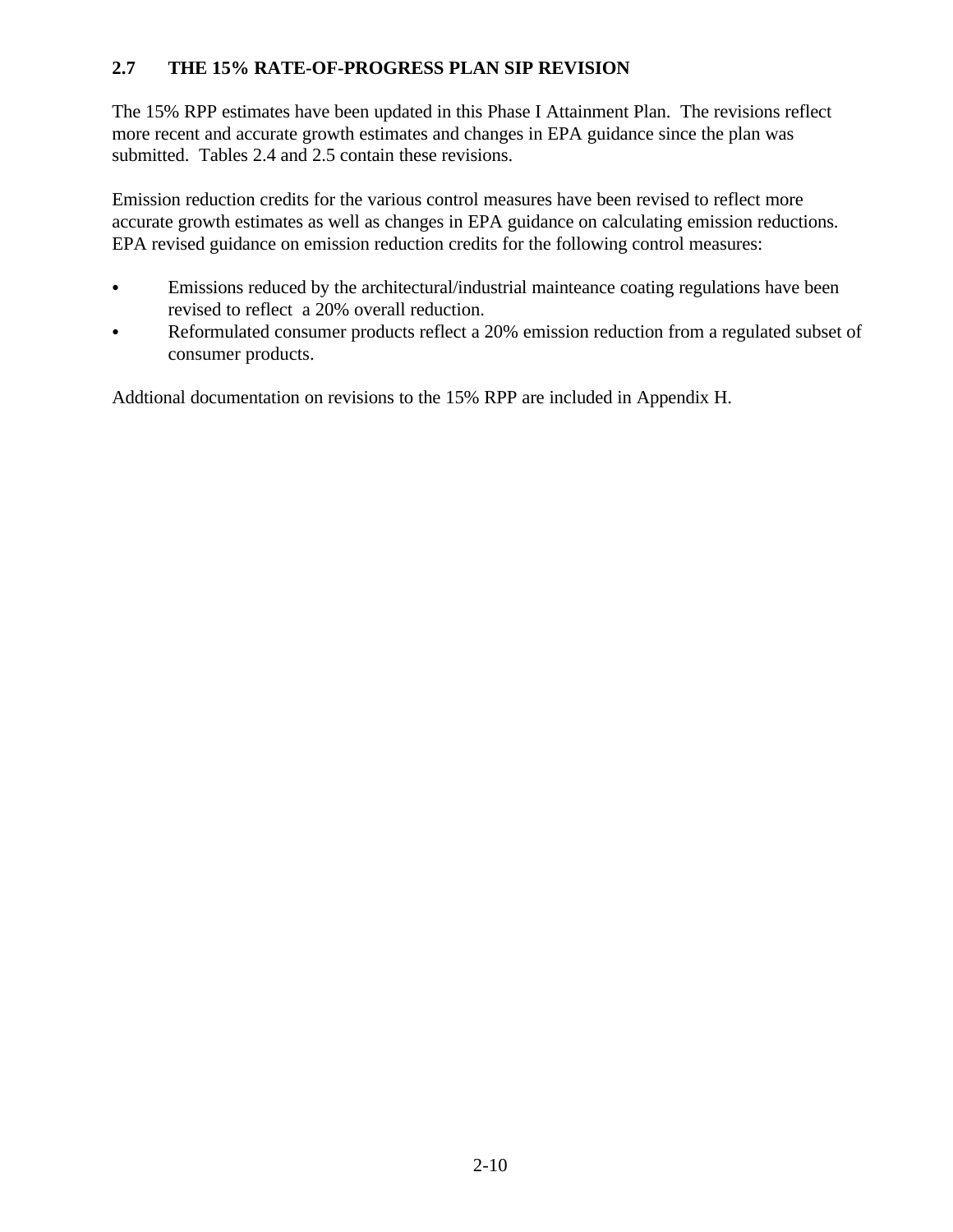# **Table 2.4 Control Measures and Target to Meet the 15% Plan for the Baltimore Nonattainment Area**

|                                                                                                                  | Tons per Day<br>in 15% Plan | Tons per Day<br>Revised |
|------------------------------------------------------------------------------------------------------------------|-----------------------------|-------------------------|
| 1990 Base Year                                                                                                   | 346.8                       | 343.3                   |
| Adjustment for Federal Motor Vehicle Emissions Control<br>Program and Gasoline Volatility Regulation (1990-1996) | $-39.7$                     | $-39.7$                 |
| 1990 Adjusted Base Year Inventory                                                                                | $=307.1$                    | $= 303.6$               |
| 15% Reduction Requirement from Adjusted Base Year Inventory                                                      | 46.1                        | 45.5                    |
| Expected Emissions Growth (1990-1996)                                                                            | $+27.2$                     | $+18.4$                 |
| <b>Emissions Reduction Required</b>                                                                              | 73.3                        | 63.9                    |
| <b>Total Reductions From Rate-of-Progress Plan</b>                                                               | 76.8                        | 72.8                    |
| Surplus $(+)$ or Shortfall $(-) =$ (Reductions in Rate-of-Progress<br>Plan) - (Reductions Required)              | $+3.5$                      | $+8.9$                  |
| <b>Federally Mandated Measures</b>                                                                               | 40.6                        | 40.6                    |
| Mobile Source Measures                                                                                           | (39.2)                      | (39.2)                  |
| Enhanced Inspection and Maintenance                                                                              | 16.8                        | 16.8                    |
| Stage II + On Board                                                                                              | 7.4                         | 7.1                     |
| Tier I                                                                                                           | 1.2                         | 1.2                     |
| <b>Reformulated Gasoline</b>                                                                                     | 13.8                        | 13.8                    |
| RACT - Reasonably Available Control Technology                                                                   | (1.4)                       | (1.7)                   |
| Expandable Polystyrene Products                                                                                  | 0.1                         | 0.1                     |
| <b>Yeast Production</b>                                                                                          | 0.5                         | 0.5                     |
| <b>Bakeries</b>                                                                                                  | 0.3                         | 0.6                     |
| <b>Screen Printing</b>                                                                                           | 0.5                         | 0.5                     |
| <b>Pending Federal Programs</b>                                                                                  | 18.2                        | 14.9                    |
| <b>Surface Coating</b>                                                                                           | 8.2                         | 6.6                     |
| <b>Consumer Products</b>                                                                                         | 1.7                         | 2.6                     |
| Autobody Refinishing                                                                                             | 5.0                         | 5.3                     |
| Pesticide Reformulation                                                                                          | 2.9                         | 0.0                     |
| Federal Air Toxics                                                                                               | 0.4                         | 0.4                     |
| <b>State and Local Initiatives</b>                                                                               | <b>18.0</b>                 | 17.3                    |
| Surface Cleaning/Degreasing/Pollution Prevention                                                                 | 5.5                         | 7.6                     |
| Graphic Arts                                                                                                     | 0.5                         | 0.5                     |
| <b>Landfills Controls</b>                                                                                        | 1.2                         | 0.2                     |
| <b>Enhanced Rule Compliance</b>                                                                                  | 6.3                         | 4.5                     |
| <b>State Air Toxics</b>                                                                                          | 0.9                         | 0.9                     |
| Seasonal Open Burning Ban                                                                                        | 3.6                         | 3.6                     |
| <b>Total Reductions From Rate of Progress Plan</b>                                                               | 76.8                        | 72.8                    |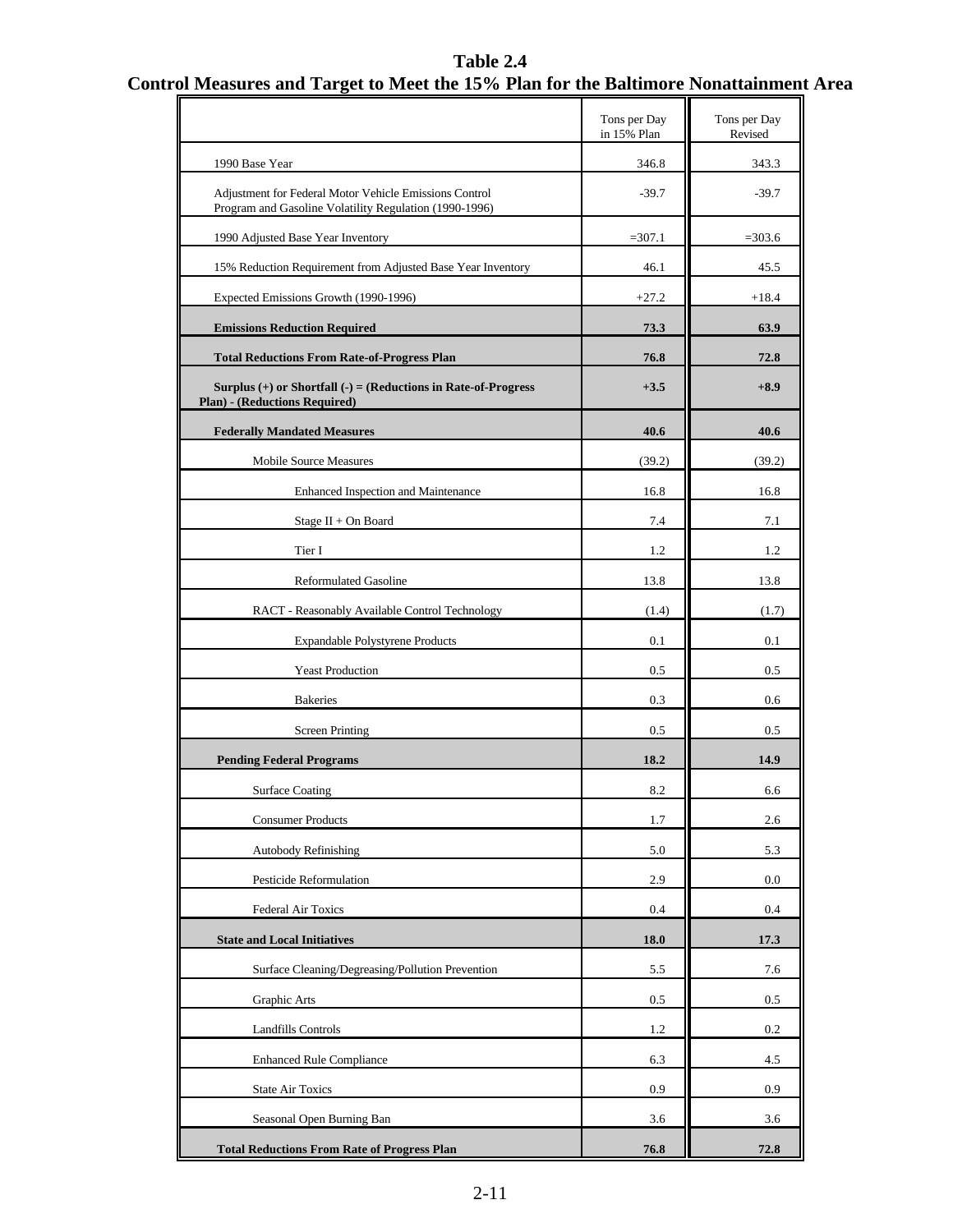|                                                                                                                  | Tons per Day<br>in 15% Plan | Tons per Day<br>Revised |
|------------------------------------------------------------------------------------------------------------------|-----------------------------|-------------------------|
| 1990 Base Year                                                                                                   | 18.9                        | 18.5                    |
| Adjustment for Federal Motor Vehicle Emissions Control<br>Program and Gasoline Volatility Regulation (1990-1996) | $-2.4$                      | $-2.4$                  |
| 1990 Adjusted Base Year Inventory                                                                                | $=16.5$                     | $=16.1$                 |
| 15% Reduction Requirement from Adjusted Base Year Inventory                                                      | 2.5                         | 2.4                     |
| Expected Emissions Growth (1990-1996)                                                                            | $+0.7$                      | $+0.4$                  |
| <b>Emissions Reduction Required</b>                                                                              | $3.0*$                      | 2.8                     |
| <b>Total Reductions From Rate-of-Progress Plan</b>                                                               | 7.7                         | 7.8                     |
| Surplus $(+)$ or Shortfall $(-) = (Reductionsin Rate-of-Progress)$<br><b>Plan)</b> - (Reductions Required)       | $+4.7$                      | $+5.0$                  |
| <b>Federally Mandated Measures</b>                                                                               | 2.6                         | 2.7                     |
| <b>Mobile Source Measures</b>                                                                                    | 2.6                         | 2.7                     |
| Enhanced Inspection and Maintenance                                                                              | 1.8                         | 1.8                     |
| Stage II + On Board                                                                                              | 0.1                         | 0.3                     |
| Tier I                                                                                                           | 0.1                         | 0.0                     |
| <b>Reformulated Gasoline</b>                                                                                     | 0.6                         | 0.6                     |
| <b>Pending Federal Programs</b>                                                                                  | 0.5                         | 0.5                     |
| <b>Surface Coating</b>                                                                                           | 0.2                         | 0.2                     |
| <b>Consumer Products</b>                                                                                         | 0.1                         | 0.1                     |
| <b>Autobody Refinishing</b>                                                                                      | 0.2                         | 0.2                     |
| <b>State and Local Initiatives</b>                                                                               | 4.6                         | 4.6                     |
| Surface Cleaning/Degreasing/Pollution Prevention                                                                 | 0.2                         | 0.2                     |
| Seasonal Open Burning Ban                                                                                        | 4.4                         | 4.4                     |
| <b>Total Reductions From Rate of Progress Plan</b>                                                               | 7.7                         | 7.8                     |

HL.

**Table 2.5 Control Measures and Target to Meet the 15% Plan for Cecil County**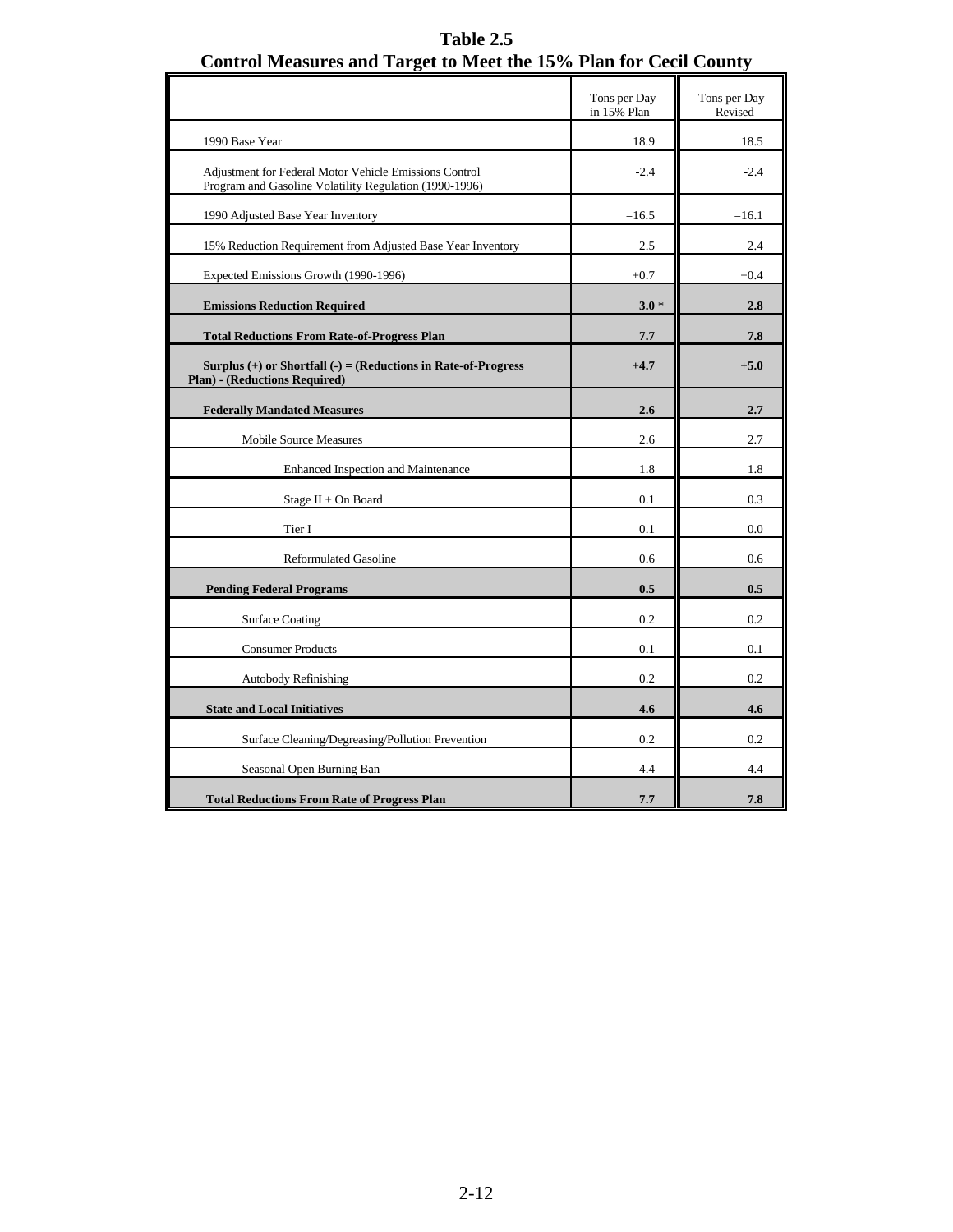## **2.8 THE PHASE I OZONE ATTAINMENT DEMONSTRATION PLAN**

A March 2, 1995 Memorandum, entitled "Ozone Attainment Demonstrations" from EPA Administrator Mary D. Nichols to the Regional Administrators sets forth guidance for an alternative approach to submitting these to provide States flexibility in their planning efforts. The memorandum established a two-phased SIP submittal approach. One of the elements of the Phase I Attainment Demonstration must include a set of specific control measures which obtain at least a 9 percent reduction to satisfy rate-of-progress requirements for the 1996-99 period. The *Post-1996 RPP* shows how Maryland intends to achieve this requirement for the Baltimore Area (Baltimore City, and the counties of Anne Arundel, Baltimore, Carroll, Howard, and Harford) and Cecil County (Maryland's portion of the Philadelphia Area).

Unlike the emissions reductions required in the *15 Percent RPP*, Section 182 (c)(2) of the Act allows states to substitute NOx emission reductions to meet the 9 percent rate-of-progress requirement. NOx emissions reductions can be used provided they meet the criteria outlined in "EPA's NOx Substitution Guidance". The condition for meeting the rate-of-progress requirement is that the sum of all creditable VOC and NOx emission reductions equal 3 percent per year averaged over each three year period.

In addition, Phase I requires a nonattainment areas to submit several enforceable commitments. The states are required to submit enforceable commitments:

- \* to adopt the remainder of the rules needed to meet the Post-1996 rate-of-progress requirements (for reductions between 1999-2005), pending the results of the Ozone Transport Assessment Group, for the Baltimore nonattainment area and Cecil County;
- ò to adopt additional measures needed for attainment for Cecil County and the Baltimore and Washington nonattainment areas;
- $\triangle$  to eliminate the area's contribution to downwind problems; and
- $\triangleleft$  to adopt Phase II of the OTC NOx Memorandum of Understanding.

These commitments are contained in Chapter 8 of this document.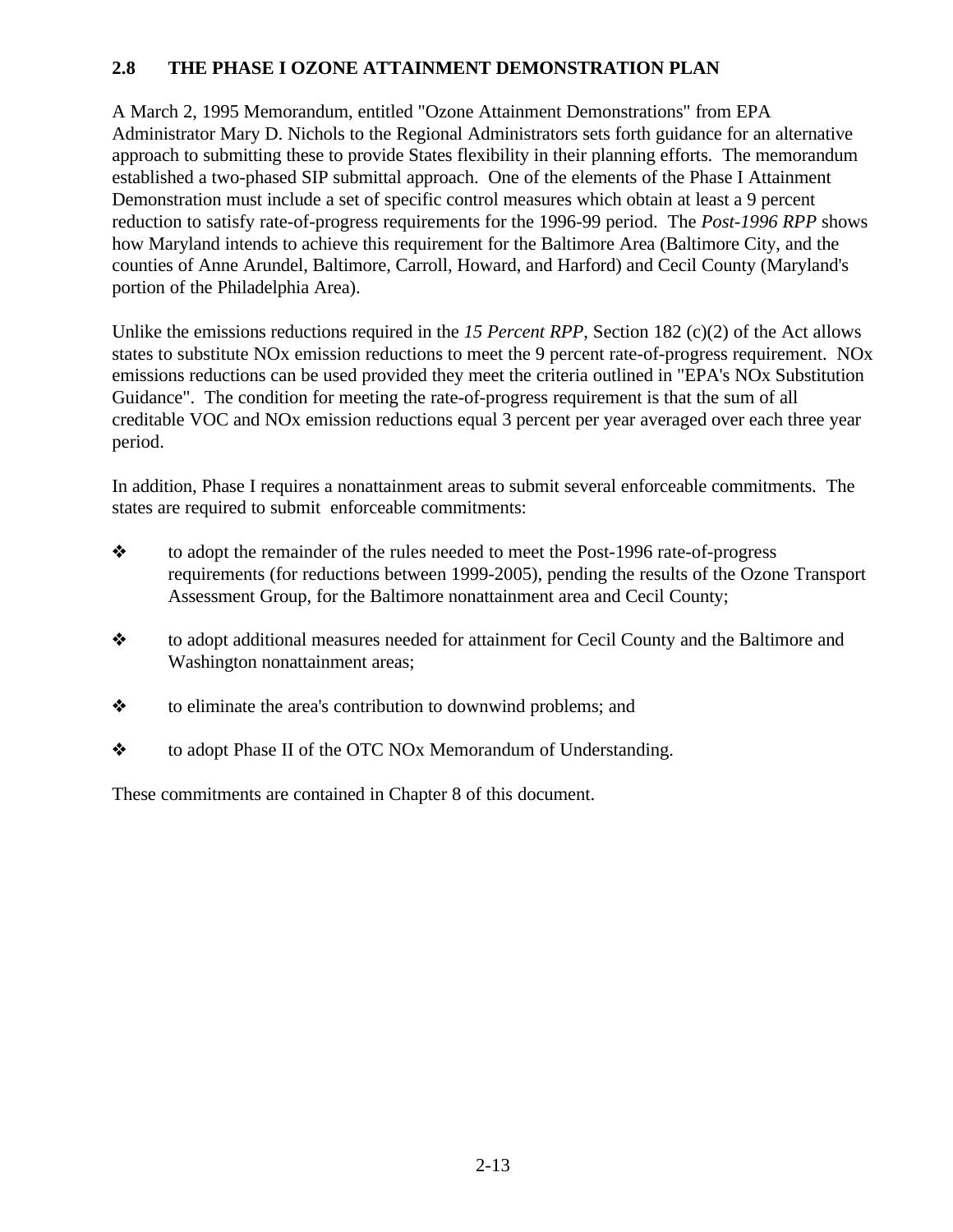### <span id="page-22-0"></span>**3.0 1990 BASE YEAR INVENTORY**

## **3.1 BACKGROUND AND REQUIREMENTS**

The Act requires states to compile an emissions inventory to use as the foundation for planning strategies necessary to attain the NAAQS. The Act requires this base year inventory for all classes of nonattainment areas (42 U.S.C.A. Section 7511(a)(1)), and EPA requires a state-wide inventory for those states that are part of the Northeast OTR. The base year inventory is also the foundation for other required inventories that this chapter explains in greater detail:

- $\triangle$  The adjusted base year inventory;
- $\triangle$  the periodic inventory;
- $\triangle$  the Reasonable Further Progress (RFP) inventory; and
- $\triangle$  the projection inventory.

The 1990 base year inventory was required as part of the November 15, 1992 SIP submittals. The Department submitted a working draft of the inventory to the EPA on November 14, 1992. As part of the SIP submittal the EPA decided that the inventory must be subject to the public hearing process, and that the deadline for the public hearing would be November 15, 1993 concurrent with the *15% RPP* hearing. The complete inventory documentation is available for review and is entitled *1990 Base Year Inventory for Precursors of Ozone, Volatile Organic Compounds (VOC), Carbon Monoxide (CO), Nitrogen Oxides (NO ) for the State of Maryland, Volumes 1-6, September 30, 1993* (MDE, *<sup>x</sup>* 1993a).

The base year inventory is an inventory of actual emissions for the calendar year 1990. It includes the ozone precursor pollutants: Volatile organic compounds (VOC) and oxides of nitrogen  $(NO_x)$ . The Department calculated emissions for a typical peak ozone season weekday. A typical peak ozone season weekday is a day in June, July, or August, since these months comprise the peak of Maryland's April 1- October 1 ozone season.

### **3.2 SOURCE TYPES**

There are five emission source types:

- $\diamond$  Point sources: Industrial and commercial sources with emissions great enough for the Department to quantify on an individual basis.
- \* Area sources: Smaller industrial, commercial, and business sources that collectively contribute a significant amount of emissions, but whose emissions are too low to quantify individually.
- Onroad mobile sources: Traditional highway vehicles, such as cars and trucks.
- Nonroad mobile sources: Sources powered by internal combustion engines that are not traditionally used for highway transportation, such as lawn mowers, airplanes, boats and construction equipment.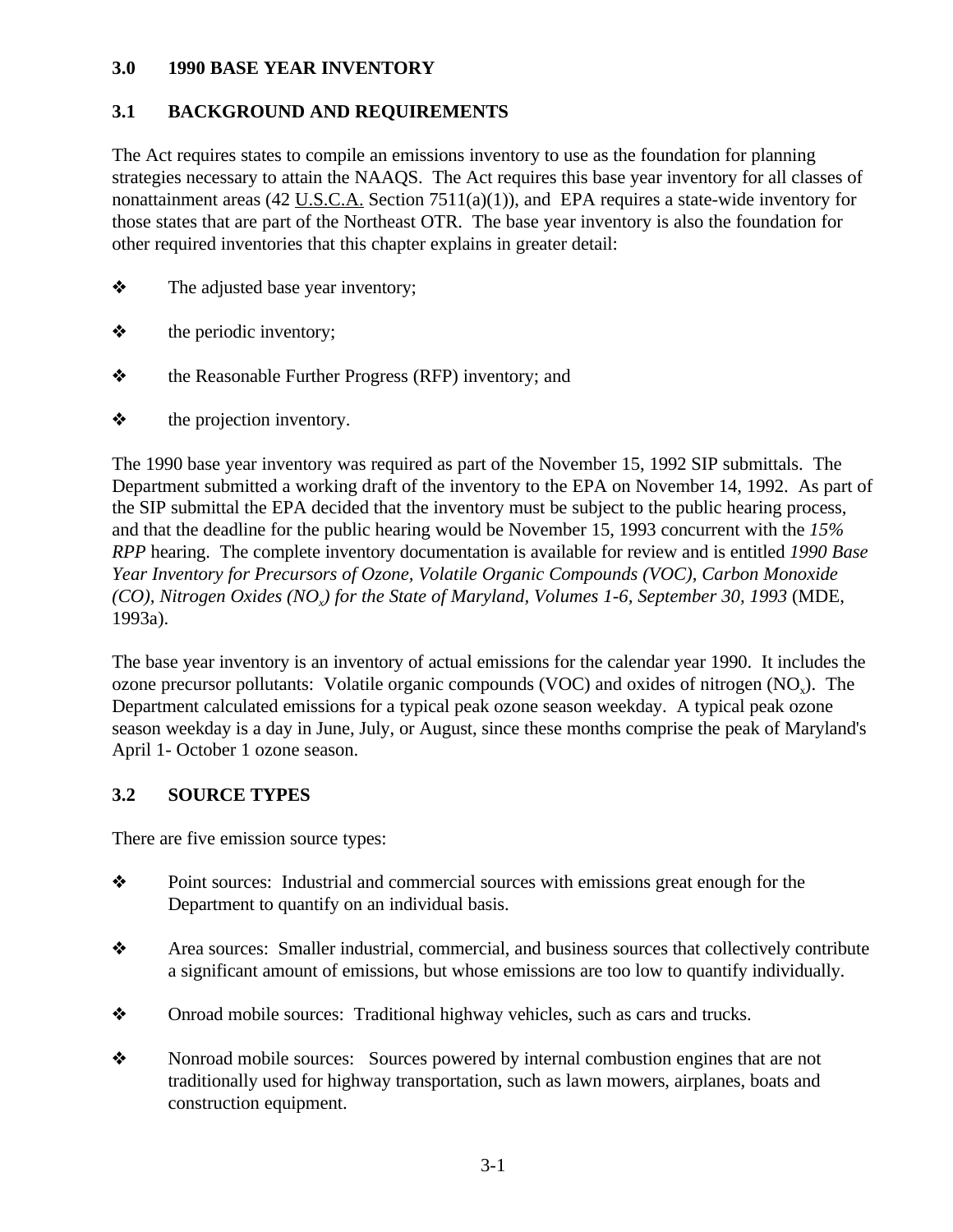The remainder of this chapter summarizes the approach used to develop the inventory for ozone precursors during the ozone season, and presents inventory results for each pollutant.

Table 3.1 presents the inventory by source type. Figures 3.1 and 3.2 display the information for VOC and NOx emissions in the Baltimore nonattainment area and Cecil County in graphs.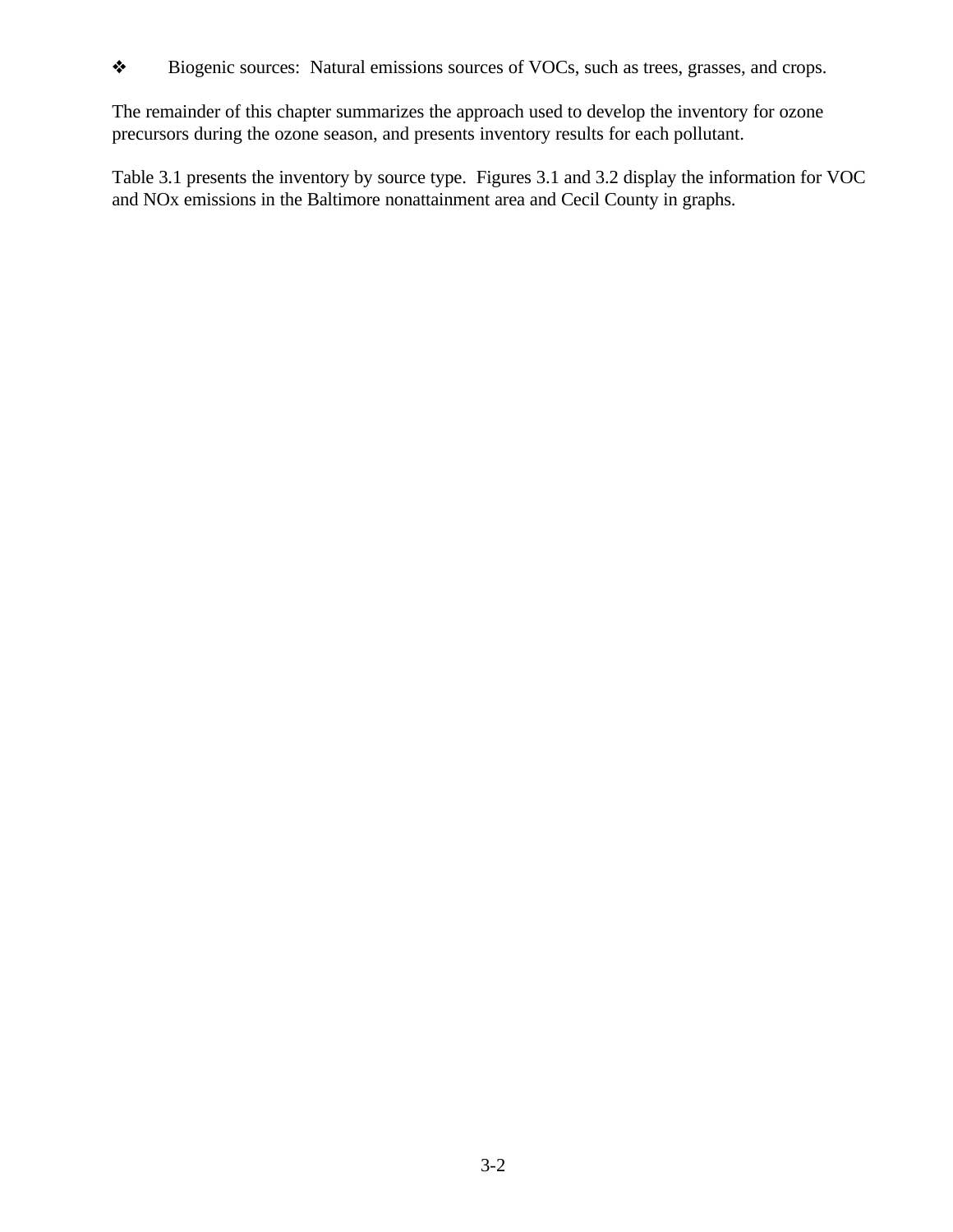| <b>Nonattainment Area</b>                                                                                                                     |                                 | <b>Tons Per Day</b>             |
|-----------------------------------------------------------------------------------------------------------------------------------------------|---------------------------------|---------------------------------|
| <b>Source Type</b>                                                                                                                            | <b>VOC</b>                      | <b>NOx</b>                      |
| <b>Baltimore Nonattainment Area</b><br><b>Point Sources</b><br><b>Area Sources</b><br><b>Nonroad Sources</b><br><b>Mobile Sources</b>         | 42.0<br>122.4<br>44.7<br>134.2  | 223.2<br>13.7<br>71.5<br>159.5  |
| Subtotal:                                                                                                                                     | 343.3                           | 467.9                           |
| <b>Washington Nonattainment Area</b><br><b>Point Sources</b><br><b>Area Sources</b><br><b>Nonroad Sources</b><br><b>Mobile Sources</b>        | 14.6<br>191.2<br>70.4<br>251.2  | 334.8<br>47.3<br>85.0<br>261.7  |
| Subtotal:                                                                                                                                     | 527.2                           | 728.8                           |
| <b>Washington NAA - MD Portion</b><br><b>Point Sources</b><br><b>Area Sources</b><br><b>Nonroad Sources</b><br><b>Mobile Sources</b>          | 5.5<br>94.2<br>32.1<br>108.5    | 267.4<br>15.8<br>43.5<br>129.1  |
| Subtotal:                                                                                                                                     | 240.3                           | 455.8                           |
| <b>Cecil County - Phil-Wil-Tren NAA</b><br><b>Point Sources</b><br><b>Area Sources</b><br><b>Nonroad Sources</b><br><b>Mobile Sources</b>     | 0.6<br>8.7<br>2.0<br>7.2        | 0.0<br>1.8<br>2.6<br>9.3        |
| Subtotal:                                                                                                                                     | 18.5                            | 13.7                            |
| <b>Kent/Queen Anne's Nonattainment Area</b><br><b>Point Sources</b><br><b>Area Sources</b><br><b>Nonroad Sources</b><br><b>Mobile Sources</b> | 0.3<br>9.4<br>3.4<br>6.6        | 0.0<br>0.7<br>1.8<br>7.3        |
| Subtotal:                                                                                                                                     | 19.7                            | 9.8                             |
| <b>Maryland Unclassified Counties</b><br><b>Point Sources</b><br><b>Area Sources</b><br><b>Nonroad Sources</b><br><b>Mobile Sources</b>       | 12.3<br>52.4<br>25.3<br>47.3    | 40.6<br>29.5<br>23.7<br>50.9    |
| Subtotal:                                                                                                                                     | 137.3                           | 144.7                           |
| <b>State</b><br><b>Point Sources</b><br><b>Area Sources</b><br><b>Nonroad Sources</b><br><b>Mobile Sources</b>                                | 60.7<br>287.1<br>107.5<br>303.7 | 531.2<br>61.5<br>143.1<br>356.1 |
| <b>Total:</b>                                                                                                                                 | 759.0                           | 1091.9                          |

#### **TABLE 3.1: 1990 Base Year Ozone Precursor Emissions Inventory Emissions Summary By Source Type**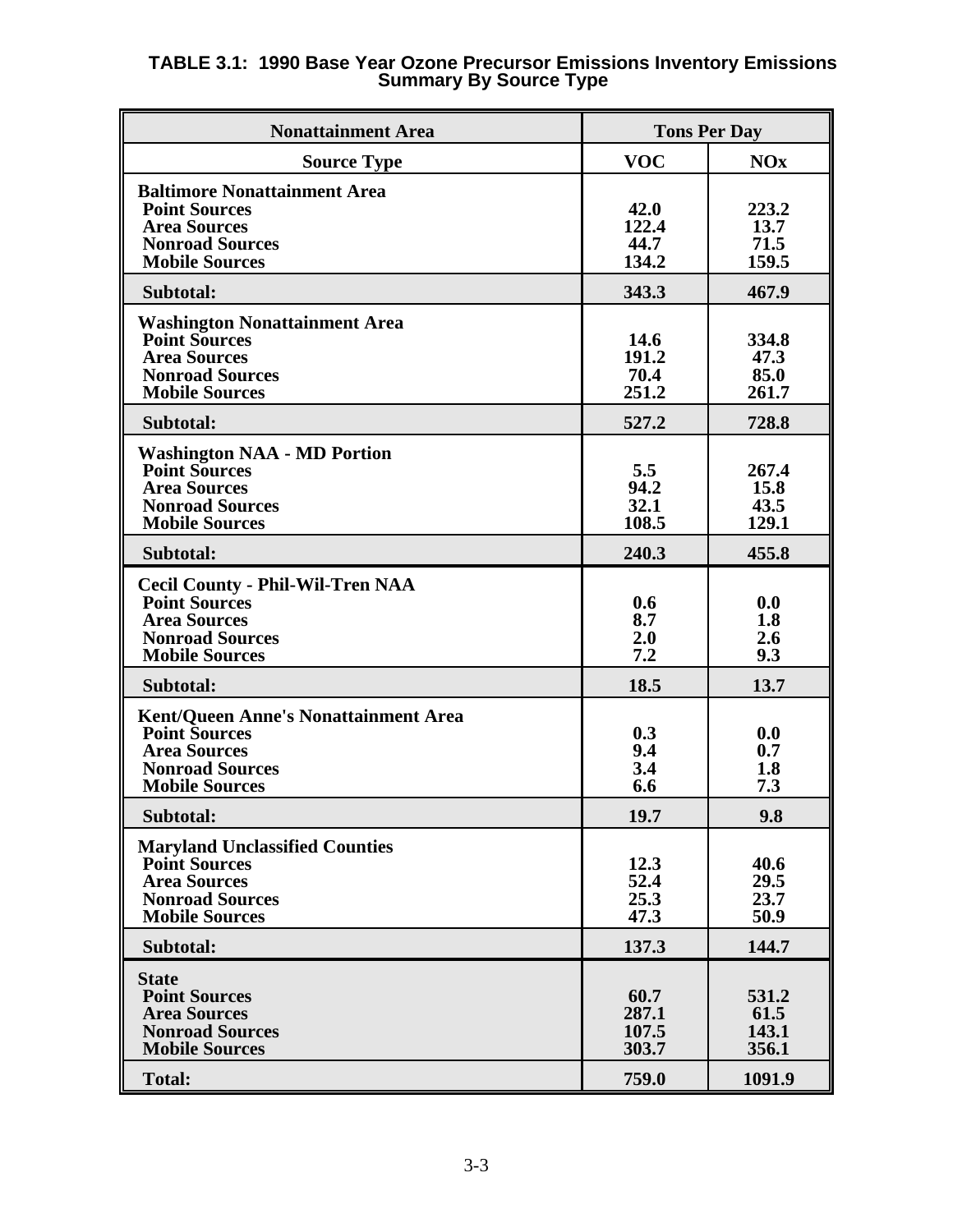

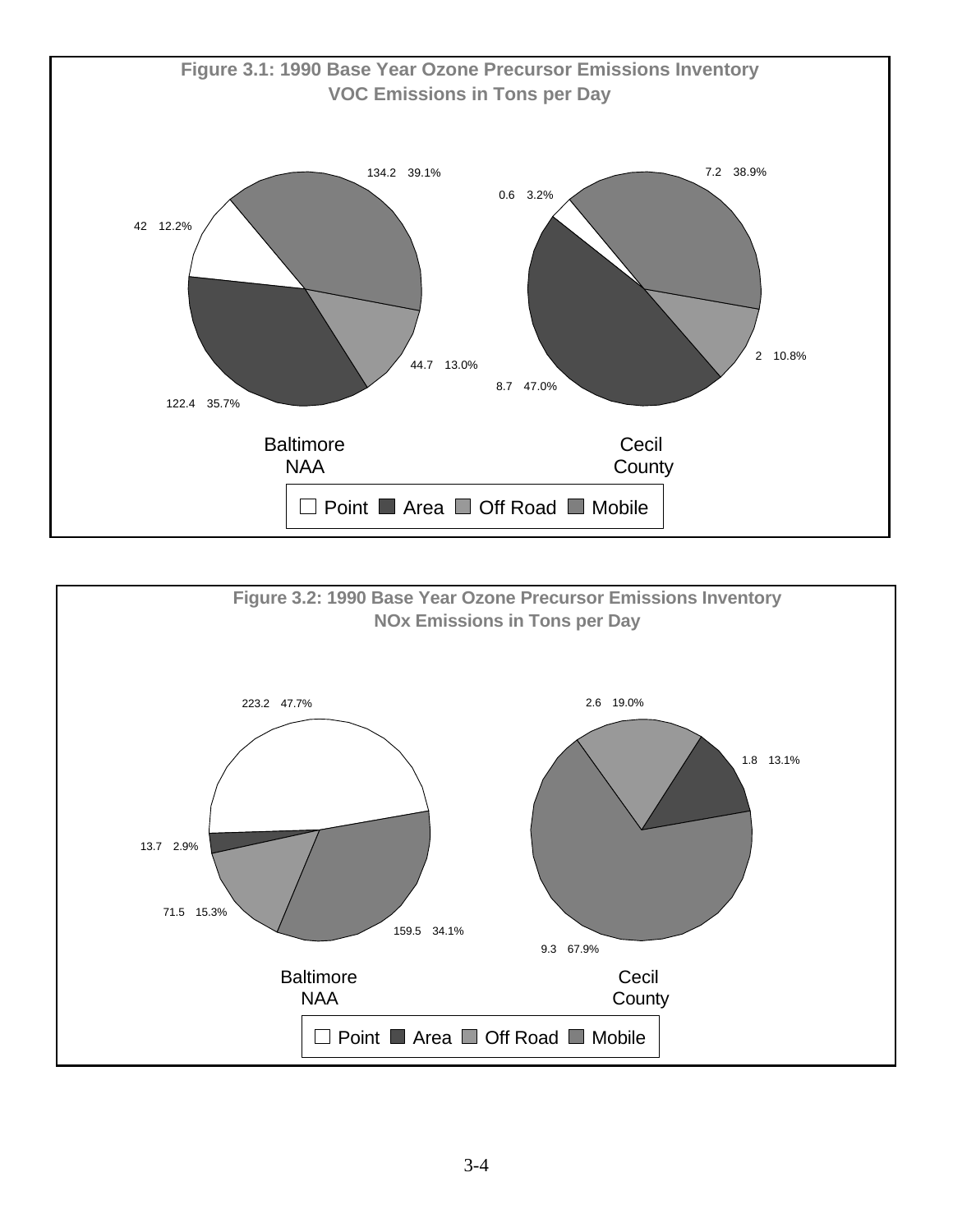# **3.2.1 POINT SOURCES**

A point source in the base year inventory is defined as a stationary source of emissions (i.e., smokestacks) in any Maryland county that emits annually at least 10 tons of VOCs, 100 tons of CO or 25 tons of NOx. There is a 25 ton per year threshold for  $NO<sub>x</sub>$  emissions for a structure to be deemed a point source in the Baltimore ozone nonattainment area and Cecil County .

The Department's technical staff calculated emissions using the following types of methodologies :

- ò EPA-supplied emission factors;
- $\diamond$  material balance emissions calculations;
- source-based test data calculations; or
- ò agency- or company-generated emission factors

EPA guidance requires that the Department adjust the inventory to take into consideration equipment failures and the inability of control programs to achieve 100% effectiveness at all times. This analysis, referred to as rule effectiveness (RE), means that when Department staff conduct RE studies, they take into account various factors including non-compliance with existing rules, control equipment downtime, operating and maintenance problems, and process upsets due to human or other errors. RE may also indicate errors in the projection of emissions estimates as well as the actual emissions themselves. RE adjusts emissions to correct for these failures and uncertainties to provide a more reliable estimate for planning and modeling.

The Department used the 80% default factor in several RE applications, and concentrated on RE improvements for key sources. Although the Department recognizes that the EPA default RE factor of 80% inadequately represents the variation that exists in the effectiveness of different industry process unit/control device combinations, staff limitations have precluded the Department's extensive use of surveys or Stationary Source Compliance Division (SSCD) studies to develop alternatives.

The Department did not apply RE to several source categories. RE was not applied to uncontrolled sources, to sources which have undergone an irreversible process change nor to sources whose emissions were calculated using direct determinations (material balance), unless a control device was employed. Additionally, the Department did not apply RE to sources where the operation of process equipment without an operational control device is mechanically or electronically prevented. This included some solvent vapor recovery processes and web printing equipment. Although the Department concedes that these electronic lock-outs can fail or be disabled, the former is rare and the latter is a criminal offense.

The Department has not collected extensive data on the temporal distribution of emissions. Typically, companies are required to quantify annual emissions by quarter. For purposes of modeling, however, the Department obtained daily  $NO<sub>x</sub>$  emissions for specific ozone episodes. More specific information will be collected under the Certified Emissions Statement regulation, Code of Maryland Regulations 26.11.01.05-1 (COMAR, 1993).

The Department calculated peak ozone season emissions by the following method: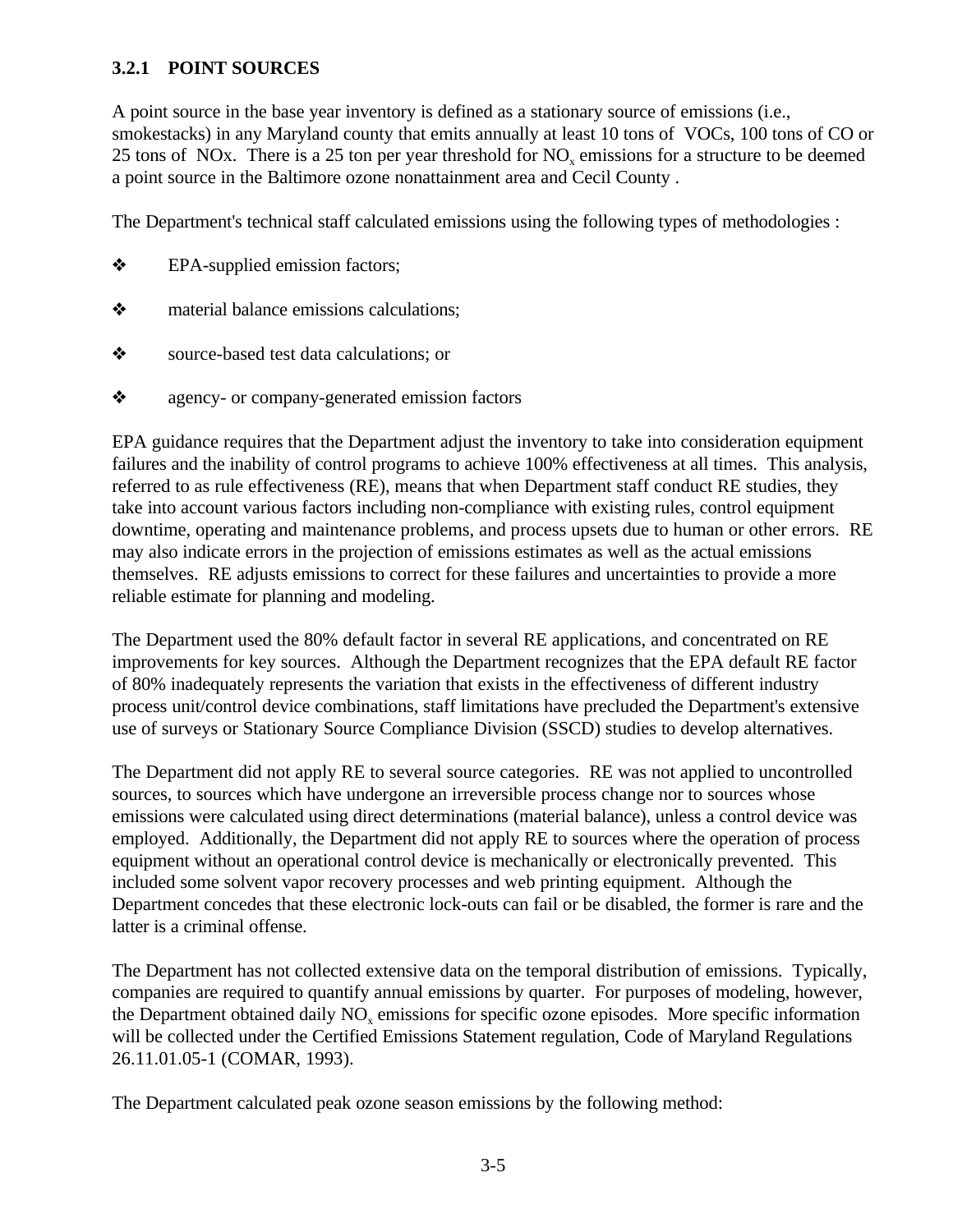- 1) The Department converted annual emissions in pounds per year into pounds per day emissions by dividing annual emissions by operating days.
- 2) The pounds per day emissions were then multiplied by a seasonality factor. The seasonality factor was based on the quarterly percentage of operations (estimated by the company) for June, July, and August. The factor was calculated by multiplying the second quarter percentage by one third and the third quarter percentage by two thirds. The sum of the two results was divided by 25.
- 3) The ratio obtained was multiplied by the pounds per day emissions to get the seasonally adjusted emissions.

This methodology conforms with EPA-accepted practices. For a more detailed discussion of the methodology refer to *Volume 1, Section 2: Point Sources and Volumes 3-5: Documentation for Individual Point Sources* of the complete inventory documentation (MDE, 1993a). Table 3.2 displays the VOC emissions for the Baltimore nonattainment area, a highly industrialized area of Maryland. Cecil County emissions, displayed in Table 3.3, reflect the rural nature of the county and its lack of heavy industry. Figures 3.3 and 3.4 illustrate, in the form of bar graphs, the comparative emissions levels from the various point sources present in the Baltimore ozone nonattainment area.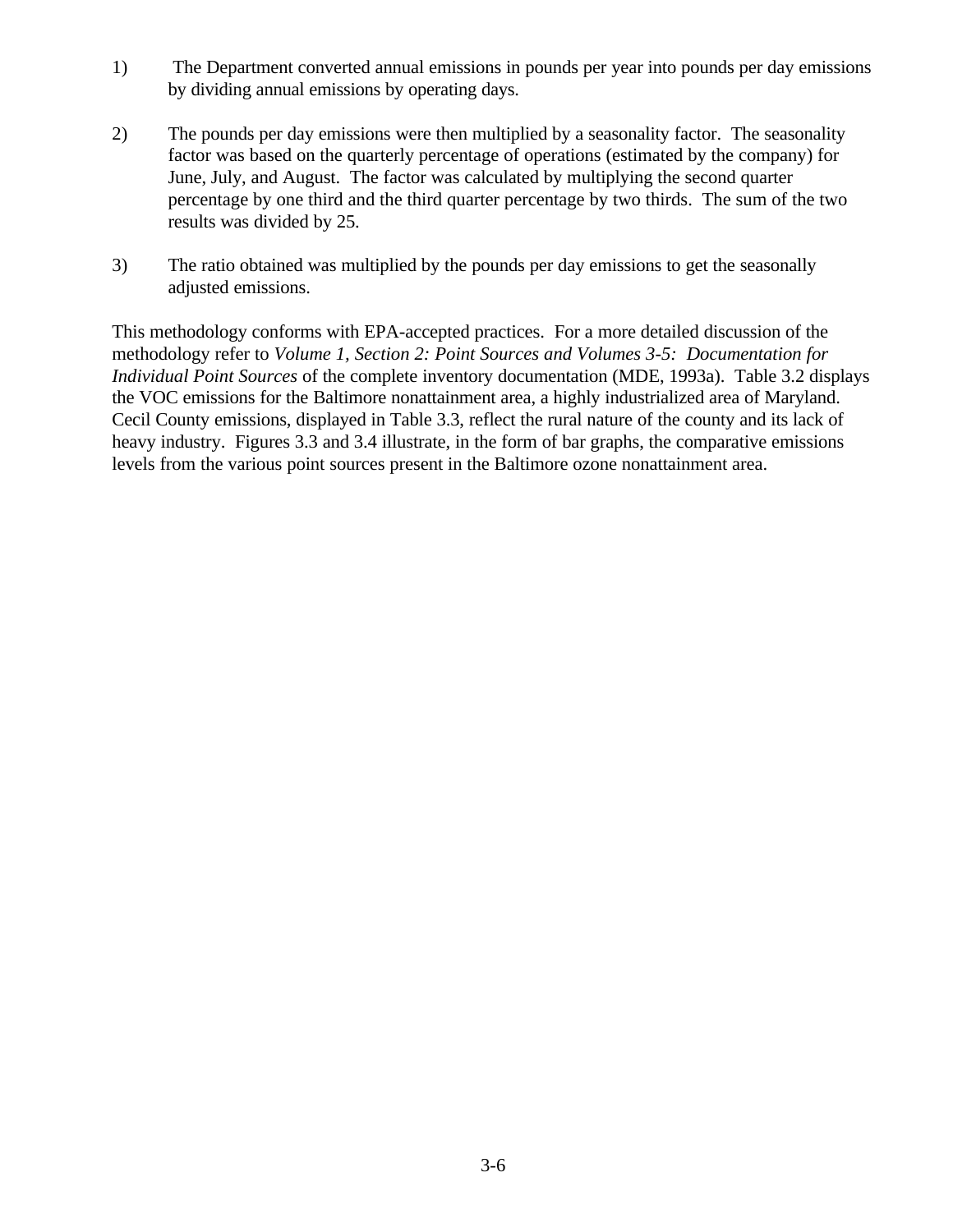## **Table 3.2: 1990 Base Year Ozone Precursor Emissions Inventory Point Source Emissions Totals By Category In The Baltimore Nonattainment Area**

| <b>Baltimore Area</b>                 | <b>VOC</b><br>tons/day | NOx<br>tons/day |
|---------------------------------------|------------------------|-----------------|
| <b>Petroleum Product Handling</b>     | 8.2                    | 0.0             |
| <b>Industrial Processes</b>           | 18.5                   | 43.8            |
| <b>Industrial Surface Coating</b>     | 12.7                   | 0.7             |
| Other Solvent Use                     | 0.9                    | 0.0             |
| <b>External Combustion Sources</b>    | 1.0                    | 166.5           |
| <b>Stationary Internal Combustion</b> | 0.3                    | 7.0             |
| Waste Disposal                        | 0.4                    | 5.2             |
| Total                                 | 42.0                   | 223.2           |

# **Table 3.3: 1990 Base Year Ozone Precursor Emissions Inventory Point Source Emissions Totals By Category** I**n Cecil County**

| <b>Cecil County (Phil-Wilm.-Trenton</b><br><b>Nonattainment area</b> ) | <b>VOC</b><br>tons/day | NOx<br>tons/day   |
|------------------------------------------------------------------------|------------------------|-------------------|
| <b>Petroleum Product Handling</b>                                      |                        |                   |
| <b>Industrial Processes</b>                                            | 0.6                    | $\mathbf{\Omega}$ |
| <b>Industrial Surface Coating</b>                                      |                        |                   |
| Other Solvent Use                                                      |                        |                   |
| <b>External Combustion Sources</b>                                     |                        |                   |
| <b>Stationary Internal Combustion</b>                                  |                        |                   |
| <b>Waste Disposal</b>                                                  |                        |                   |
| Total                                                                  | 0.6                    |                   |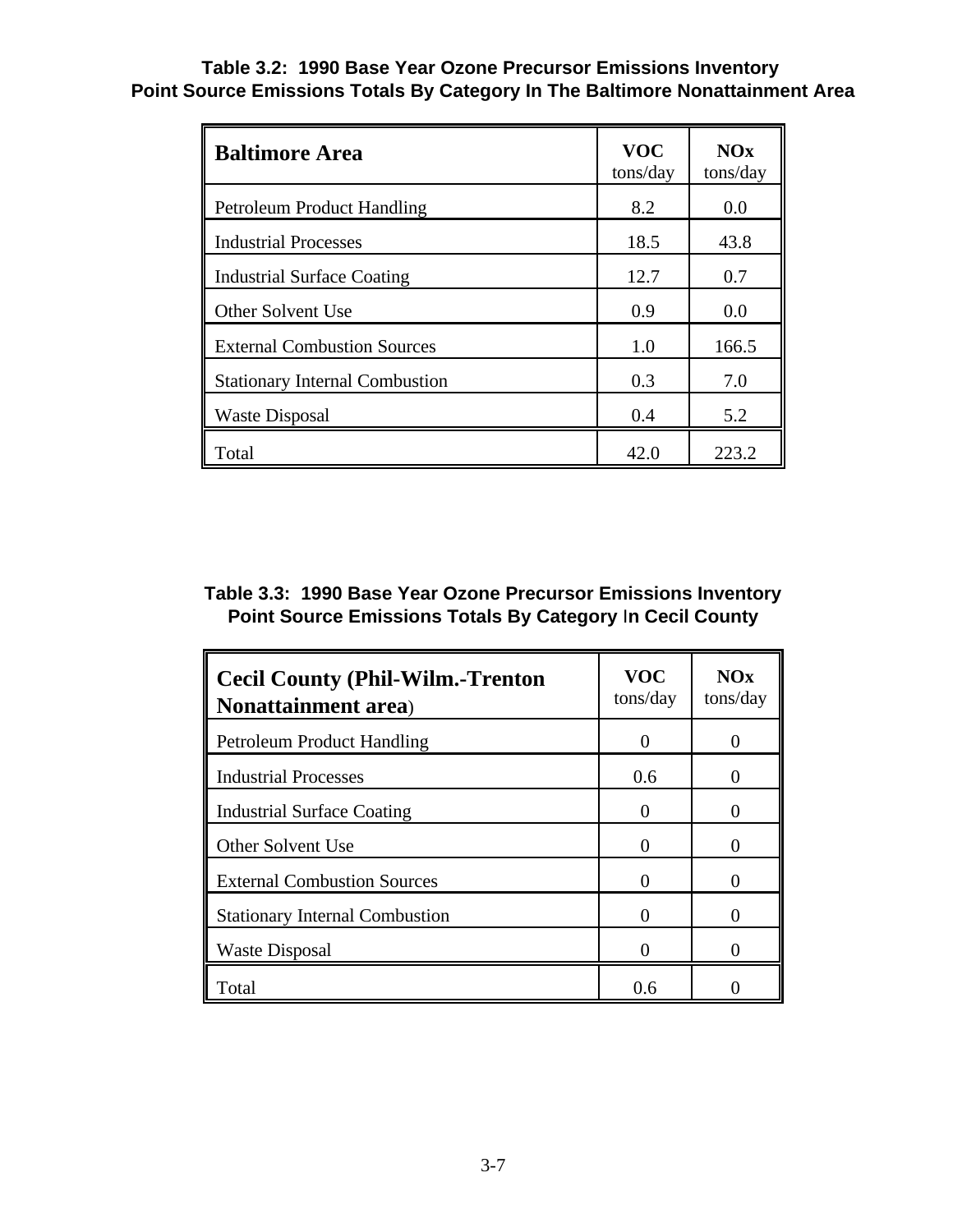

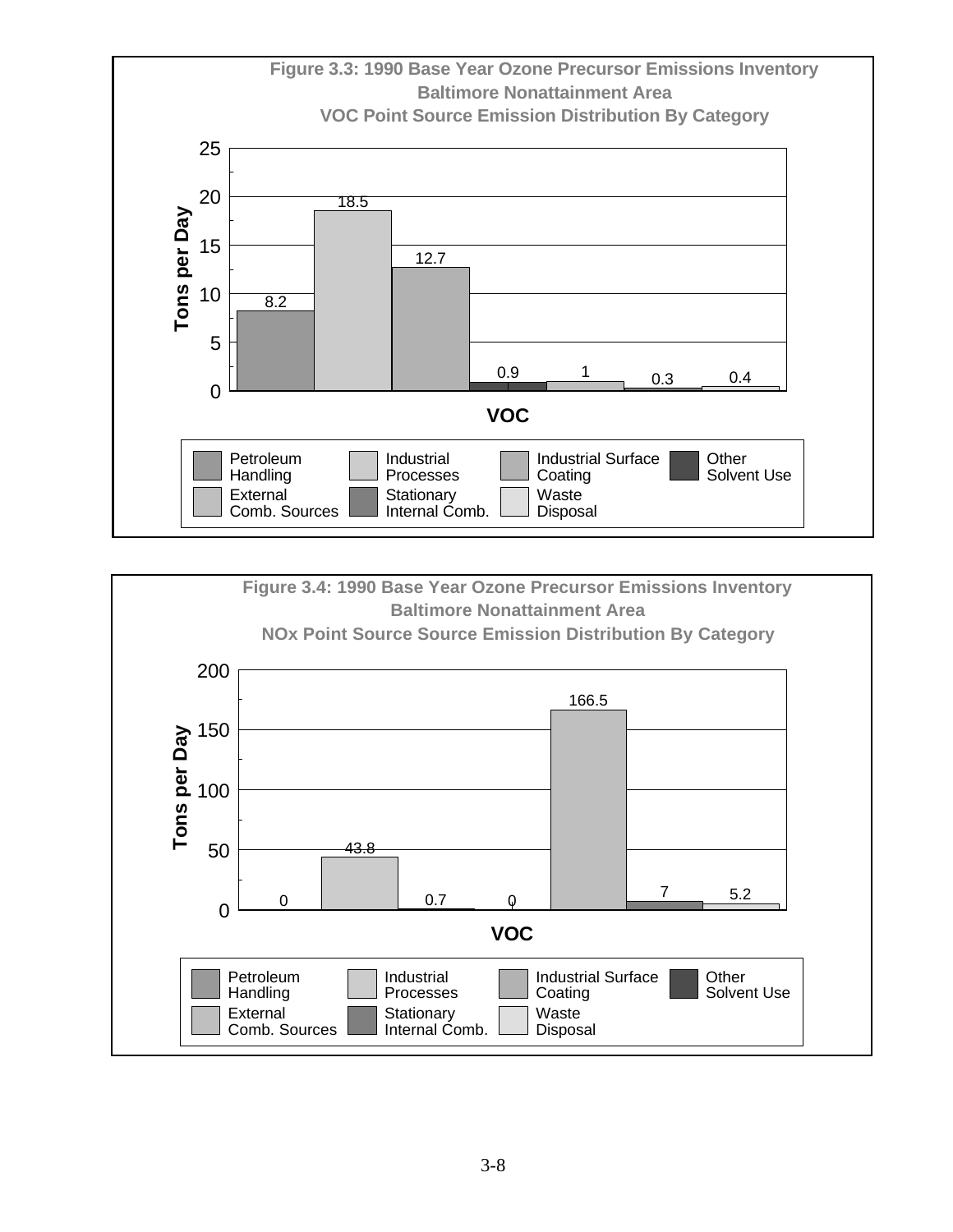# **3.2.2 AREA SOURCES**

The area source component of the emissions inventory is an estimate of the emissions of sources too numerous to quantify them on an individual basis. The amount of emissions from each individual source is small, but collectively emissions from these sources represent a sizable portion of the inventory. In



distribution also includes emissions from tank trucks in transit, another area source category, and bulk terminals, which are included in the point source inventory. Figure 3.5 displays the VOC emissions for the Baltimore nonattainment area. Figure 3.6 (below) displays the VOC emissions for Cecil County.

The Department developed area source emissions estimates by multiplying an EPA-published emission factor by the activity indicator for each source category. Since source activity can vary throughout the year (for example, pesticides are applied more during the summer) seasonal adjustment factors developed by the EPA are also used to compile the inventory. In addition, as per EPA guidance, a rule effectiveness factor of 80% is assumed where applicable.

Another important consideration in developing an area source inventory is variations in the level of activity throughout the week. For example, automobile refinishing establishments may typically operate only five days per week while vehicles are refueled seven days per week.

The Department used one of four emission factor-based estimation approaches to calculate area source emissions:

- $\triangle$  Per-capita emission factors;
- $\diamond$  commodity consumption-related emission factors;
- ò level-of-activity-based emission factors; and
- employment-related emission factors.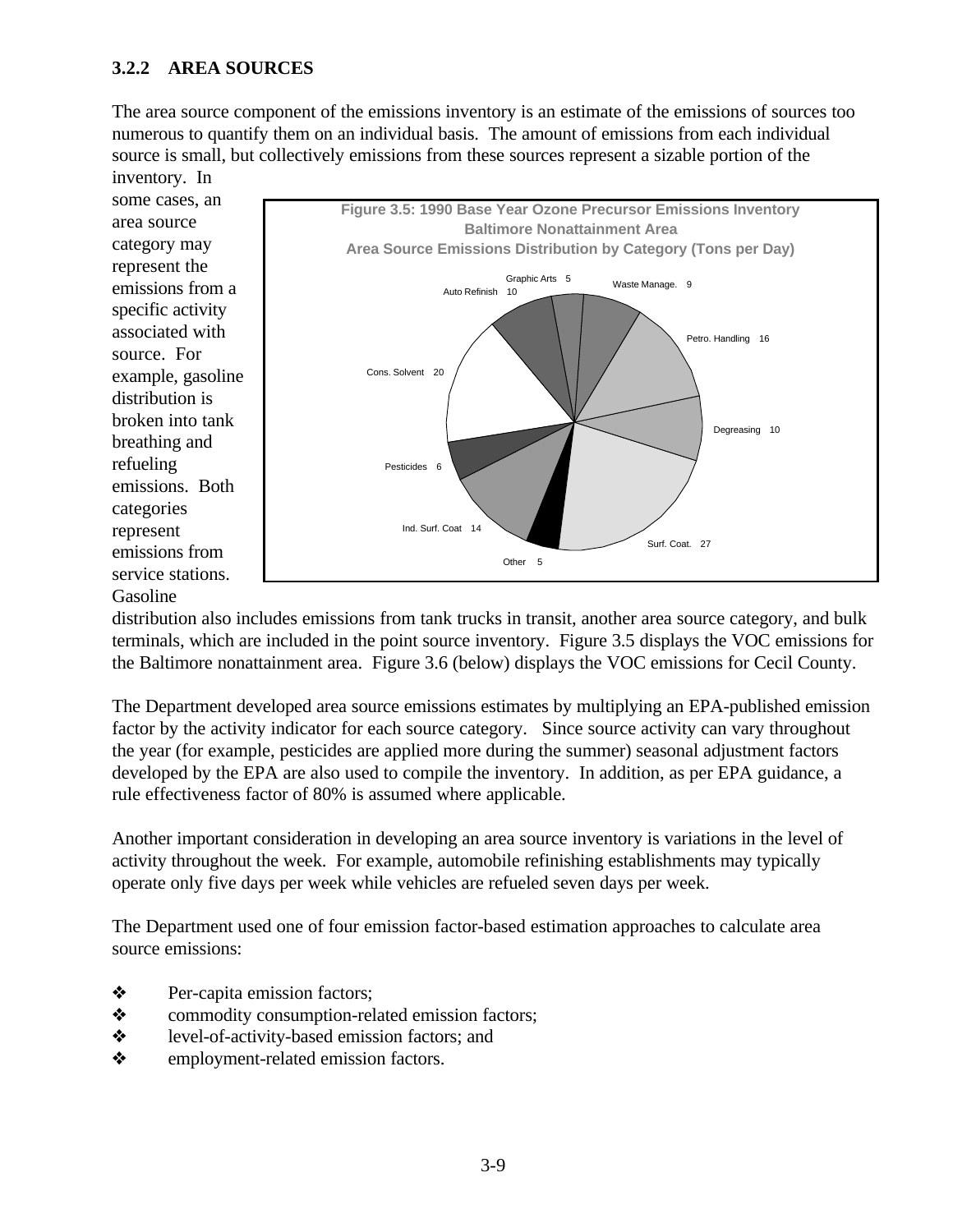

*Sources*, referred to as (EPA, 1991g).

The Department obtained activity and commodity level data from publications containing census and economic data, and from letter communications with individual companies and government agencies. Emission factors are from *Procedures, May 1991 and Compilation of Air Pollutant Emission Factors, Fourth Edition, Volume I: Stationary Point and Area Sources, AP-42* (EPA, 1985).

For certain categories, the Department subtracted ozone precursor emissions included in the point source inventory from the area source totals to avoid double counting. These categories include auto refinishing, industrial coating operations, and printing.

For a further discussion of the methodology used to calculate the area source emission inventory refer to *Volume 1, Section 3: Area Sources, and Volume 6: Area Source Supporting Documentation* of the complete inventory documentation (MDE, 1993a).

# **3.2.3 ONROAD MOBILE SOURCES**

The highway mobile source component of the base year inventory is an estimate of VOC,  $NO<sub>x</sub>$ , and CO tailpipe emissions and VOC evaporative emissions from vehicles operating on public roadways. Emissions are estimated for eight types of vehicles, including light-duty vehicles, light-duty trucks, heavy-duty trucks (both gasoline and diesel), and motorcycles, operating on thirteen categories of rural and urban public roadways.

The official 1990 ozone precursor inventory for highway vehicles in the Baltimore Nonattainment Area is the hourly, transportation model link-based inventory documented in Section 4.5 of *Volume 2*. The Mobile Sources Control Program at the Department considers the inventory produced using this methodology to be the most rigorous locality-specific inventory possible given current data resources.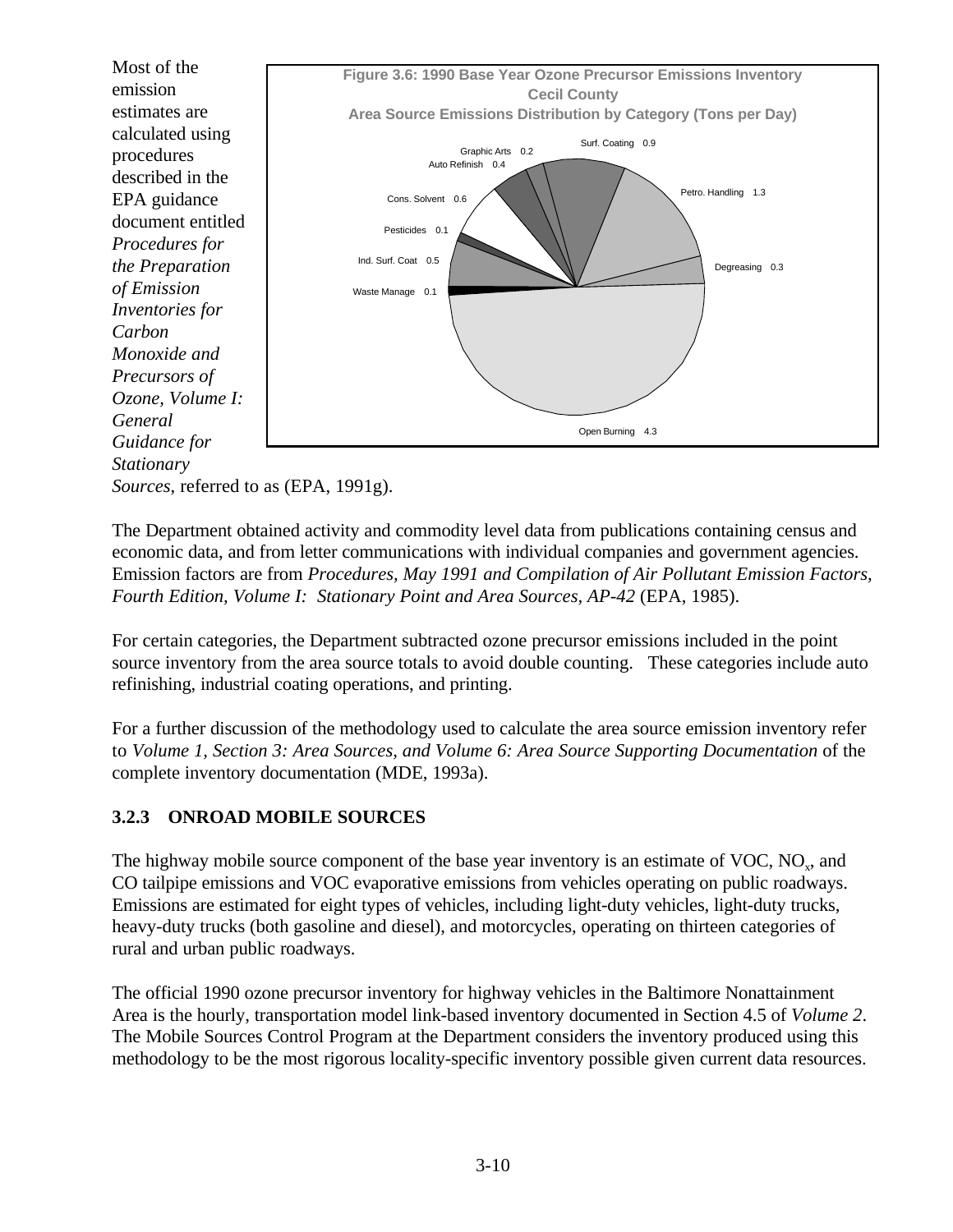### *Methodology for the Baltimore Nonattainment Area*

In accordance with the standard methodology developing highway vehicle emissions inventories, the Department based all emissions estimates on emissions factors developed using the EPA's MOBILE 5 emissions factor model (December 4, 1992 release). Activity levels were developed using both Highway Performance Measuring System (HPMS) Vehicle Miles Traveled (VMT) data and localityspecific transportation model data as developed by the Baltimore Metropolitan Council (BMC).

In general, the better resolution of a link-based inventory makes it more accurate than a lower resolution inventory such as an HPMS-based inventory. Whereas, in an HPMS inventory, all travel along a particular roadway classification (e.g., urban interstate highways) is aggregated into a single county-level value, link-based inventories break the same travel into a series of discrete segments (i.e., links), each of which represents a discrete portion of the particular roadway classification over which traffic flow can be uniformly defined. Travel speed associated with a link-based inventory can vary within a roadway classification in accordance with actual traffic variations. Conversely, variations in speed within an individual roadway classification in an HPMS inventory are not considered travel aggregation process. As a direct result of the nonlinear relationship between vehicle speed and emissions, vehicle emissions are underestimated.

Since the Baltimore nonattainment area is classified as severe, the Mobile Source Control Program opted, in an effort to quantify emissions as accurately as possible, to develop an inventory of the area using hourly, link level data . While this type of inventory involves substantially more detailed input data than a daily inventory, the increased rigor is warranted given the scope of the controls likely to be considered for the Baltimore nonattainment area over the next decade. In addition, the inventory framework developed to support an hourly, link-based inventory can readily be used for promoting increased accuracy in the transportation conformity process for the Baltimore area.<sup>9</sup>

Just as a link-based inventory provides better speed resolution, it also allows for better spatial and temporal resolution of emissions. HPMS travel data is available at a county level-of-detail and therefore requires additional disaggregation algorithms to further resolve data. Typically these disaggregation algorithms are difficult to develop and subject to error far in excess of that associated with a properly designed and validated transportation model which allocates travel to discrete sections of roadway within a modeling network.

### *Methodology for Cecil, Kent, and Queen Anne's Counties*

The official inventories for the Maryland portion of the Philadelphia-Wilmington-Trenton Nonattainment Area, which consists of Cecil County, and for the Kent/Queen Anne's Marginal Nonattainment Area are the daily HPMS-based inventories (methodology 1) documented in Section 4.5 of *Volume 2*. The Mobile Sources Control Program considers the HPMS methodology to be acceptable and accurate for these areas given the unavailability of transportation model data with which to increase modeling resolution. Also, given the fact that the quantity of ozone precursor emissions from these areas is relatively small, the likelihood of significant emissions under prediction associated with the use of a simpler inventory methodology is reduced.

<sup>&</sup>lt;sup>9</sup> The transportation conformity process is defined in the consultation procedures and the memoranda of understanding developed between the Departments of Transportation and the Environment and metropolitan planning organizations in Washington, DC, Baltimore, and Delaware.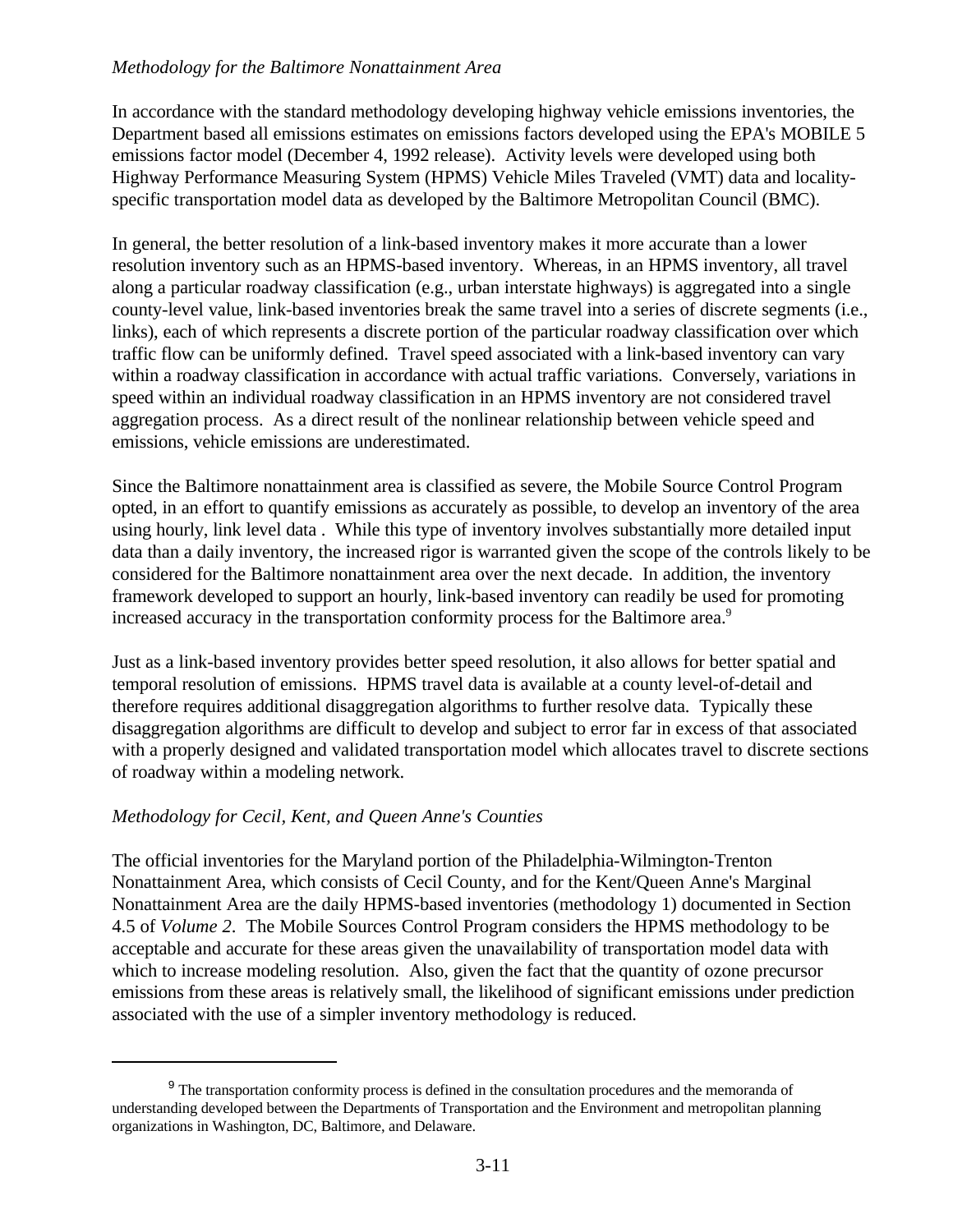The 1990 mobile source emissions are summarized by nonattainment area in Table 3.1 above.

# **3.2.4 NONROAD MOBILE SOURCES**

Nonroad mobile sources include those vehicles and equipment which are powered by internal combustion engines, but which are not normally operated on public highways. This includes mobile construction and industrial machinery and farm equipment, lawn and garden equipment and recreational boats. Emissions from aircraft and airports, railroads, and sea vessels are also included in this portion of the inventory.

Section 213(a) of the Act mandates that the EPA conduct a study of emissions from nonroad engines and vehicles in order to determine if these emissions cause or significantly contribute to air pollution. The EPA contracted with Energy and Environmental Analysts, Inc. (EEA) to conduct an emissions inventory for 33 severe and serious ozone nonattainment areas. The study covered nine nonroad equipment categories:

- $\triangleleft$  lawn and garden equipment;
- $\triangle$  agricultural or farm equipment;
- $\diamond$  logging equipment;
- $\triangle$  industrial equipment;
- $\diamond$  construction equipment;
- $\triangleleft$  light commercial equipment;
- $\triangle$  airport service equipment;
- $\diamond$  recreational land vehicles or equipment; and
- recreational marine equipment.

Data from the study entitled *Nonroad Engine and Vehicle Emission Study*, was provided to the nonattainment areas under study for use in developing the 1990 base year inventory.

The EEA inventory weighted use equally throughout the week. A Baltimore survey of boat owners found that use of personal boats was split 40/60 weekday to weekend use. Maryland adjusted the EEA inventory to account for this and for a 50/50 split of weekday/weekend use of lawnmowers.

The remaining six nonroad categories not covered in the EEA study are railroads, commercial aviation, air taxis, general aviation, military aviation and vessels. Calculations for these categories were performed by the Department using methodologies in *Procedures for Emission Inventory Preparation, Volume IV: Mobile Sources, Revised* (EPA, 1992f).

Aircraft, marine vessel and railroad activities were considered constant throughout the year. The data necessary to estimate a seasonal variation in their emissions was not readily available, and their emissions represent a small fraction of both the total inventory and the nonroad inventory.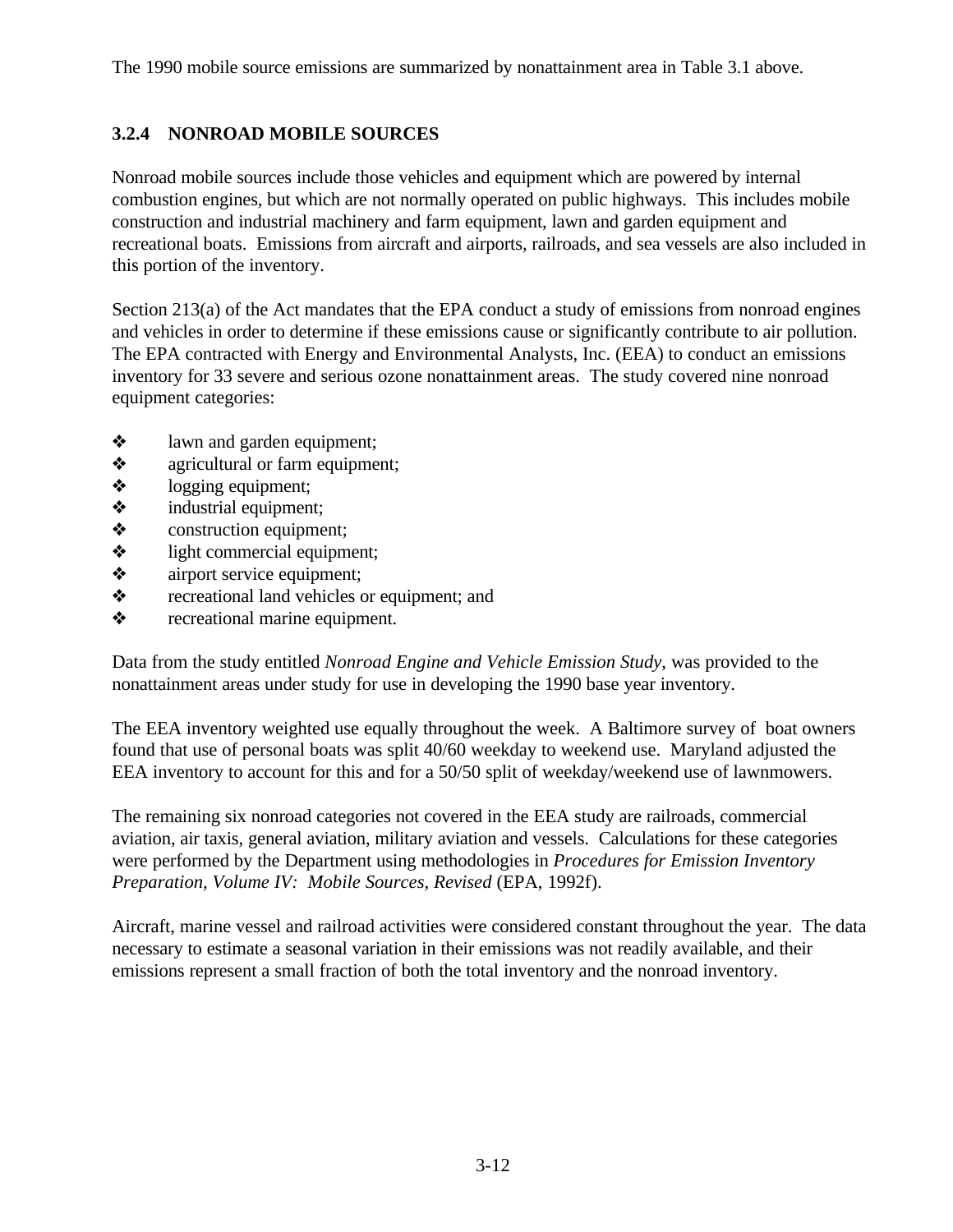| <b>Nonroad Source Category</b> | Emissions (tons per day) |
|--------------------------------|--------------------------|
| Lawn & Garden Equipment        | 17.7                     |
| <b>Aircraft Services</b>       | 0.9                      |
| <b>Off-Road Vehicles</b>       | 0.9                      |
| <b>Recreational Boating</b>    | 7.7                      |
| Construction                   | 5.5                      |
| Industrial                     | 1.8                      |
| Agricultural                   | 1.7                      |
| <b>Light Commercial</b>        | 3.8                      |
| Logging                        | 0.3                      |
| Other                          | 4.4                      |
| Total                          | 44.7                     |

**Table 3.6: Nonroad Source Emissions In Baltimore**

**Table 3.7: Nonroad Source Emissions In Cecil County**

| <b>Nonroad Source Category</b> | Emissions (tons per day) |  |
|--------------------------------|--------------------------|--|
| Lawn & Garden Equipment        | 0.68                     |  |
| <b>Aircraft Services</b>       | 0.00                     |  |
| <b>Off-Road Vehicles</b>       | 0.24                     |  |
| <b>Recreational Boating</b>    | 0.55                     |  |
| Construction                   | 0.12                     |  |
| Industrial                     | 0.05                     |  |
| Agricultural                   | 0.24                     |  |
| <b>Light Commercial</b>        | 0.12                     |  |
| Logging                        | 0.02                     |  |
| Other                          | 0.02                     |  |
| Total                          | 2.02                     |  |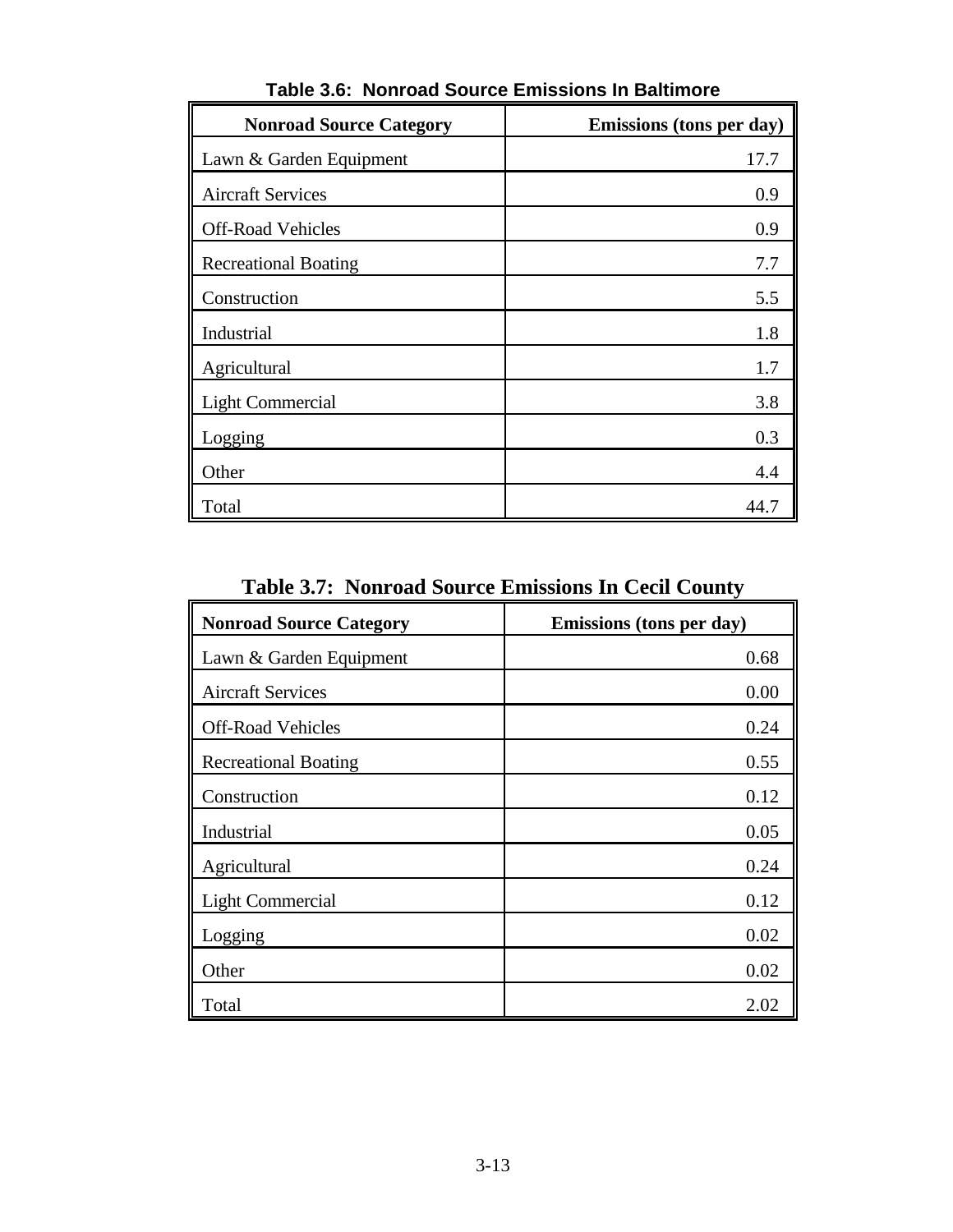

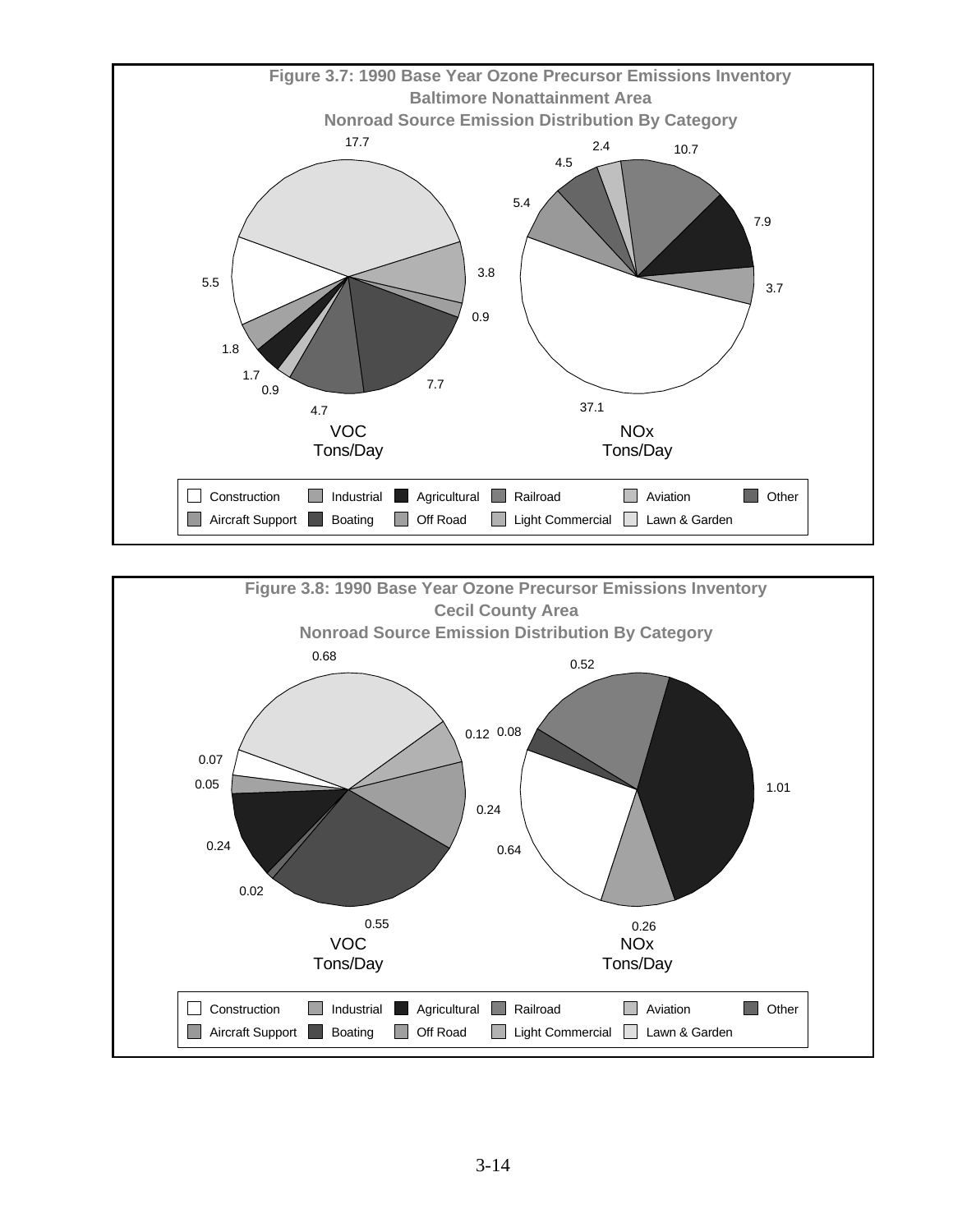# **3.2.5 BIOGENIC EMISSIONS**

VOCs are emitted from biogenic sources (vegetation). The Department used the EPA *Personal Computer Version of the Biogenic Emissions Inventory System (PC-BEIS) (EPA, 1991f), to calculate* emissions from biogenic sources. PC-BEIS calculates VOC emissions in tons per day based on land use, leaf biomass factors (mass of dry leaf related to forest area), emission factors for different chemical species, and meteorological data.

The hourly meteorological data (wind speed, temperature, sky cover and relative humidity) were obtained from the National Weather Service at Baltimore Washington International Airport for July 6, 1988. The Introduction to *User's Guide to the Personal Computer Version of the Biogenic Emissions Inventory System* (PC-BEIS) (EPA, 1991f), recommends for a base year inventory to select a day based on the following steps:

- \* select top ten days with highest hourly ozone readings over most recent three years of monitoring
- obtain National Weather Service data for daily maximum temperature on each of the ten days
- rank temperature maxima from highest to lowest
- $\triangle$  select fourth highest based upon maximum daily temperature
- use hourly meteorological data as above for this day as input to PC-BEIS

Using this criteria the Department selected July 6, 1988.

Land use data are from the Oak Ridge National Laboratory's GEOECOLOGY data base. It is aggregated into 25 land use types. The forest types are designated as primarily oak, other deciduous and mostly coniferous to match published emission factors in Lamb et al. (Lamb, 1987).

Table 3.6 summarizes the biogenic emissions for the state by county. Subtotals for the nonattainment areas are included. Cecil County is the only county in Maryland included in the Philadelphia-Wilmington-Trenton nonattainment area, and as such, was not listed individually as a regional subtotal.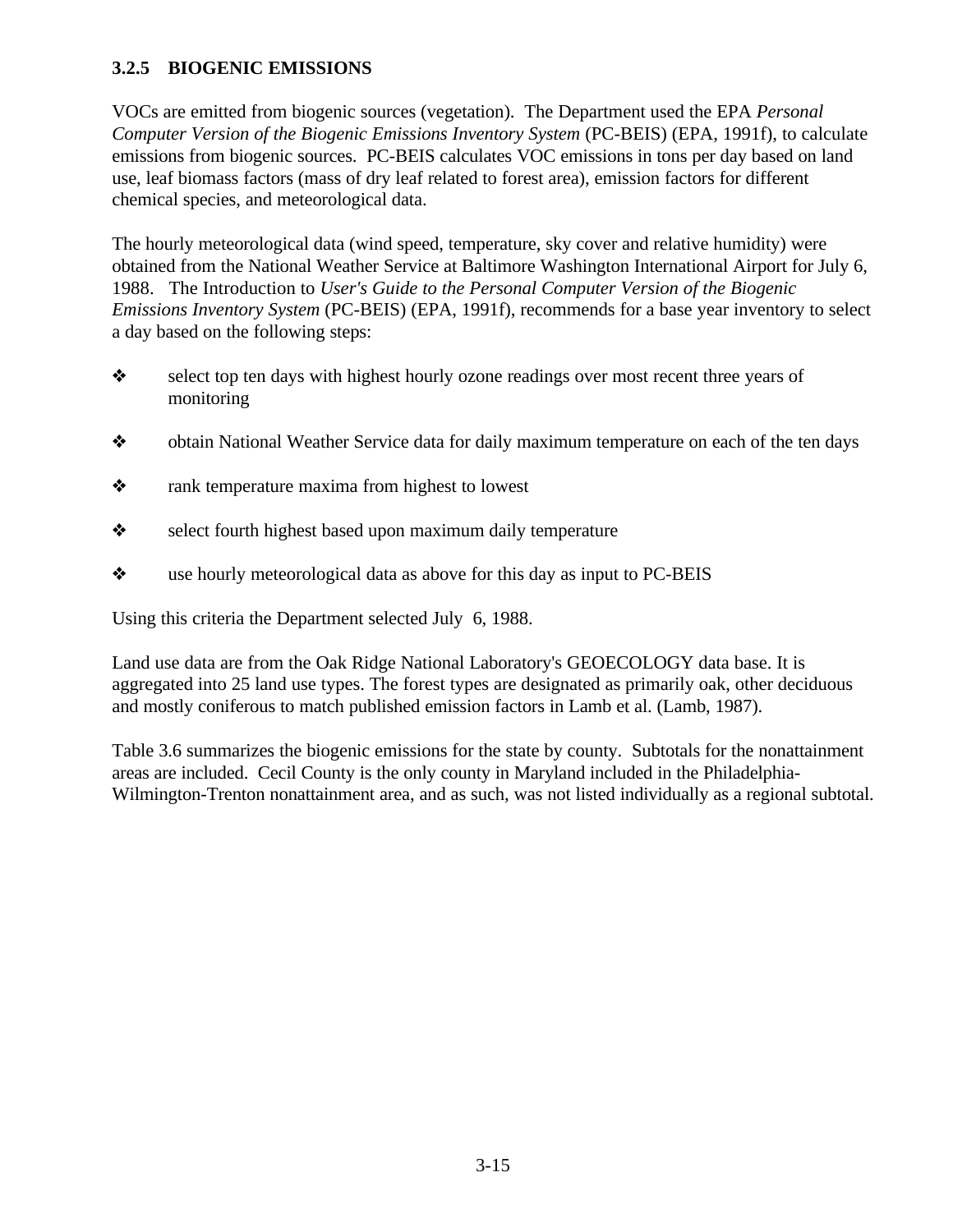| County                       | VOC_(tpd) |
|------------------------------|-----------|
| Allegany                     | 47.77     |
| Anne Arundel                 | 29.27     |
| <b>Baltimore</b>             | 43.35     |
| Calvert                      | 22.01     |
| Caroline                     | 29.47     |
| Carroll                      | 38.91     |
| Cecil                        | 32.96     |
| Charles                      | 44.37     |
| Dorchester                   | 50.43     |
| Frederick                    | 57.95     |
| Garrett                      | 64.01     |
| Harford                      | 43.94     |
| Howard                       | 21.25     |
| Kent                         | 33.83     |
| Montgomery                   | 38.35     |
| Prince George's              | 43.15     |
| Queen Anne's                 | 36.88     |
| Saint Mary's                 | 35.69     |
| Somerset                     | 23.83     |
| Talbot                       | 16.54     |
| Washington                   | 43.16     |
| Wicomico                     | 36.25     |
| Worcester                    | 43.94     |
| <b>Baltimore City</b>        | 3.37      |
|                              |           |
| <b>Baltimore</b> Area        | 180.09    |
| Washington Area (MD)         | 205.83    |
| Kent/Queen Anne's            | 70.71     |
| <b>Unclassified Counties</b> | 391.09    |

# **TABLE 3.8: EMISSIONS FROM BIOGENIC SOURCES BY COUNTY**

 $2$  Lamb, B., A. Guenther, D. Gay, and H. Westburg (1987): A national inventory of biogenic hydrocarbon emissions. *Atmospheric Environment*, **21**, pp. 1695-1705.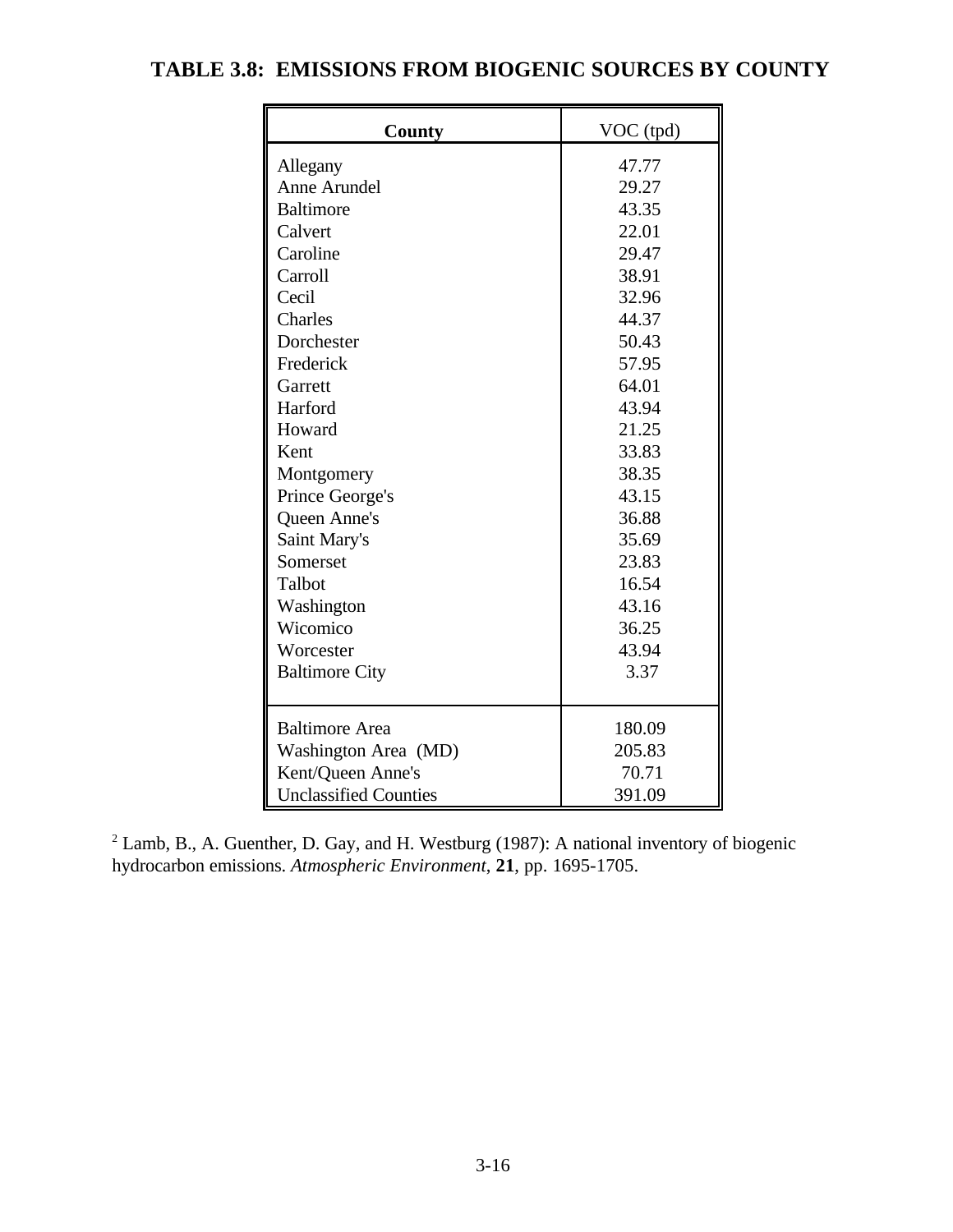# **3.3 ADJUSTMENTS TO THE 1990 BASE YEAR INVENTORY**

The 1990 base year inventory presented in this *Post-1996 RPP* has been modified from the 1990 base year inventory presented in the 1990 Base Year Ozone Precursor Inventory. These changes are due to several factors such as higher emissions reported from stack tests as compared to emissions developed with the EPA's AP-42 emission factors and point sources which were excluded in the inventory. Modifications to the 1990 base year inventory are very important due to their direct relationship in the emission target level and reduction calculations. Additional documentation concerning the modifications to the 1990 Base Year Ozone Precursor Inventory can be found in Appendix B.

The modifications to the inventories are summarized in the tables below.

| <b>Source</b> | Original | <b>Modified</b> | <b>Change</b> |
|---------------|----------|-----------------|---------------|
| $\vert$ Point | 40.3     | 42.0            | $+1.7$        |
| Area          | 127.1    | 122.4           | $-4.7$        |
| <b>Mobile</b> | 134.2    | 134.2           | 0             |
| Nonroad       | 45.2     | 44.7            | $-0.5$        |
| Total         | 346.8    | 343.3           | $+3.5$        |

**Table 3.9: Modifications to the Baltimore Nonattainment Area VOC Inventory**

|  |  |  |  | Table 3.10: Modifications to the Baltimore Nonattainment Area NOx Inventory |  |
|--|--|--|--|-----------------------------------------------------------------------------|--|
|--|--|--|--|-----------------------------------------------------------------------------|--|

| <b>Source</b> | Original | <b>Modified</b> | <b>Change</b> |
|---------------|----------|-----------------|---------------|
| $\ $ Point    | 231.4    | 223.2           | $-8.2$        |
| Area          | 10.6     | 13.7            | $+3.1$        |
| <b>Mobile</b> | 159.5    | 159.5           | v             |
| Nonroad       | 71.7     | 71.5            | $-0.2$        |
| Total         | 473.2    | 467.9           | $-5.3$        |

**Table 3.11: Modifications To The Cecil County VOC Inventory**

| Source        | Original | <b>Modified</b> | <b>Change</b> |
|---------------|----------|-----------------|---------------|
| $\vert$ Point | 0.6      | 0.6             |               |
| Area          | 8.9      | 8.7             | $-0.2$        |
| Mobile        | 7.2      | 7.2             |               |
| Nonroad       | 2.0      | 2.0             |               |
| Total         | 18.7     | 18.5            | $-0.2$        |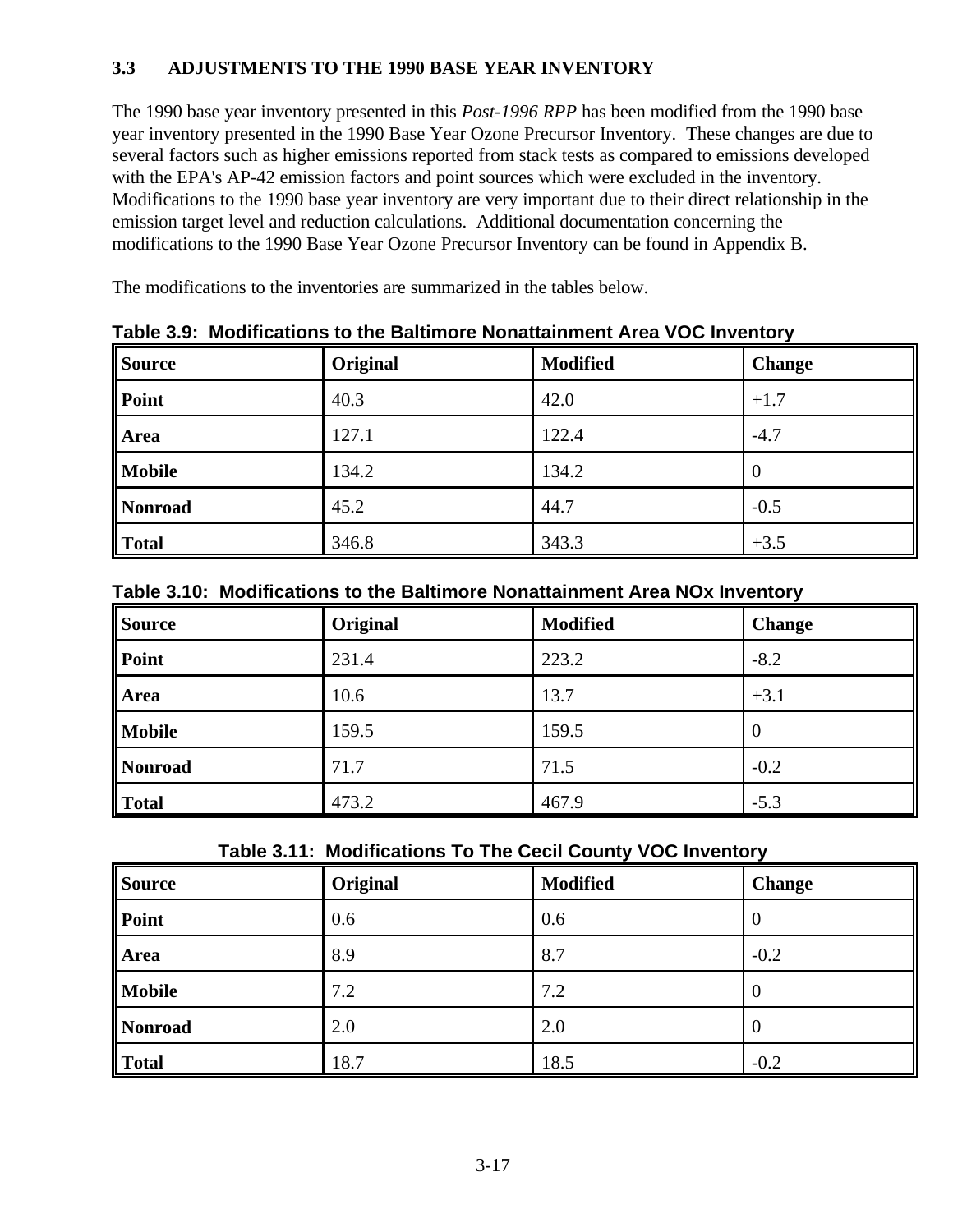| <b>Source</b>  | Original | <b>Modified</b> | <b>Change</b> |
|----------------|----------|-----------------|---------------|
| Point          | $\theta$ | 0               | $\theta$      |
| <b>Area</b>    | 1.7      | 1.8             | $+0.1$        |
| <b>Mobile</b>  | 9.3      | 9.3             | $\theta$      |
| <b>Nonroad</b> | 2.0      | 2.6             | $+0.6$        |
| <b>Total</b>   | 13.0     | 13.7            | $+0.7$        |

**Table 3.12: Modifications To The Cecil County NOx Inventory**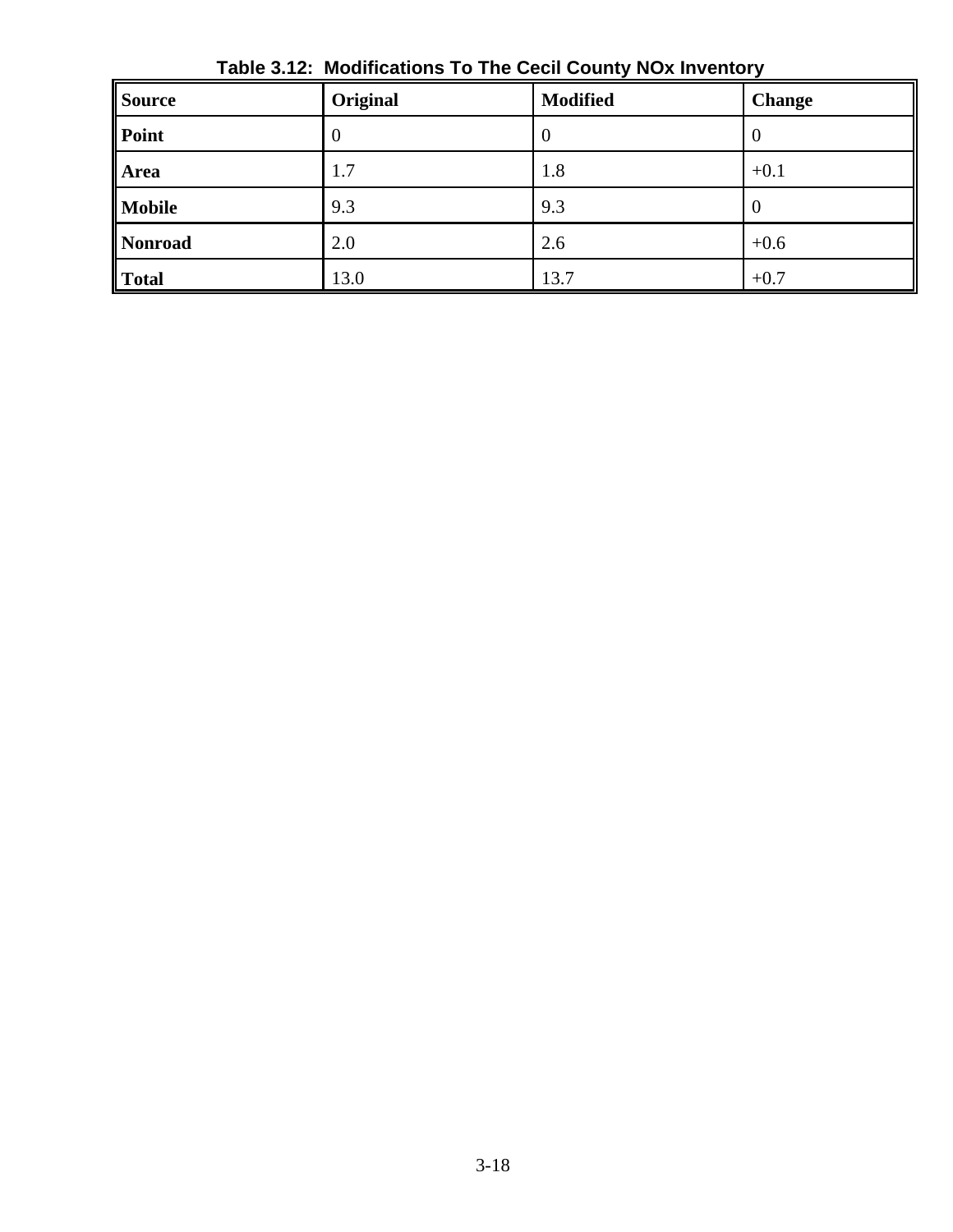## **4.0 THE PROJECTED EMISSIONS INVENTORIES**

The Act requires all ozone nonattainment areas classified as moderate and above to achieve a 15 percent reduction in actual VOC emissions by 1996. Also, the Act requires that emissions be reduced by 3 percent every year until 2005. The reduction must be calculated from the anthropogenic VOC and NOx emission levels reported in the state's 1990 base year inventory after those levels have been adjusted for pre-1990 controls. The 1990 base year inventory is reported in Section 3. This section presents the projection year inventories, the state's estimation of the level of VOC and NOx emissions to be expected if no further action is taken to control VOC or NOx emissions.

The VOC and NOx projected year emissions inventories were derived by applying the appropriate growth factors to the 1990 base year emissions inventories. The EPA guidance describes four typical indicators of growth (EPA, 1991d). In order of priority, these are:

- product output;
- $\triangleleft$  value added;
- $\triangle$  earnings and;
- ò employment

For the *Post-1996 RPP*, population, households, and employment factors were based on Round 5 forecasts. For point and area, the Bureau of Economic Analysis (BEA) factors were used to project growth except for utilities and nonroad mobile sources. For these categories, the Economic Growth Analysis System (EGAS) was used as recommended by the EPA.

The results from using earnings data to project the point, area and nonroad sources using BEA and EGAS factors are presented. Mobile source growth is based on vehicle miles traveled (VMT) trends from 1986 to 1991 for Cecil County and on the computer modeling of 1996 mobile source patterns for the Baltimore nonattainment area. A brief discussion of the indicators and a detailed description of the BEA and EGAS methodology is provided in this section.

# **4.1 GROWTH FACTOR METHODOLOGY - BEA EARNINGS METHODOLOGY**

#### **4.1.1 DESCRIPTION OF DATA SOURCE**

Growth rates for most point and area source categories in this study are derived from projection of industrial earnings made by the U.S. Department of Commerce, Bureau of Economic analysis (BEA, 1990). Using BEA industrial earnings to project emissions is consistent with EPA guidance on preparing emission projections (EPA, 1991d). BEA projects State-specific industrial earnings for 57 industrial groups for the following years: 1995, 2000, 2005, 2010, and 2040. These 57 industrial groups can, for the most part, be matched with 2-digit Standard Industrial Classification (SIC) codes. Some new pseudo-SIC codes were assigned in the (99x) range for composite categories or categories not covered in the SIC system, such as population and VMT.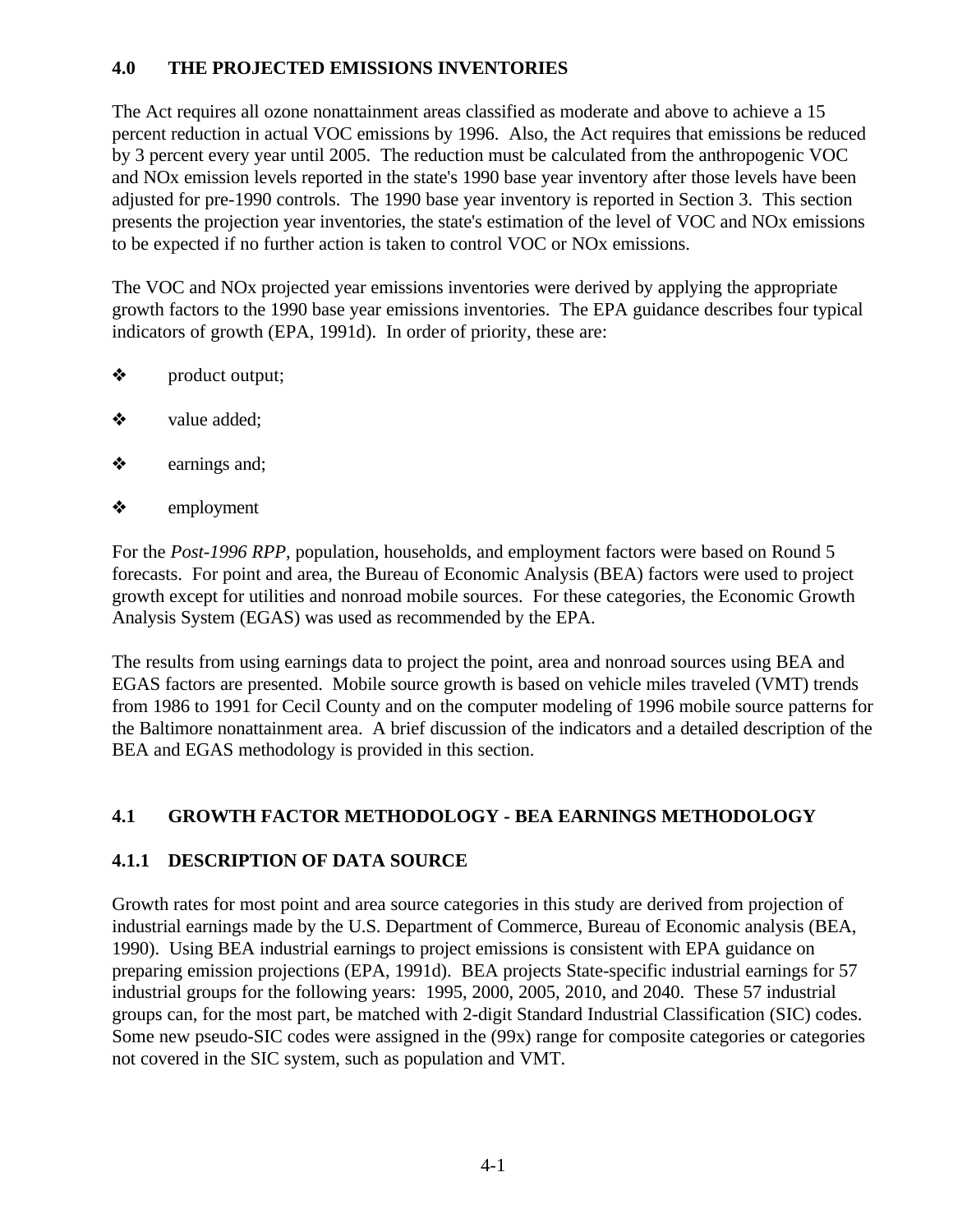# **4.1.2 GROWTH PROJECTION METHODOLOGY**

Growth rates for area source and VOC point sources came from the BEA earnings data. The methodology for developing NOx point source, and nonroad mobile source growth is presented separately in this section, along with justification for the distinct methodologies used. The methodology for calculating VMT growth rates is also presented separately, later in this section. BEA supplies historical data for 1973, 1979, 1983, and 1988 for each category for which it makes projections.

The first step in developing growth rates based on BEA factors is to estimate earnings in the base year (1990) and the projection years for which earnings data do not exist (1996, 1999, 2007). This is done by assuming straight-line growth between the two closest years for which data exists. For example, 1990 earnings were estimated using the following formula:

$$
EARN_{90}\!\!=\!\!EARN_{88}\!\!+\!\![2/7*\!(EARN_{95}\!\!-\!\!EARN_{88})]
$$

where:

 $EARN_{xx} = BER$  earnings estimate in year xx

After using this process to estimate data for the base year and all projection years, average annual growth rates were calculated between the base year and each projection year:

$$
\frac{\text{AAGR}_{\text{BYPY}}=[\text{(EARN}_{\text{PY}}) \_1}{\text{EARN}_{\text{BY}} \text{PY-BY-1}]^*100}
$$

where:

 $AAGR<sub>RVPV</sub>$  = average annual growth rate from the base year to the projection year (percent)  $EARN_{\text{py}}$  = earnings in the projection year  $EARN_{BY}$  = earnings in the base year

#### **4.1.3 OFFSET PROVISIONS**

The Act requires that emission growth from major stationary sources in nonattainment areas be offset by reductions that would not otherwise be achieved by other mandated controls. The offset requirement applies to all new major stationary sources and existing major stationary sources that have undergone major modifications. Increases in emissions from existing sources resulting from increases in capacity utilization are not subject to the offset requirement. For the purposes of the offset requirement in severe ozone nonattainment areas such as the Baltimore nonattainment area, major stationary sources include all stationary sources exceeding 25 tons per year of VOC and NOx emissions, and 100 tons per year of CO emissions.

For extreme and severe areas, the Act also requires that mobile emission increases that result from increases in VMT be offset by transportation control measures. It is difficult at this time to determine if any offsets will be necessary under this provision because total reductions necessary for attainment and the reduction measures required to bring about these reductions have not been determined.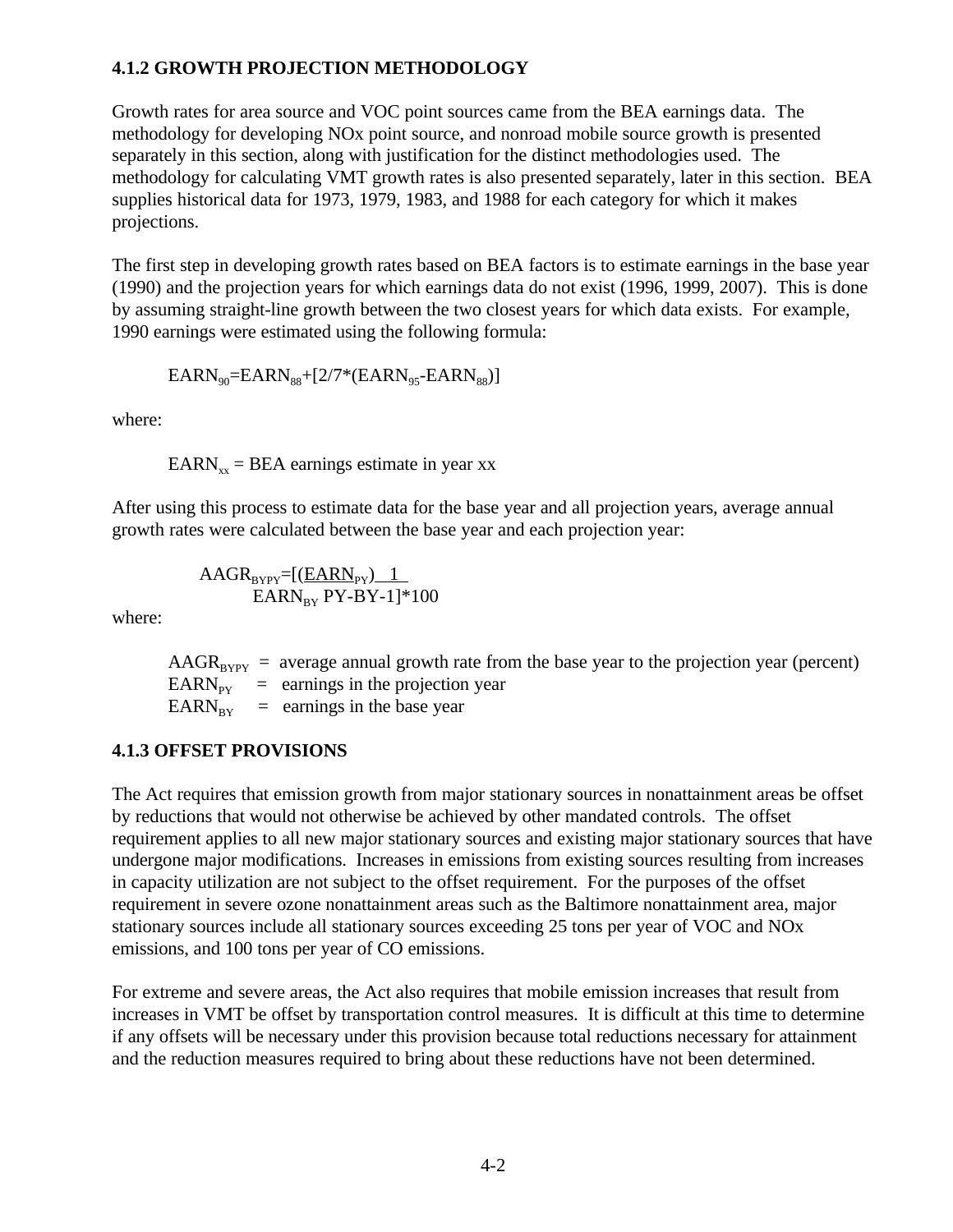## **4.2 GROWTH FACTOR METHODOLOGY- EGAS GROWTH FACTORS**

EGAS is composed of three tiers: a national economic tier, a regional economic tier, and a growth factor tier. Each of these tiers will be discussed briefly.

## *Tier 1: The National Economic Tier*

The national economic tier includes a Regional Economic Modeling Institute (REMI) model of the United States which includes a baseline forecast calibrated to the one released by the Bureau of Labor Statistics (BLS). Although the BLS forecast is updated every two years, REMI updates the forecast using data released annually by BEA. In addition, the EGAS national economic tier contains the option to use economic forecasts from Wharton Economic Forecasting Association (WEFA). WEFA forecasts national economic activity under low growth, base case high growth, and cyclical growth scenarios.

The function of the national tier in EGAS is two-fold. First, the inclusion of a national forecasting capability allows EPA to forecast urban and regional economic growth using a common assumption about national economic growth. Second, it provides users with the ability to use the most current national economic forecasts and to simulate the effects of different levels of national growth on emission-producing activity in nonattainment areas.

## *Tier 2: The Regional Economic Tier*

The regional economic tier includes separate economic models for each of the nonattainment areas and attainment portions of the States. The largest geographic area covered by an economic model is a State.

The regional economic models included in EGAS were built by REMI. The models simulate interaction between the 14 major sectors of an economy and produce estimates of employment and value added for 210 sectors. The 210-sector outputs are identified by BLS industrial codes. The BLS codes are closely related to three-digit SIC codes. Outputs from the regional models are used as input data for the growth factor tier.

The REMI models are designed to forecast future activity in an area and to simulate the effects of a policy change in an area. The models come with a capability for the user to simulate the effects of changes in almost 400 economic policy variables and over 70 demographic variables. The list of policy variables included with EGAS was reduced to 84 variables. Two criteria were used for choosing which policy would be included in the system: whether the policy variable relates to the implementation of the Act and whether the variable is one which local personnel using EGAS would be knowledgeable of , particularly changes of proposed changes. For example, industrial capital costs were included as a variable because that variable satisfies the first criterion. This variable will allow users to simulate the effects of control costs associated with the Act. Policy variables that satisfy the second criterion include local tax rates and State and local government spending. Policy variables which do not satisfy either criterion, and therefore are not in EGAS, include demographic variables such as birth and survival rates, and economic variables such as demand for goods not affected by the Act.

The REMI models and outputs contribute to the development of credible growth factors for futureyear inventories in the following ways: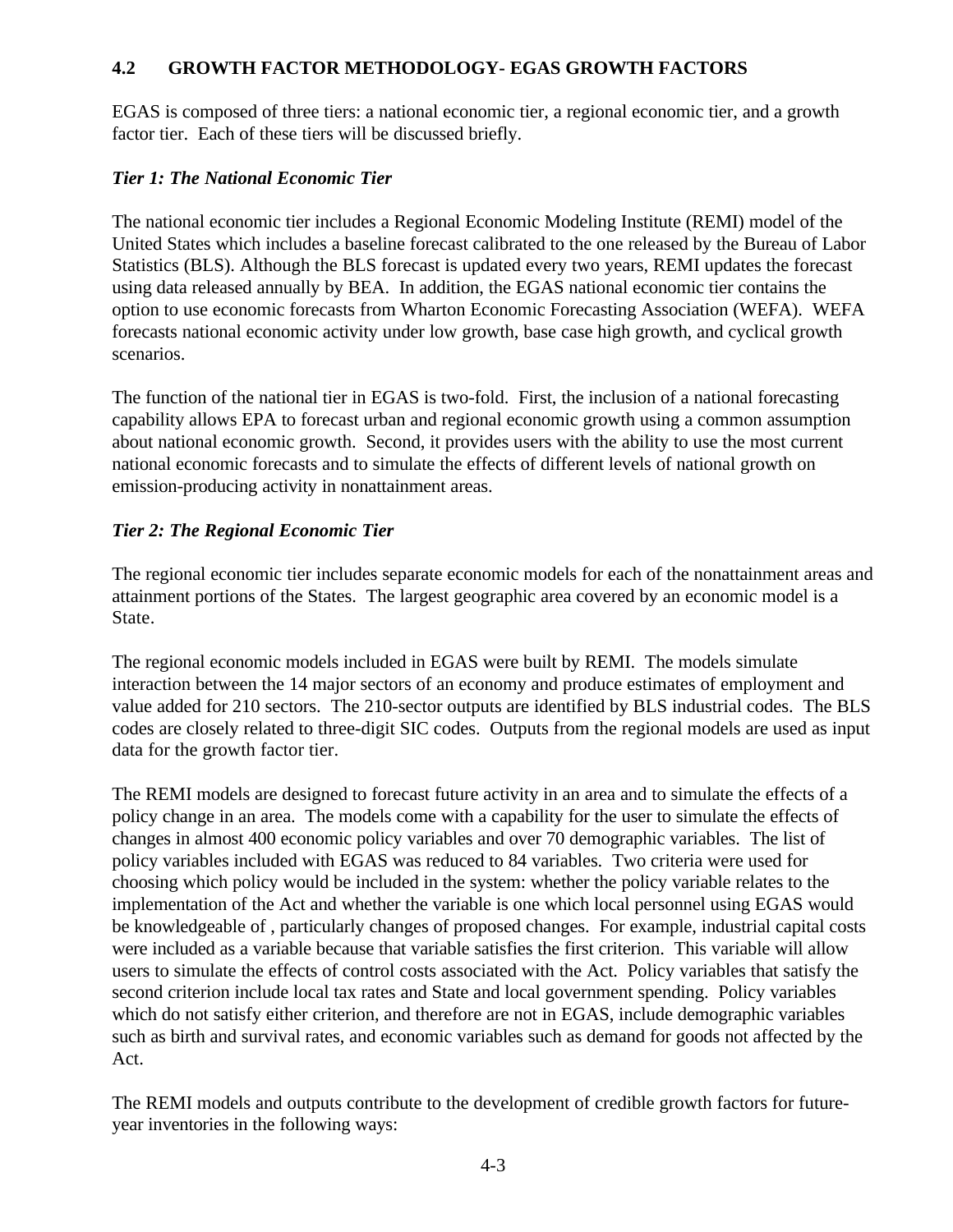- \* Forecasts of activity from emission-producing sources were to be developed for both the attainment and nonattainment portions of States, allowing growth rates to differ between rural and urban portions of a State.
- ò Outputs form the models are used to produce area-level estimates of fuel consumption and and physical output.
- $\bullet$  The effects of a nonattainment area policy on the surrounding areas can be assessed.
- $\triangle$  Information on local policies can be entered directly into the REMI models. This ability allows users to include the effects of local policies when developing forecasts.

REMI outputs and the growth factor tier are linked in the following specific ways:

- ò REMI models provide income forecasts for estimating residential fuel consumption.
- ò REMI models provide population and personal income forecasts for estimating commercial energy consumption.
- **\*** REMI models provide the forecasts of the relative costs of capital, labor, and materials for estimating industrial fuel consumption.
- ò REMI models provide industry-specific employment and value added forecasts for estimating physical output.

# *Tier 3: The Growth Factor Tier*

The third tier of EGAS is the largest portion of the system. Housed within the third tier are commercial, residential, industrial, and utility energy models; a physical output module; and a Crosswalk. Each of these modules will be discussed.

#### *Utility Energy Models*

The energy models in the system were developed by Argonne National Laboratories (ANL) and are currently being used for the National Acid Precipitation Assessment Program (NAPAP). The residential energy model, the Household Model of Energy (HOMES), was modified for use in the NAPAP model set in the mid-1980s. In 1989-1990, ANL updated HOMES to include the capability to model residential fuel consumption at the State, rather than Census, level. For use in EGAS, two changes were made to HOMES. First, the base year of the model projections was updated to 1990 using data from the State Energy Data Report (SEDS). Additionally, the capability to estimate growth in residential fuel consumption at the sub-State level was developed. REMI forecasts of population data for nonattainment areas and attainment portions of States are input with State-level fuel price forecasts to develop estimates for residential fuel consumption growth for seven fuels for each of the nonattainment areas and attainment portions of States in EGAS.

#### *Commercial Energy Model*

The Commercial Sector Energy Model (CSEMS), was also developed for use in the NAPAP model set in the mid-1980s and updated in 1989-1990 to estimate commercial fuel consumption at the State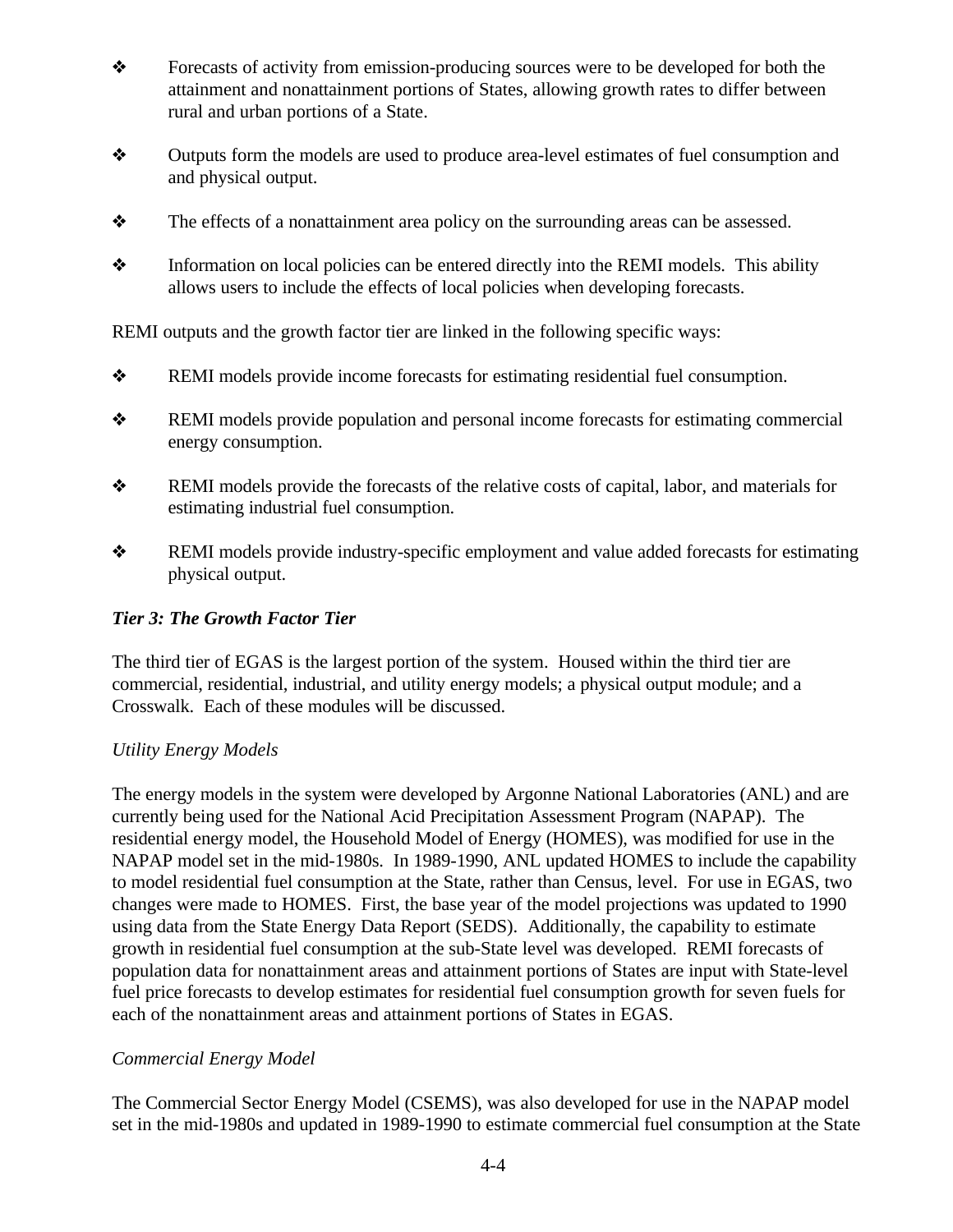level. Like HOMES, the model was modified for use in EGAS to estimate commercial energy consumption growth for six fuels for nonattainment areas and surrounding attainment portions of States. The base year for the model projections was updated to 1990 using data form SEDS. Inputs to CSEMS include State-level fuel price forecasts and REMI forecasts of population and personal income at the sub-State level.

#### *Industrial Energy Model*

The Industrial Regional Activity and Energy Demand Model (INRAD), was developed to predict how energy use will be influenced by energy prices and the general level of economic activity. INRAD was developed to model energy consumption of fossil fuels and electricity for seven energy-intensive industries and an eighth "other" category with aggregates the non-energy-intensive industries. Two modifications to INRAD were made for use in EGAS. first, additional industrial categories were modeled. Second, INRAD was modified to estimate fossil fuel consumption by fuel type. With the modifications, INRAD can estimate coal, oil, gas, and electricity consumption for the following sectors: food, textiles, upstream paper products, down stream paper products, upstream chemicals, downstream chemicals, glass, glass products, and metals. Inputs to INRAD include State-level forecasts of fuel prices and REMI forecasts of the relative costs of capital, labor, and materials at the sub-State level.

#### *Physical Output Module*

The physical output module estimates physical output form value added data generated by the REMI models. Industrial VOC sources were ranked by their contributions to industrial VOC emissions and equations were developed for the largest VOC sources. These equations relate changes in physical output by three-digit SIC categories (as identified by BLS code) with changes in value added and a time trend to capture technological change. These equations provide better estimates of VOCproducing activity than value added alone because they estimate change in actual material output, which is related to the use of VOC producing materials, such as surface coatings and degreasers. For industrial VOC categories for which equations were not developed, activity levels are forecast using value added forecasts form the REMI models.

#### *Electricity Generation Model*

Electricity generation by electric utilities is forecast by the Neural Network Electric Utility Model (NUMOD). NUMOD is a behavioral model which uses three embedded neural networks to calculate annual generation activity indices and annual generation resulting from combustion of coal, oil, and natural gas in each of the 48 contiguous states. although NUMOD forecasts state aggregate generation, it assumes that states are grouped into power pools. It also assumes that generation needed to meet demand in any state may be partially located in other states in the power pool. In contrast to traditional electric utility models, NUMOD used artificial intelligence to learn to relate the amount of electricity generated from data describing generation capacity, climate, peak loads, fuel prices, and power pool effects. The model operates by reading input records, each of which describes one state for one year. Each record is independent of every other record, allowing NUMOD to run any number of scenarios during a single model run.

#### *The Crosswalk*

The Crosswalk is the final component of the EGAS system. The Crosswalk translated growth factors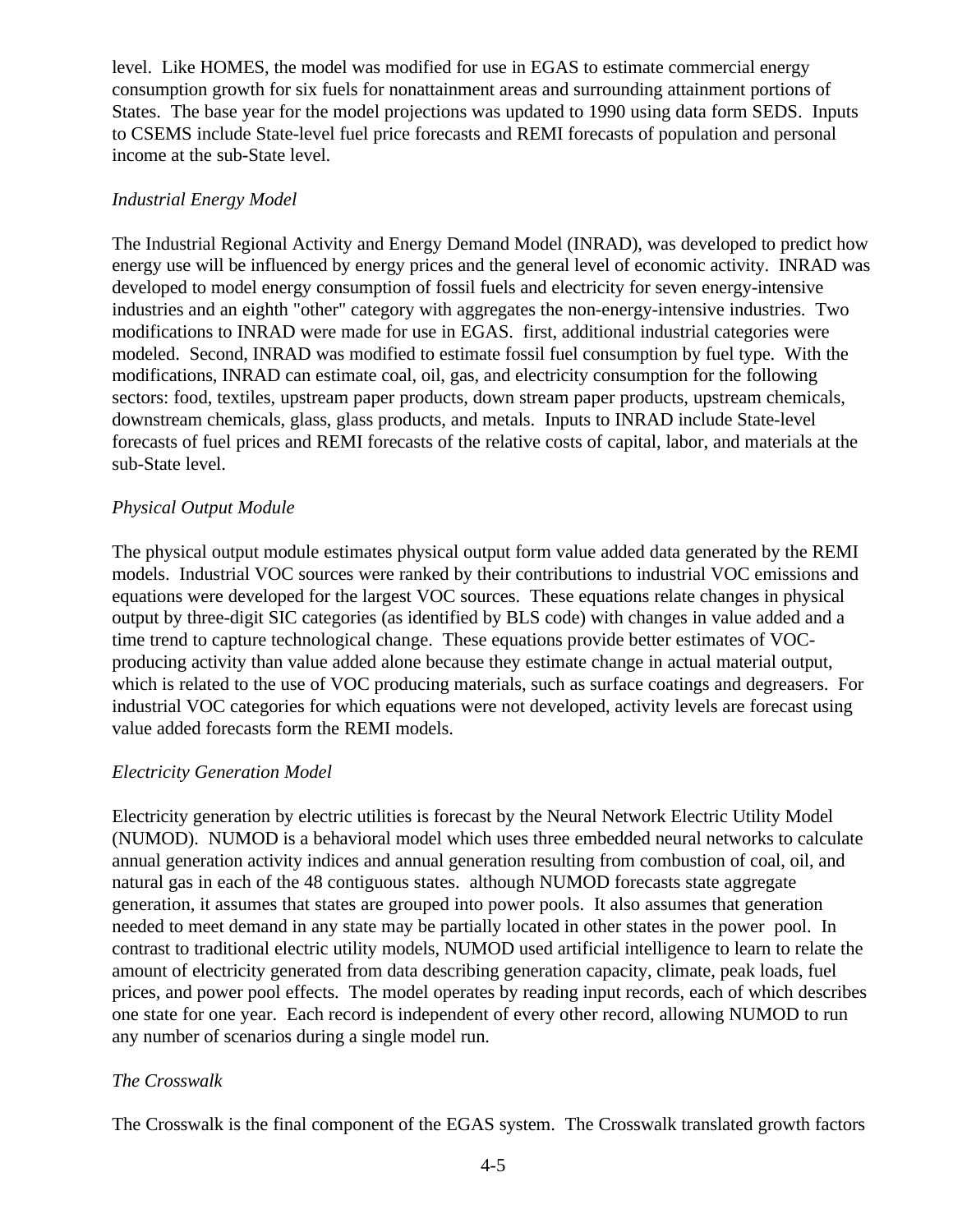from the energy and physical output modules into growth by SCC. The growth factors from the industrial energy and physical output modules are desegregated to the two-, three-, and sometimes four-digit SIC level, while growth factors from the electric utility model can be desegregated to the plant or county level by type of fuel consumption. The commercial and residential sector energy models desegregates consumption by fuel type only. The Crosswalk was developed by individually matching each of the approximately 7000 SCCs with the appropriate growth factor from the modules. This allows different growth factors to be applied to different emission sources form the same industrial category. For example, forecasts of fuel consumption in upstream chemical manufacturing are developed by INRAD, while forecasts of physical output of upstream chemical products are developed in the physical output module. This methodology takes into account that future emissions associated with an SIC code will vary by type of emission. This is consistent with the SCC system of clarification which differentiates according to not only industrial category, but also to processes within that category.

# **4.2.1 NOx POINT SOURCE GROWTH**

EGAS will be used to project the AIRS point source inventories which are housed in the AIRS Facility Subsystem (AIRS/FS). These projected inventories will be used in photochemical grid modeling and RFP inventories. Because the AIRS/FS inventories will be projected on a source-specific basis, the user will be able to choose each growth factor. For example, if a user has information from permits or plant surveys about the expected growth of a point source, the user may use that information to predict future growth of that source within EGAS. The ability of the user to override default growth factors may be most important for electric utilities, which are permitted sources and are major emitters of oxides of nitrogen. EGAS produces default growth factors for commercial and industrial energy consumption, fuel consumption by electric utilities, and physical output by Bureau of Labor Statistics code, which represent groups of three- and four-digit SICs. These growth factors are then translated, via the EGAS CROSSWALK, into default growth factors by SCC. Because there is no direct linkage between EGAS and AIRS, users may alter the EGAS growth factor based on information that they have on specific emission sources.

EGAS uses the following information for projecting point source growth:

- $\triangleleft$  Value added estimates for 210 non-farm industrial categories;
- \* Physical output estimates for 210 some major VOC-emitting sources; and
- $\triangle$  Estimates of fuel consumption by type of fuel for the commercial, industrial, and electric utility sectors.

# **4.2.2 NONROAD GROWTH**

Until the EPA develops it computer model for determining nonroad emissions, EGAS growth factors will also be used to determine future emissions from these sources.

The full text of the EPA guidance on projection of emissions from nonroad sources may be found in an EPA memo entitled "Guidance on Projection of Nonroad Inventories to Future Years", dated February 4, 1994. This guidance builds on a previously released report and subsequent development of nonroad inventories for use in 33 ozone and/or carbon monoxide nonattainment areas. These inventories were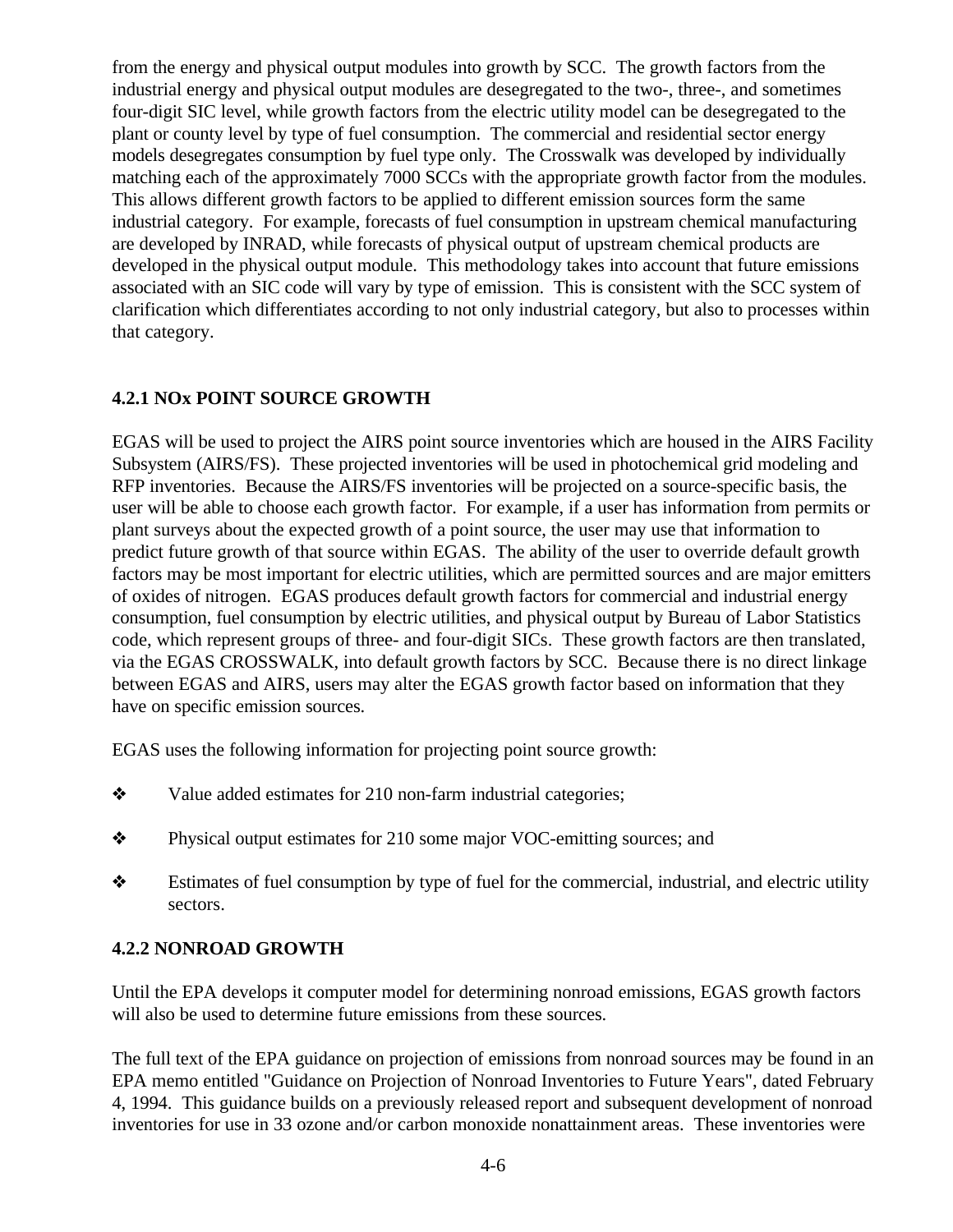estimated as a product of equipment population, activity rates and emission factors.

EPA guidance recommends that states use one of the following five alternative methodologies to project nonroad inventories:

- 1. Project the original or state-modified (A+B)/2 inventory for 1990 to future years by projecting the indicator variables used to estimate the population and activity level of each engineequipment type within the current A inventory.
- 2. Develop surrogates for the indicator variable(s) used to develop equipment populations estimates for inventory A and use projections of the surrogate variables to project the indicator variables required under the first approach.
- 3. Project the 1990 inventory by multiplying 1990 emissions by the ratio of future to 1990 human population within the same nonattainment area.
- 4. Projecting emissions by multiplying 1990 emissions by the growth factors developed for EGAS
- 5. Project the 1990 inventory by using other projected data on equipment populations and activity levels specific to the nonattainment area in question in conjunction with EPA-provided in-use emission factors.

The Department has chosen option number four to project growth in emissions from nonroad sources.

Within EGAS, the surrogate indicators for nonroad sources are value added or population as identified in the table below.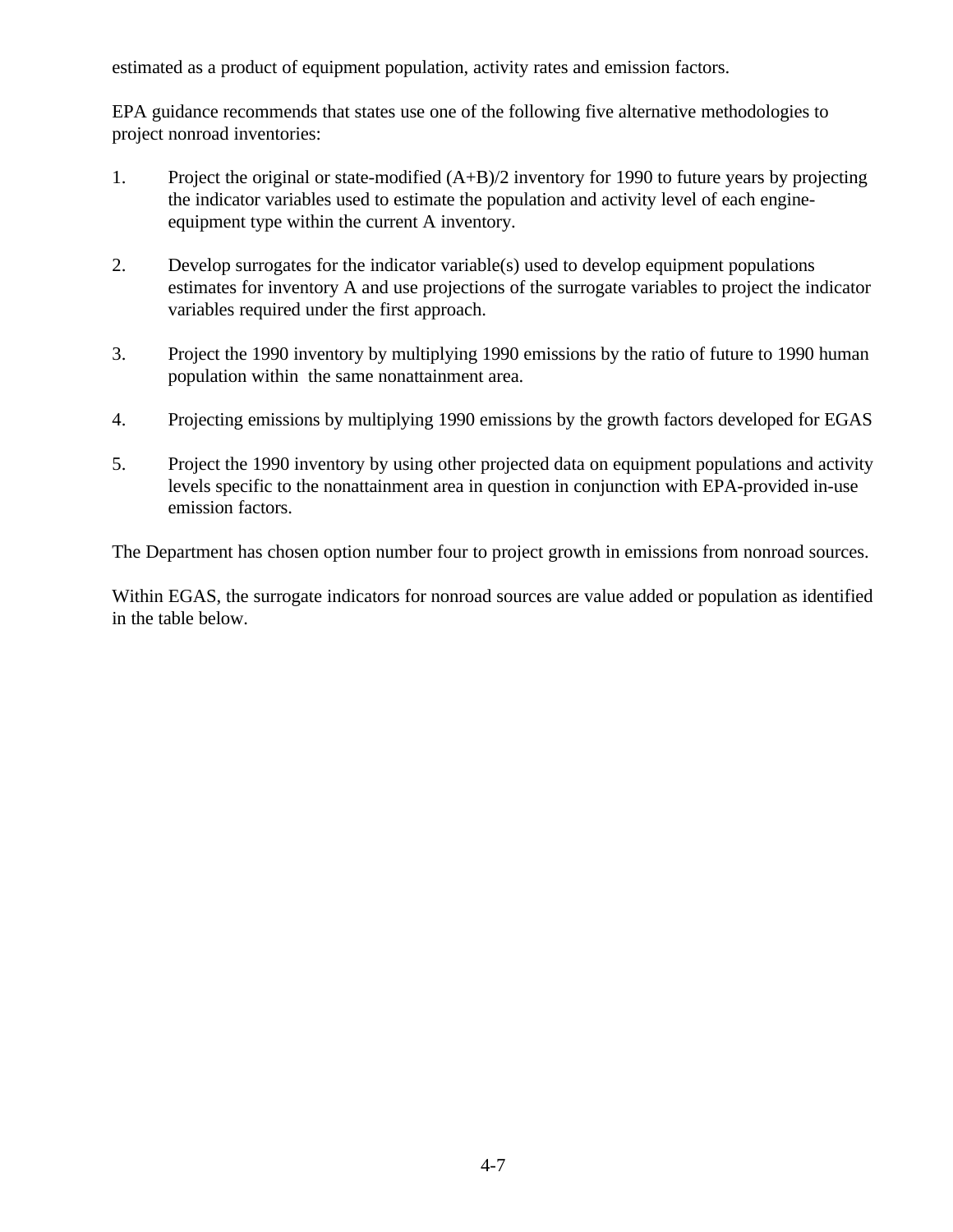| <b>Source Category</b>            | <b>Relevant EGAS Growth Factors</b>      |
|-----------------------------------|------------------------------------------|
| Agricultural Equipment            | Value Added: Farm                        |
| Aircraft                          | Value Added: Air Transportation          |
| <b>Airport Service Equipment</b>  | Value Added: Air Transportation          |
| <b>Commercial Marine</b>          | Value Added: Water Transportation        |
| <b>Construction Equipment</b>     | Value Added: Construction                |
| <b>Industrial Equipment</b>       | Value Added: Durable & Nondurable Mfg.   |
| Lawn & Garden Equipment           | Population                               |
| <b>Light Commercial Equipment</b> | Value Added: Retail, Wholesale, Services |
| Logging Equipment                 | Value Added: Logging                     |
| <b>Military Vessels</b>           | <b>Total Government</b>                  |
| Railroads                         | Value Added: Railroad Transportation     |
| Recreational Equipment            | Population                               |
| Recreational Equipment            | Population                               |
| <b>Recreational Marine</b>        | Population                               |

**Table 4.1: EGAS Surrogate Indicators for Projecting Growth in Nonroad Sources**

While these indicators appear to be the most appropriate considering the general application of EGAS, other area-specific factors may influence growth in these nonroad categories. For example, water surface area constraints may affect growth in marine vessel use, and population density and climatic conditions may affect emissions from lawn and garden equipment.

# **4.3 GROWTH FACTOR METHODOLOGY- MOBILE SOURCE GROWTH**

As stated in Chapter 3, different methodologies were used to calculate the mobile source inventories for the Baltimore nonattainment area and Cecil County. In keeping with the same philosophy of utilizing the most definitive method allowed by available data, growth is projected in a slightly different manner for each area.

For the Baltimore nonattainment area, available data allow the onroad mobile source 1990 base year inventory to be projected to the attainment year of 2005 by transportation modeling techniques. The transportation model is run using the 1990 vehicle fleet on the 2005 planned highway network. Appropriate population, household and employment growth are input through the Round 5.0 Cooperative Forecasting techniques. After projection of the emissions without controls, emission factors for 1999 conditions are used in subsequent MOBILE5a runs to estimate sequentially the effect of each control measure on future emissions. Column number two of the spreadsheet entitled "Baltimore Area Highway Vehicle Phase I ROP Inventories" is the 1990 adjusted baseline inventory in 1999. The emissions benefits associated with this scenario are due to the Federal Motor Vehicle Control Program (FMVCP) and federal Reid Vapor Pressure (RVP) requirements and are noncreditable emission benefits. At this point the emissions represent the 1999 projected mobile source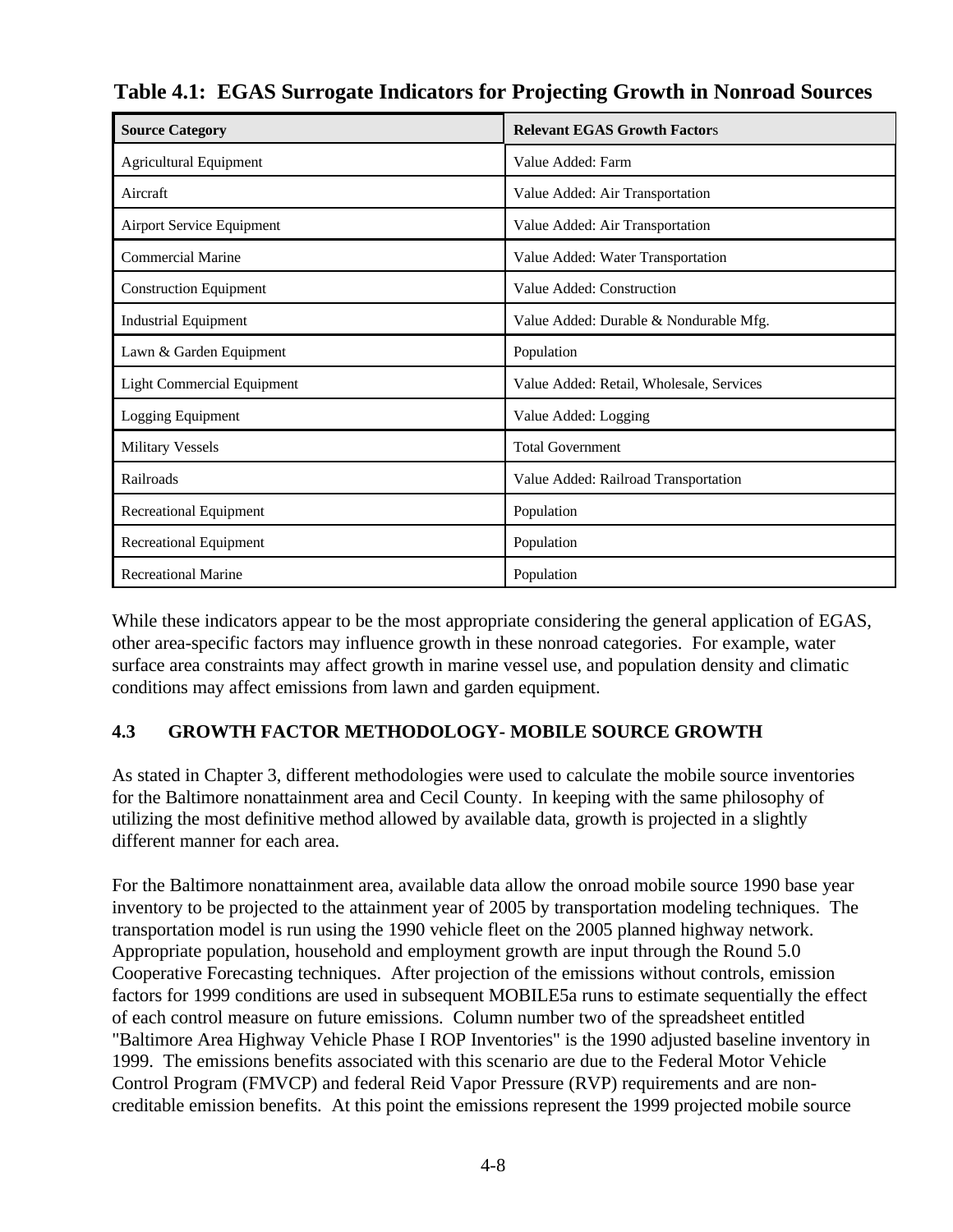inventory.

The 1990 base year inventory for Cecil County was based on Highway Performance Monitoring System (HPMS) data because the County is not part of an urban transportation network. Therefore, in Cecil County, VMT growth was based on historical data from 1986 to 1991 for the county using linear regression techniques, as stipulated in EPA guidance. The growth rate was applied to the HPMS VMT data used for the base year inventory. Emission factors for 1999 conditions from MOBILE 5a were applied to the projected VMT. This growth was adjusted to eliminate emissions that would be reduced due to pre-1990 FMVCP standards and federally mandated Reid Vapor Pressure restrictions on gasoline. The onroad emissions from Cecil County are so small that the projected growth is lost when emissions are rounded to the nearest tenth.

# **4.4 ASSUMPTIONS MADE IN CALCULATING GROWTH**

The following section will summarize the basic assumptions applied in the construction of the projected emissions inventory. The issues involved include the use of actual versus allowable emissions in deriving the milestone emissions for each source category, and rule effectiveness and rule penetration assumptions.

# **4.4.1 USE OF BEA METHODOLOGY VS. USE OF EGAS METHODOLOGY**

In projecting emission estimates for the Post-1996 RPP, the Department used the two methodologies described above, BEA and EGAS growth factors. The selection between these two methodologies was done based upon guidance from the EPA and through the analysis of both factors to each source category.

The EPA recommends the use of EGAS growth factors for the projection of nonroad emissions and NOx emissions from point sources. In addition, the Department analyzed these methodologies for NOx point sources., an analysis was developed for the projected estimates between EGAS and BEA growth factors. For example, EGAS uses a fossil fuel model which the Department feels projects realistically the use of fossil fuels for the Baltimore nonattainment area. This is important since fossil fuel use by sources such as utilities are the major component of the point source emissions for NOx.

As recommended by the EPA, BEA growth factors were used for area sources and point source emissions of VOC. An analysis was also developed for these source categories using both methodologies. For the area source category, commercial and consumer products and new motor vehicle refinishing were projected by EGAS to decrease over the next ten years due to a population decrease in the Baltimore nonattainment area. This contradicts industry projections and the expectations of the Department.

In using the EGAS system, specific settings were chosen to run the model. The first setting was in the national tier, where the Department chose the BLS model over the WEFA model. Time constraints did not allow for a through comparison of the two models. In the regional tier, no policy changes were enacted, and the default settings for the Maryland Region were used. This was again due to time constraints and may be studied in the future.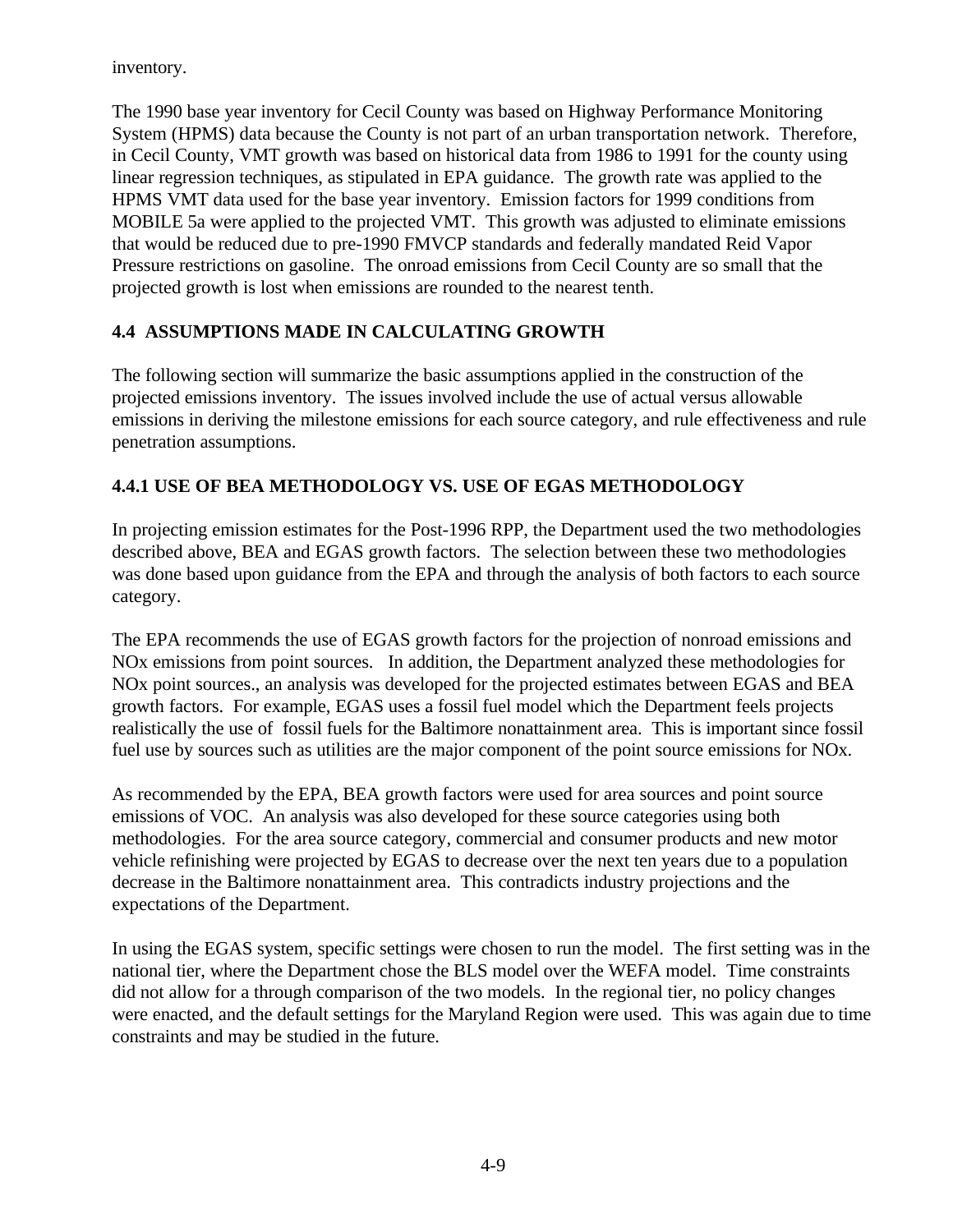## **4.4.2 ACTUAL VS. ALLOWABLE EMISSIONS IN THE CONSTRUCTION OF THE PROJECTED EMISSIONS INVENTORY**

For the purposes of calculating projection emissions inventories, EPA guidance specifically outlines the circumstances under which emissions projections are to be based on actual or allowable emissions. For sources or source categories that are currently subject to a regulation and the state does not anticipate subjecting the source to additional regulation, emissions projections should be based on actual emissions levels. Actual emissions levels should also used to project for sources or source categories that are currently unregulated. For sources that are expected to be subject to additional regulation, projections should be based on new allowable emissions.

To simplify comparisons between the base year and the projected year, EPA guidance states that comparison should be made only between like emissions: actual to actual, or allowable to allowable, not actual to allowable. At this time, the Department does not have data to calculate allowable emissions for all sources that will be controlled in the future. Therefore, all base year and all projection year emissions estimates are based on actual emissions.

Formally, the distinction between "actual emissions" and "allowable emissions" is drawn under Title 26.11.01.01 of Maryland air quality regulations (COMAR, 1993). The term "actual emissions" means the average rate, in tons per year, at which a source discharged a pollutant during a 2-year period which preceded the date or other specified date, and which is representative of normal source operation. Actual emissions are calculated using the source's operating hours, production rates, and types of material processed, stored, or burned during the selected time period.

"Allowable emissions" are defined as "the maximum emissions a source or installation is capable of discharging after consideration of any physical, operations, or emissions limitations required by Maryland regulations or by federally enforceable conditions which restrict operations and which are included in an applicable air quality permit to construct or permit to operate, secretarial order, plan for compliance, consent agreement, court order, or applicable federal requirement".

#### **4.4.3 EFFECT OF RULE EFFECTIVENESS**

For the purposes of constructing the 1990 base year inventory, rule effectiveness was calculated using the EPA 80% default factor except for gasoline marketing where a Stationary Source Compliance Division study was done. Rule effectiveness was applied to the projected emissions reductions where appropriate using the 80% default factor. It was not applied in the case of product reformulations or total activity bans.

#### **4.5 PROJECTION INVENTORY RESULTS**

The VOC and NOx projection year emission inventory results with no control measures applied are summarized by component of the inventory in Table 4.2 for the Baltimore nonattainment area. Table 4.3 summarizes the results of the VOC and NOx projection year emission inventories with no control measures applied for Cecil County.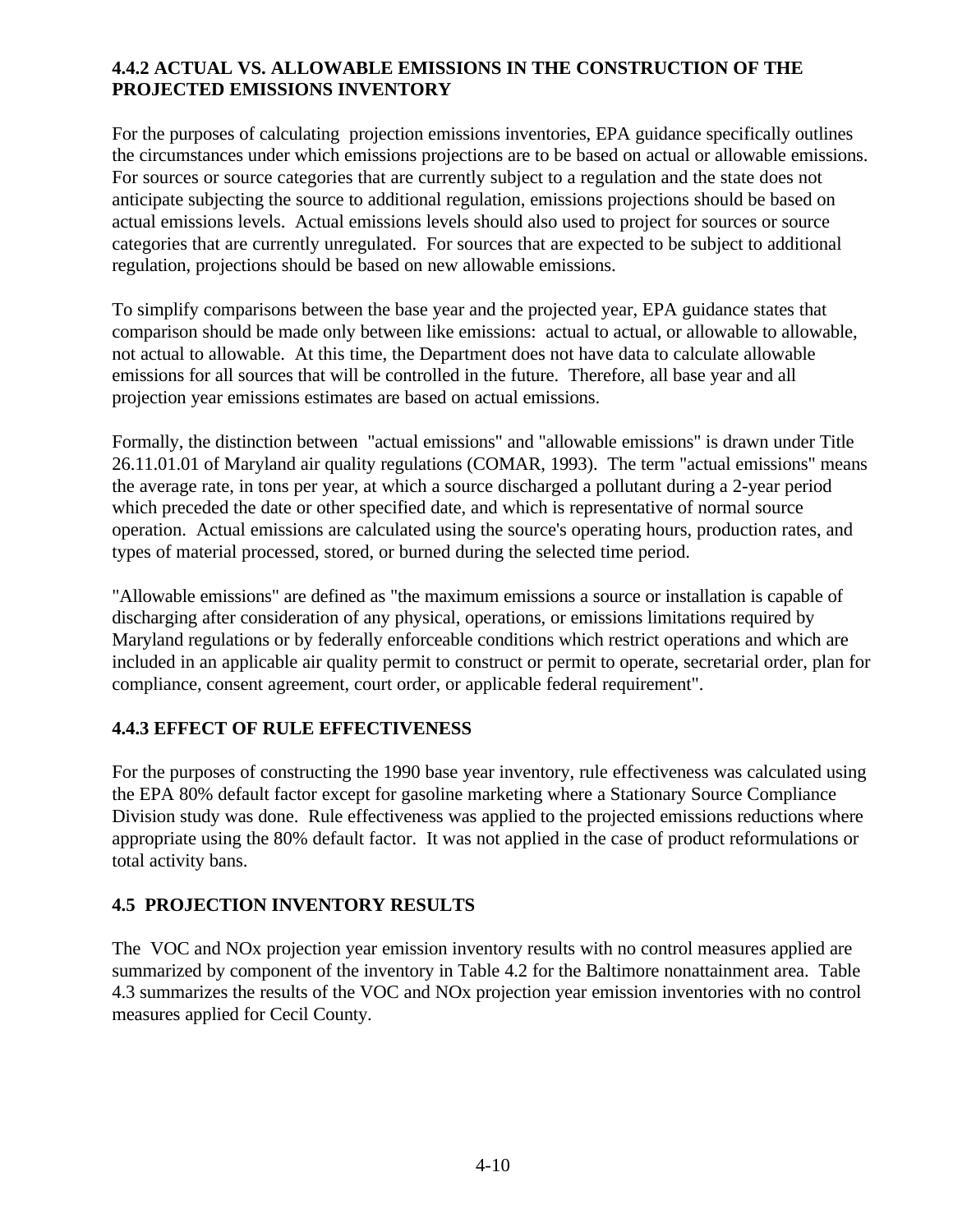| <b>VOC Emissions (tpd)</b> |       |       |       |       |       |                                      | <b>NOx Emissions (tpd)</b> |       |       |       |
|----------------------------|-------|-------|-------|-------|-------|--------------------------------------|----------------------------|-------|-------|-------|
| <b>Source</b>              | 1990  | 1996  | 1999  | 2002  | 2005  | 1990<br>1996<br>2005<br>1999<br>2002 |                            |       |       |       |
| <b>Mobile</b>              | 134.2 | 146.0 | 154.0 | 168.1 | 164.3 | 159.5                                | 178.8                      | 188.4 | 203.0 | 200.1 |
| Point                      | 42.0  | 44.6  | 48.1  | 51.4  | 54.2  | 223.2                                | 230.5                      | 240.6 | 247.5 | 251.9 |
| Area                       | 122.4 | 126.6 | 128.7 | 130.5 | 132.2 | 13.7                                 | 14.5                       | 14.8  | 15.1  | 15.4  |
| Non-<br>road               | 44.7  | 48.5  | 50.9  | 53.4  | 54.4  | 71.5                                 | 79.5                       | 82.0  | 86.6  | 91.8  |
| <b>Total</b>               | 343.3 | 365.7 | 381.7 | 403.4 | 405.1 | 467.9                                | 503.3                      | 525.8 | 552.2 | 559.2 |

**Table 4.2: Projection Year Emission Inventory Results for the Baltimore Nonattainment Area** 

**Table 4.3: Projection Year Emission Inventory Results for Cecil County Area**

| <b>VOC Emissions (tpd)</b> |       |       |       |       |       | <b>NOx Emissions (tpd)</b> |       |       |       |       |
|----------------------------|-------|-------|-------|-------|-------|----------------------------|-------|-------|-------|-------|
| <b>Source</b>              | 1990  | 1996  | 1999  | 2002  | 2005  | 1990                       | 1996  | 1999  | 2002  | 2005  |
| <b>Mobile</b>              | 7.20  | 7.30  | 7.40  | 7.50  | 7.60  | 9.30                       | 9.50  | 9.70  | 9.80  | 10.00 |
| Point                      | 0.56  | 0.57  | 0.59  | 0.61  | 0.62  | 0.00                       | 0.00  | 0.00  | 0.00  | 0.00  |
| Area                       | 8.73  | 8.91  | 9.00  | 9.09  | 9.17  | 1.78                       | 1.83  | 1.91  | 2.02  | 2.16  |
| Non-<br>road               | 2.04  | 2.20  | 2.30  | 2.39  | 2.47  | 2.64                       | 2.76  | 2.84  | 2.93  | 3.02  |
| <b>Total</b>               | 18.53 | 18.98 | 19.29 | 19.59 | 19.86 | 13.72                      | 14.09 | 14.45 | 14.75 | 15.18 |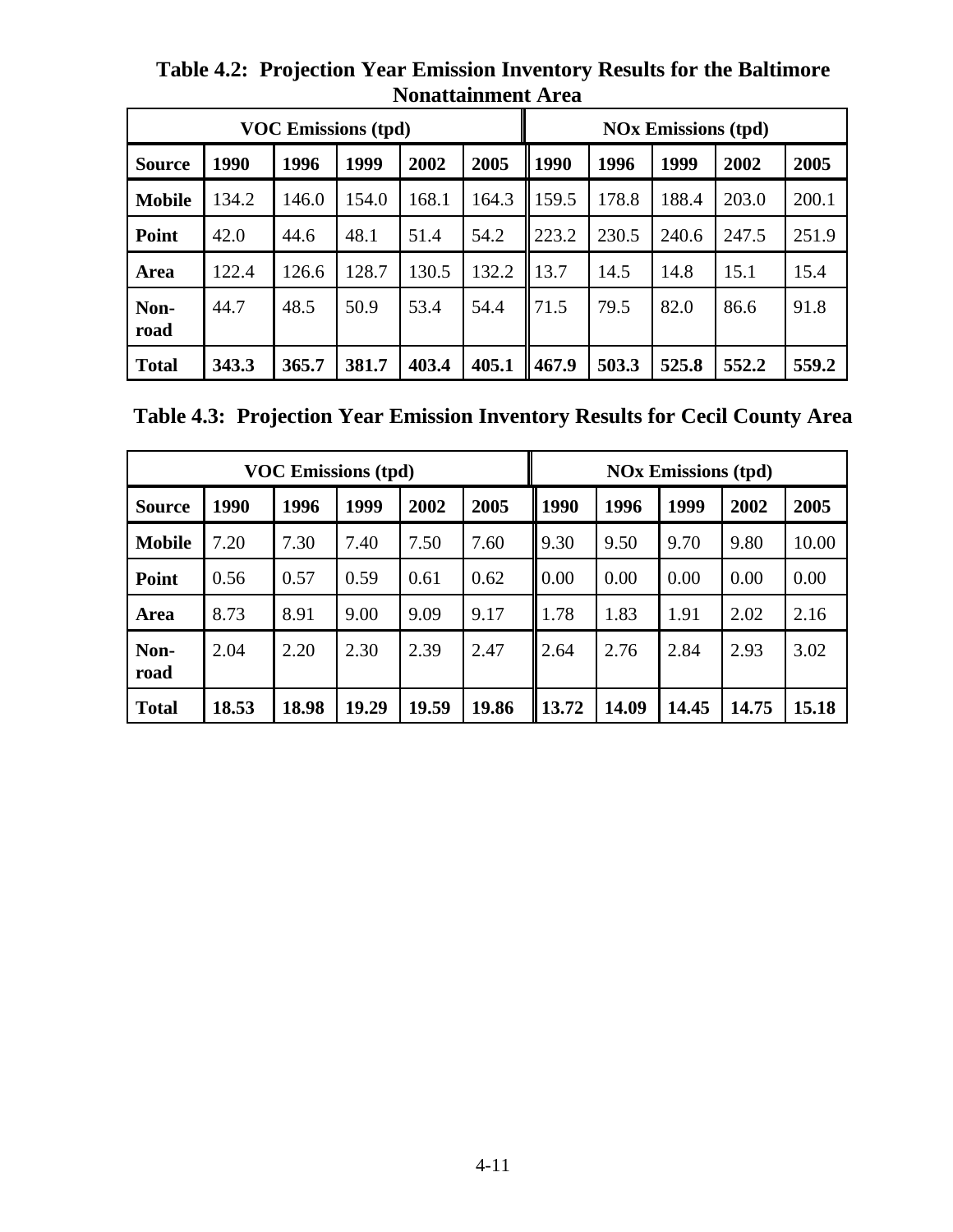## **5.0 CALCULATING THE VOC EMISSION TARGET LEVELS FOR THE POST-1996 MILESTONE YEARS**

To determine the amount of emissions reductions required after the year 1996, the Department must calculate the target level for VOC emissions at each milestone year for the Baltimore nonattainment area and Cecil County. The target level is the maximum amount of VOC emissions that can be emitted to comply with the Act's requirements. Table 5.1 demonstrates the target level of VOC emissions at each milestone year for the Baltimore nonattainment area and Cecil County. A discussion on how the target level is calculated is discussed in Section 5.2.

| Milestone | <b>Baltimore Nonattainment Area</b> | <b>Cecil County</b> |
|-----------|-------------------------------------|---------------------|
| 1999      | 226.4                               | 11.8                |
| 2002      | 196.3                               | 10.2                |
| 2005      | 168.6                               | 8.7                 |

### **Table 5.1: VOC Emission Target Levels for Post-1996 Milestone Years**

# **5.1 NOx SUBSTITUTION**

If a nonattainment area cannot meet the VOC emission target level, Section  $182(c)(2)(C)$  of the Act allows for the substitution of actual NOx emission reductions which occur after 1990 to meet the VOC emission target level. This may be done provided that such reductions meet the criteria outlined in the EPA's December 15, 1993 NOx Substitution Guidance (Appendix G).

One of the conditions for meeting the VOC emission target level using NOx substitution is that the sum of all creditable VOC and NOx emission reductions must equal 3 percent per year averaged over each applicable milestone period. In other words, any combination of VOC and NOx emission reductions which totals 3% per year.

The following equation generally describes the method to calculate the total 3% per year emission reductions:

 $R_V/VOC(Adj.) + R_N/NOx(Adj.) \ge 0.03$ 

where;  $RV =$  typical summer day VOC reductions  $RN =$  typical summer day  $NOx$  reductions VOC(Adj.) = human-made 1990 adjusted VOC emissions inventory, and  $NOX(Adj.) = human-made 1990 adjusted NOx emissions inventory.$ 

The values of  $R_V$  and  $R_N$  include only the creditable emission reductions from the nonattainment area of concern. For instance, VOC and NOx reductions from automobile tailpipe and gasoline volatility standards adopted prior to the Act's amendments of 1990 are excluded from these values. The Act specifically excludes these as programs which may be not credited toward the *15%* and *Post-1996 RPPs*.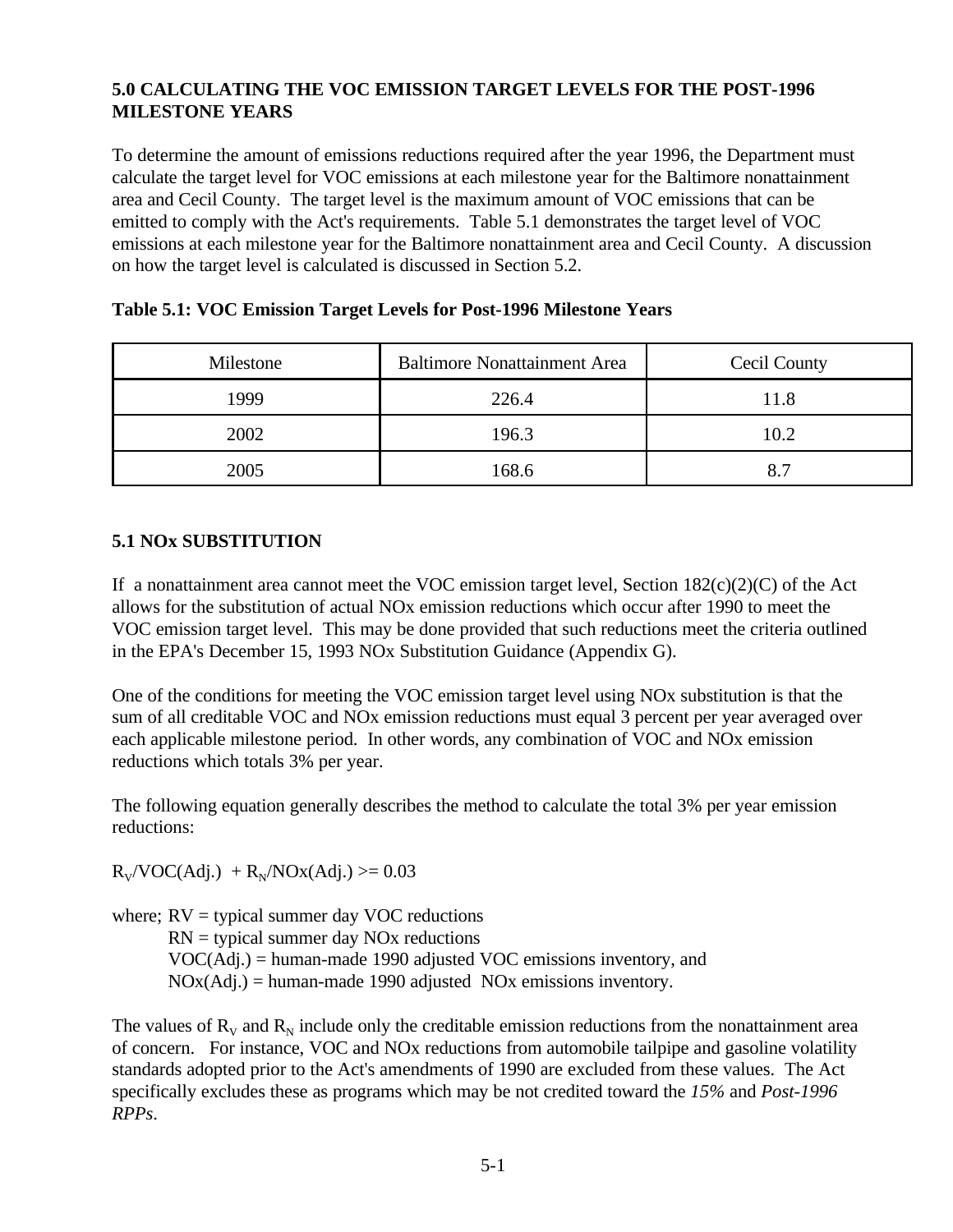The values of VOC(Adj.) and NOx(Adj.) include the 1990 adjusted emissions inventories. These values are equal to the 1990 man-made base year inventory minus reductions from the pre-enactment automobile tailpipe and gasoline volatility standards.

The second condition for using NOx substitution requires the amount of NOx emission reductions used to meet the *Post-1996 RPP* be consistent with the amount of NOx emission reductions mandated by the urban airshed model. The amount of emission reductions required to bring a nonattainment area into attainment with the ozone standard are determined by the urban airshed model. Therefore, the reductions required by the model must be met in addition to those required by the RPPs. However, do to the chemical reactions the maximum amount of NOx reductions required is that dictated by the model. NOx reductions have the potential of increasing ozone. In conclusion, when using NOx substitution to meet the RPP requirements the amount of NOx reductions is capped to the amount required by the model.

In order to use NOx substitution NOx emission reductions have to be factored in. The EPA developed an approach where a target level for VOC and NOx emissions is determined. Detailed calculations of the VOC target levels following the EPA's guidance is included in Appendix C. For simplicity, the Department has developed a process with the same results as the EPA method. The Department's approach involves converting NOx reductions into equivalent VOC reductions through a ratio of VOC to NOx adjusted emissions. See Appendix H for details.

# **5.2 CALCULATION OF THE VOC EMISSION TARGET LEVELS FOR THE POST-1996 TARGET LEVELS**

This section will present the variables and methodology used to calculate the VOC emission target levels for the Post-1996 milestone years. In addition, a sample calculation for the 1999 milestone year is included.

# **5.2.1 VARIABLES USED TO CALCULATE THE TARGET LEVELS**

The following are the variables used to determine the target levels for the Baltimore nonattainment area and Cecil County for the Post-1996 milestone years.

(1) 1990 Rate-of-Progress Base Year Inventory -- A 1990 Rate-of-Progress Base Year Inventory was created by removing biogenic emissions from the 1990 Base Year Emissions Inventory.

(2) 1990 Adjusted Base Year Inventory -- The 1990 Rate-of-Progress Base Year Emissions Inventory was adjusted, at each milestone, to exclude the effect of the Federal automobile tailpipe standards and gasoline volatility standards which were promulgated prior to the 1990 Amendments to the Act.

(3) Emission Reduction Required -- The Adjusted Base Year Inventory at each milestone was multiplied by 9 percent. The result was the amount of emissions reductions required for VOC at each milestone.

(4) Fleet Turnover Correction Term -- The Fleet Turnover Correction Term was developed by subtracting the total emission reductions obtained from the pre-enactment Federal tailpipe and gasoline volatility standards in the previous milestone year from the current milestone year. In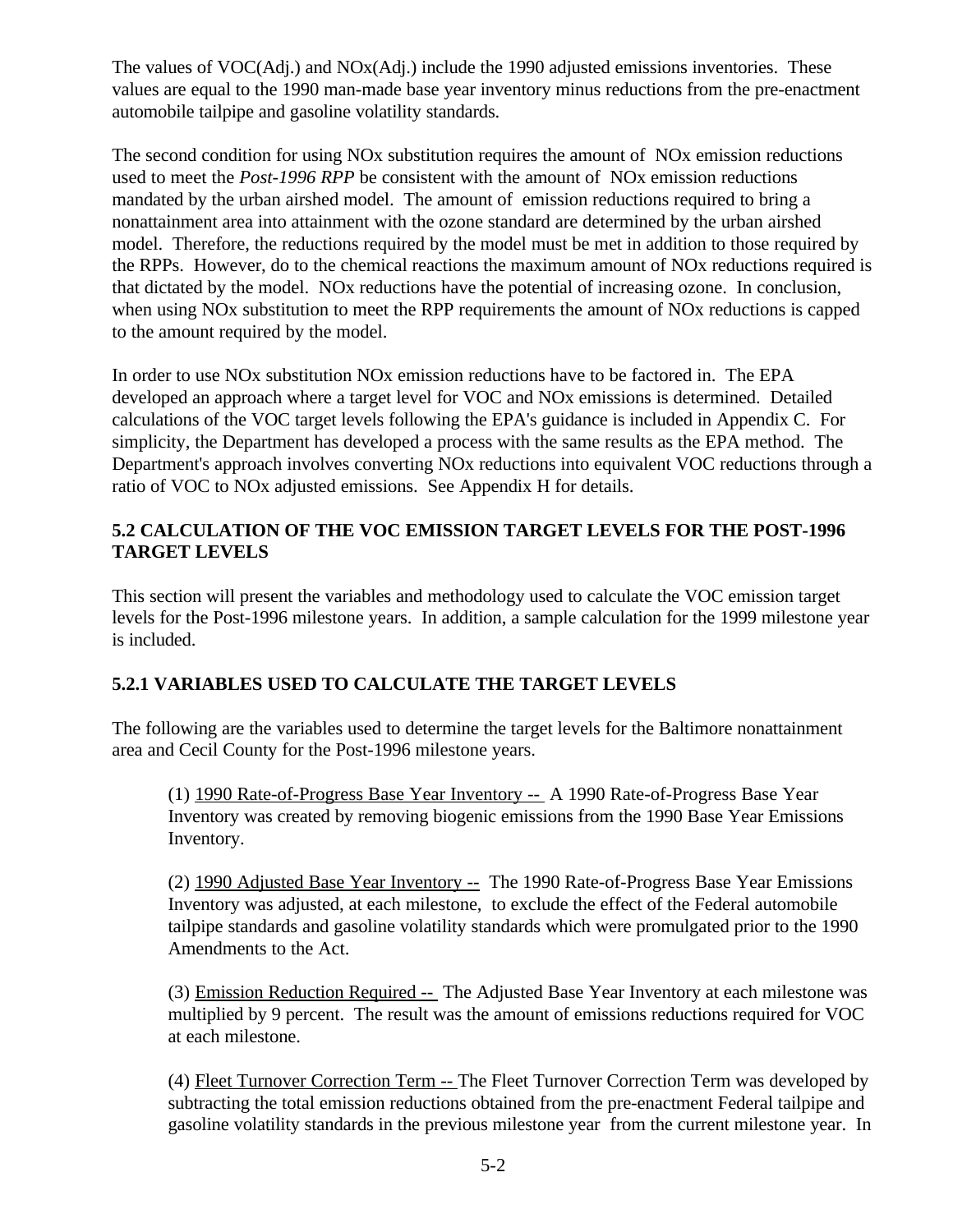other words, this would be equivalent to emission reductions from Federal tailpipe and gasoline volatility standards between milestone years.

## **5.2.2 METHODOLOGY USED TO CALCULATE THE TARGET LEVELS**

There are six major steps in calculating a Post-1996 target level of emissions. The first four steps are needed to calculate the *Post-1996 RPP* emission reductions. Steps 1 and 2, developing the 1990 base year inventory and the rate-of-progress inventory, were required to have been submitted by States in the 15 percent RPP. The specific steps needed to calculate the target levels are discussed below.

#### **5.2.2.1 STEP 1 - DEVELOPMENT OF THE 1990 BASE YEAR INVENTORY**

The total 1990 base year emissions from the five emission source types (point, area, mobile, nonroad, and biogenic) are compiled. For a discussion of the 1990 Base Year Inventory see Chapter 3.

## **5.2.2.2 STEP 2 - DEVELOPMENT OF THE 1990 RATE-OF-PROGRESS BASE YEAR INVENTORY**

As required by EPA guidance, the 1990 base year rate-of-progress VOC emissions inventory excludes the following items:

- 1) Biogenic (vegetative) emissions; and
- 2) Emissions from anthropogenic sources located outside the nonattainment areas;

#### **5.2.2.2.1 EXCLUSION OF BIOGENIC EMISSIONS**

Section 182 of the Act specifically calls for the exclusion of biogenic sources and sources of ozone precursor emissions outside the nonattainment area from the base year inventory before calculating the emission reduction requirements. The result of excluding biogenic emissions and emissions attributable to sources from outside the geographical borders of the nonattainment area from the base year inventory is that emissions from these sources are not subject to the state's abatement measures and are therefore uncontrollable even though their emissions may impact the nonattainment area. Only anthropogenic (human made) emissions are regulated by the Act.

As required by the Act, the Rate-of-Progress Base Year Inventory was derived by subtracting biogenic emissions (vegetative emissions) and emissions from outside the nonattainment area from the 1990 Final Base Year Inventory. Total biogenic emissions for the Baltimore nonattainment area were 180 tons per day and 33 in Cecil County in 1990.

#### **5.2.2.3 STEP 3 - CALCULATE THE 1990 ADJUSTED BASE YEAR INVENTORY**

Section  $182(b)(1)(B)$  of the Act defines baseline emissions (for purposes of calculating each milestone emission reduction) as the "total amount of actual VOC or NOx emissions from all anthropogenic sources in the area during the calendar year of the enactment". This section excludes from the rate-ofprogress inventory the emissions that would be eliminated by Federal tailpipe standards promulgated by January 1, 1990, and gasoline volatility standards promulgated by the time of enactment.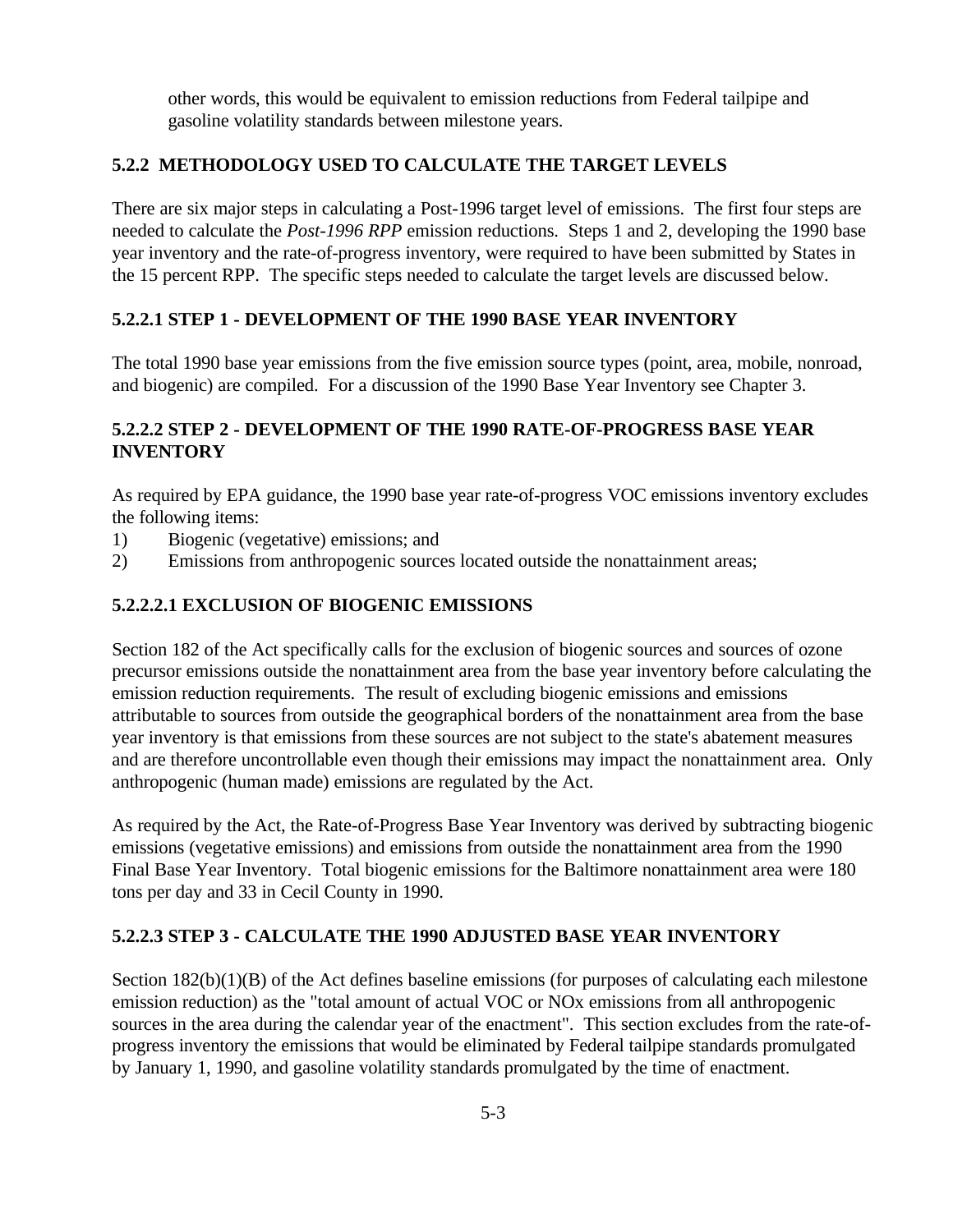The 1990 adjusted base year inventory must be recalculated relative to each milestone and attainment year because the emission reductions associated with the Federal tailpipe standards increase each year due to automobile fleet turnover. Therefore, for the Baltimore nonattainment area and Cecil County it is necessary to calculate the 1990 adjusted base year inventory relative to 1999, 2002, and 2005. The only adjustment that must be made to the inventory in each case is to recalculate the mobile source emissions, including emissions from vehicle refueling, using the EPA's MOBILE 5A computer model.

### **5.2.2.3.1. EXCLUSION OF EMISSIONS REDUCTIONS ATTRIBUTABLE TO THE FEDERAL TAILPIPE STANDARDS**

The first step in deriving the Adjusted Base year inventory was recalculating the mobile portion of the inventory to eliminate fleet turnover and reductions from gasoline volatility standards. Emissions factors developed for the various milestone fleet were applied to the 1990 transportation network or HPMS VMT data. The difference is the emissions that would be eliminated by pre-1990 Federal tailpipe standards.

## **5.2.2.3.2 EXCLUSION OF EMISSIONS REDUCTION ATTRIBUTABLE TO GASOLINE VOLATILITY STANDARDS**

A second adjustment to the mobile source portion of 1990 rate-of-progress inventory involved eliminating expected emissions reductions attributable to the new Phase II gasoline volatility standards that were promulgated in 1990 (55 FR 23666 June 11, 1990). Phase II standards specify gasoline being sold in the Baltimore nonatttainment area in 1992 have a maximum volatility of 7.8 pounds per square inch. The net effect of the volatility adjustment to the mobile portion of the base year inventory is to exclude emission reductions that will result from the usage of lower volatility gasoline in 1996. This step was accomplished by changing the "pressure" input from 8.2 in the base year MOBILE 5a runstream to 7.8. The expected emission reduction due to phase II volatility standard then is the difference in the 1990 emissions calculated using the average actual 1990 "pressure" value and the maximum "pressure" value under the new Phase II volatility standard.

More specifically, the emissions reductions due to these Federal programs were calculated using emissions factors derived from using EPA's mobile source emissions inventory model, MOBILE5a.

Actual emissions were calculated using actual 1990 vehicle miles traveled (VMT) times an emissions factor that was derived from MOBILE5a using an average actual "pressure" value of 8.2 for the state of Maryland.

Actual emissions are given by:

 $E_{\text{act}}$  = (1990 VMT)\*(MOBILE5a EMISSIONS FACTORS FROM THE 1990 Base year inventory)

Adjusted emissions are given by:

# $E_{\text{adj}}$  = (1990 VMT)\*(MOBILE5a EMISSIONS FACTORS FROM THE PROJECTED YEAR INVENTORY)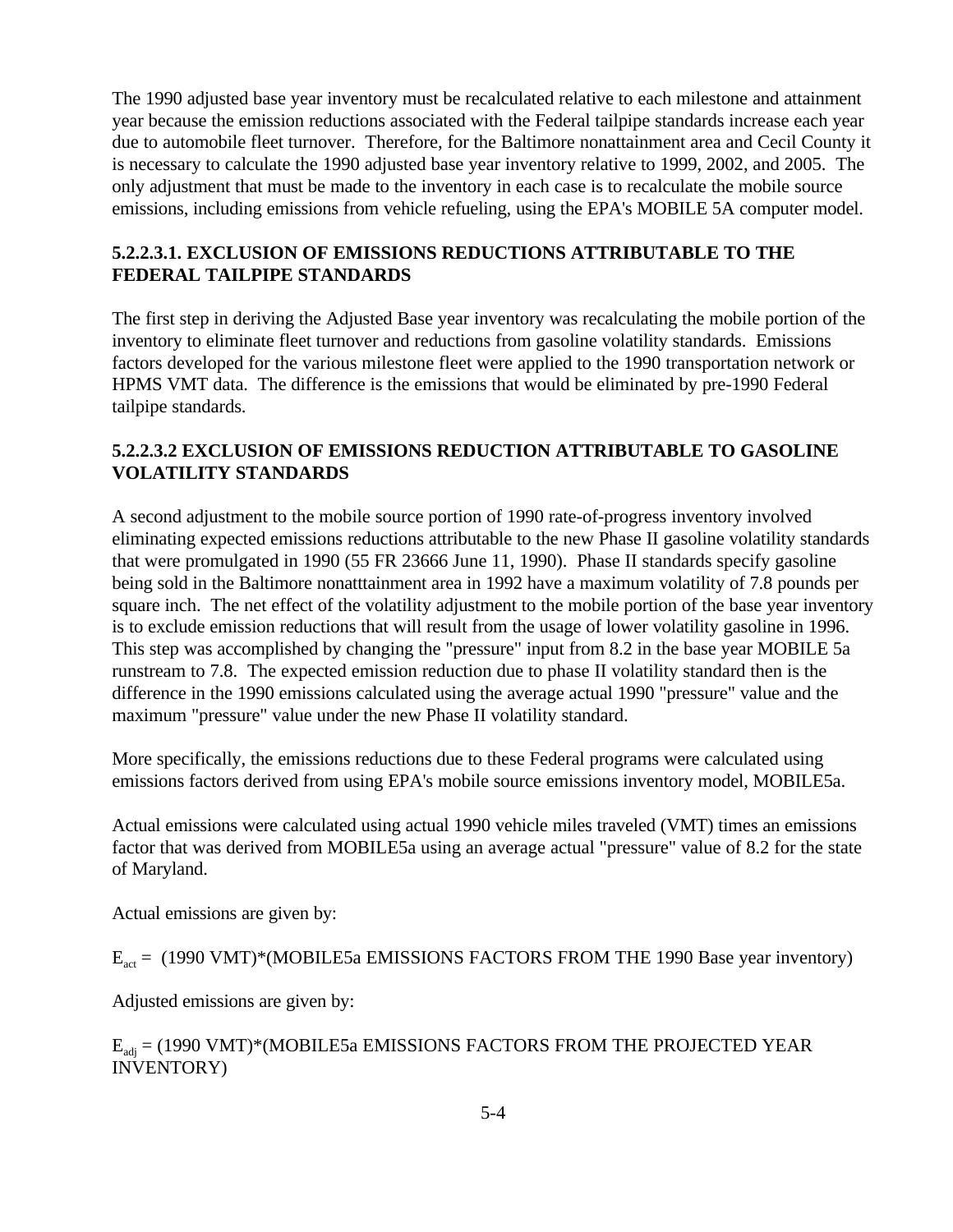In calculating the 1990 adjusted emissions, MOBILE 5a was run under the same assumptions as in calculating actual 1990 emission factors except that each milestone was used as the evaluation year and "pressure" value is set to 7.8 which is the maximum value allowed in the Baltimore nonattainment area under Phase II volatility standards.

## **5.2.2.4. STEP 4 - CALCULATE 3 PERCENT PER YEAR EMISSION REDUCTIONS**

In general, to compute the required emission reductions, the number of years between the successive milestone years should be multiplied by 0.03. For example, for the Baltimore nonattainment area a multiplication of 0.03 by 3 would be done to determine that 9 percent emission reductions are necessary between 1996 and 1999, 1999 and 2002, and between 2002 and 2005. Next, this percentage figure is multiplied by the adjusted base year inventory calculated relative to the current milestone/attainment year to yield the emission reduction.

 $BGr = BEx * r$ where:  $BGr =$  Emission reduction requirement for milestone year  $BEx = 1990$  adjusted base year inventory calculated relative to year x  $r =$  Percent reduction needed to meet the rate-of-progress requirement

## **5.2.2.5. STEP 5 - CALCULATE THE FLEET TURNOVER CORRECTION TERM**

In the absence of any new requirements of the Act, there would still be some decrease in motor vehicle emission factors for many years as a result of fleet turnover, the gradual replacement of older precontrol vehicles with newer vehicles with emission controls. The Act does not allow States to take credit for these reductions for rate-of-progress requirements. These reductions are referred to by the EPA as the fleet turnover correction term.

The fleet turnover correction is needed to account for mobile source emission reductions that would have occurred under the pre-enactment tailpipe and gasoline volatility requirements between consecutive Post-1996 milestone years. For example, assume that a nonattainment area has met the milestone target for 1996. The further creditable emission reduction required to meet the *Post-1996 RPP* was calculated in Step 4. However, between 1996 and 1999, there will be some additional emission reductions due to fleet turnover of older vehicles that are not creditable. These reductions must also be subtracted from the 1996 target level to determine the 1999 target level.

The calculation of the fleet turnover correction term is simple and does not require any additional MOBILE model runs beyond what has been required in previous steps of this calculation. The fleet turnover correction term is calculated as follows:

Fleet Turnover Correction (FIX) = (Tailpipe/Gasoline Volatility Reductions)x - (Tailpipe/Gasoline Volatility Reductions)y

where:

- $x =$  current milestone year
- $y =$  previous milestone year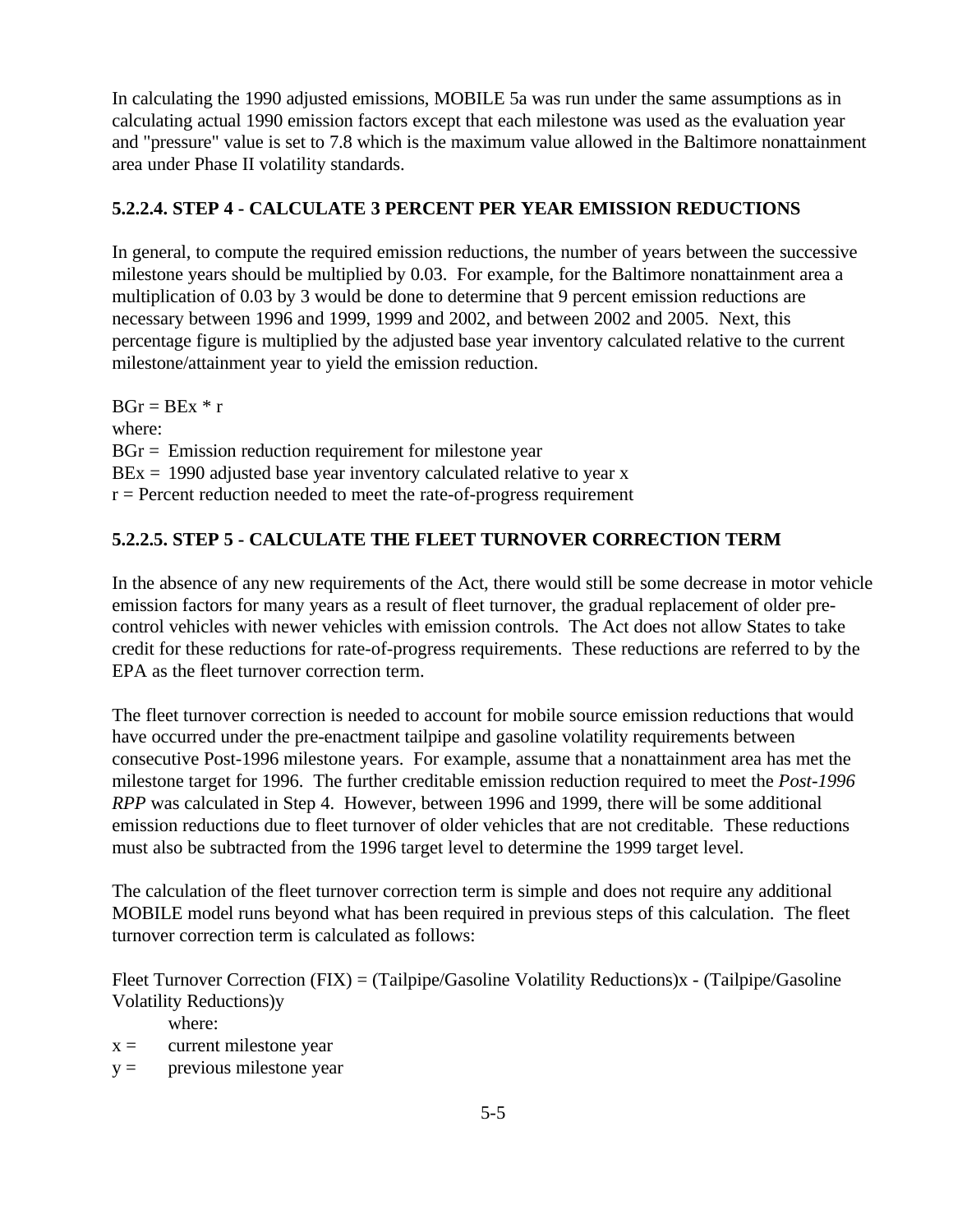#### **5.2.2.6 STEP 6 - CALCULATE THE POST-1996 TARGET LEVEL OF EMISSIONS**

Since nonattainment areas are required to meet their 1996 target levels, the calculation of the 1999 target level must be based, in part, on the 1996 target level. Likewise, the calculation of each step subsequent target level will depend, in part, on the target level for the previous milestone. In Step 4, the adjusted base year inventory was multiplied by the total percent required reduction in order to determine the reductions required for the milestone. In step 5, the fleet turnover correction term was calculated to determine the amount of reductions between the consecutive milestones due to the Federal tailpipe and gasoline volatility standards. To calculate the target level of emissions for each milestone, the required emission reductions calculated in Step 4 and the fleet turnover correction term from Step 5 are subtracted from the previous milestone's target level. For the purposes of calculating the 1999 target, it may be necessary to recalculate the 1996 target if the base year inventory was significantly revised after submittal of the 15% RPP.

Target Level = (previous milestone's target level) - (reductions required to meet the rate-ofprogress requirement, calculated in Step 4) - (fleet turnover correction term, calculated in Step 5)

This target level represents the level of emissions that must be achieved in order for a nonattainment area to demonstrate that the rate-of-progress requirement will be met.

#### **5.3 SAMPLE CALCULATION - 1999 MILESTONE YEAR VOC EMISSION TARGET LEVEL**

This section presents the calculation for the 1999 milestone year for the Baltimore nonattainment area.

Figure 5.1 demonstrates how the 1999 VOC emission target level for the Baltimore nonattainment area is obtained. Flowcharts demonstrating the calculation of target levels for other Post-1996 milestone years for the Baltimore nonattainment area and Cecil County are included in Appendix C.

Step 1: Develop 1990 base year of emissions (Tons per day)

| Area Sources<br><b>Mobile Sources</b> | 122.4<br>134.2 |
|---------------------------------------|----------------|
| <b>Nonroad Sources</b>                | 44.7           |
| <b>Biogenic Sources</b>               | $+180.0$       |
| Total (1990 base year emissions)      | 523.3          |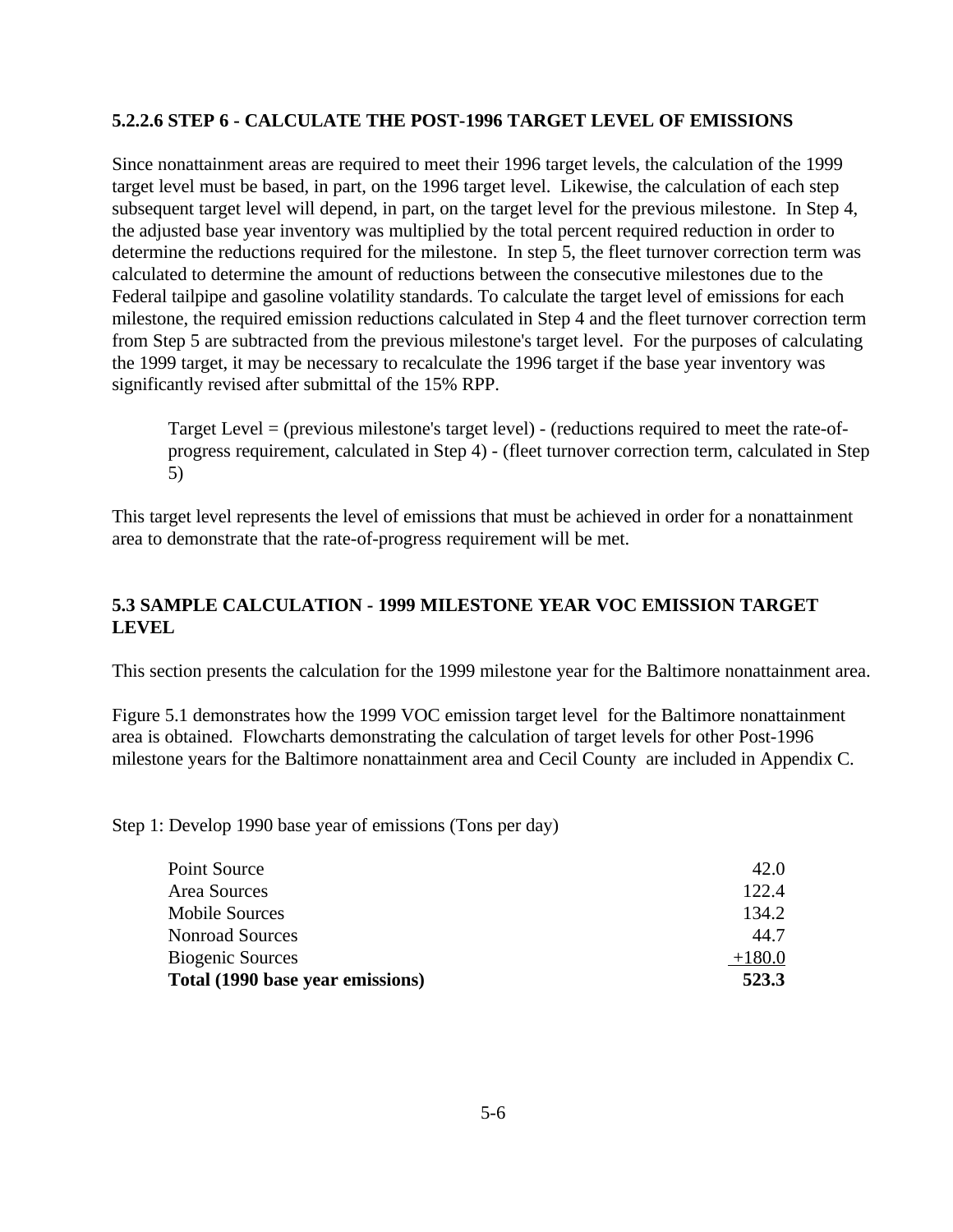| 523.3<br>$-180.0$<br>343.3<br>343.3<br>$-44.5$<br>298.8 |
|---------------------------------------------------------|
|                                                         |
|                                                         |
|                                                         |
|                                                         |
| 298.8<br>x 0.09<br>26.9                                 |
|                                                         |
| 44.5<br>$-39.7$<br>4.8                                  |
|                                                         |
| 258.1<br>$-26.9$<br>$-4.8$<br>226.4                     |
|                                                         |

Step  $2:$  Develop 1990 rate-of-progress inventory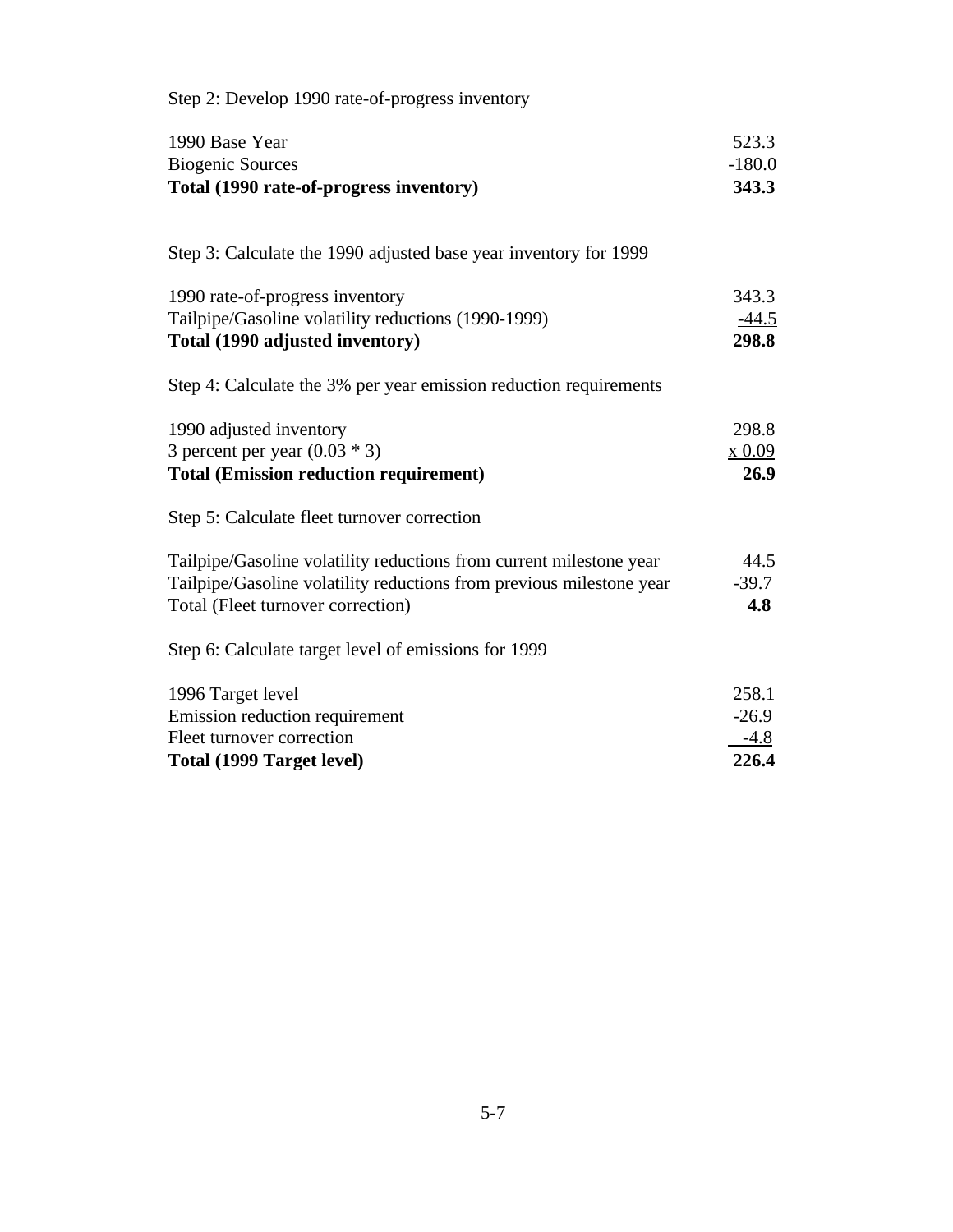#### **6.0 CONTROL MEASURES TO MEET THE POST-1996 RATE OF PROGRESS REQUIREMENTS**

This section includes brief summaries of the control measures which account for the emission reductions required the *Post-1996 RPP* requirements. Section 6.1, "Federally Mandated Measures", contains control measures that were mandated under the Act to be based upon national rules or guidance. Section 6.2, "Pending Federal Measures" include control measures that are required under the Act to be based upon national regulations. These control measures are appropriately addressed by a national regulations. Section 6.3, "State and Local Initiatives" are not expressly mandated requirements of the Act but represent among the most beneficial and cost effective control measures. Section 6.4, "Regional Measures" are control measures which have resulted from the Ozone Transport Commission for the Northeast. In addition, Tables 6.1 and 6.2 demonstrate the total emission reductions expected from considering the control measures used to meet the *15%* and *Post -1996 RPPs*.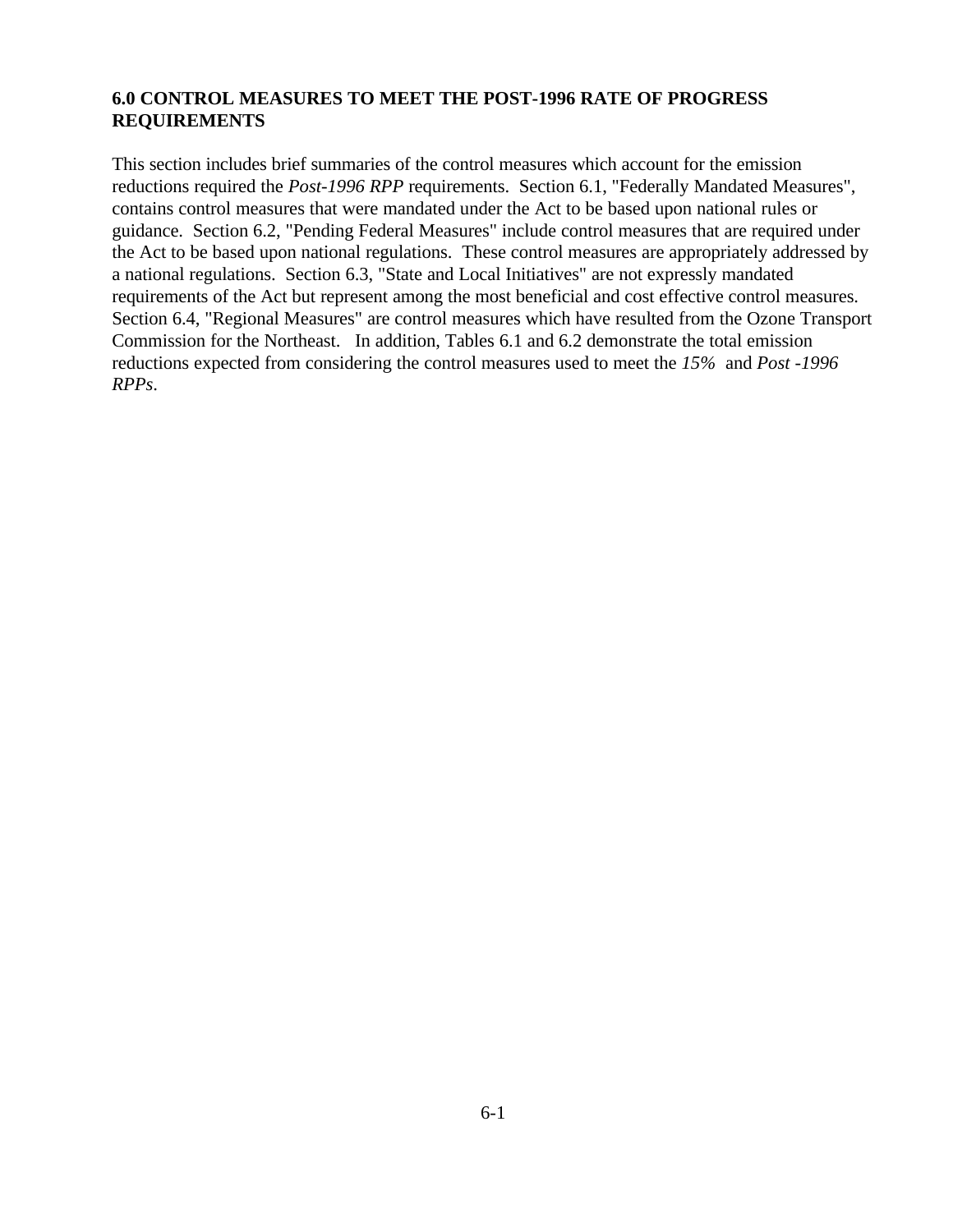# **Table 6.1 - Summary of Emission Benefits For The Baltimore Area (Tons Per Day) 1990-1999**

**Ref.** 

| No.                                           | <b>Control Measure</b>                             | <b>VOC</b> | <b>NOx</b> |
|-----------------------------------------------|----------------------------------------------------|------------|------------|
|                                               | <b>Federally Mandated Measures</b>                 |            |            |
| 6.1.1                                         | <b>Inspection and Maintenance</b>                  | 21.7       | 17.2       |
| 6.1.2                                         | Tier I and EVP                                     | 6.9        | 16.7       |
| 6.1.3                                         | <b>Reformulated Gasoline</b>                       | 12.5       | $-1.3$     |
| 6.1.4                                         | Stage II and OBVR                                  | 8.1        | 0.0        |
| 6.1.5                                         | <b>NO<sub>x</sub></b> RACT                         | 0.0        | 4.8        |
| 6.1.6                                         | Non-road Diesel Engines                            | 0.0        | 4.7        |
|                                               | <b>Pending Federal Measures</b>                    |            |            |
| 6.2.1                                         | <b>Small Gasoline Engine Equipment</b>             | 6.1        | $-0.3$     |
|                                               | <b>State and Local Measures</b>                    |            |            |
| 6.3.1                                         | <b>Open Burning</b>                                | 3.6        | 0.8        |
|                                               | <b>Regional Measures</b>                           |            |            |
| 6.4.1                                         | <b>OTC NOx Phase II</b>                            | 0.0        | 87.2       |
|                                               | <b>Previous Measures</b>                           |            |            |
|                                               | <b>FMVP and RVP</b>                                | 52.8       | 44.3       |
|                                               | 15% RPP Reductions                                 | 30.3       |            |
|                                               | <b>Total Reductions in Progress</b>                | 142.0      | 174.1      |
| <b>FMVCP/RVP and Growth</b>                   |                                                    |            | 93.7       |
| <b>VOC Equivalent Reductions<sup>10</sup></b> |                                                    | 55.4       |            |
| <b>Total VOC Reductions Obtained</b>          |                                                    | 197.4      |            |
|                                               | <b>Total VOC Reductions Required</b> <sup>11</sup> | 155.3      |            |
|                                               | Reduction Surplus (+) or Shortfall (-)             |            |            |

 $10NOx$  emission reductions may be substituted for VOC emissions reductions at a rate of 1% of VOC inventory for 1% of NOx inventory. For 1999, this 1% for 1% rate is 1.45 tons of NOx for each ton of VOC ((467.9- 35.8) tons of NOx / (343.0-44.5) tons of VOC). VOC Equivalent reductions is equal to ((174.1-93.7) / 1.45).

 $11$ Total VOC Reductions Required equals the projected (uncontrolled) emissions (Table 4.2) subtracted from the emissions target level (Table 5.1) ((381.7 - 226.4) tons of VOC).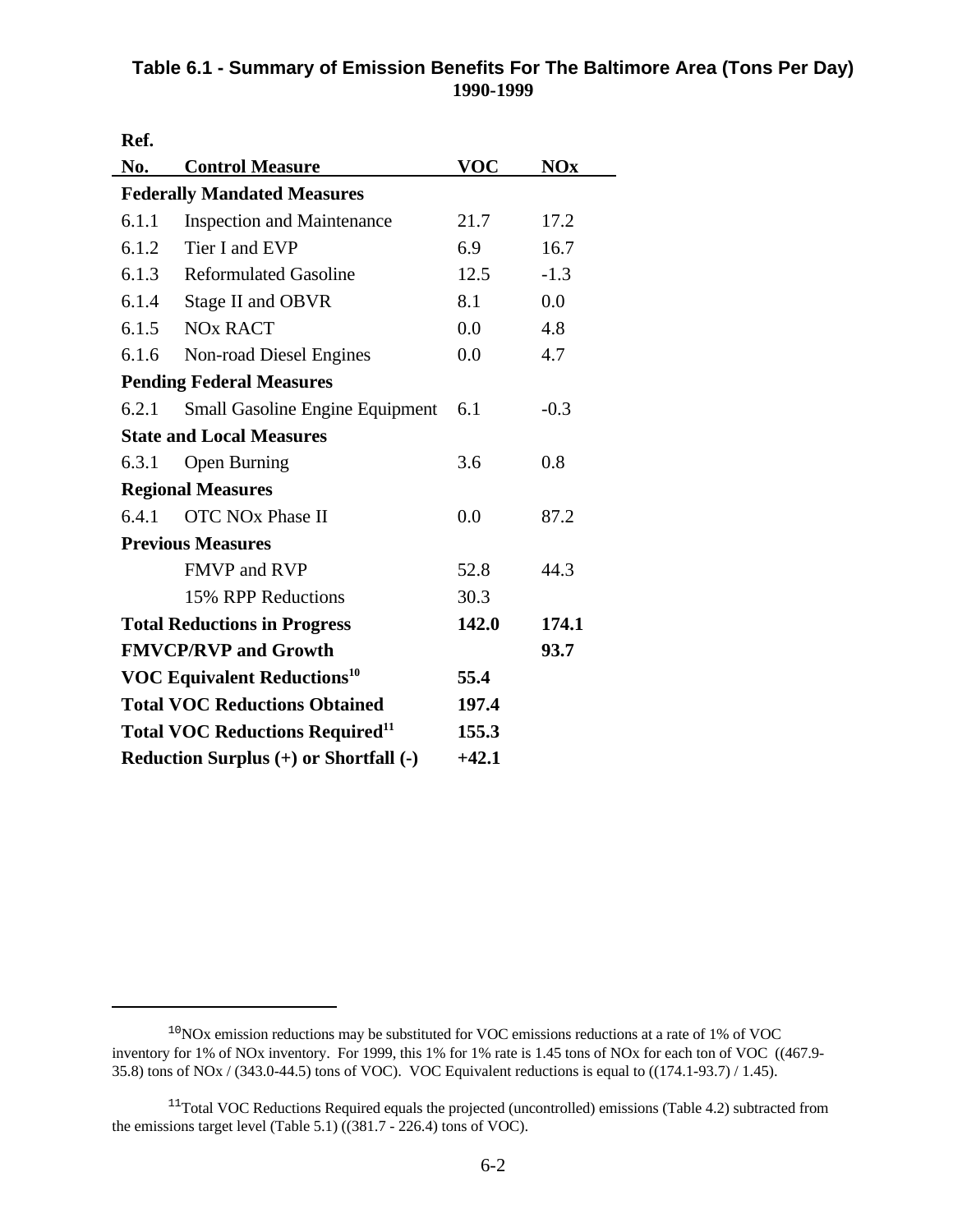#### **Table 6.2 - Summary of Emission Benefits For Cecil County (Tons Per Day) 1990-1999**

**Ref.**

| No.                      | <b>Control Measure</b>                                | <b>VOC</b> | <b>NOx</b> |  |  |
|--------------------------|-------------------------------------------------------|------------|------------|--|--|
|                          | <b>Federally Mandated Measures</b>                    |            |            |  |  |
| 6.1.1                    | <b>Inspection and Maintenance</b>                     | 1.3        | 1.2        |  |  |
| 6.1.2                    | Tier I                                                | 0.2        | 0.7        |  |  |
| 6.1.3                    | <b>Reformulated Gasoline</b>                          | 0.4        | $-0.1$     |  |  |
| 6.1.4                    | Stage II and OBVR                                     | 0.4        | 0.0        |  |  |
| 6.1.5                    | <b>NO<sub>x</sub></b> RACT                            | 0.0        | 0.0        |  |  |
| 6.1.6                    | Non-road Diesel Engines                               | 0.0        | 0.2        |  |  |
|                          | <b>Pending Federal Measures</b>                       |            |            |  |  |
| 6.2.1                    | <b>Small Gasoline Engines</b>                         | 0.2        | 0.0        |  |  |
|                          | <b>State and Local Measures</b>                       |            |            |  |  |
| 6.3.1                    | <b>Open Burning</b>                                   | 4.4        | 1.0        |  |  |
|                          | <b>Regional Measures</b>                              |            |            |  |  |
| 6.4.1                    | <b>OTC NOx Phase II</b>                               | 0.0        | 0.0        |  |  |
| <b>Previous Measures</b> |                                                       |            |            |  |  |
|                          | Tier 0 and RVP                                        | 2.9        | 2.0        |  |  |
| 15% RPP Reductions       |                                                       | 1.5        |            |  |  |
|                          | <b>Total Reductions in Progress</b>                   |            | 5.0        |  |  |
|                          | <b>Emission Reduction Target Levels</b> <sup>12</sup> | 7.5        |            |  |  |
|                          | Reduction Surplus (+) or Shortfall (-)                | $+3.8$     |            |  |  |

 $12$ Total VOC Reductions Required equals the uncontrolled emissions (Table 4.3) minus the emissions target level (Table 5.1)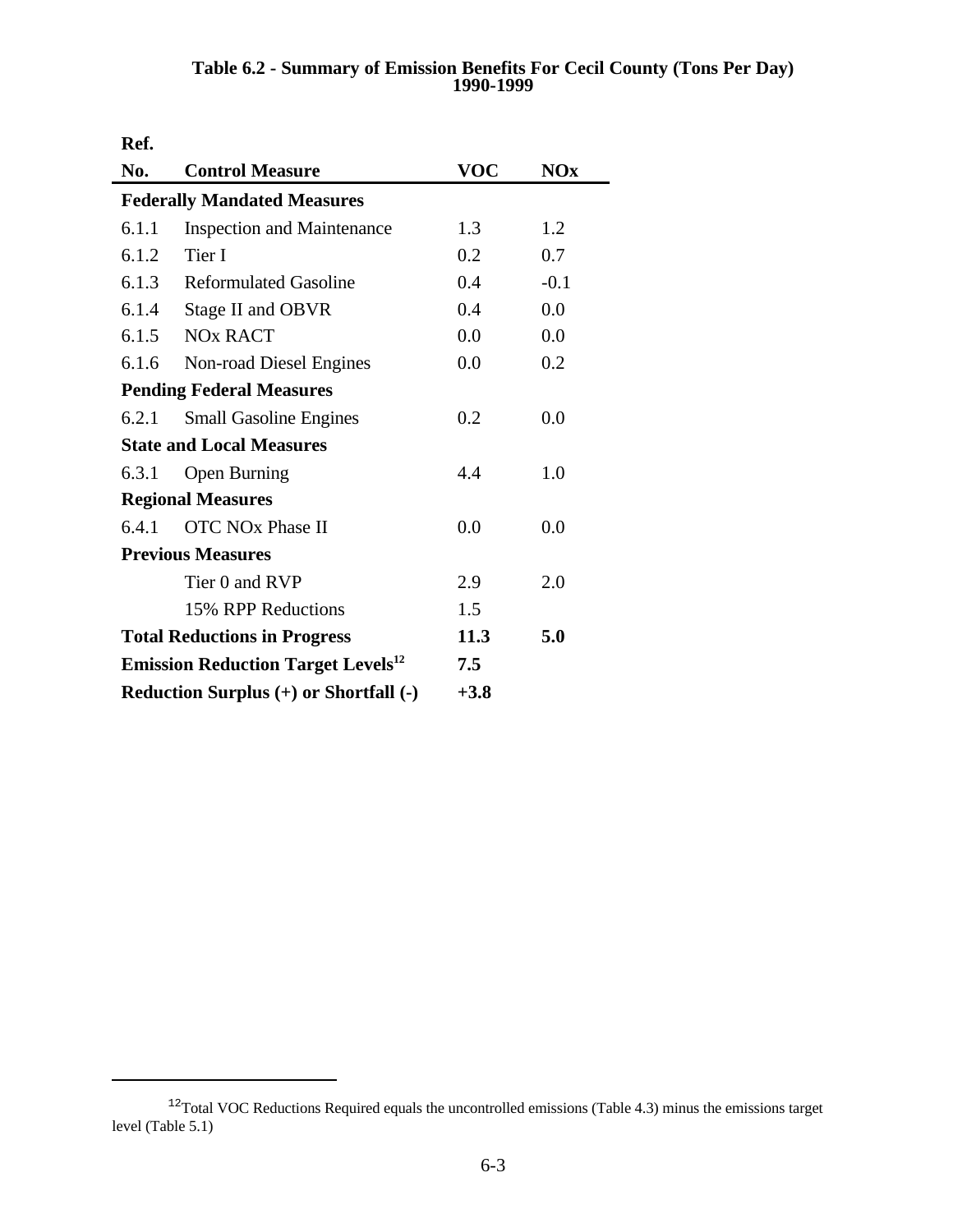#### **6.1. FEDERAL MANDATES**

### **6.1.1 ENHANCED VEHICLE INSPECTION AND MAINTENANCE (ENHANCED I/M)**

This measure involves implementing a vehicle emission inspection and maintenance program with stricter requirements than the current "basic" program.

#### **Description of Source Category**

This measure affects light duty gasoline vehicles, light duty gasoline trucks and heavy duty gasoline vehicles up to 26,000 pounds.

#### **Control Strategy**

The Act requires enhanced motor vehicle inspection and maintenance (I/M) programs in serious, severe, and extreme ozone nonattainment areas with urbanized populations of 200,000 or more. In Maryland this required enhanced I/M program impacts the 8 jurisdictions currently operating a basic I/M program as well as 6 new jurisdictions, for a total of 14 of the 23 jurisdictions in the state.

The Department expects to obtain VOC emissions reductions by adopting regulations for an enhanced vehicle emissions I/M program that will contain test procedures which will detect more emissionsrelated faults, cover a larger geographic area in the state, and allow fewer waivers from emissions standards. Tailpipe emissions will be measured over a transient driving cycle conducted on a dynamometer, which provides a much better indication of actual on-road vehicle performance than the existing idle test. Evaporative emissions control equipment will be checked for function and integrity, resulting in large emissions reductions not achieved with the current program. The geographic expansion will bring approximately 500,000 additional cars into the program. In addition, the projected waiver rate will decrease from approximately 15% of failed vehicles to 3%.

#### **Estimated Emissions Reductions and Methodology**

The EPA's mobile emissions factor model, MOBILE5a, with locality-specific inputs and appropriate design parameters for Maryland's enhanced I/M program, was used to estimate the VOC and NOx emissions reductions obtained from this control strategy (see table below). The specific methodologies and assumptions associated with modeling the enhanced I/M program are the same as those used in modeling the basic I/M program, with a few exceptions. Using the emission reductions in the output to MOBILE5a, the expected reductions for 1999 in tons per day are:

|                  | <b>VOC</b> | <b>NOx</b> |
|------------------|------------|------------|
| <b>Baltimore</b> | 21.7       | 17.2       |
| <b>Cecil</b>     | 13         |            |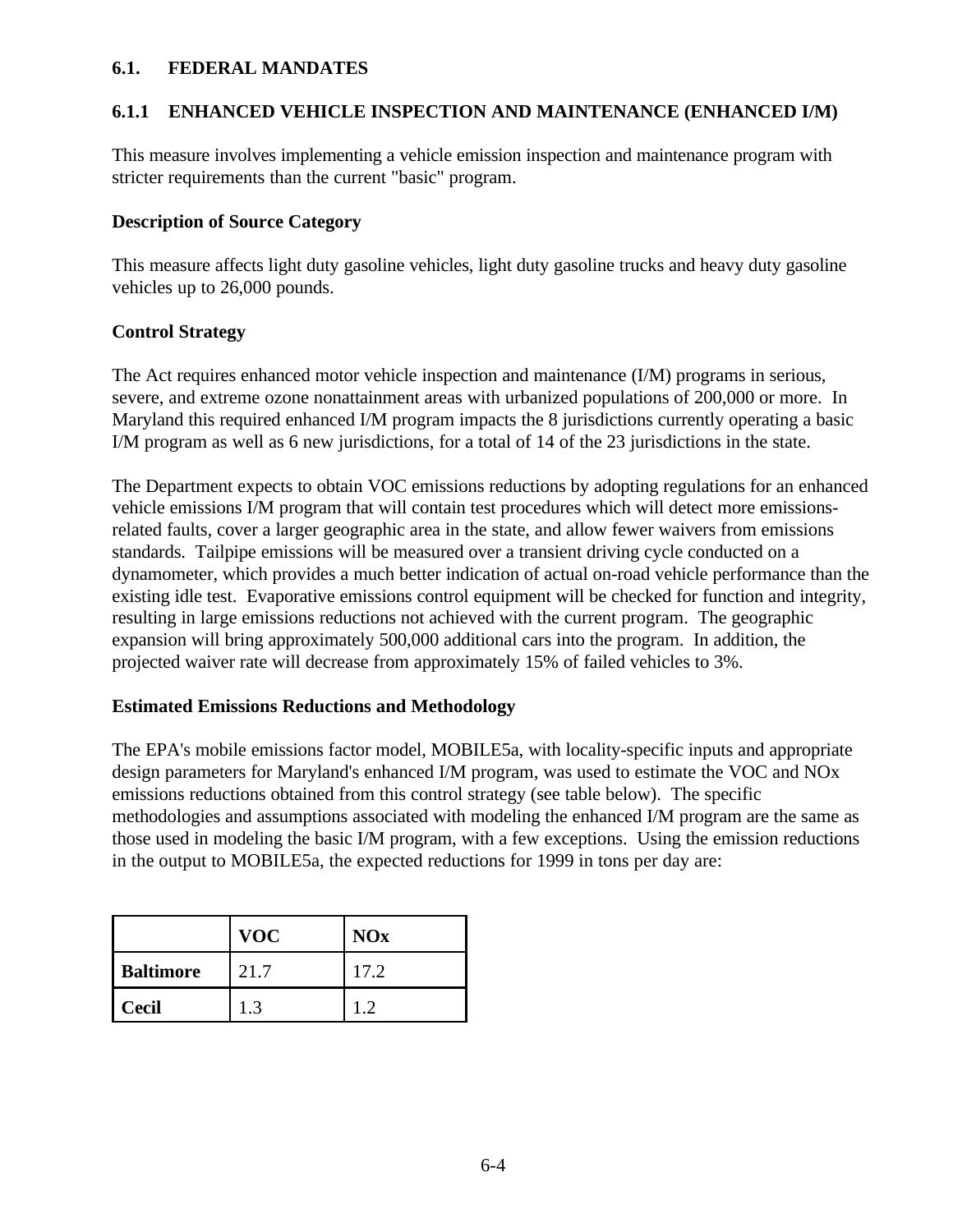## **6.1.2 TIER I NEW VEHICLE EMISSION STANDARDS AND NEW FEDERAL EVAPORATIVE TEST PROCEDURES**

The Act requires a new and cleaner set of federal motor vehicle emissions standards (Tier I standards) to be phased in beginning with model year 1994. The Act also required a uniform level of evaporative emission controls, which are more stringent than most evaporative controls used in existing vehicles.

#### **Description of Source Category**

These federally implemented programs will affect light duty vehicles and trucks.

#### **Control Strategy**

The federal program will require more stringent exhaust emissions standards as well as a uniform level of evaporative emissions controls, demonstrated through new federal evaporative test procedures. The Tier I exhaust standards are to be phased in beginning with model year 1994. Tier I cars will emit 0.077 fewer grams of VOCs per mile than their predecessors.

#### **Expected Emissions Reductions and Methodology**

 The MOBILE5a emissions factor model automatically applies these controls unless the input file has been modified to disable the Act's tailpipe standards and the evaporative test procedure. Using the emission reductions in the output to MOBILE5a, the expected reductions by 1999 in tons per day are:

|                  | <b>VOC</b> | <b>NOx</b> |
|------------------|------------|------------|
| <b>Baltimore</b> | 6.9        | 16.7       |
| <b>Cecil</b>     |            |            |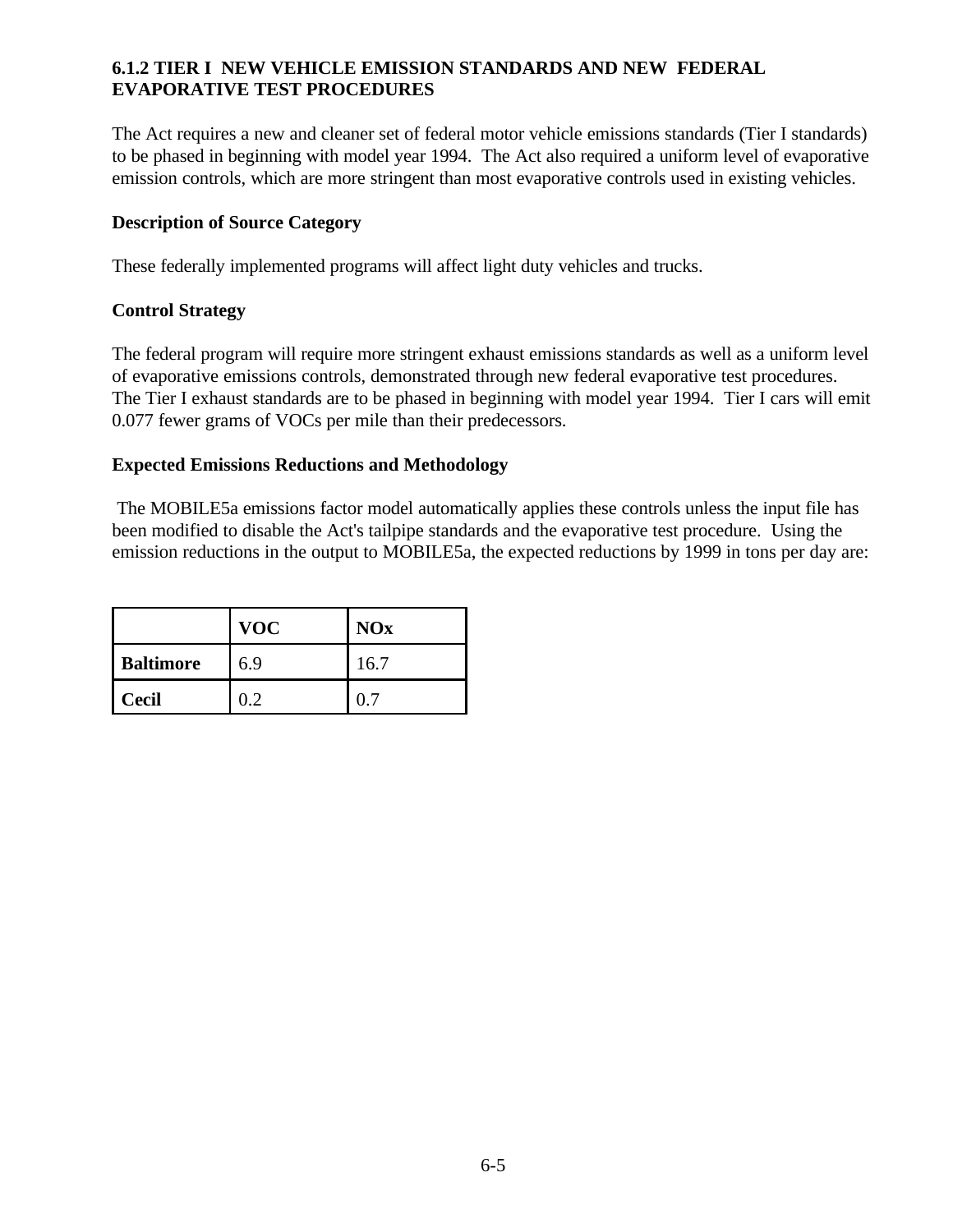#### **6.1.3 REFORMULATED GASOLINE**

This federally mandated measure requires the use of lower polluting "reformulated" gasoline in the Baltimore nonattainment area and Cecil County.

#### **Description of Source Category**

All gasoline powered vehicles are affected by this control measure. Vehicle refueling emissions at service stations are also reduced. In addition, emissions from gasoline powered nonroad vehicles and equipment will be reduced by this control strategy.

#### **Control Strategy**

The Act requires significant changes to conventional fuels for areas that exceed the health-based ozone standard. They require the EPA to establish specifications for reformulated gasoline that would achieve the greatest reduction of VOCs and toxic air pollutants achievable considering costs and technological feasibility.

At a minimum, reformulated gasoline must not cause an increase in NOx emissions, must have an oxygen content of at least 2.0% by weight, must have a benzene content no greater than 1.0% by volume and must not contain any heavy metals. Most importantly, the Act requires a reduction in VOC and toxic emissions of 15% over base year levels beginning in 1995 and 25% beginning in the year 2000.

Beginning in January of 1995, only gasoline that the EPA has certified as reformulated may be sold to consumers in the nine worst ozone nonattainment areas with populations exceeding 250,000. Other ozone nonattainment areas are permitted to "opt-in" to the federal reformulated gasoline program.

Use of reformulated gasoline is required in Cecil County and the Baltimore nonattainment area.

#### **Expected Emissions Reductions and Methodology**

The emissions factor used in calculating the reduction from this measure was determined using MOBILE5a. Activity levels were developed using both HPMS VMT data and locality specific transportation model data as developed by the Baltimore Metropolitan Council (BMC), which provides support staff and structure for the Transportation Steering Committee, the Metropolitan Planning Organization (MPO) for the Baltimore Metropolitan Area.<sup>13</sup>. Using the emission reductions in the output to MOBILE5a, the expected reductions by 1999 in tons per day are:

<sup>&</sup>lt;sup>13</sup>The specific methodologies and assumptions utilized to arrive at the activity levels and emissions factors used to determine the emissions reductions associated with reformulated gasoline are described in detail in the 1990 base inventory documentation entitled "1990 Inventory of Highway Vehicle Emissions for the Baltimore Ozone Nonattainment Area, the Queen Anne's/Kent County Ozone Nonattainment Area, the Cecil County, Maryland portion of the Philadelphia, Pennsylvania Ozone Nonattainment Area, and the remainder of the State Maryland" dated August 23, 1993 (MDE, 1993a).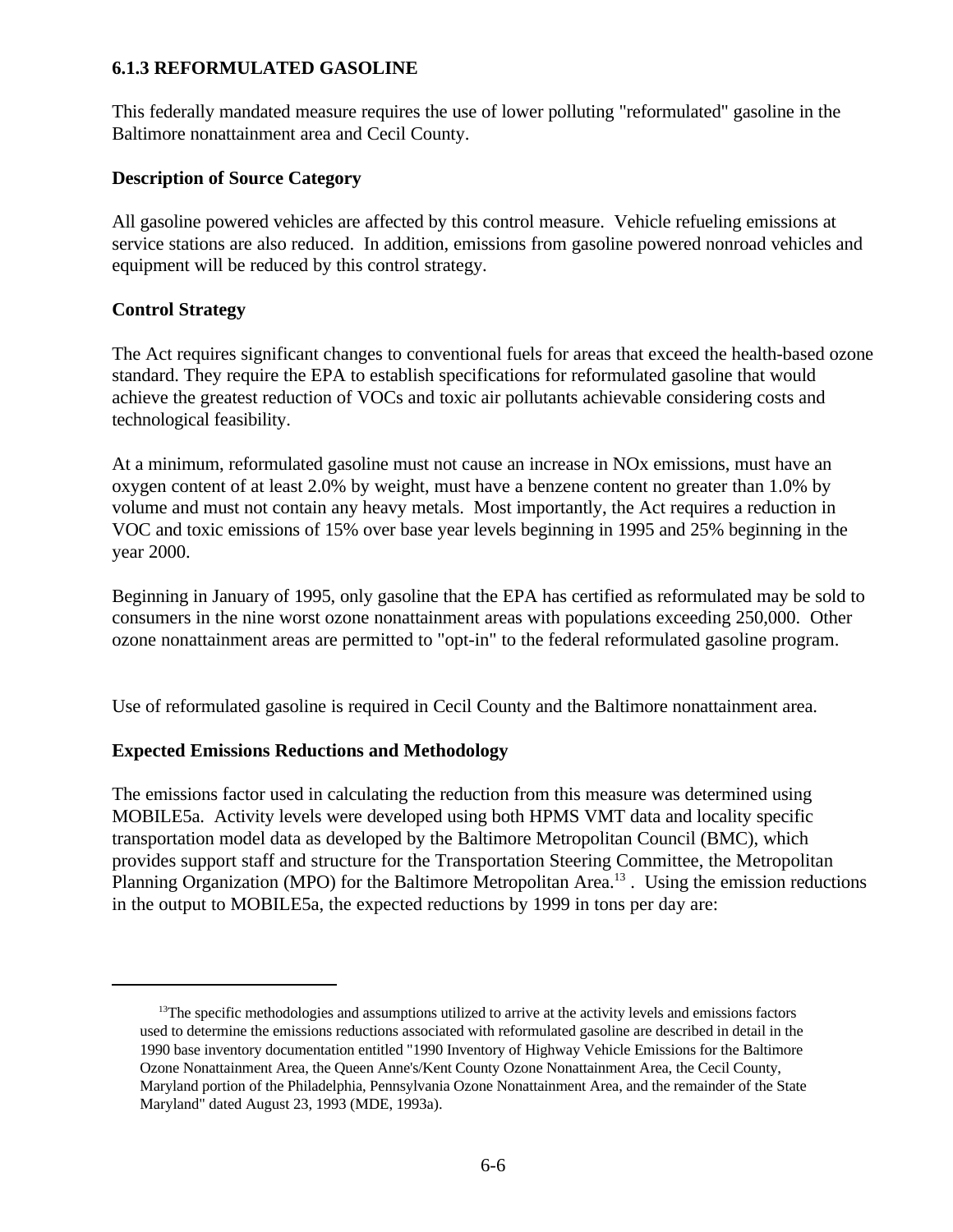|                  | <b>VOC</b> | <b>NOx</b> |
|------------------|------------|------------|
| <b>Baltimore</b> | 12.5       | $-1.3$     |
| <b>Cecil</b>     | .4         | -(). I     |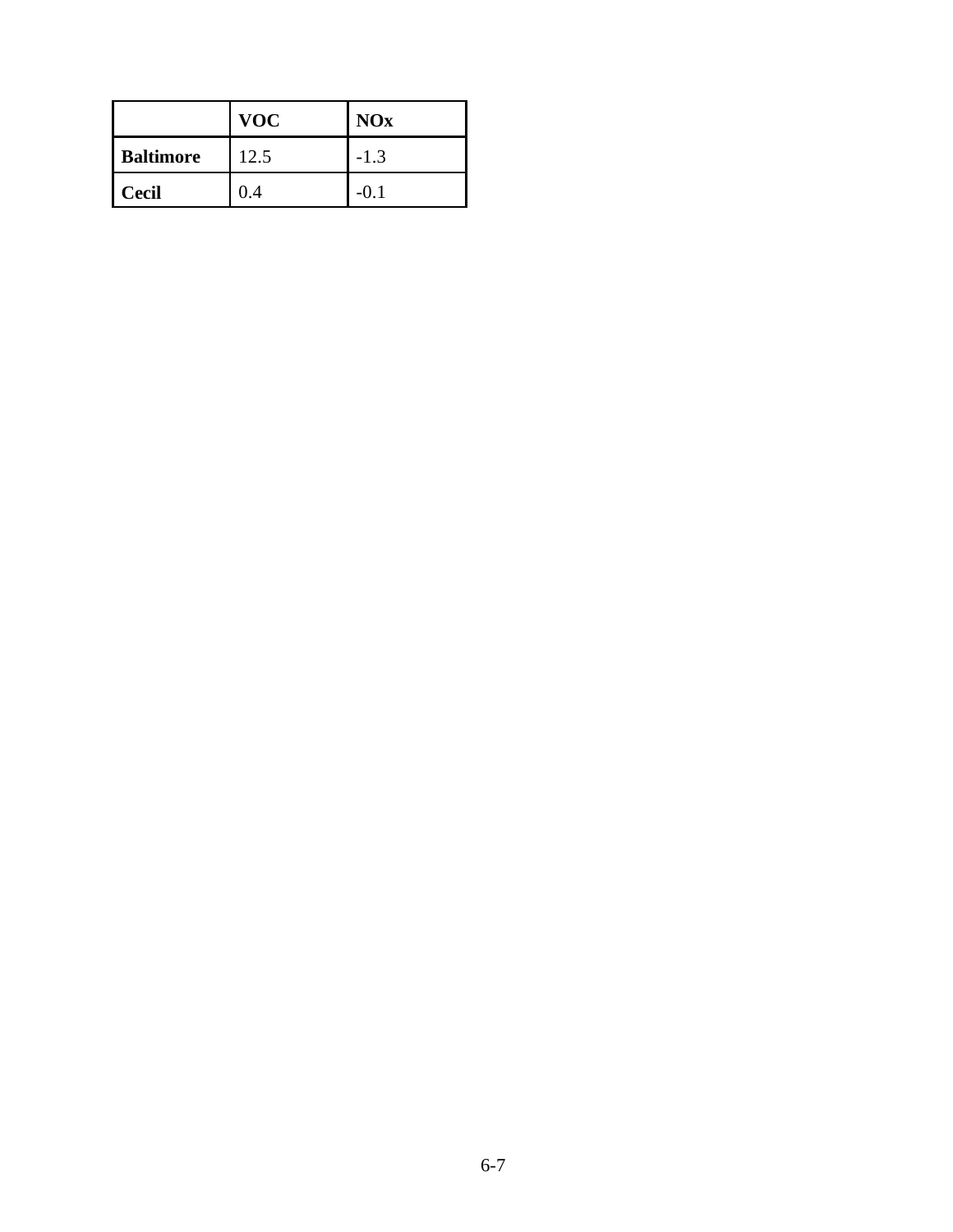## **6.1.4 STAGE II AND NEW VEHICLE ON-BOARD VAPOR RECOVERY SYSTEMS**

These two seperate measures the installation of Stage II vapor recovery nozzles at gasoline pumps and the requirement of onboard refueling emissions controls for new passenger cars and light trucks beginning in the 1998 model year. Maryland adopted Stage II vapor recovery regulations for the Baltimore and Washington nonattainment areas and Cecil County in January of 1993.

#### **Description of Source Category**

When motor vehicle fuel tanks are refueled at a gasoline dispensing facility, gasoline vapors in the fuel tank are displaced by incoming gasoline. The vapors are discharged directly to the air.

Vehicle refueling emissions are the fuel vapors displaced from a vehicle tank when it is filled. These emissions account for a significant portion of the volatile organic compounds (VOCs) released into the air by motor vehicles and contribute to the formation of ozone and smog. In addition, gasoline vapors contain air toxics.

#### **Control Strategy**

The Stage II vapor recovery regulation requires that the dispensing system be equipped with nozzles that are designed to return the vapors through a vapor line into the gasoline storage tank. The vapors may be forced back to the storage tank by the pressure of the incoming liquid (vapor balance system) or by a vacuum pump or other mechanical device that creates a vacuum at the nozzle to more efficiently contain the vapors (vapor assist system). Maryland requires all systems used to be approved by the California Air Resources Board (CARB) which ensures a minimum control efficiency of 95 percent.

In addition, an EPA rule requires the use of onboard refueling vapor recovery (ORVR) systems for new passenger cars and light trucks beginning in model 1998. Light trucks include pickups, mini-vans, and most delivery and utility vehicles. Heavy duty vehicles and trucks over 8,500 pounds gross vehicle weight rating (GVWR) are exempt from the ORVR requirement. Upon full implementation, the ORVR rule will cover over ninety percent of all new gasoline-powered vehicles sold in Maryland.

Essentially, the ORVR system operates by storing the vapors displaced from the fuel tank during a refueling event and subsequently routing these VOC vapors to the engine, where the vapors are burned during vehicle operation. The EPA has allowed manufacturers to retain some flexibility in meeting the requirements. Although the EPA has not prescribed any particular technology, most past ORVR designs have been canister-based. In such a system, the displaced VOC vapors are stored in a canister by being adsorbed onto a bed of activated carbon contained within the canister. During vehicle operation, a manifold vacuum is used to pull ambient air over the carbon bed, stripping the VOCs from the canister. This VOC-rich purge gas is then routed to the engine and burned.

#### **Emissions Reductions and Methodology**

Using MOBILE5a, the expected emissions reduction for these measures are listed below.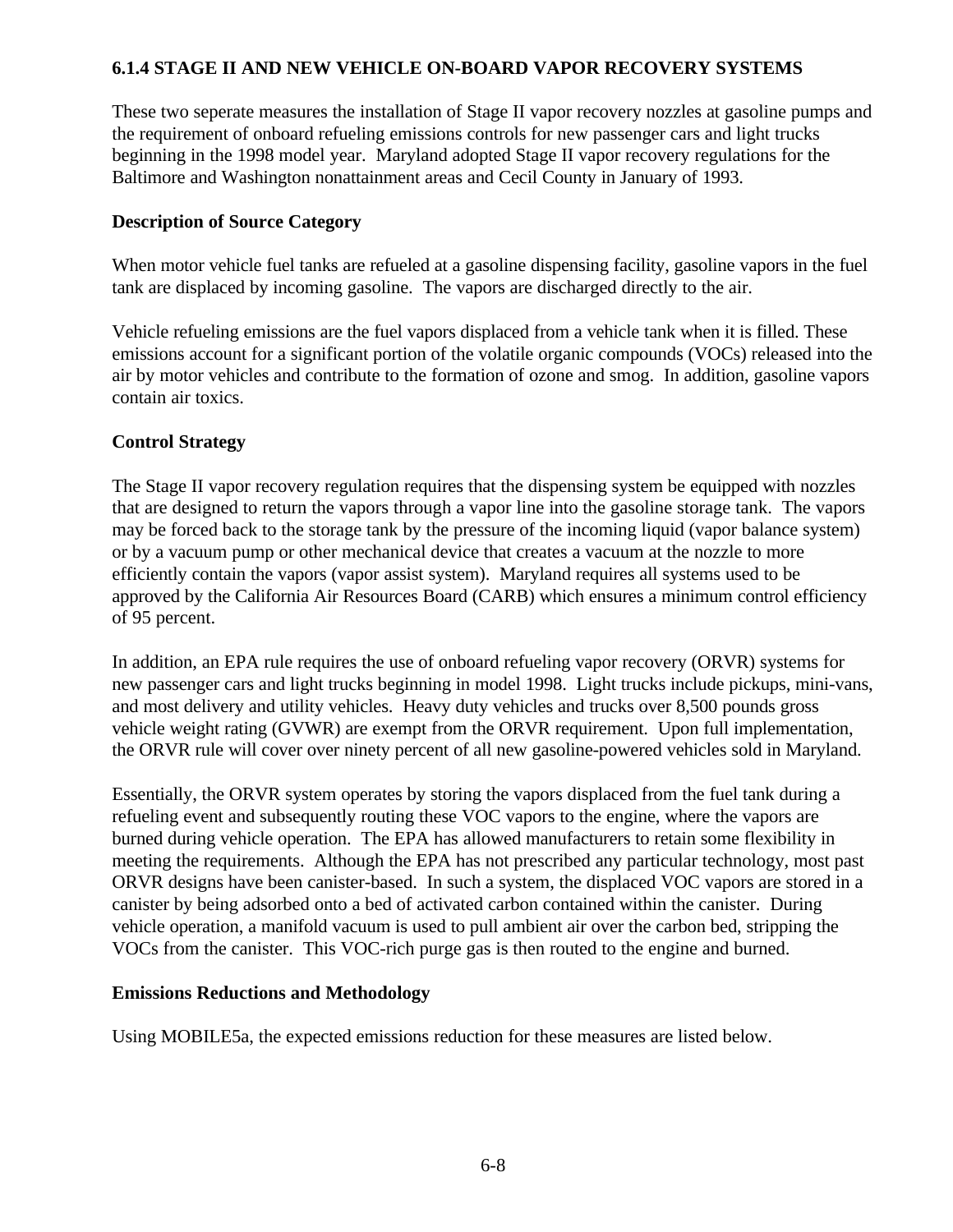|                  | <b>VOC</b> | <b>NOx</b> |
|------------------|------------|------------|
| <b>Baltimore</b> | 8.1        | 0.0        |
| <b>Cecil</b>     | 0.4        | 0.0        |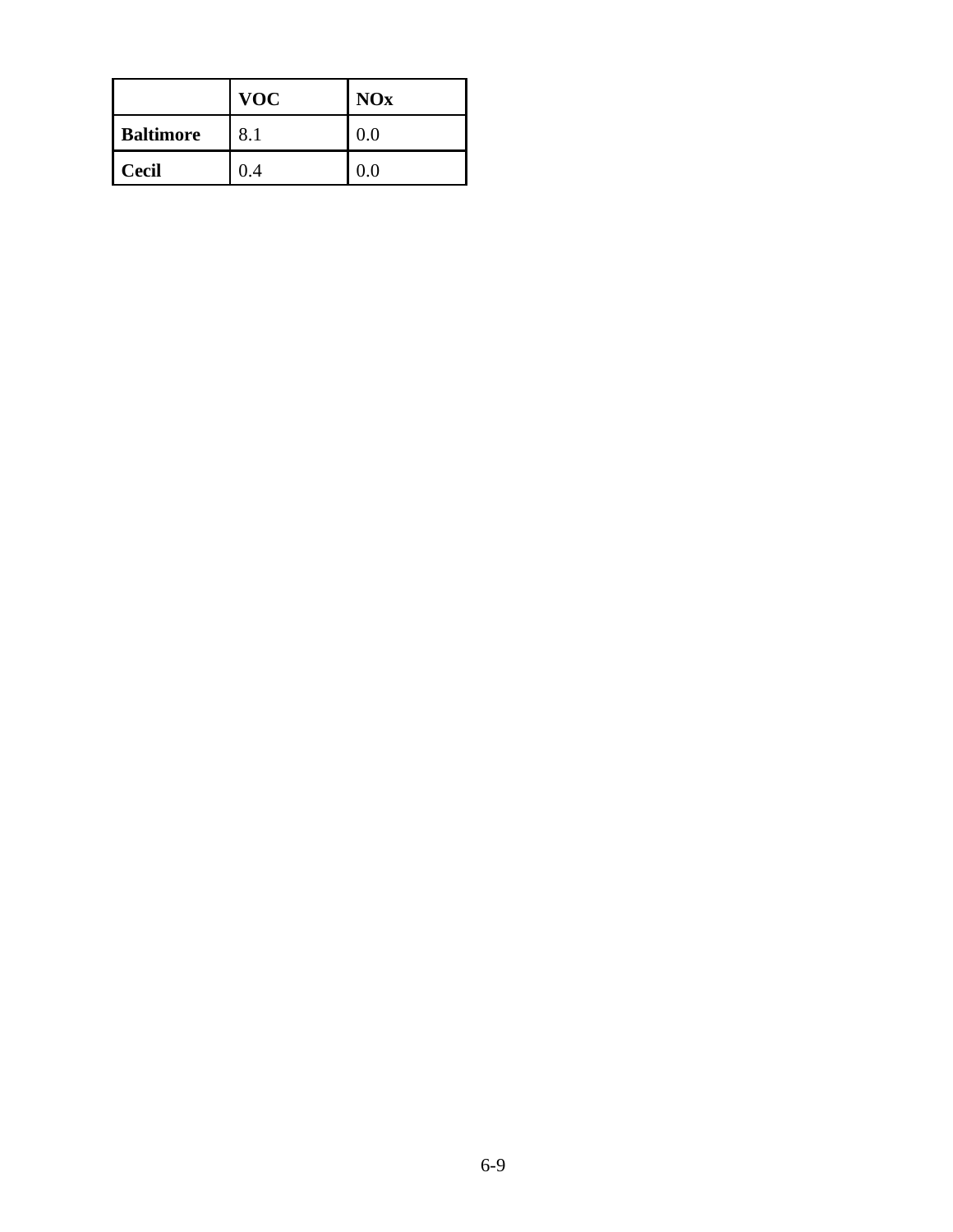# **6.1.5 REASONABLY AVAILABLE CONTROL TECHNOLOGY** -- **NOx RACT**

This measure requires control of nitrogen oxides (NOx) emissions by installing RACT.

## **Description of Source Category**

NOx RACT will apply to industrial, and commercial fuel burning equipment and combustion installations. Title I of the Act requires major sources to submit proposed RACT by November 15, 1993. Affected sources must achieve compliance with RACT by May 1995.

NOx emissions vary significantly from source to source, even with sources that are similar in size and design. NOx emissions depend upon numerous factors such as age of equipment, characteristics of fuel being burned, configuration of and type of burners, and operational techniques.

Because of the significant variability in emissions, it is difficult to establish emission standards even for classes of sources. Therefore, NOx emission control requirements should be established on a caseby-case basis.

## **Control Strategy**

The Department currently has a NOx RACT regulation in place, which provides affected sources with two options to comply. The first one, called the case-by-case option, requires companies to submit specific RACT proposals for approval by the Department. The second option allows sources to meet a predetermined emission standard. The regulation required major sources that are subject to Title IV, Phase I of the Act, to submit a RACT proposal by July 15, 1993; all other sources were required to do so by November 15, 1993.

Those sources that choose to meet the emissions limits, must either demonstrate compliance using Continuous Emission Monitoring (CEM) or stack test data, or must submit a plan for compliance. Regardless of the option chosen, companies must achieve compliance by May 31, 1995. The regulation also allows companies that operate at more than one location in the State to average or "bubble" within the State. This means that a given company must meet total, rather than source specific, emissions limits. This allows companies greater flexibility in deciding where and how to control emissions.

#### **Expected Emissions Reductions and Methodology**

Cecil County does not have any point source which emits NOx emissions. The expected emission reductions were determined from the NOx RACT proposals from the various affected utilities for the Baltimore nonattainment area. From the NOx RACT proposals the Department has determined the following emission reductions by 1999 in tons per day from this control strategy:

|                  | <b>VOC</b> | <b>NOx</b> |
|------------------|------------|------------|
| <b>Baltimore</b> | 0.0        | 4.8        |
| <b>Cecil</b>     | $0.0\,$    | $0.0\,$    |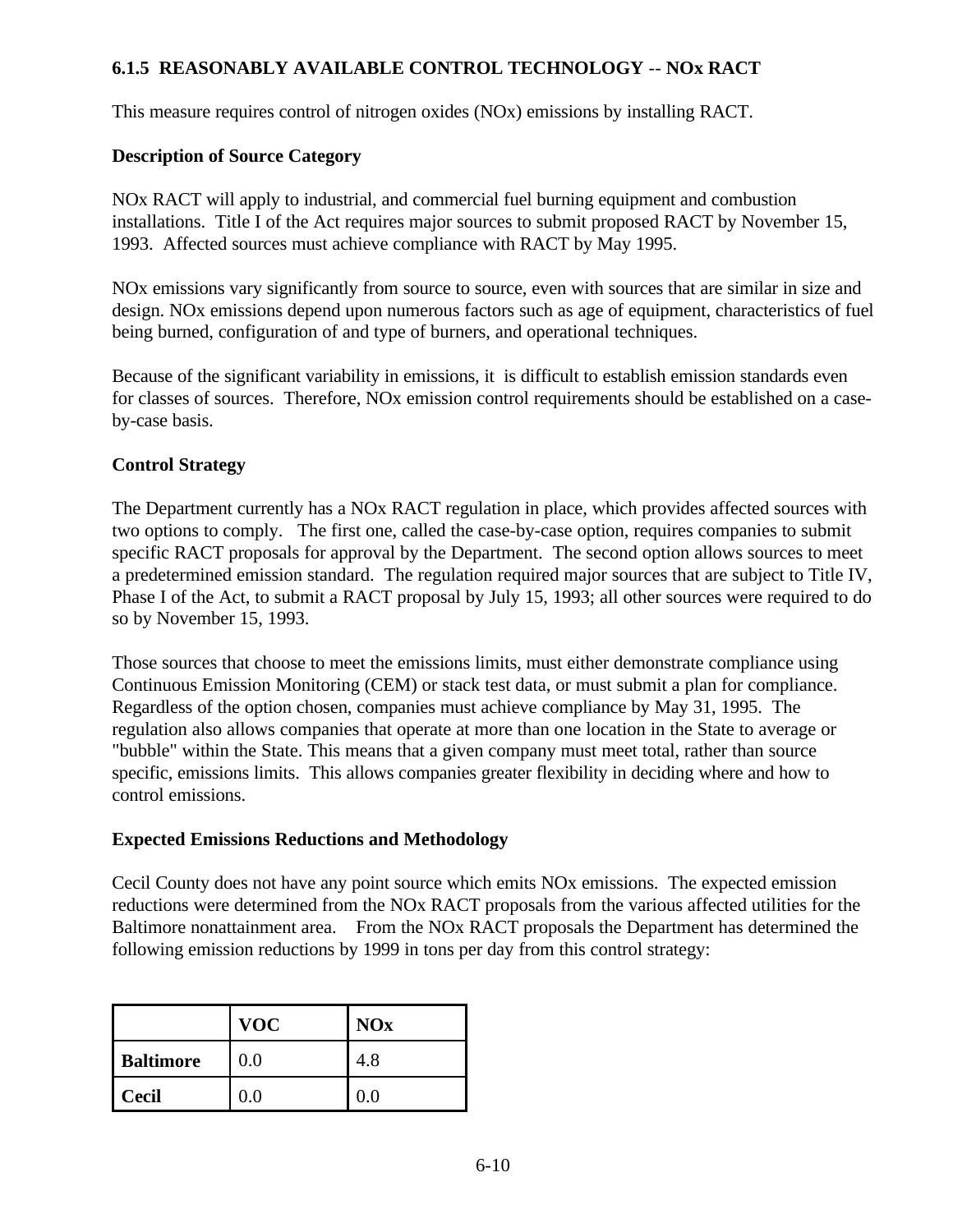#### **6.1.6 NONROAD DIESEL ENGINES**

This Federally mandated measure requires heavy duty farm, construction equipment, and other equipment manufactured after 1996 to meet EPA's emissions standards.

#### **Description of Source Category**

Heavy duty farm and construction equipment includes asphalt pavers, rollers, scrapers, rubber-tired dozers, agricultural tractors, combines, balers, and harvesters. This measure applies to all compression-ignition engines at or above 37 KW (50 horsepower) except engines used in aircraft, marine vessels, locomotives and underground mining activity. NOx emissions result from combustion of diesel fuel used to power this equipment.

#### **Control Strategy**

EPA has the authority to require emission standards for nonroad mobile sources under section 213(a)(3) of the Act. EPA has promulgated regulations for NOx emissions and smoke standards for new heavy duty farm and construction equipment with gross maximum power output measured at or above 37 KW (50 horsepower). The NOx emissions standard is 9.2 grams per kilowatt hour (6.9 grams per brake horsepower hour). NOx standards will be phased in depending upon the horsepower of the engine, beginning with the 1996 model year. The first standards to take effect will be for engines at or above 175 hp and at or below 750 hp.

Projected reductions are technically achievable within a short time period because the emissions control technologies necessary to meet the proposed standards are known to be effective on similar on-highway engines.

#### **Expected Emissions Reductions and Methodology**

Calculations on the expected emission reductions and the methodology used are included in Appendix D.

The expected emission reductions by 1999 in tons per day are as follows:

|                  | <b>VOC</b> | <b>NOx</b> |
|------------------|------------|------------|
| <b>Baltimore</b> | 0.0        |            |
| <b>Cecil</b>     | $0.0\,$    |            |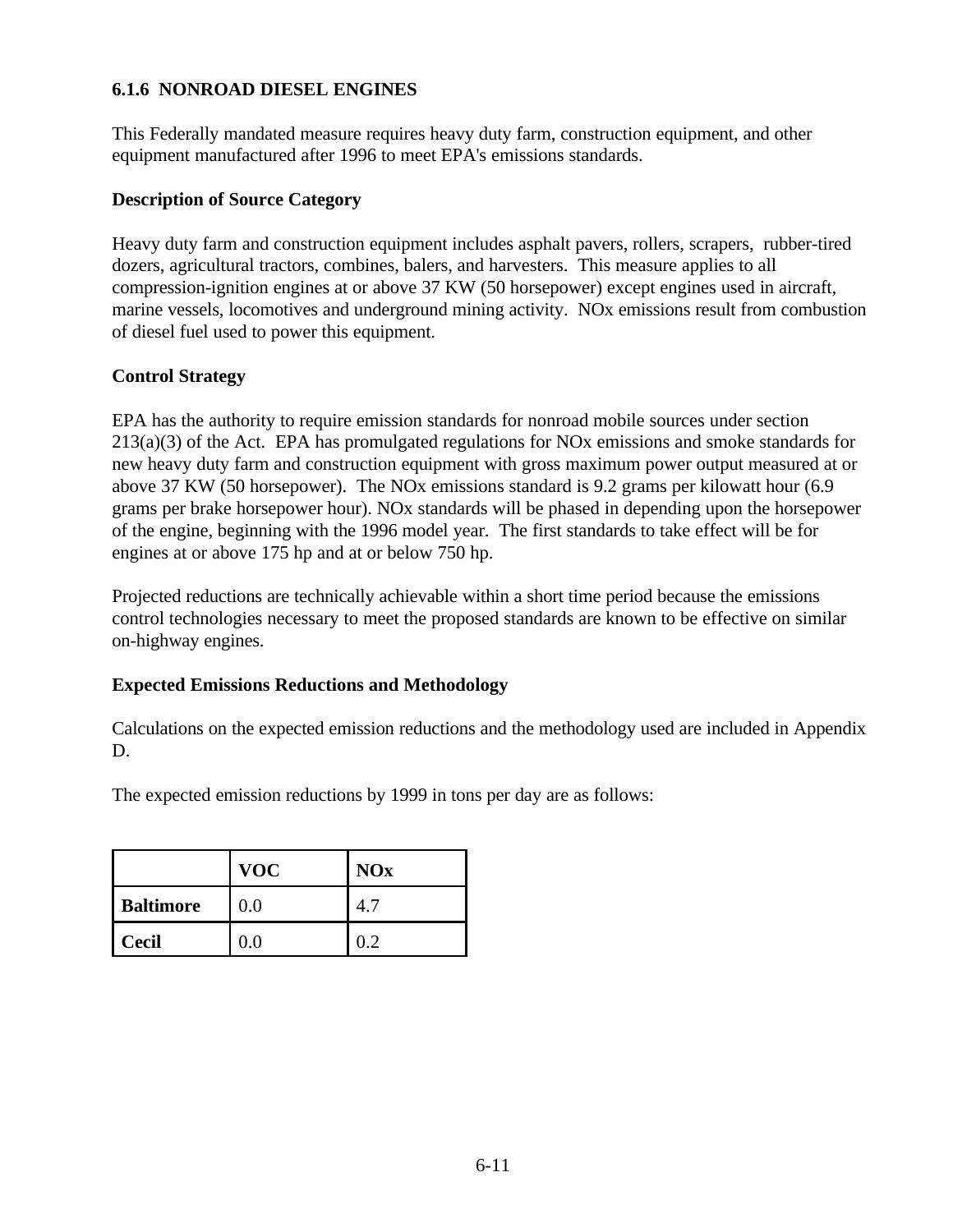## **6.2 PENDING FEDERAL PROGRAMS**

# **6.2.1 SMALL GASOLINE ENGINES**

This Federally mandated measure requires small gasoline-powered engine equipment, such as lawn and garden equipment, manufactured after August 1, 1996 meet EPA's emissions standards.

## **Description of Source Category**

Small gasoline-powered engine equipment includes lawn mowers, trimmers, generators, compressors, etc. These measures apply to equipment with engines of less than 25 horsepower. VOC emissions result from combustion and evaporation of gasoline used to power this equipment.

## **Control Strategy**

EPA will pursue a two-phased approach to regulate this type of equipment. In the first phase, EPA will propose regulations through the normal regulatory process. These regulations will be similar to California's regulation for 1995 and later utility and lawn and garden equipment engines. The second phase of regulation will use a consultative approach of negotiated rulemaking to develop consensus on important issues, such as useful life, in-use emissions, evaporative emissions, test procedures, and market based incentive programs.

## **Expected Emissions Reductions and Methodology**

Calculations on the expected emission reductions and the methodology used are included in Appendix D.

The expected emission reductions by 1999 in tons per day are the following:

|                  | <b>VOC</b> | <b>NOx</b> |
|------------------|------------|------------|
| <b>Baltimore</b> | 6.1        | 0.0        |
| <b>Cecil</b>     | ') フ       |            |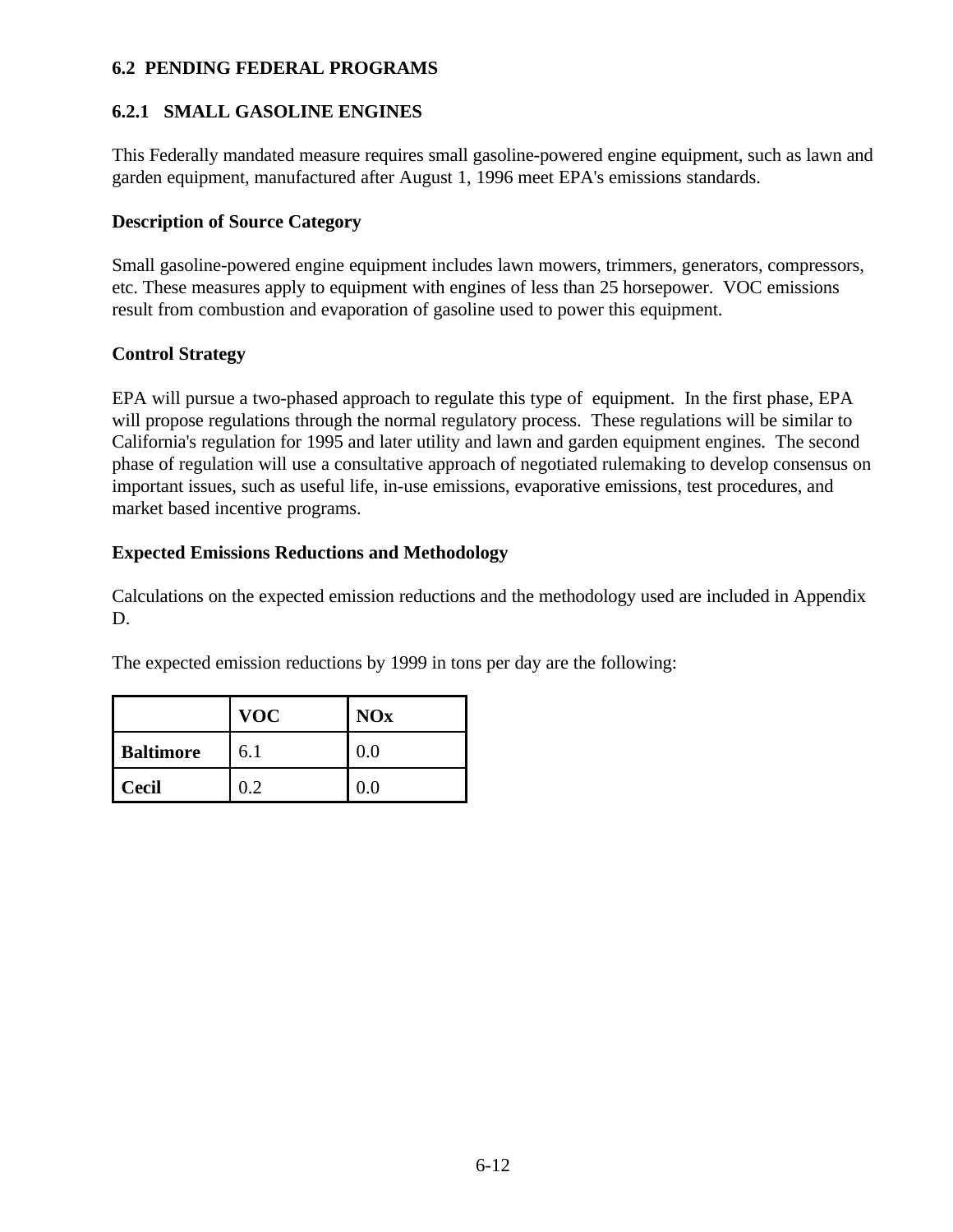## **6.3 STATE AND LOCAL INITIATIVES**

## **6.3.1 OPEN BURNING BAN**

This control measure would ban open burning during the peak ozone season.

#### **Description of Source Category**

Open burning refers to the method of burning which releases uncontrolled emissions. Open burning is primarily used for the disposal of brush, trees, yard waste and as a method of land clearing by both developers and individual citizens alike. Emissions from open burning include oxides of nitrogen, hydrocarbons, carbon dioxide, carbon monoxide and other toxic compounds. Emissions levels from open burning are high due to the inefficient and uncontrolled manner in which the material is burned.

#### **Control Strategy**

The Department adopted a regulation that prohibits open burning during the peak ozone period (June to August). The seasonal prohibition would affect only those counties which lie within the serious and severe nonattainment areas. Certain exemptions however must be in place so as not to adversely affect the agriculture industry or restrict fire training and recreational activities.

#### **Estimated Emissions Reductions and Methodology**

The 1990 base year emissions estimate for the Baltimore area using EPA approved emission factors for this category was 3.6 tons per day of VOC and 0.8 tons per day of NOx. No growth is assumed for the projected emissions.

The control measure for this category consists of an open burning ban, therefore, the emissions reductions expected would equal the emissions estimate.

The expected emission reductions by 1999 in tons per day are the following:

|                  | <b>VOC</b> | <b>NOx</b> |
|------------------|------------|------------|
| <b>Baltimore</b> | 3.6        | $0.8\,$    |
| <b>Cecil</b>     |            |            |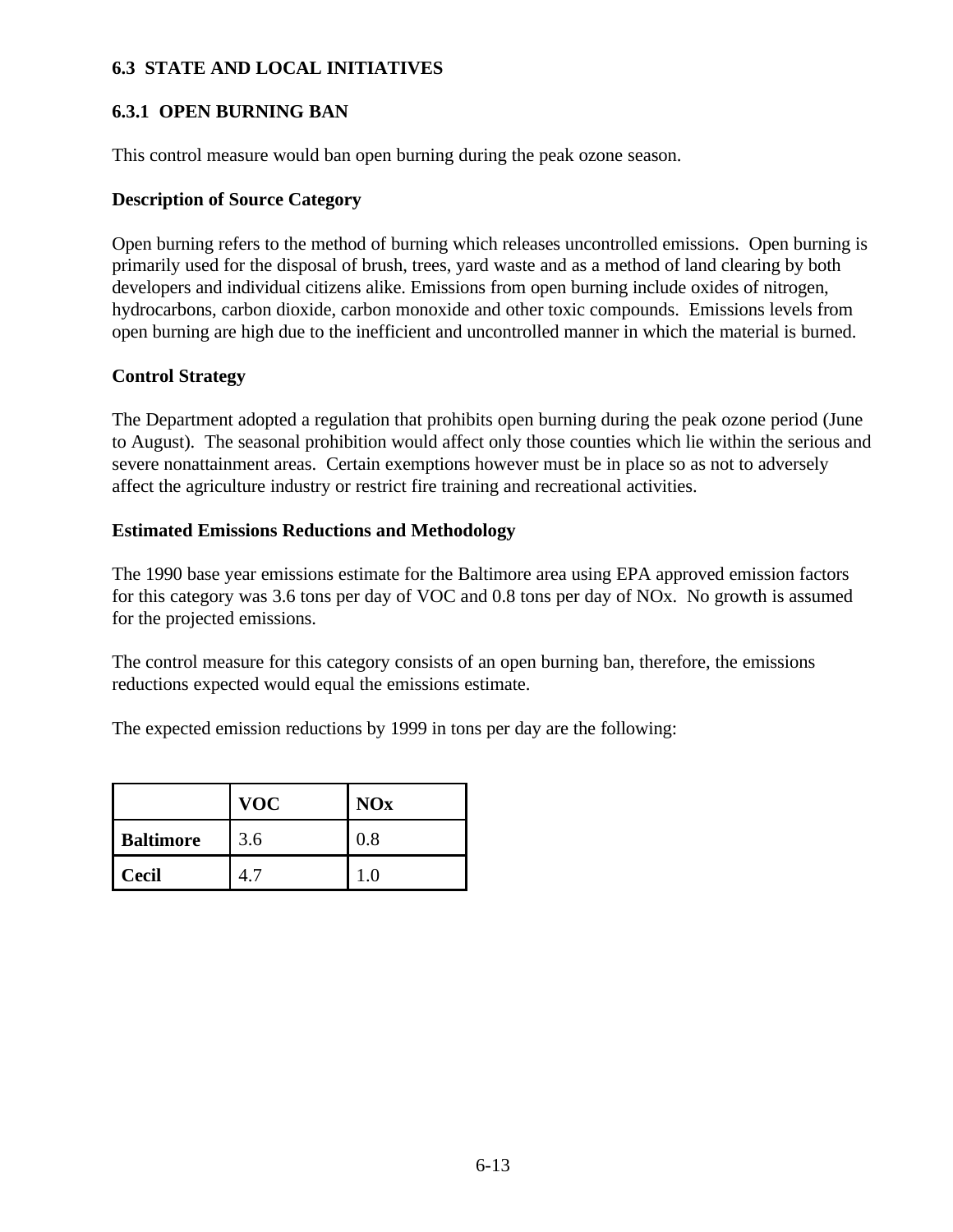#### **6.4 REGIONAL STRATEGIES**

### **6.4.1 OZONE TRANSPORT COMMISSION (OTC) NOx PHASE II**

#### **Description of Source Category**

On Tuesday, September 27, 1994, the OTC initiated a major agreement to cut emissions of NOx from power plants and other major stationary sources of pollution throughout the Northeast and Mid-Atlantic States. The agreement, in the form of a Memorandum of Understanding (MOU), recognizes that further reductions in NOx emissions are needed to enable the entire Ozone Transport Region (OTR) to meet the NAAQS.

#### **Control Strategy**

The agreement is a phased approach to controlling emissions of NOx from power plants and other large fuel combustion sources. The first phase (known as Phase II because one phase of emission reductions, RACT, has already been initiated), to be implemented in May 1999, would include three control zones in the region: an inner zone ranging from the Washington, D.C. metropolitan area northeast to southeastern New Hampshire; outer zone ranging out from the inner zone to western Pennsylvania; and a northern zone which includes much of northern New York and northern New England, including most of New Hampshire.

Control requirements vary with the zone in which sources are located, but the most stringent requirements are in the inner zone. The next phase (known as Phase III) includes additional pollution reductions and the equalization of control requirements in the inner and outer zones. New scientific data and modeling studies could provide the basis for a modified plan. These pollution reductions would be initiated in May 2003.

#### **Estimated Emissions Reductions and Methodology**

During Phase II, sources in the inner and outer zones will be required to limit emissions to 0.2 lbs of NOx per mmBTU or to make reductions of 55-65% form the 1990 base year inventory, whichever measure is less stringent. Sources in the northern zone will only be required to comply with RACT. During Phase III, sources in the inner and outer zones will be required to limit emissions to 0.1 to 0.15 lbs of NOx per mmBTU or to make a total reduction of 75% from the base year inventory. Sources in the northern zone will be required to limit emissions to 0.2 lbs of NOx per mmBTU or to reduce emissions by 50-65%. Therefore, affected sources in the Baltimore nonattainment area must reduce their emissions by 65% from their 1990 levels by 1999 and if necessary by 75% by 2003. The expected emissions reductions by 1999 in tons per day are the following:

|           | <b>VOC</b> | <b>NO<sub>x</sub></b> |
|-----------|------------|-----------------------|
| Baltimore | 0.0        | 87.2                  |
| Cecil     | $0.0\,$    | $0.0\,$               |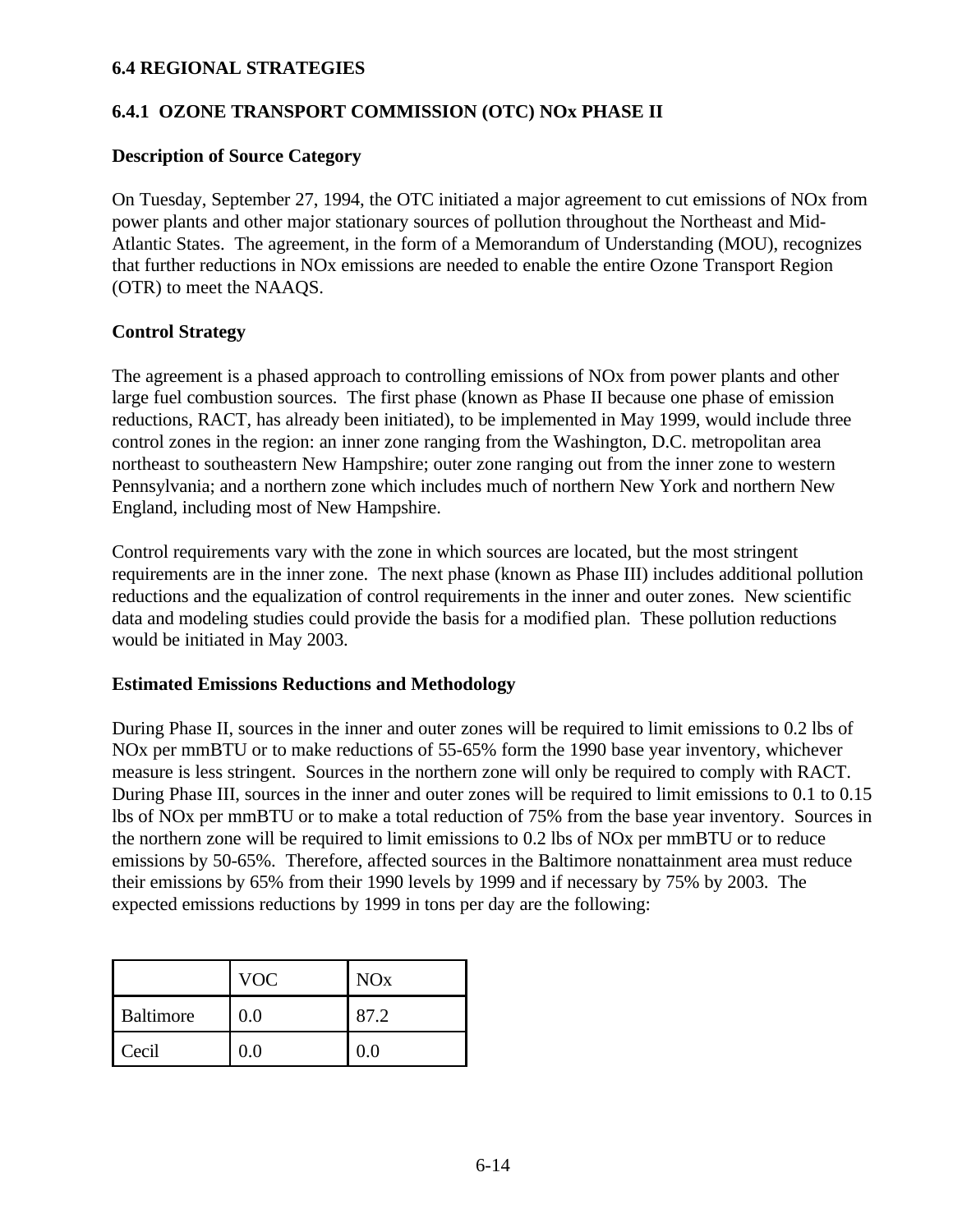## **6.5 PROJECTED CONTROLLED EMISSIONS**

The following tables contain the projected emissions for 1999 based upon the implementation of the control measures included in this Chapter and the expected growth in emissions. Table 6.3 presents the projected controlled emissions for VOC and NOx for the Baltimore nonattainment area. Table 6.4 presents the projected controlled emissions for VOC only for Cecil County. Cecil County does not need NOx emission reductions to meet the rate-of-progress requirement through 1999.

| <b>VOC</b><br>Emissions<br>(tpd) |       |       | NOx<br><b>Emissions</b><br>(tpd) |       |
|----------------------------------|-------|-------|----------------------------------|-------|
| <b>Source</b>                    | 1990  | 1999  | 1990                             | 1999  |
| <b>Mobile</b>                    | 134.2 | 61.8  | 159.5                            | 111.5 |
| Point                            | 42.0  | 39.1  | 223.2                            | 148.6 |
| Area                             | 122.4 | 93.7  | 13.7                             | 14.0  |
| <b>Nonroad</b>                   | 44.7  | 45.1  | 71.5                             | 77.6  |
| <b>Total</b>                     | 343.3 | 239.7 | 467.9                            | 351.7 |

**Table 6.3: Projected Controlled Emissions for the Baltimore Nonattainment Area** 

**Table 6.4: Projected Controlled Emissions for Cecil County Area**

| VOC<br><b>Emissions</b><br>(tpd) |       |      |  |  |
|----------------------------------|-------|------|--|--|
| Source                           | 1990  | 1999 |  |  |
| <b>Mobile</b>                    | 7.20  | 2.50 |  |  |
| Point                            | 0.56  | 0.59 |  |  |
| Area                             | 8.73  | 2.60 |  |  |
| <b>Nonroad</b>                   | 2.04  | 2.10 |  |  |
| <b>Total</b>                     | 18.53 | 7.79 |  |  |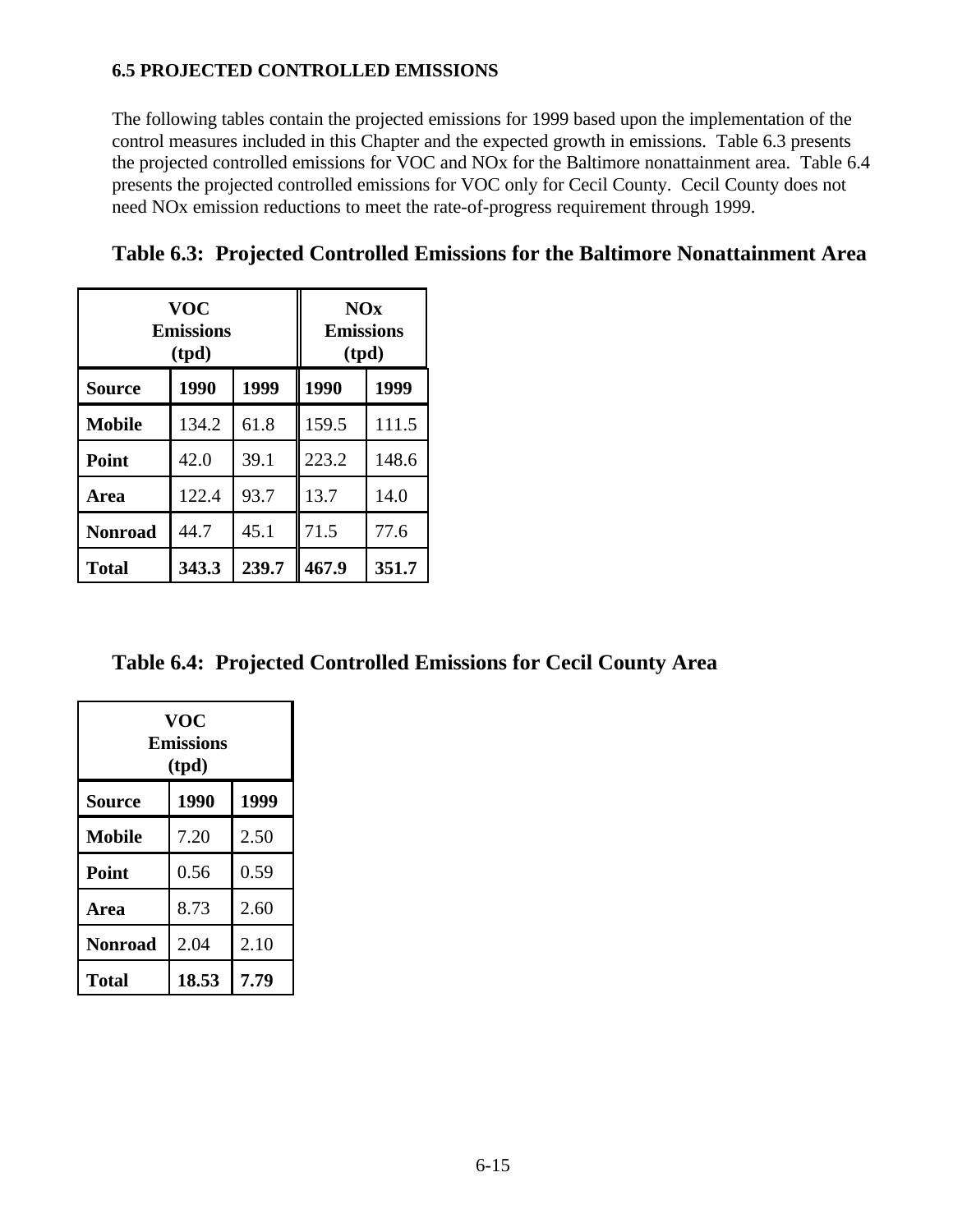### **7.0 TRANSPORTATION CONFORMITY**

### **7.1 Background**

It is necessary to balance growing metropolitan regions, expanding transportation systems, and healthy air quality. The Clean Air Act requires federal actions and funding must not take away from the progress made towards air quality improvements. Therefore, the Environmental Protection Agency (EPA) has established regulations to ensure that capital improvements to existing transportation networks will assist progress towards air quality goals. The Act defines three criteria to determine this conformity of transportation plans with air quality plans. The criteria are that transportation plans and projects must not prevent compliance with federal air quality standards, delay compliance with federal air quality standards, or increase the severity of the violation period.

The federal conformity regulations were published as a final rule on November 24, 1993 in the Federal Register and amended on August 13, 1997. The purpose of the rule is to ensure that transportation modifications will "conform" with air quality planning goals that are established in the air quality plan or State Implementation Plan (SIP). The EPA concluded that the best way to judge whether new transportation projects maintain and improve air quality was to analyze vehicle emissions and maintain those emissions at levels that are consistent with current air quality and the required emissions reductions under the Act. The target levels of emissions to comply with this rule are determined by air quality agencies working in cooperation with local governments and state departments of transportation. The federal conformity rule requires the establishment of a formal process to facilitate this consultation.

### **7.2 Consultation**

The conformity rule requires air quality planning agencies to develop a consultation process with state departments of transportation and local officials. This process fosters understanding of the development process for air quality plans and transportation plans between the agencies. The Maryland Department of the Environment (MDE) works with the Baltimore Metropolitan Council (BMC) staff to inform the local officials of SIP issues. The preparation of this document reflects consultation with and input from State agencies including, the Maryland Department of the Environment, the Maryland Department of Transportation, as well as staff and transportation related input from the Transportation Steering Committee (TSC) of the Baltimore area.

The TSC is the designated Metropolitan Planning Organization (MPO) for the Baltimore region. This interagency process is very important. The federal conformity regulation has been amended twice and a third set of amendments has been proposed. These amendments make the conformity rule less prescriptive. Many former requirements can now be handled with greater flexibility through the interagency consultation process.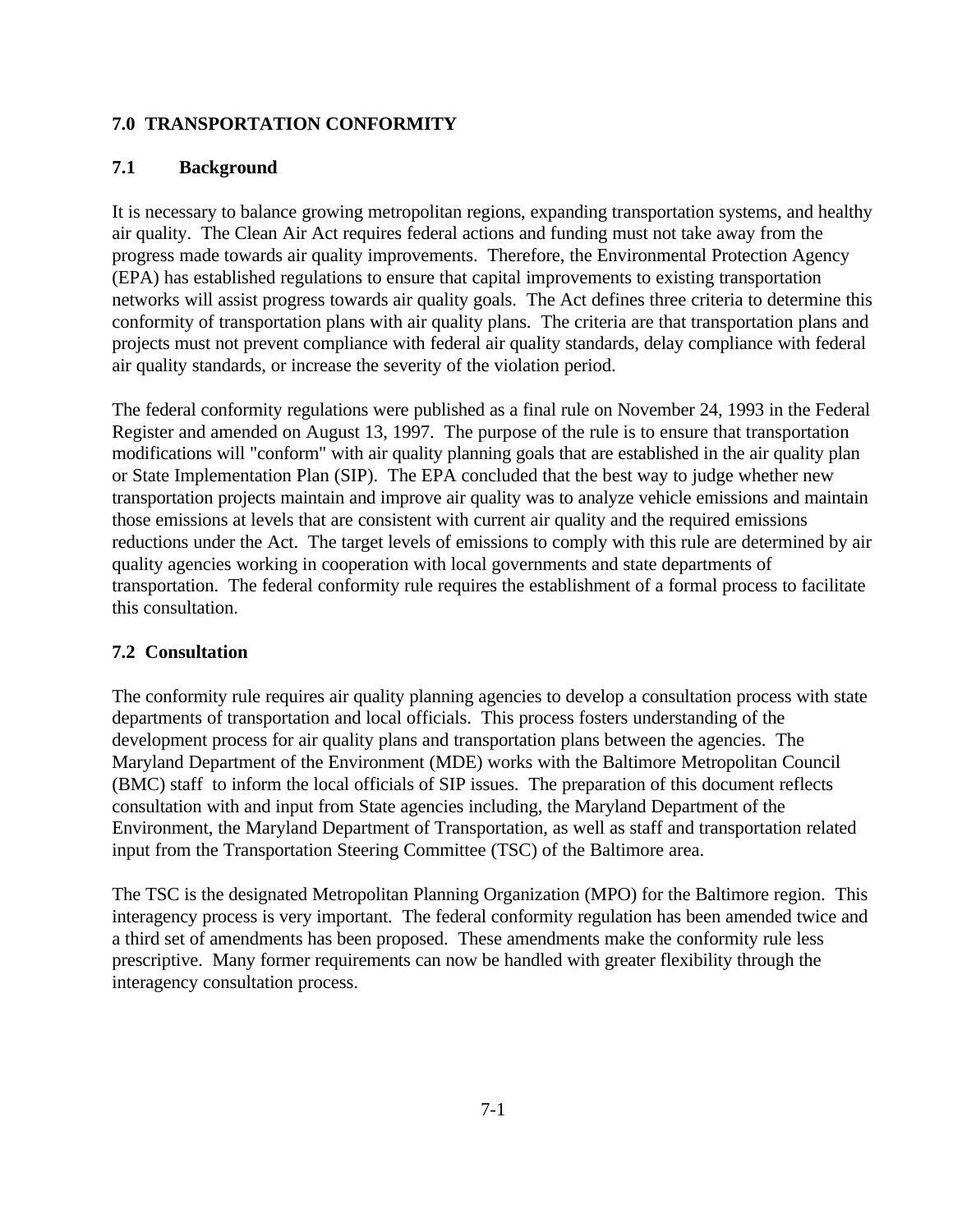#### **7.3 Conformity Tests**

The goal of the conformity rule is to establish mobile emissions budgets in the air quality plan or attainment plan that will ensure that the region can comply with federal air quality standards. The final attainment demonstration that will establish a target level of emissions enabling the Baltimore region to comply with the federal air quality standards has not been completed. As discussed earlier in Chapter 2, a full photochemical modeling demonstration will be used to determine the final emissions targets. These demonstrations comprise the Phase II Attainment Demonstration. They will establish the overall level of emissions for all source sectors consistent with meeting federal air quality standards. Then, the reduction requirements will be apportioned over the various sectors of the inventory: stationary point sources, stationary area sources, nonroad mobile sources, and onroad mobile sources. (See inventory sources, Chapter 3) Until these emission target levels can be developed, the rule establishes interim criteria that must be met. These interim criteria are required until the air quality plan is approved by the EPA. The interim criteria are set to prevent increases in mobile source emissions during the development of the final mobile emissions budgets. Until the final target levels have been determined and apportioned, the conformity rule requires the fulfillment of three criteria:

- Mobile emissions from the build scenario must be less than emissions from the no build or current network for Volatile Organic Compounds (VOC) and Nitrogen Oxides (NOX) (build/no build test),
- Mobile emissions must be maintained at less than 1990 levels for VOC and NO<sub>X</sub>,
- Mobile emissions for any pollutant with an established budget must be less than or equal to the emissions budget for that pollutant.

### **7.3.1 Build/No Build Test**

The build/no build test is a test which requires that emissions from future projects be equal to or less than emissions from the existing transportation network. The no build alternative would not include any modifications or improvements to the transportation network. This alternative may not meet the needs of the community to relieve congestion, although emissions may be increased due to the decreased flow of traffic. The build alternative includes transportation projects designed to relieve or improve congestion or to serve new development. Improvements to the transportation system may increase emissions, by allowing a greater volume of traffic or encouraging more travel by improving the accessability of likely destinations. If the build alternative increases emissions, mitigation measures would have to be developed and implemented in order to ensure conformity to the SIP.

### **7.3.2 Emissions Less Than 1990 Levels**

Another test to ensure that transportation projects conform to the SIP is that the emissions levels must be less than the 1990 levels for VOC and NOX. This criterion is met if the regional VOC and NO<sup>X</sup> emissions (for ozone nonattainment areas) predicted in the "Action" scenario are less than the emissions predicted from the "Baseline"(1990) scenario in each analysis year, and if this can reasonably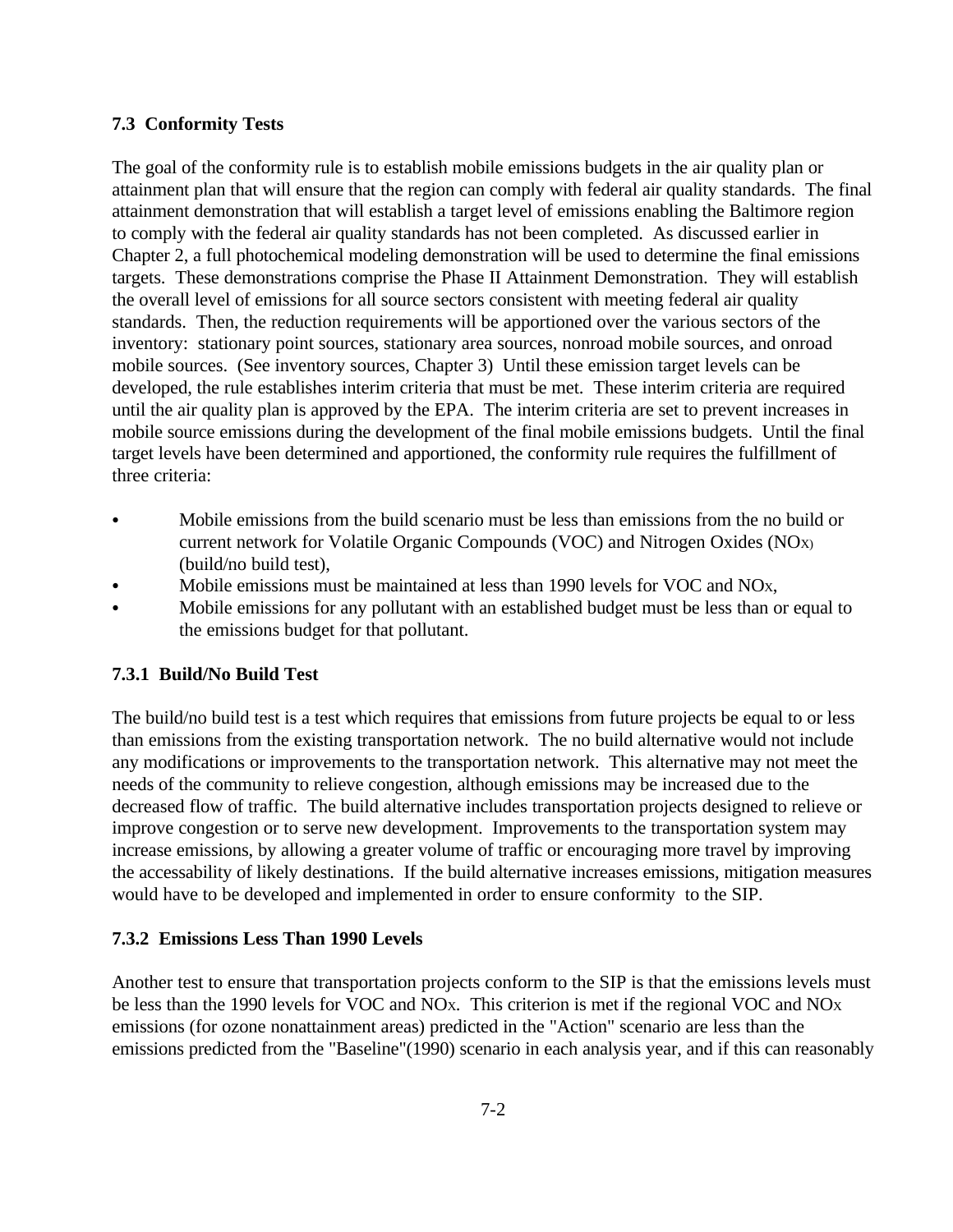be expected to be true in the periods between the first milestone year and the analysis years. The regional analysis must show that the "Action" scenario contributes to a reduction in emissions from the 1990 emissions by any nonzero amount.

### **7.3.3 Emissions Budgets**

On March 24, 1994, MDE submitted a 15% Rate of Progress Plan for Volatile Organic Compounds (VOCs) that explicitly established a mobile emissions budget for VOC of 72.5 tons/day. This budget was for the milestone year of 1996. It established a cap on VOC mobile emissions from 1996 forward until a subsequent mobile emissions budget for the next milestone year is established.

The Phase I Plan establishes mobile emissions budgets for the milestone year of 1999. Since the Phase I Plan proposes control strategies for both VOC and NOX, it will set mobile emissions budgets for the year 1999 and forward for both VOC and NOX. Once a region submits a control strategy SIP to the EPA, mobile source emission budgets are established for that region and 45 days after the submission any new conformity determinations must comply with those budgets. Mobile source emissions in the TIP and Plan cannot exceed the mobile emissions budget established by the approved SIP. The transportation plans are required to conform with the mobile budget for appropriate milestone years established in the SIP that are covered in the TIP, as well as long range planning projection years, such as 2010 and 2020.

## **7.4 Establishing Mobile Emissions Budget Levels**

Several options in the federal conformity rule provide flexibility in establishing and using mobile emissions budgets so the transportation planning process can function smoothly. The clean air benefits associated with each option are not equal. The five options are discussed below followed by a recommended approach and budget.

## **7.4.1 Option 1 - The Implicit Mobile Source Emissions Budget**

The Implicit Mobile Source Emissions Budget sets the budget at the level of projected onroad mobile source emissions for the appropriate SIP milestone year after the anticipated control measures have been subtracted. For example, within the Phase I Plan in this document is a 9 % Reduction Plan which must be realized by 1999. Therefore, the milestone year is 1999 and the projected mobile emissions for 1999 that appear in this plan represent the implicit VOC and NOx mobile emissions budgets.

The implicit mobile source emissions budget maximizes the benefits of all mobile and stationary source control programs because all emissions reductions are used for cleaner air. Emissions reductions within a source sector are used to reach emission target levels and offset growth. An implicit budget can be used with other options to provide flexibility in meeting the mobile emissions budget. Whether all emission reductions are used for cleaner air then depends upon the additional options selected and how these options are used.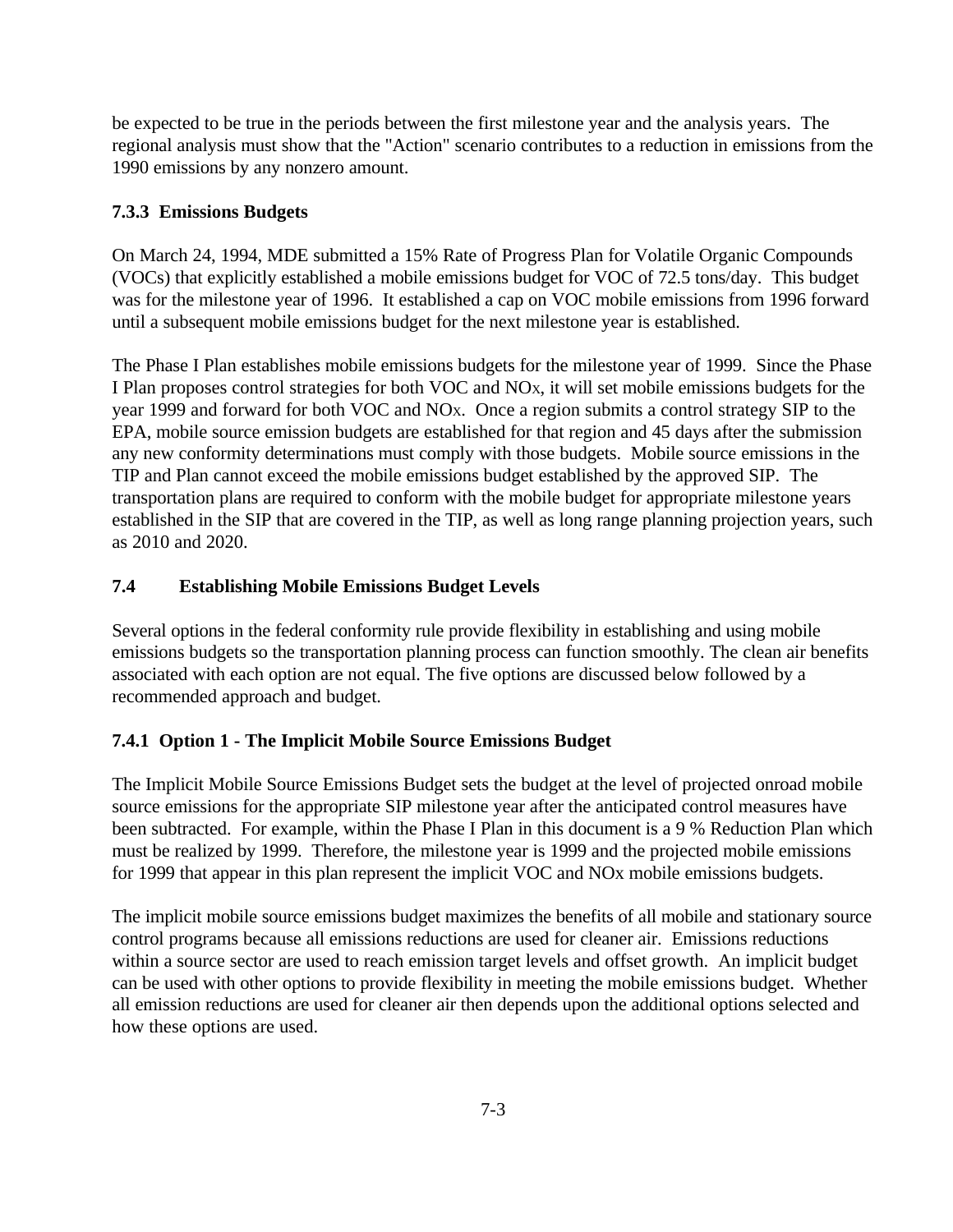## **7.4.2 Option 2 - Margin of Safety**

The margin of safety option establishes a budget that allows more mobile source emissions than predicted after the application of the mobile control strategies, i.e., more emissions than the implicit mobile source budget. The additional growth allowance must be offset using emissions reductions from another source sector(s) whether the allowance is needed or not. This option requires using some reductions in the plan to offset mobile source growth instead of using all reductions for cleaner air.

## **7.4.3 Option 3 - Trading Emissions Reductions Among Source Sectors**

This option uses the implicit mobile source emissions budget as the budget and establishes a mechanism in the SIP that allows the application of emissions reductions from other source sectors to meet the mobile source budget if circumstances require this for the transportation planning process to operate smoothly. Since the trading mechanism is only used if necessary, this option does not automatically establish a more lenient budget. Unless the trading mechanism is used, all reductions contribute to cleaner air. The trading mechanism does provide an emergency option that can be used in the conformity process. The trading mechanism proposed in this document is described in Section 7.5.2.

## **7.4.4 Option 4 - A Special SIP Covering Years Beyond Normal SIP Time Frames**

In some cases, the long range transportation plan may not be able to continue to meet the mobile source emissions budget in the years beyond the scope of the SIP. In this case, it is possible to create a SIP, applicable to years beyond the attainment or maintenance plan, which identifies future emissions reductions and applies them to offset growth in mobile source sector. Reduction credits committed to this use are not available for other purposes such as use in the attainment plan. Again this option diverts emissions reductions from clean air to offset growth.

## **7.4.5 Option 5 - Change the Mobile Source Emissions Budget**

Under the August 15, 1997 conformity rule amendments, a mobile source emissions budget could be changed through the interagency consultation process, go to public hearing and become effective after 45 days if no objections are raised by EPA. This greater flexibility in budget creation and adoption will allow budget changes in a shorter time frame than regular SIP revisions. This option also provides a safety cushion in the conformity process. However, changing the budget to be more lenient may require additional reductions to meet the required reduction milestones.

## **7.5 Recommended Approach to Conformity**

The recommended approach for establishing the mobile source emissions budget in the Phase I plan for 1999 is the use of the implicit mobile emissions budget (Option 1). This will encourage the transportation community to manage growth and maintain emissions levels. This approach will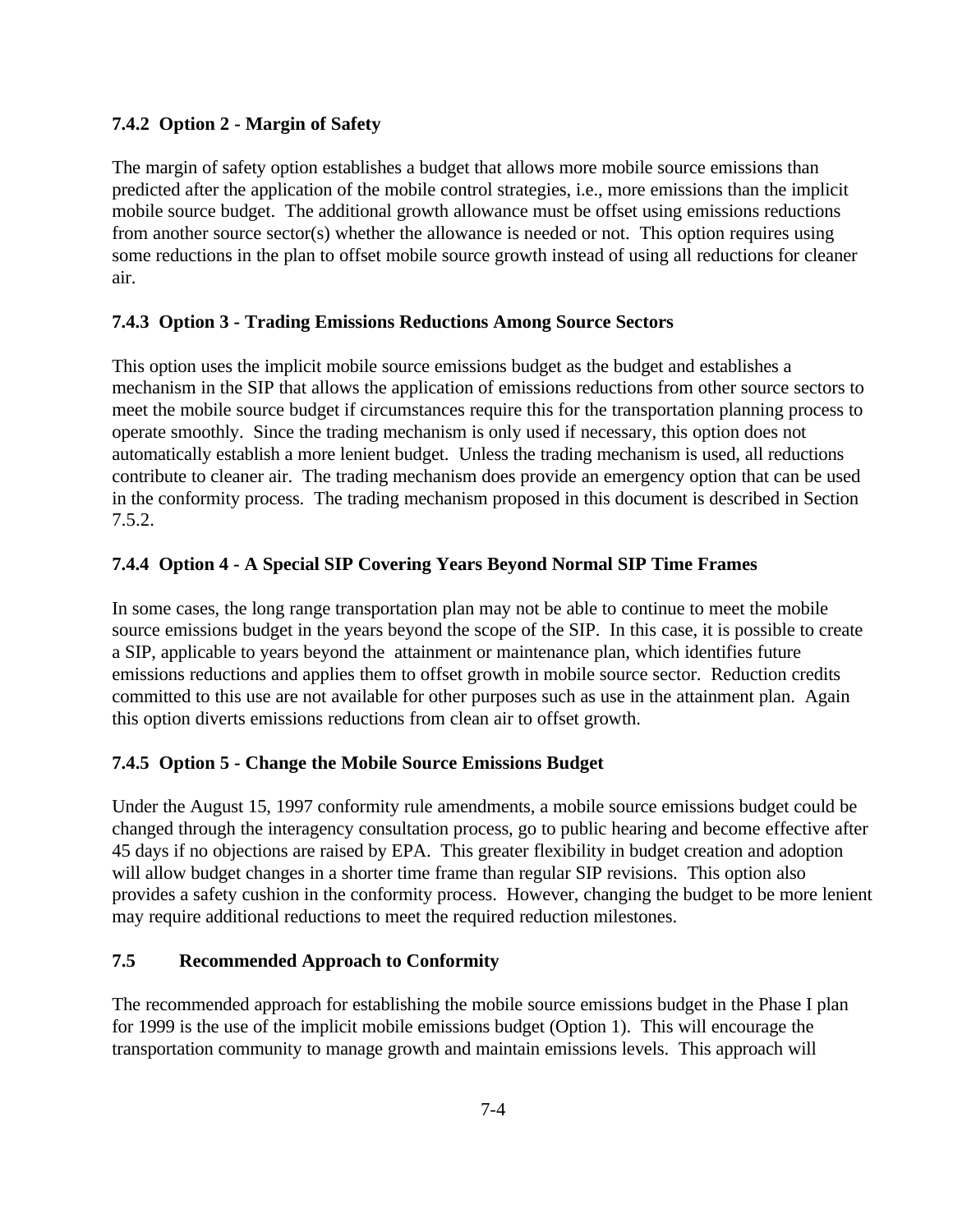maximize the benefits of all mobile and stationary source control programs.

## **7.5.1 1999 Mobile Source Emissions Budget**

This 9 Percent Plan will establish a mobile source emissions budget of 61.8 tons/day of VOC and 111.5 tons/day of NOX for the Baltimore nonattainment area for the milestone year 1999. These budgets have been developed with the help of the Maryland Department of Transportation and the Baltimore Metropolitan Council staff. The budgets and approach have been agreed to by MDE, MDOT and the TSC under the interagency consultation process set forth in CFR 51.402. These budgets are based on estimates of projected growth in vehicle miles traveled and anticipated reductions from a variety of mobile source control strategies. This budget will be the benchmark used to determine if the region's long range transportation plan (LRP) and five year transportation improvement program (TIP) conform with the Maryland SIP.

This 9 Percent Plan will establish a mobile source emissions budget of 3.0 tons/day of VOC and 6.2 tons/day of NOX for Cecil County for the milestone year 1999. These budgets have been developed with the help of the Maryland Department of Transportation. These budgets are based on estimates of projected growth in vehicle miles traveled and anticipated reductions from a variety of mobile source control strategies. This budget will be the benchmark used to determine if the long range transportation plan (LRP) and transportation improvement program (TIP) for Cecil County contained in the WILMAPCO Metropolitan Transportation Plan conform with the Maryland SIP.

## **7.6 The Trading Mechanism**

Conformity regulations allow the mobile budget to be increased if credits from another source category are used to reduce overall emissions levels in the SIP to the target level of emissions that would have been achieved if the mobile emissions budget had been followed. Therefore, if mobile source emission reductions from available control measures are not sufficient to meet the mobile source emissions budget, it is possible to increase the mobile emissions budget by substituting emission reduction credits from another source category.

An explicit mobile source emissions budget has been developed for the Baltimore Region using Option 1. Through the use of this option the Region has recognized its responsibility to develop transportation plans and improvement programs that comply with emissions reduction targets established for the mobile source sector. The trading mechanism proposed here provides a safety mechanism to resolve problems which may occur due to unexpected emission changes.

Section 51.456 allows trading of emission credits among source sector budgets if the specific trade is described in a SIP revision or if a trading mechanism has been established through the SIP process. The conformity rule allows such trading provided that emissions trading does not delay the achievement of any prescribed milestones, such as the 3% per year reduction requirement or delay attainment. In reduction credit trading, all source sectors must continue to meet their budgets.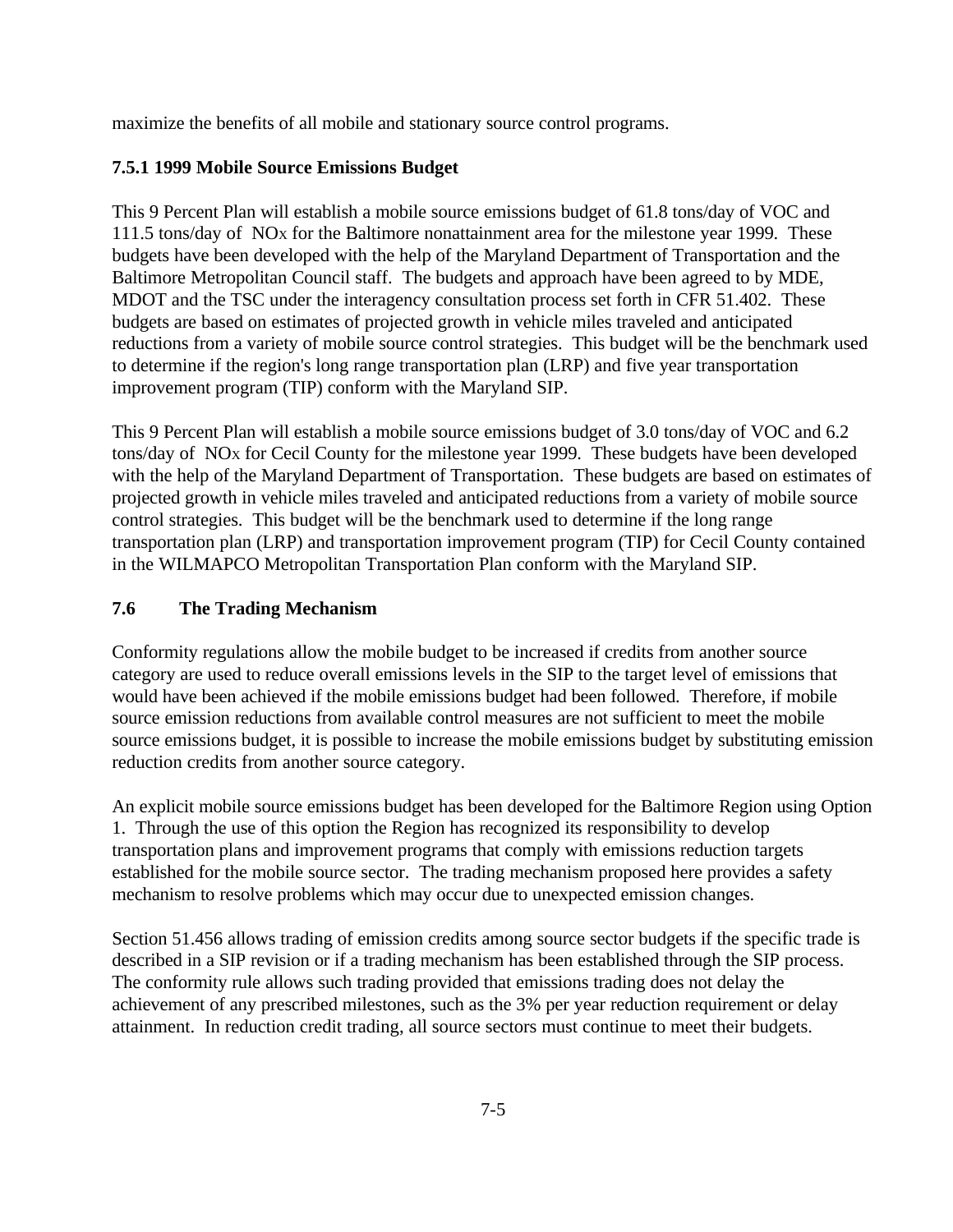This SIP provides the following mechanism for trading reductions among source sectors until such time as a SIP revision establishing a formal banking and trading program is submitted by the Department.

- 1) The trading mechanism does not infer additions to the mobile source VOC or NO<sup>X</sup> budget.
- 2) In the event that mobile emissions projections change due to changes in planning assumptions or mobile emissions reductions programs, and the designated MPO cannot meet the conformity budget through the application of reasonable mitigation measures, the Interagency Consultation Committee, must agree unanimously to the appropriation of these reduction credits to meet the mobile source emissions budget requirement. It must be demonstrated within the latest SIP submittal that the reduction credits considered for transfer are not needed to ensure that total emissions from all sources will be consistent with the demonstration of the required emissions reduction milestone.
- 3) The Maryland Department of the Environment will submit a letter of committal to EPA stating the use of these emission reduction credits to meet the mobile source emissions budget.

The Department would like to receive public comment on this recommended approach as well as on the other options to establishing a mobile emissions budget. The Department would like to receive public comment on the trading mechanism and its use.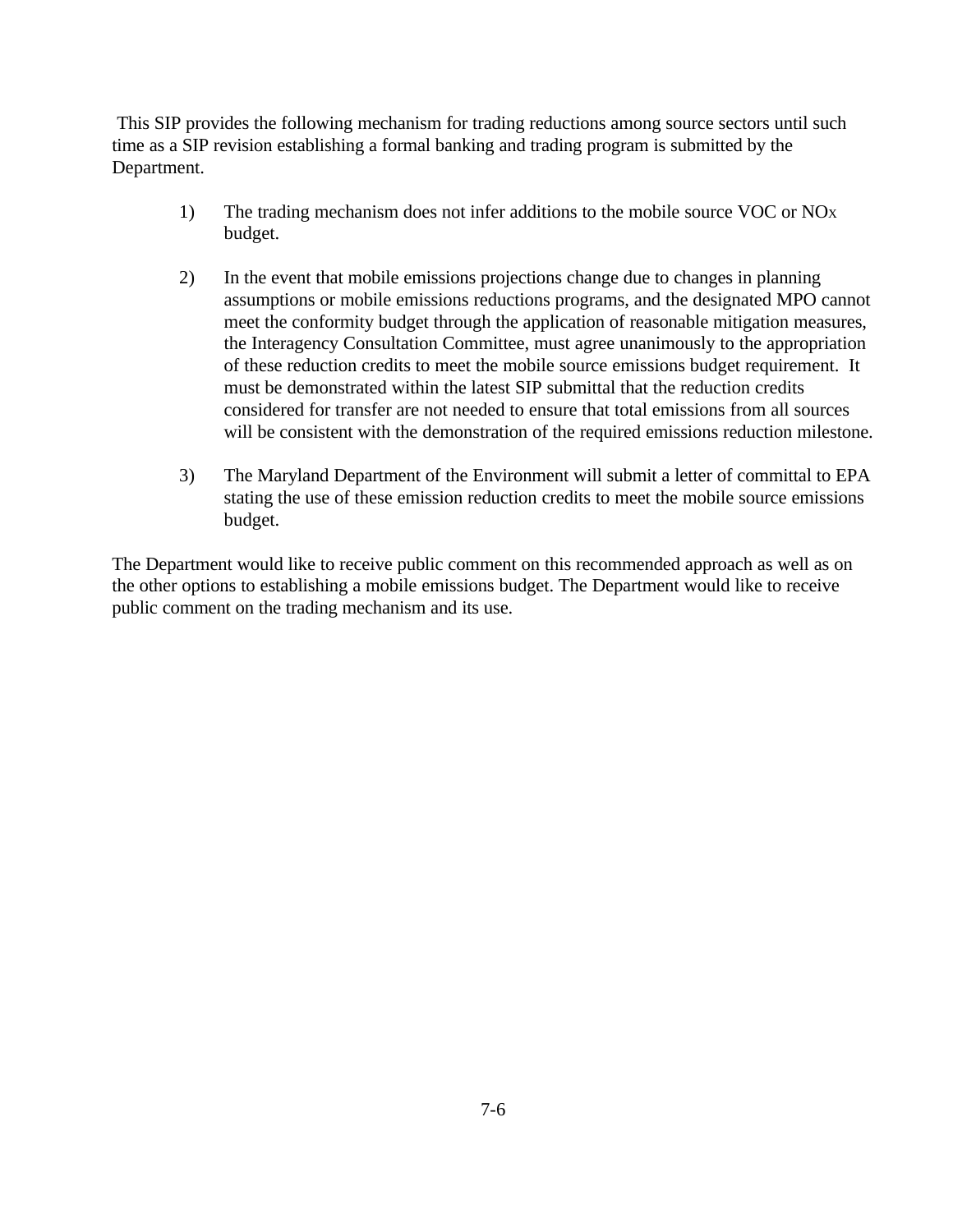### **8.0 Phase I Attainment Plan Commitments**

EPA guidance requires that two-phase submissions must each contain several components. In order for the EPA to approve the Phase I Attainment Plan, the plan must contain the following components:

- I. a) All mandatory CAA measures required before November 1994,
	- 1) VOC and NOx RACT on major sources
	- 2) enhanced I/M
	- 3) reformulated gasoline
	- 4) rate of progress (9%) requirements
	- 5) clean fuel fleets
	- b) the commitment to further reductions in NOx from point sources
	- c) regional Low-Emissions Vehicles (LEV) program or the 49-state (LEV) car program
- II. Enforceable commitments to:
	- a) participate in a consultative process to address regional transport
	- b) adopt additional control measures necessary to attain the ozone NAAQS by 1999, meet rate-of-progress requirements, eliminate significant contributions to nonattainment downwind
	- c) adopt additional control measures needed to meet further rate-of-progress requirements
	- c) identify any reductions needed from upwind areas to meet the NAAQS

The Phase II Attainment will use from Urban Airshed Modeling (UAM) to demonstrate that the Baltimore Nonattainment Area and Cecil County will meet the NAAQS for ozone by 2005. The Phase II Attainment SIP should be submitted to the EPA by the middle of 1997. This section describes the components in this document that meet the requirements of the Phase I submissions as well as the commitments the states have made consistent with those requirements.

## **8.1 Implementation of Mandatory CAA Measures**

Chapters 4 through 8 and the Appendices provide documentation for all mandatory CAA measures required before November, 1994, and those chapters contain documentation that the rate-of-progress requirements have been met, Section 8.7 specifically addresses the rate-of-progress requirements. Chapter 6 also provides information on the implementation of the mandatory measures, VOC and NOx RACT on major sources, enhanced I/M, and reformulated gasoline.

Also contained in this document, presented in Appendix H, are calculations that demonstrate that the Baltimore Nonattainment Area and Cecil County has met the requirements for the rate-of-progress plan to reduce emissions from 1990 levels by 15% by 1996. This information demonstrates that the states have moved forward with implementation of each measure in the implementation varies for each control measures, some variability exists in the implementation schedule for these measures.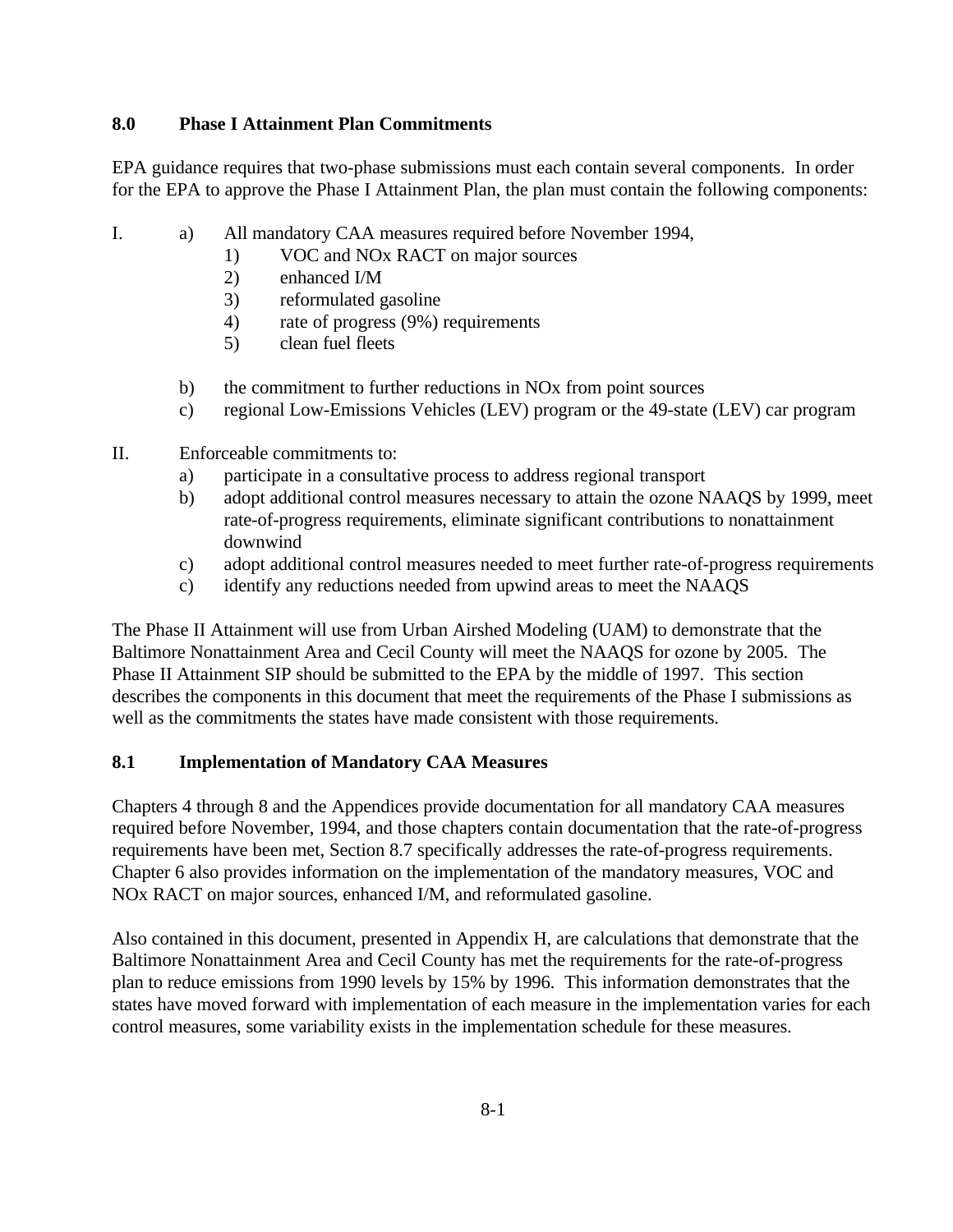## **8.2 Commitment to Further Reduce NOx Emissions fromLarge Point Sources**

The EPA's requirement to further reduce emissions of NOx from large point sources can be met by participating in the Ozone Transport Commision's Phase II NOx Memorandum of Understanding. The State of Maryland is a signatory to the Ozone Transport Commision Phase II NOx Memorandum of Understanding (OTC-MOU, see Appendix F). The OTC MOU provides that the signatory states will propose regulations to either reduce NOx emissions by 65% form the 1990 baseyear levels, or meet a NOx emissions limit of 0.2 pounds NOx per million BTU, by no later than May 1, 1999. Affected sources must further reduce NOx emissions by May 1, 2003, either by achieving a 75% emission reduction from 1990 baseyear levels, or by meeting a NOx emissions limit of 0.15 pounds NOx per million BTU.

The EPA requires that the Phase I Attainment Plan include a commitment to additional controls on NOx point sources. Maryland will meet this requirement by signing the OTC Phase II NOx Memorandum of Understanding.

## **8.2.1 Emission Benefit Calculations**

The emission reductions associated with the Phase II NOx requirements will vary from source to source, since they are intended to exceed NOx RACT benefits. NOx RACT benefits, which are credited under Measure 6.2.8 above, vary in their emissions rates relative to the OTC MOU cap of 0.2 pounds NOx per million BTU. Detailed information on NOx emission reductions is included in Appendix F.

## **8.3 Commitment to Implement a Low-Emission Vehicle Program**

Maryland has committed to the adoption and participation in a National Low-Emission Vehicle Program. Maryland will adopt regulations in support of a National LEV program which is consistent with the EPA final rule.

## **8.4 Commitment to Adopt Additional Controls to Meet Rate-of-Progress Requirements**

Maryland is commiting to adopt the remainder control measures needed to meet the Post-1999 rateof-progress requirements, pending the results of the OTAG, for the Baltimore nonattainment area and Cecil County. Target levels for the 2002 and 2005 milestone years are included in Chapter 5. Documentation concerning these target levels are included in Appendix C.

## **8.5 Commitment to Adopt Additional Controls to Address the Transport Issue**

Maryland is actively participating in the Ozone Transport Assessment Group (OTAG) process to address regional transport issues. Maryland is participating in the OTAG workgroups as well and the OTAG policy group. OTAG modeling results are just becoming available, these results and their relationship with local modeling initiatives are being analyzed and discussed. Modeling results from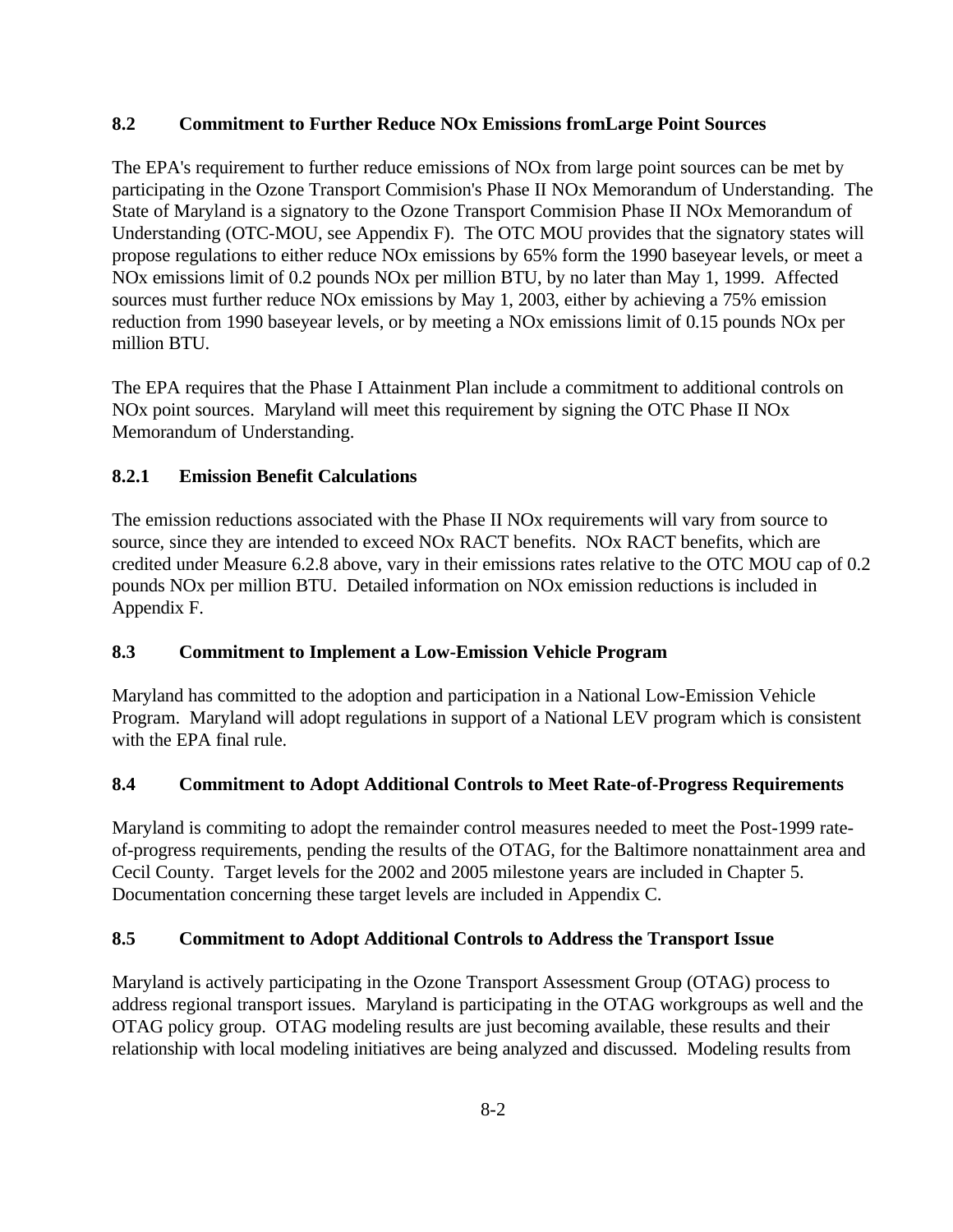the OTAG will also be incorporated as boundary conditions in one of the episodes being modeled for the Baltimore-Washington domain.

Maryland has commited to participate in the OTAG as the EPA's designated consultative process to address regional transport and to assist in identifying any reductions needed from upwind areas to meet the National Ambient Air Quality Standard (NAAQS) as well as eliminating significant contributions to nonattainment areas downwind. Maryland has submitted a letter to the EPA formalizing this commitment.

In addition, Maryland is commiting to eliminate the Baltimore nonattainment area and Cecil County contribution to modelled nonattainment area in downwind areas. This commitment is to be based upon the OTAG and other regional modeling and the local modeling being prepared for the Baltimore-Washington domain.

## **8.6 Commitment to Adopt Additional Control Measures to Attain the Health Standard for Ozone**

Maryland is commiting to implementing additional control measures in order to meet the NAAQS for ozone, if the need for additional control measures is shown through the photochemical modeling excercises required by the EPA for serious and above nonattainment areas. Modeling results are expected to be available in time to submit the Phase II Attainment Plan to the EPA.

Modeling results from the OTAG as well as empircal analyses of monitored ozone data will be evaluated when determining the degree of additional control measures needed to bring the Baltimore nonattainment area and Cecil County into attainment with the NAAQS for ozone by 2005. All data and analyses used in this evaluation will be submitted as part of the Phase II Attainment Plan package.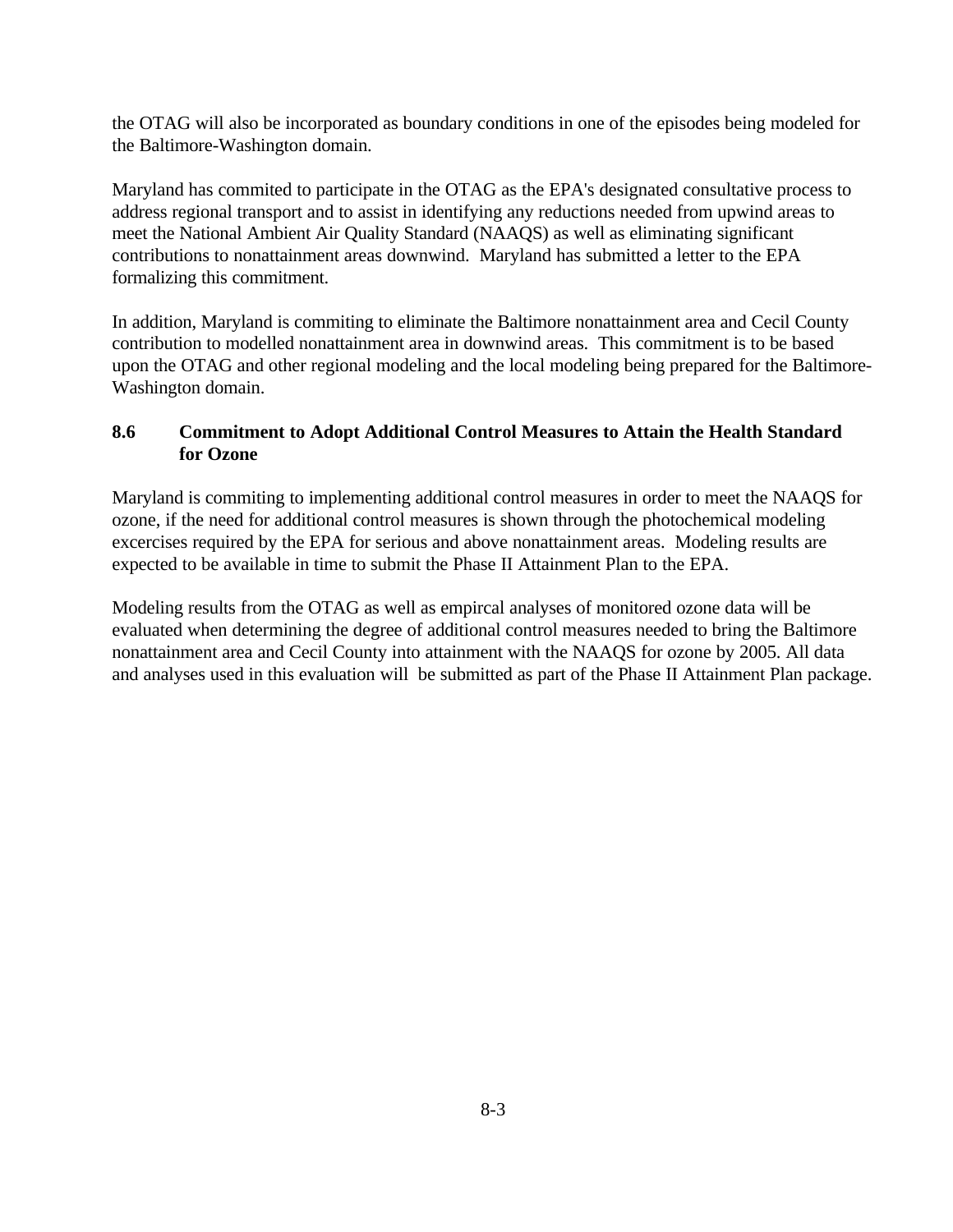### **9.0 CONTINGENCY MEASURES**

The Act requires the State to adopt specific contingency measures that will take effect without further action by the State or the EPA if the State fails to reduce VOC/NOx emissions by 9 percent from 1990 emission levels by 1999.

For both requirements, the contingency measures identified by the State must be sufficient to secure an additional 3 percent reduction in ozone precursor emissions in the year following the year in which the failure has been identified. If the shortfall is less than 3 percent, a contingency measure need only cover that smaller percentage. If the shortfall is greater than 3 percent, the State, in an annual tracking report to EPA, must either identify the additional actions it will take to cure the shortfall before the next milestone or maintain a reserve of contingency measures capable of covering a shortfall greater than 3 percent. Early implementation of an emission reduction measure to be implemented in the future is acceptable as a contingency measure.

For a nonattainment area which fails to meet the 15 percent reduction requirements, and where it has been demonstrated that NO<sub>x</sub> controls are needed to attain the primary NAAQS for ground level ozone, measures that produce a combination of  $NO<sub>x</sub>$  and  $VOC$  reductions may serve as contingency measures provided that 0.3 percent out of every reduction of 3 percent is attributable to a reduction in VOC emissions. For the  $NO<sub>x</sub>$  contingency measures to be acceptable, States must demonstrate through modeling that  $NO_x$  reductions are needed in the nonattainment area and adhere to EPA's  $NO_x$ substitution policy.

The EPA's preliminary regional modeling analysis has demonstrated that substantial reduction in  $NO<sub>x</sub>$ emissions may be necessary to achieve the ozone standard in Maryland as well as in the northeast region (EPA, 1991b and OTC, 1992). For 1996, the 3 percent VOC contingency requirement for the Baltimore nonattainment area equals 9.0 tons/day. The 3 percent contingency requirement for Cecil County equals 0.5 tons/day. Although the 15 percent Rate-of Progress plan provides for excess VOC reductions needed to meet the 1996 emission reduction milestone, the State proposes to issue a committal in lieu of contingency measures (for the Baltimore nonattainment area and Cecil County).

In the event that measures listed in Chapter 6 do not result in meeting the post-1996 3 percent-peryear target levels, the following contingency plan has been developed.

## **9.1 Surplus Reductions from Existing Measures**

Some emission control strategies listed to meet the Post-1996 RPP target levels are expected to result in more emission reductions than are needed to meet the requirements. If other measures fail to meet expected reductions, the excess from the following measures will be used to make up the difference.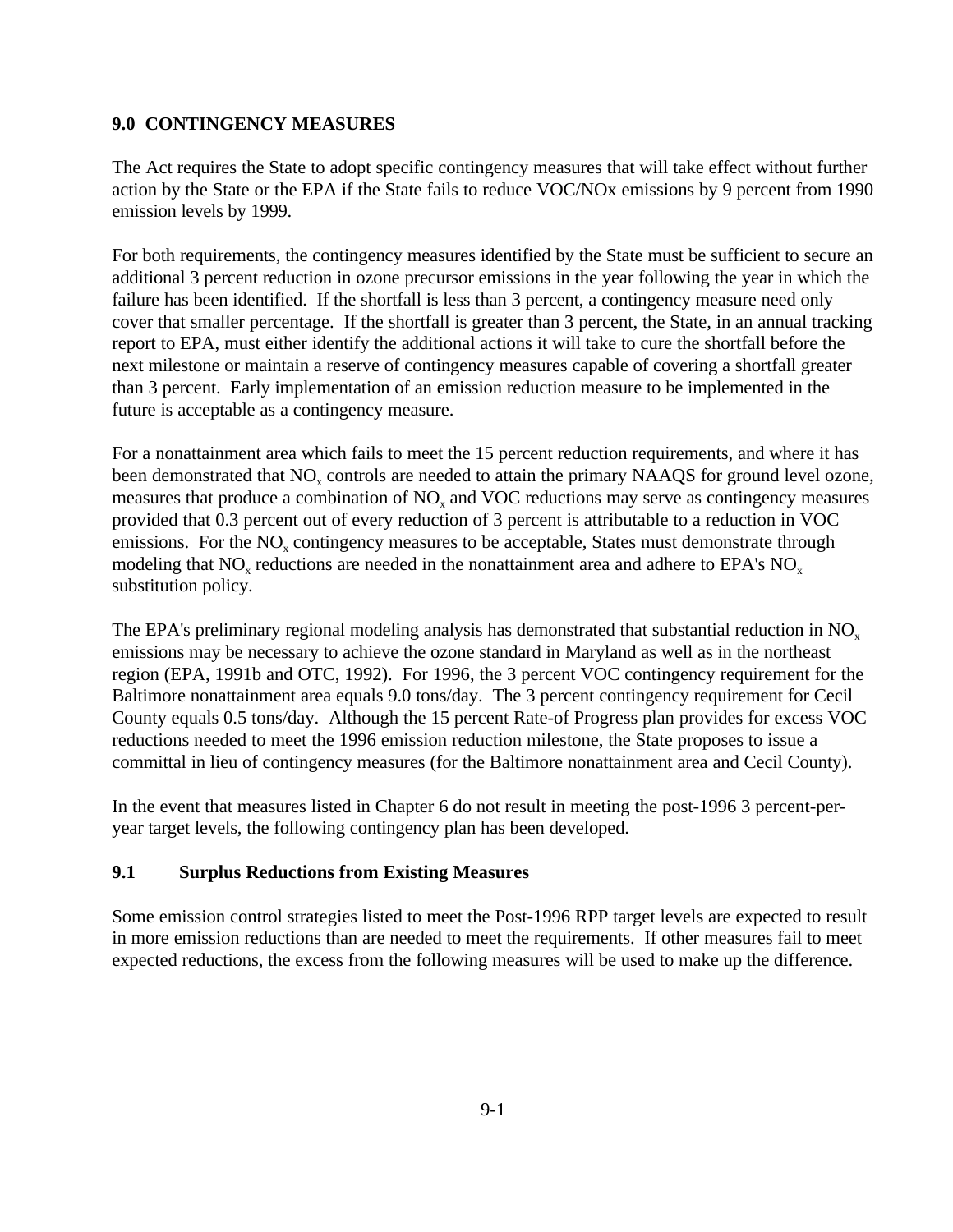## **9.1.1 NOx Emission Control Measures**

NOx emission control measures which are included in this *Post-1996 RPP* will have a surplus of emissions benefits in relation to target levels required for the Baltimore nonattainment area.

# **9.1.2 VOC Control Measures**

VOC emission control measures which are included in the Cecil County provide a surplus of 3.8 tons per day. This include control measures such as open burning which provide an emission reduction of 4.4 tons per day.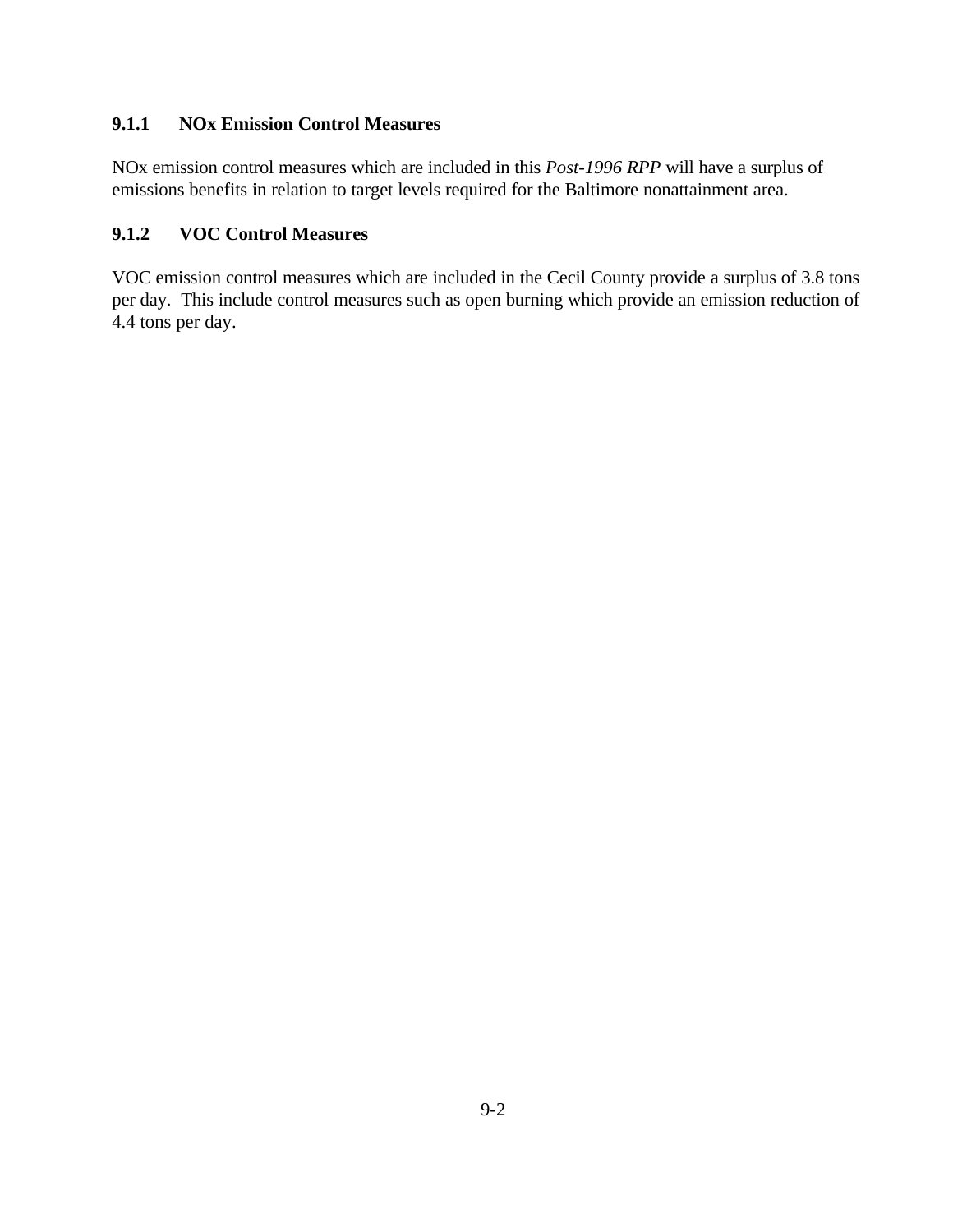## **REFERENCES**

42 U.S.C. §§7401-7671q, Clean Air Act, as amended by the Clean Air Act Amendments of 1990, Public Law 101-549, November 15, 1990, 104 Statute 2399.

Energy and Environmental Analysis, Inc. for the U.S. Environmental Protection Agency (EEA/EPA, 1991), "Nonroad Engine Emission Inventories for CO and Ozone Nonattainment Boundaries Baltimore CMSA", November 1991.

Lamb, B., A. Guenther, D. Gay, and H. Westburg (Lamb, et al., 1987): "A National Inventory of Biogenic Hydrocarbon Emissions", Atmospheric Environment, **21**, pp. 1695-1705.

Maryland Department of the Environment (MDE, 1993), Air and Radiation Management Administration, "1990 Base Year Inventory for Precursors of Ozone: Volatile Organic Compounds (VOC), Carbon Monoxide (CO), and Nitrogen Oxides (NO<sub>v</sub>) for the State of Maryland", Volumes 1-6, September 30, 1993.

Maryland Department of Transportation and Maryland Department of the Environment (MDE, 1990), "Report to the Maryland General Assembly on the Clean Air Act Amendments of 1990", December 15, 1990.

National Research Council (NRC, 1992), Rethinking the Ozone Problem in Urban and Regional Air Pollution, National Academy of Sciences, National Research Council, 1992.

Ozone Transport Commission (OTC, 1992), Fall 1992 Meeting, Modeling Committee Report, 1992.

South Coast Air Quality Management District (SCAQMD, 1991a), Air Quality Management Plan -- 1991 Revision, Appendix IV-B Stationary Source Control Measures- Area Sources, July 1991.

South Coast Air Quality Management District (SCAQMD, 1991b), Screen Printing Operation Regulation, Number 1130.1, Adopted August 2, 1991.

State and Territorial Air Pollution Program Administrators and the Association of Local Air Pollution Control Officials (STAPPA, 1993), *Meeting the 15-Percent Rate of Progress Requirements Under the Clean Air Act: A Menu of Options*, STAPPA/ALAPCO, Washington D.C., September 1993.

State of California, (CARB, 1991), Air Resources Board, Proposed Amendments to the Statewide Regulation to Reduce Volatile Organic Compound Emissions From Consumer Products -- Phase II, Technical Support Document, October 1991.

State of New Jersey Department of Environmental Protection and Energy, (NJDEPE, 1993), "Proposed State Implementation Plan (SIP) Revisions for the Attainment and Maintenance of the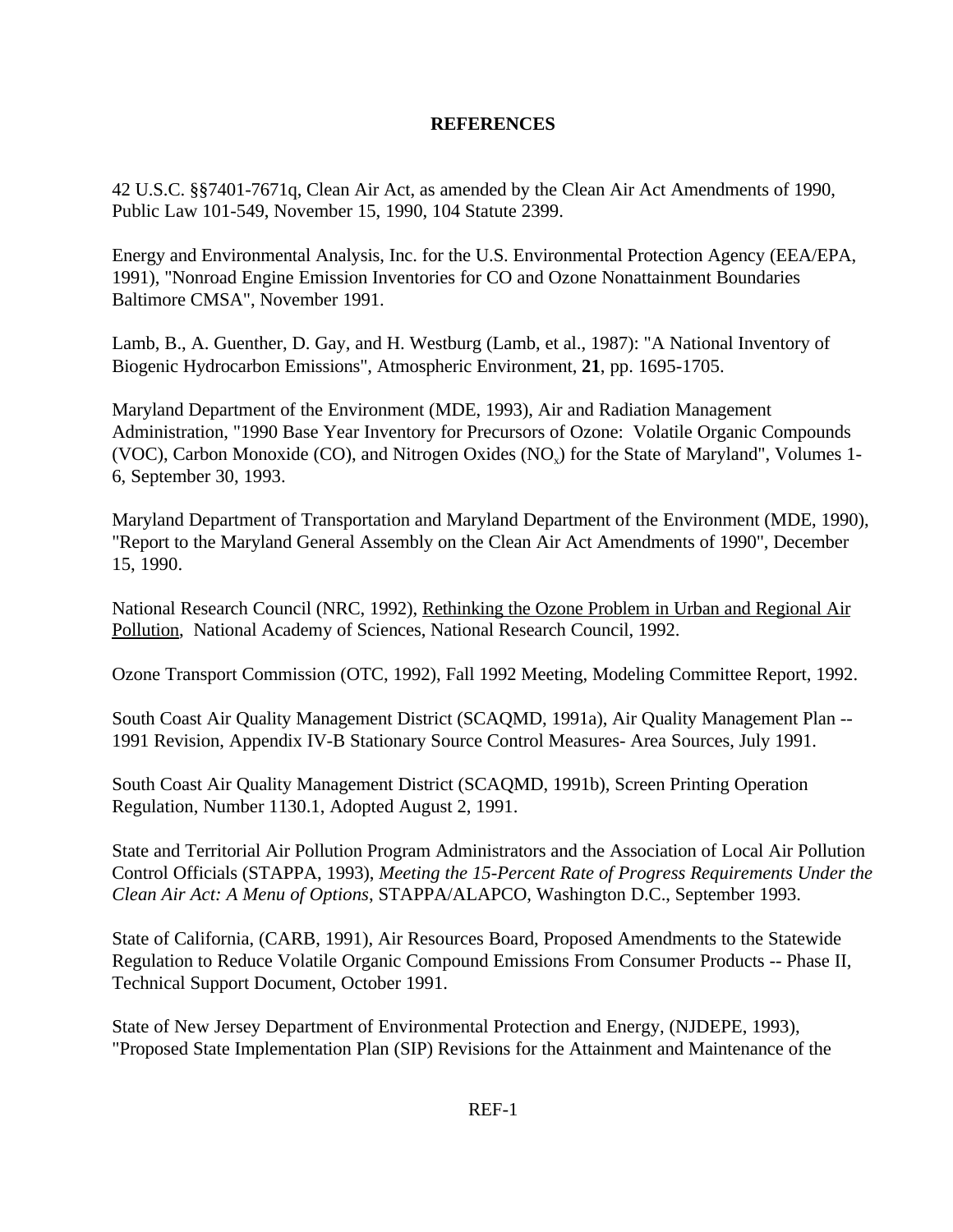Ozone National Ambient Air Quality Standards: Meeting the Federal Clean Air Act Requirements for November 15, 1993", Draft, September 14, 1993.

State of Georgia, (Georgia, 1993), Code of Environmental Regulations: 93-RP-139.05.

State of Illinois, (Illinois, 1993), Source Specification RACT Regulation for Expandable Polystyrene (Foam) Operations, Draft, 1993.

State of Maryland, Code of Maryland Regulations (COMAR, 1993), Certified Emissions Statement Regulation, COMAR 26.11.01.05-1.

TRC Corporation (Church, S. and D. Zimmerman) (TRC, 1993) for the U.S. Environmental Protection Agency, , *Rule Effectiveness: Integration of Inventory, Compliance, and Assessment Applications*, Draft, April 1993.

U.S. Bureau of Economic Analysis (BEA, 1990), "1990 BEA Regional Projections to 2040: Volume 1: States," U.S. Department of Commerce, Washington, D.C., June 1990.

U.S. Environmental Protection Agency, (EPA, 1985), AP-42, *Compilation of Air Pollutant Emission Factors, Fourth Edition, Volume I, Stationary Point and Area Sources*, September 1985.

U.S. Environmental Protection Agency (EPA, 1988a), *Procedures for Emission Inventory Preparation, Volume IV, Mobile Sources*."

U.S. Environmental Protection Agency (EPA, 1990a), "Volatility Regulations for Gasoline and Alcohol Blends Sold in Calendar Years 1992 and Beyond,", Federal Register, Volume 55, No. 112 p. 23658, Monday, June 11, 1990.

U.S. Environmental Protection Agency (EPA, 1990b), "Standards of Performance for New Stationary Sources and Existing Sources: Municipal Solid Waste Landfills", Federal Register, Volume 56, No. 120, p. 25454, June 1990.

U.S. Environmental Protection Agency (EPA, 1991a), "Standards of Performance for New Stationary Sources and Control of Existing Sources: Municipal Solid Waste Landfills. Proposed Rule, Guideline and Notice of Public Hearing", Federal Register, Volume 56, p. 24468, May 30, 1991.

U.S. Environmental Protection Agency (EPA, 1991b), *Regional Ozone Modeling for Northeast Transport (ROMNET)*, EPA-450/4-91/002, June 1991.

U.S. Environmental Protection Agency (EPA, 1991c), Office of Air Quality Planning and Standards, *Background Information Document for Automobile Refinishing National Rule*, Draft.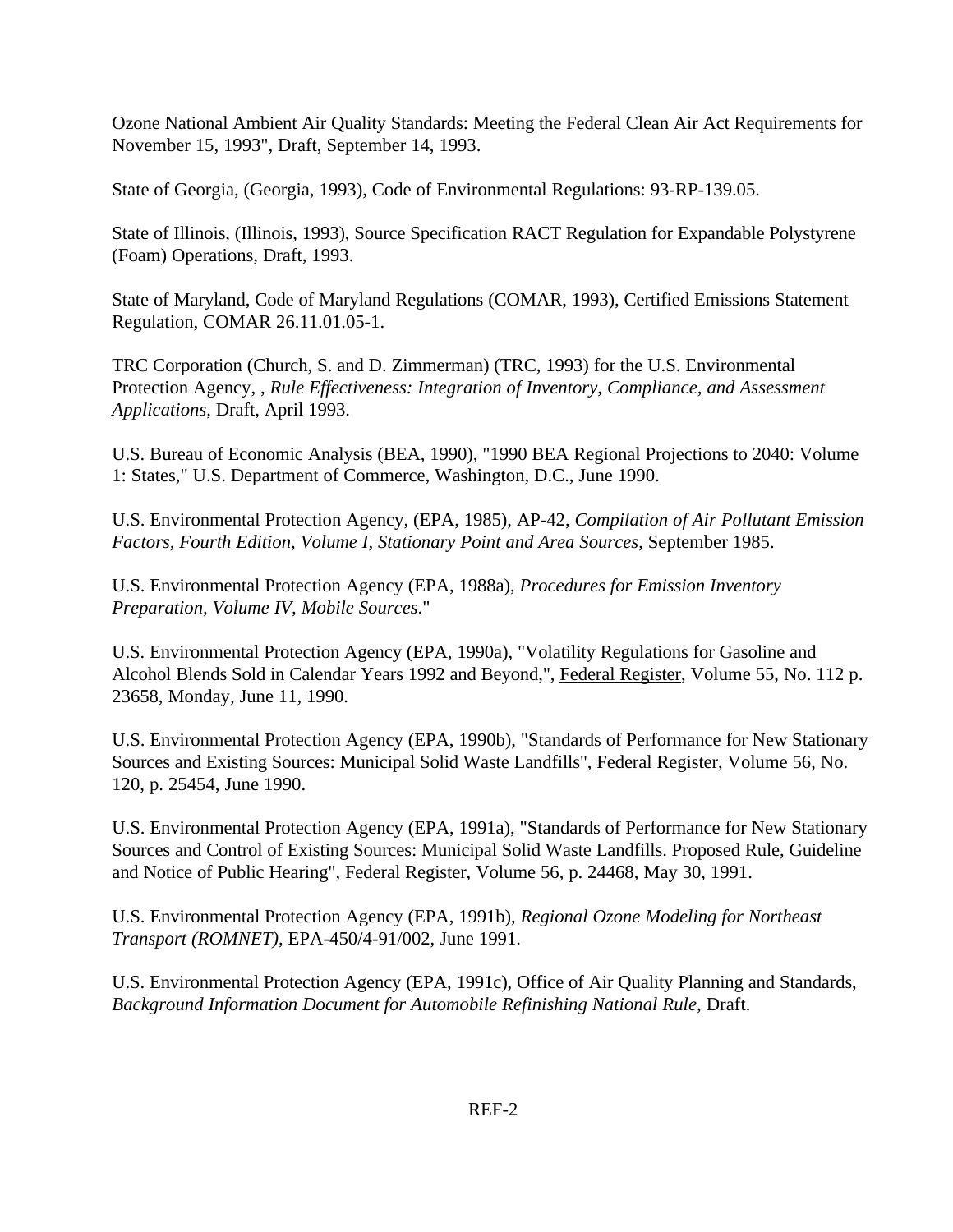U.S. Environmental Protection Agency (EPA, 1991d), *Procedures for Preparing Emission Projections*, OAQPS, July 1991.

U.S. Environmental Protection Agency (EPA, 1991e), Office of Air Quality Planning and Standards, *Automobile Refinishing Control Techniques Guideline*, Draft, September 27, 1991.

U.S. Environmental Protection Agency (EPA, 1991f), *User's Guide to the Personal Computer Version of the Biogenic Emissions Inventory System, (PC-BEIS)*, July 1991.

U.S. Environmental Protection Agency (EPA, 1991g), *Procedures for the Preparation of Emissions Inventories for Carbon Monoxide and Precursors of Ozone, Volume I, General Guidance for Stationary Sources*, May 1991.

U.S. Environmental Protection Agency, (EPA, 1992a), 40 CFR Part 52, "State Implementation Plans: General Preamble for the Implementation of Title I of the Clean Air Act Amendments of 1990", Federal Register, Volume 57, No. 74, p.13498, Thursday, April 16, 1992.

U.S. Environmental Protection Agency (EPA, 1992b), 40 CFR Part 80, "Regulation of Fuel and Fuel Additives: Standards for Reformulated and Conventional Gasoline; Proposed Rule", Federal Register, Volume 57, No. 74, p. 13417, Thursday, April 16, 1992.

U.S. Environmental Protection Agency (EPA, 1992c), *Guidance on the Adjusted Base Year Emissions Inventory and the 1996 Target for the 15 Percent Rate-of- Progress Plans*, EPA-452/R-92-005, October 1992.

U.S. Environmental Protection Agency (EPA, 1992d), *Guidelines for Estimating and Applying Rule Effectiveness for Ozone/CO State Implementation Plan Base Year Inventories*, EPA-452/R-92-005, November 1992.

U.S. Environmental Protection Agency (EPA, 1992e), Office of Air Quality Planning and Standards, *Alternative Control Technology Document for Bakery Oven Emissions*, EPA-453/R-92-017, December 1992.

U.S. Environmental Protection Agency (EPA, 1992f), *Procedures for Emission Inventory Preparation, Volume IV, Mobile Sources, Revised.*

U.S. Environmental Protection Agency (EPA, 1993a), *Guidance for Growth Factors, Projections, and Control Strategies for the 15-Percent Rate-of-Progress Plans*, EPA-452/R-93-002, Office of Air Quality Planning and Standards, Research Triangle Park, N.C., March 1993.

U.S. Environmental Protection Agency (EPA, 1993b), *Alternative Control Technology Document - Control of VOC From the Application of Agricultural Pesticides*, EPA-453/R-92-011, March 1993.